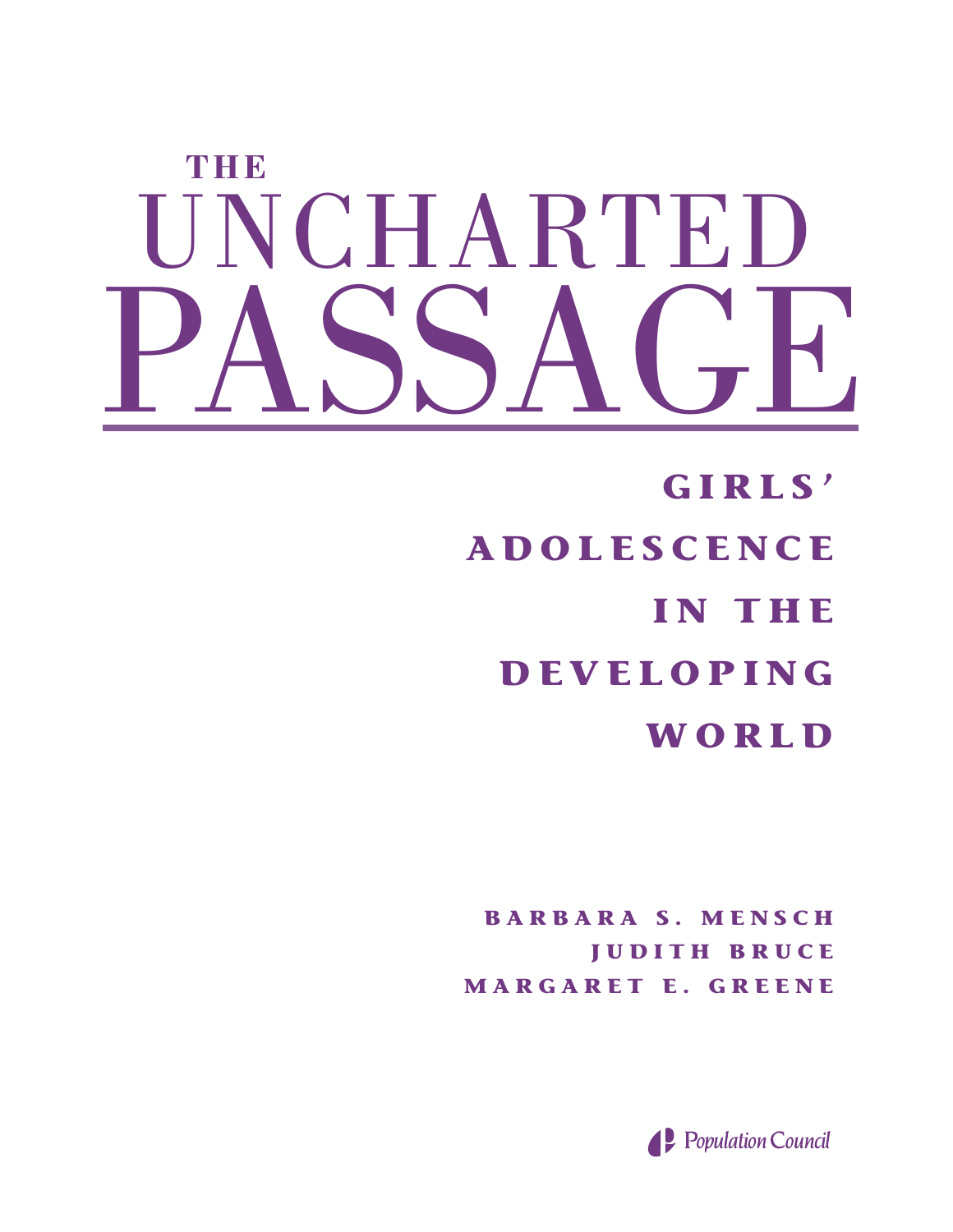The Population Council is an international, nonprofit, nongovernmental institution that seeks to improve the wellbeing and reproductive health of current and future generations around the world and to help achieve a humane, equitable, and sustainable balance between people and resources. The Council conducts biomedical, social science, and public health research and helps build research capacities in developing countries. Established in 1952, the Council is governed by an international board of trustees. Its New York headquarters supports a global network of regional and country offices.

Population Council One Dag Hammarskjold Plaza New York, NY 10017 USA

© 1998 by The Population Council, Inc. All rights reserved. Second printing 1999

#### *Library of Congress Cataloging-in-Publication Data*

Mensch, Barbara S.

The uncharted passage : girls' adolescence in the developing world / Barbara S. Mensch, Judith Bruce, and Margaret E. Greene. p. cm. Includes bibliographical references. ISBN 0-87834-093-9 (pbk. : alk. paper) 1. Teenage girls--Developing countries--Social conditions. 2. Teenage girls--Developing countries--Economic conditions. 3. Teenage girls--Health and hygiene--Developing countries. I. Bruce, Judith. II. Greene, Margaret E. III. Title. HQ799.D44M46 1998 305.235--dc21 98-40824 CIP

Editor: Judith A.M. Outlaw Cover and text design: Y. Christina Tse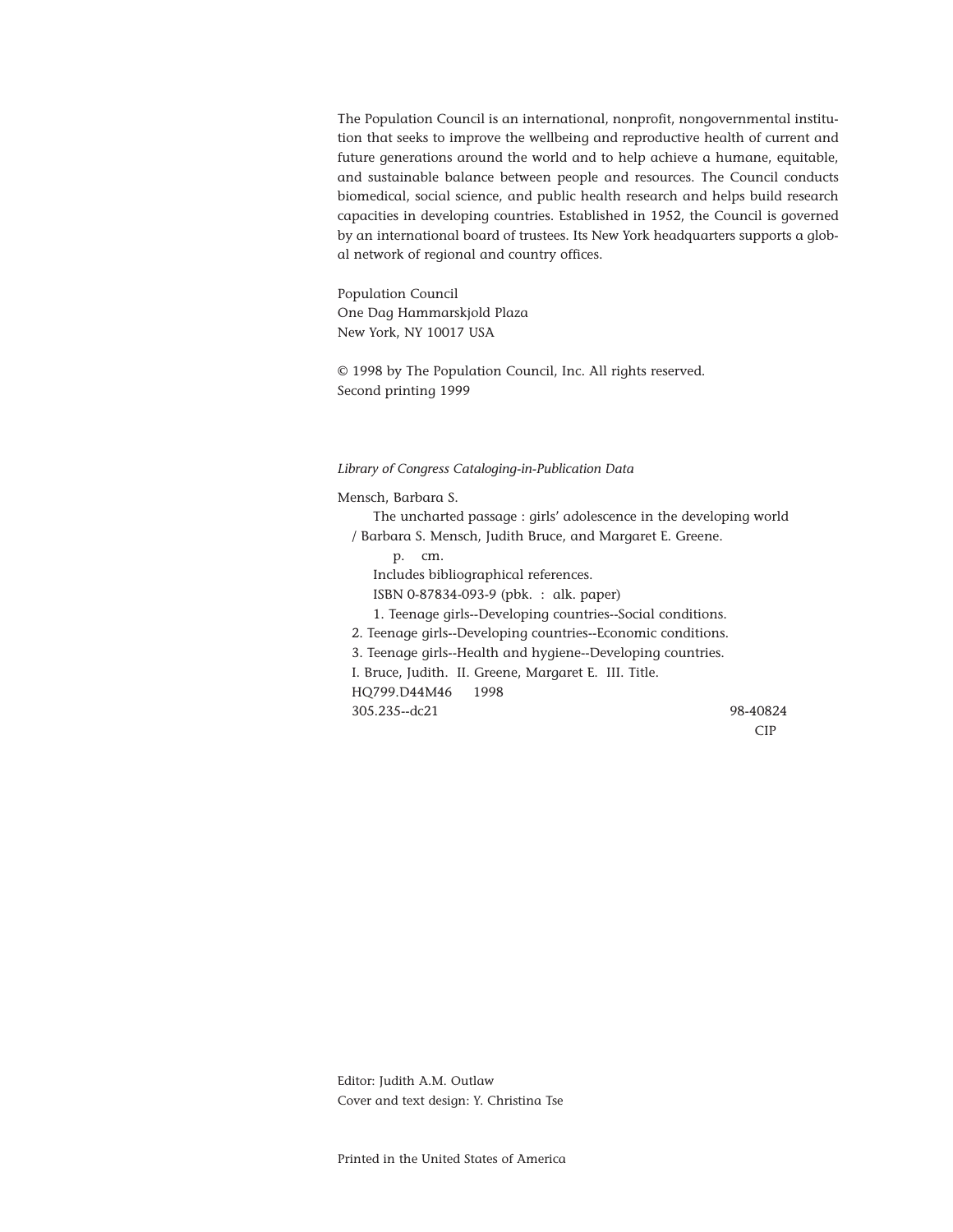*To our adolescent children William and Sarah Mensch Evans, and Rafaela and Paz de la Huerta y Bruce, and to all adolescent children.*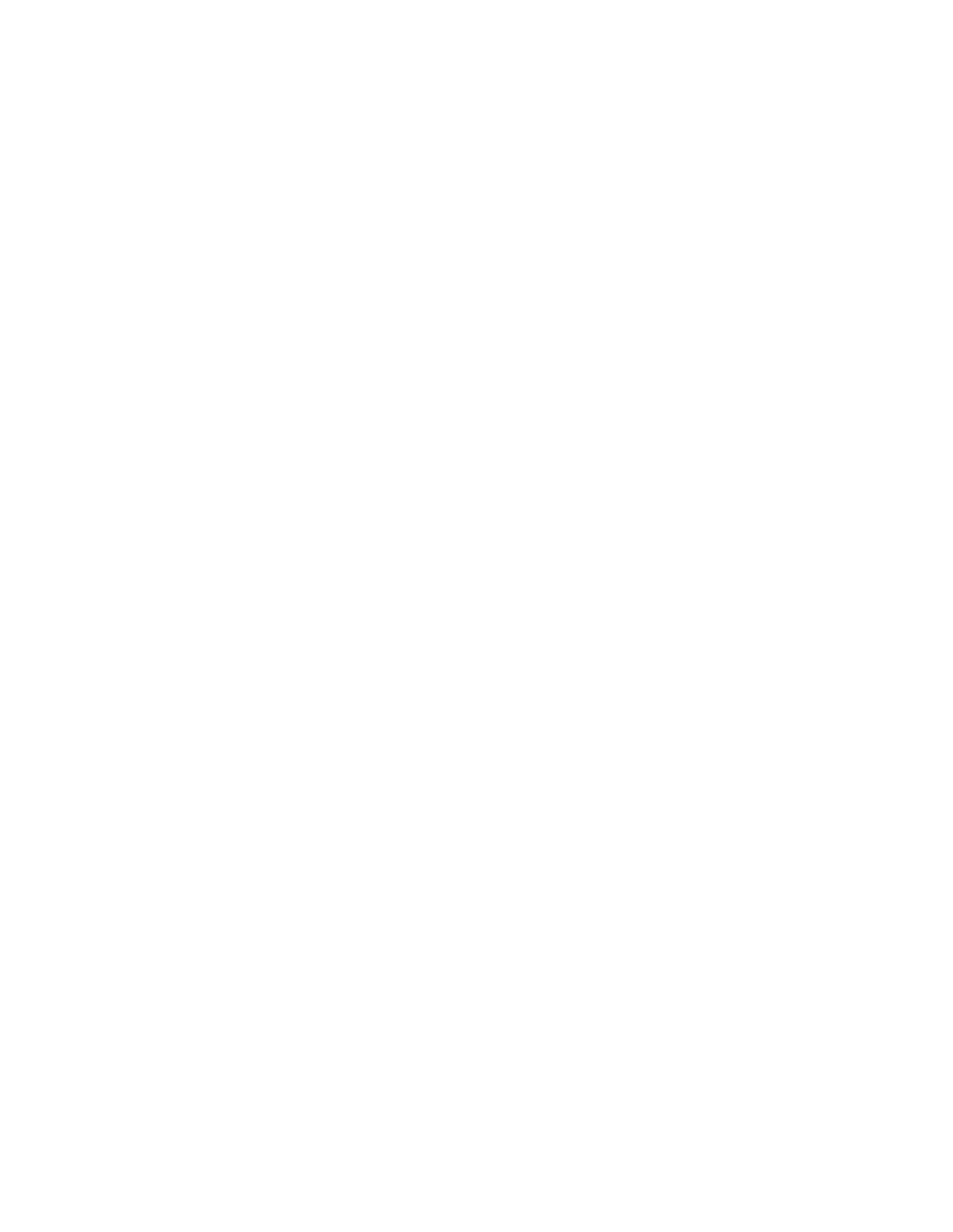# **Contents**

| <b>List of Tables and Figures</b>                                                 | ix  |
|-----------------------------------------------------------------------------------|-----|
| <b>Acknowledgments</b>                                                            | хi  |
| <b>Chapter 1</b>                                                                  |     |
| <b>Advancing Our Understanding of Adolescent Girls' Experience</b>                | 1   |
| Characterizing adolescence                                                        | 3   |
| Current approaches to research on adolescents                                     | 5   |
| Our analytic approach                                                             | 10  |
| <b>Chapter 2</b>                                                                  |     |
| The Social and Economic Context of Girls' Adolescence: Home, School, and Work     | 13  |
| Living arrangements                                                               | 13  |
| Domestic roles and responsibilities                                               | 16  |
| Social and physical mobility                                                      | 19  |
| Schooling                                                                         | 22  |
| Work                                                                              | 30  |
| <b>Chapter 3</b>                                                                  |     |
| Adolescent Reproductive Health, Marriage, and Childbearing                        | 41  |
| Health status                                                                     | 41  |
| Menstruation                                                                      | 44  |
| Sexual activity                                                                   | 46  |
| Knowledge of reproductive biology and health                                      | 52  |
| Fertility regulation                                                              | 54  |
| Marriage                                                                          | 60  |
| Childbearing                                                                      | 70  |
| <b>Chapter 4</b>                                                                  |     |
| Charting a Positive Future for Girls in Developing Countries: An Agenda for       |     |
| <b>Policy, Programs, and Research</b>                                             | 77  |
| Inventing adolescent policy: Making girls visible and valued                      | 78  |
| Recognizing the particularity of girls' adolescence and changing the gender rules | 79  |
| Moving adolescent policy beyond reproductive health                               | 82  |
| Supporting girls through sexual initiation, pregnancy, and marriage               | 87  |
| Research priorities: Widening the lens and deepening the analysis                 | 90  |
| Investing in the largest generation of girls ever                                 | 92  |
| <b>Appendix</b>                                                                   | 95  |
| <b>References</b>                                                                 | 97  |
| <b>Authors</b>                                                                    | 115 |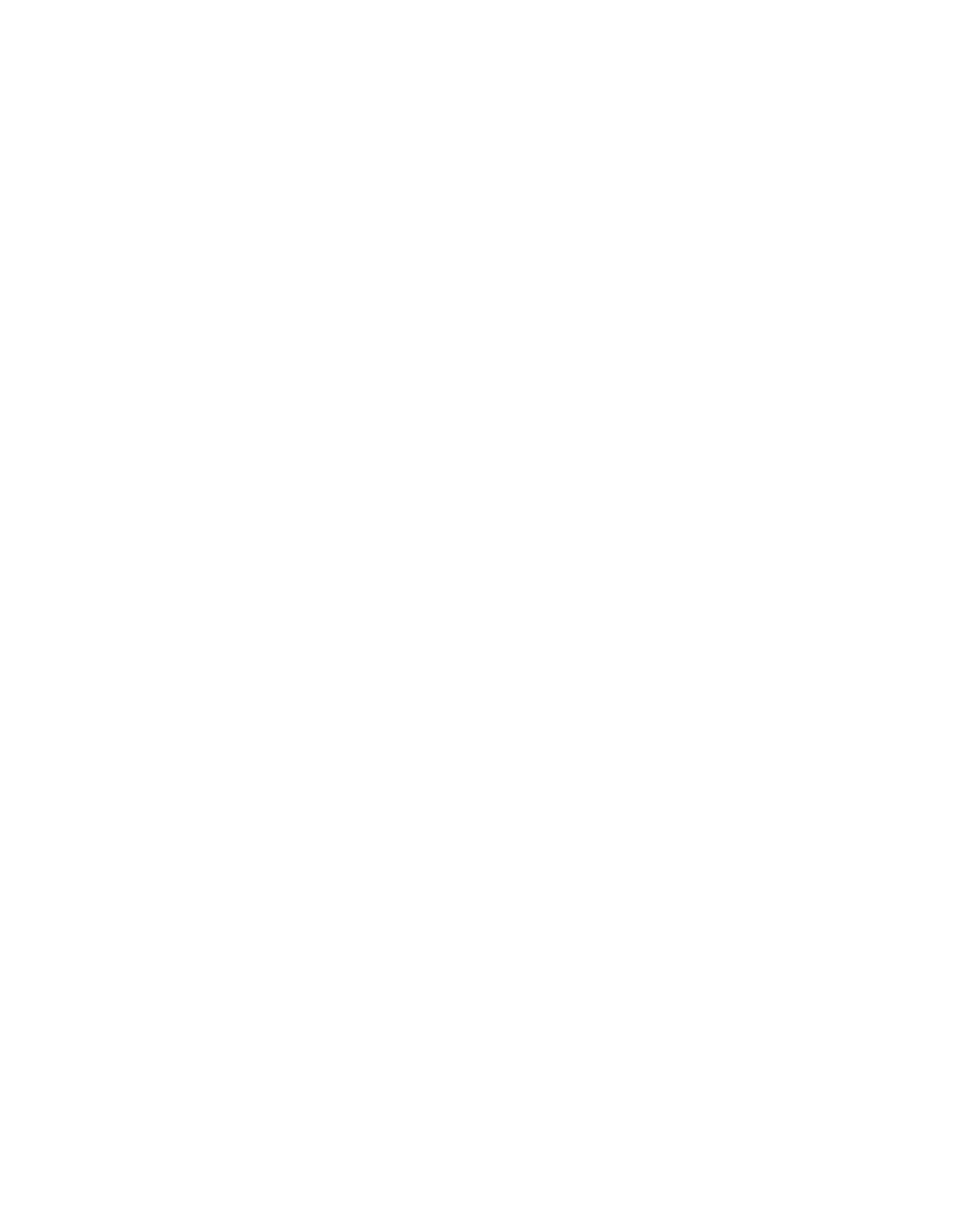# **List of Tables and Figures**

#### **Table 1**

Percentage of Unmarried Adolescents Aged 12–14 Living in Households Without Either Parent or Without a Father....15

#### **Table 2**

Percentage of Unmarried Adolescents Aged 12–14 Currently Attending School in Households With Both Parents, Without a Father, or Without Either Parent ....................17

#### **Table 3**

| Percentage of Adolescents Attending |  |
|-------------------------------------|--|
|                                     |  |

#### **Table 4**

| Percentage of Adolescents Who Are |  |
|-----------------------------------|--|
|                                   |  |

#### **Table 5**

| Percentage of Girls Aged 15-19 With  |
|--------------------------------------|
| 4–7 Years of Schooling Who Correctly |
| Identified the Time of Month When    |
| Ovulation Is Most Likely to Occur53  |

#### **Table 6**

| Percentage of Ever-Married and      |
|-------------------------------------|
| Never-Married Girls Aged 15-19 With |
| Knowledge of a Modern Contraceptive |
|                                     |

#### **Table 7**

Women's Median Age at Marriage and Median Number of Months Between Marriage and First Birth by Age Group..........64

#### **Table 8**

Spousal Age Differences for Women Aged 20–29 and 30–39 by Women's Age at Marriage: Colombia, Egypt, and Turkey ........68

#### **Table 9A**

Percentage of Women Aged 20–39 Who Had a Premarital Birth Before Age 20: Selected Latin American and Caribbean Countries ......................................72

#### **Table 9B**

| Percentage of Women Aged 20–39 Who  |
|-------------------------------------|
| Had a Premarital Conception Before  |
| Age 20: Selected Latin American and |
|                                     |

#### **Figure 1**

| Girls' School Attendance as a          |
|----------------------------------------|
| Percentage of Boys' Attendance by Age: |
|                                        |

#### **Figure 2**

| Current Activity of Never-Married Girls |  |
|-----------------------------------------|--|
|                                         |  |

#### **Figure 3**

| Current Activity of Married Girls |  |
|-----------------------------------|--|
|                                   |  |

#### **Figure 4**

Percentage of Girls Aged 15–19 Reporting Premarital Sex in Selected Latin American and Caribbean Countries: Comparing the DHS and CDC Young Adult Surveys ..............................48

#### **Figure 5**

| Percentage of Women Aged 20–24 |  |
|--------------------------------|--|
| Reporting Premarital Sex       |  |
|                                |  |

#### **Figure 6**

Percentage of Never-Married Girls Aged 15–19 Who Are Sexually Active and Practicing Contraception: Selected Countries ..........................................58

#### **Figure 7**

Percentage of Women Aged 25–29 Who Married Before Age 18 ..........................67

### **Figure 8**

Age Difference Between Spouses by Women's Age at Marriage According to Years of Schooling: Colombia, Egypt, and Turkey ........................69

#### **Figure 9**

Percentage of Women Aged 25–29 Who Gave Birth Before Age 20 According to Conception Status......................71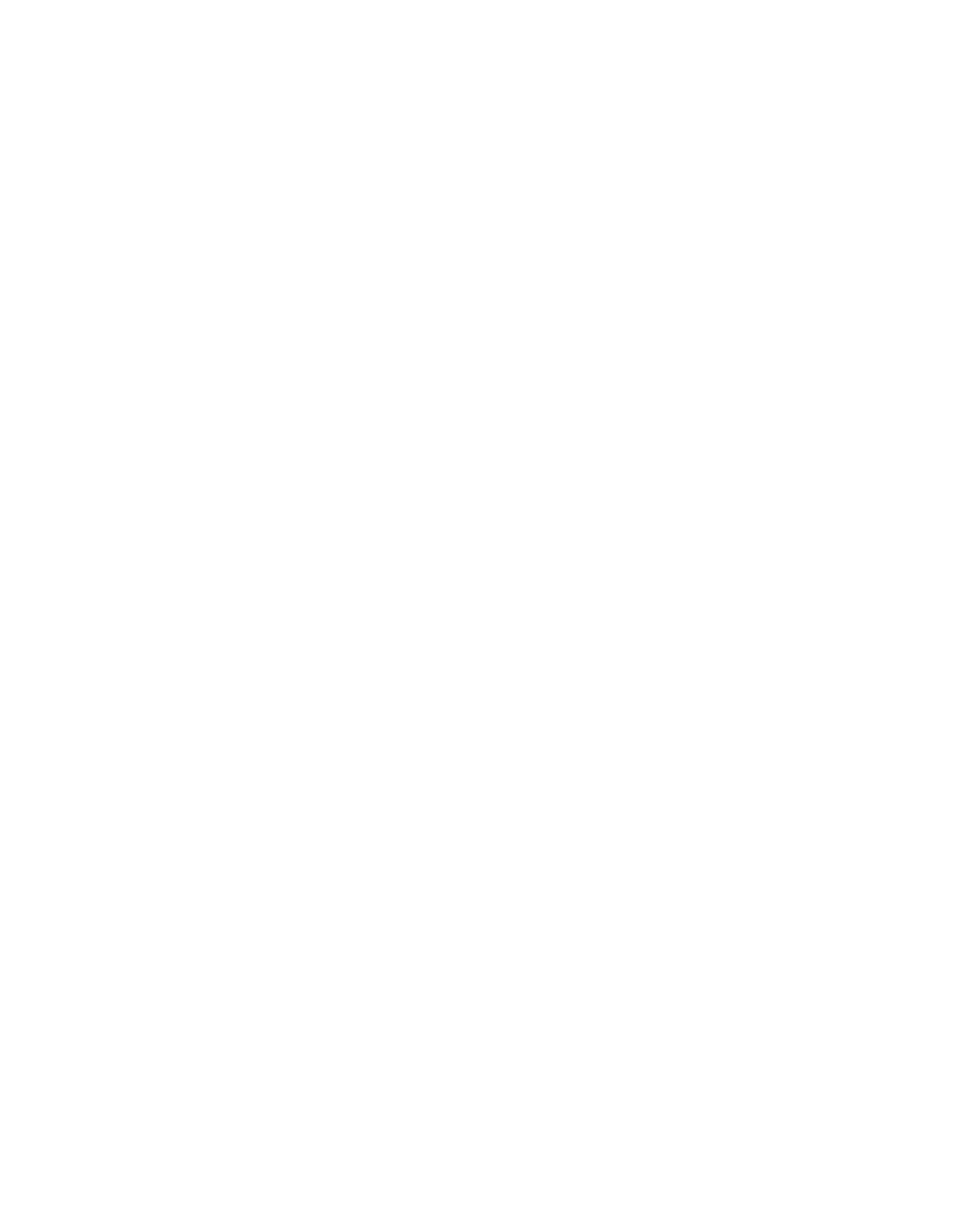## **Acknowledgments**

This book could not have been completed without the efforts of many people. First, we thank colleagues at the World Bank, in particular Thomas Merrick, Anne Tinker, and Debrewerk Zewdie, for financial and moral support in the research phase of this project. Thanks are also extended to our colleagues at the Population Council, John Bongaarts, George Brown, and Margaret Catley-Carlson, for their encouragement and support over the course of the project.

Special thanks go to those who provided us with data, references, and examples of innovative programs and who unselfishly answered our numerous queries over the last three years. In particular, we acknowledge Richard Anker, Ann Blanc, Caroline Bledsoe, Martha Brady, Terese Caouette, Trevor Croft, Bruce Dick, Annabel Erulkar, Jane Ferguson, Stanley Henshaw, Jane Hughes, Kathleen Kurz, Ann McCauley, Leo Morris, Jennefer Sebstad, and Susheela Singh.

Paul Hewett has been extremely patient and skilled in producing DHS tabulations for this volume and modifying them whenever asked. Kirsten Moore conducted valuable research and documentation of innovative programs for adolescent girls. Carey Meyers and Barry Ravitch have been tremendously helpful in inputting text changes, producing tables, and checking references with nary a complaint. Their high level of administrative support, along with that of Diane Rubino, and long hours of work and dedication to the Council's mission over the last few years are greatly appreciated. Design of the publication reflects the considerable talents of Y. Christina Tse. Robert Heidel was as usual a very efficient copy editor.

We thank Ruth Dixon-Mueller and Constance Nathanson for serving as outside reviewers of this volume prior to publication. Their cogent comments and suggestions resulted in a number of modifications and, we hope, improvements. We would also like to thank several colleagues who read and commented on earlier drafts, including John Bongaarts, Adrienne Germain, Nicole Haberland, Barbara Ibrahim, Carol Kaufman, Cynthia B. Lloyd, and Saroj Pachauri.

We owe an enormous intellectual debt to Sajeda Amin and Cynthia B. Lloyd, whose ground-breaking research on livelihoods and education, respectively, has affected our thinking about the transition to adulthood in the developing world. The numerous references to their work are by no means an accident.

Finally, we are tremendously grateful to the editor of this volume, Judith A. M. Outlaw. Her sensitivity to our underlying message, her attention to detail, her ability to translate ideas into clear prose, and her unflagging energy are greatly appreciated.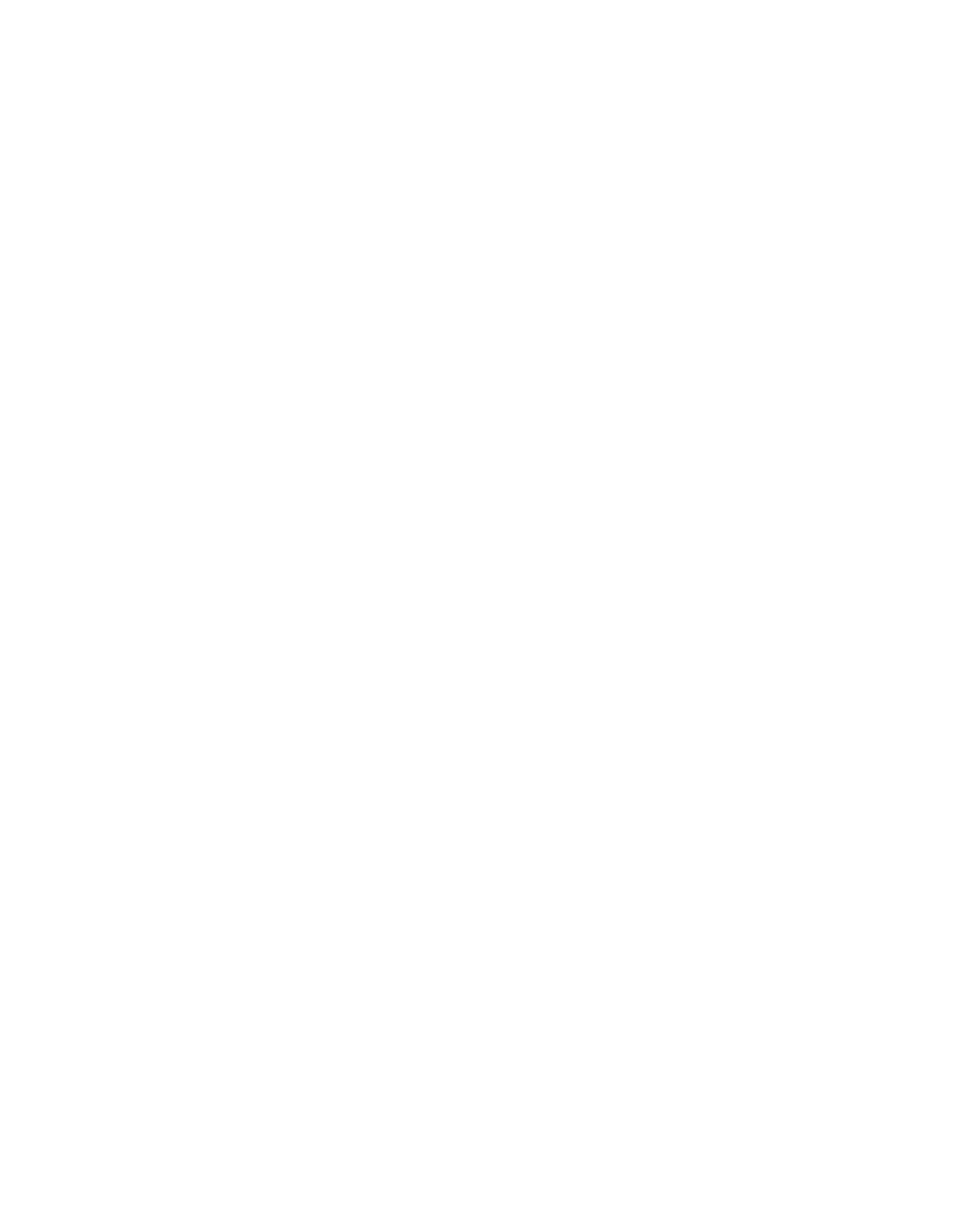## **Chapter 1**

# **Advancing Our Understanding of Adolescent Girls' Experience**

Adolescence is a powerfully formative time of transition to adulthood, roughly concurrent with the second decade of life. What happens between the ages of 10 and 19, whether for good or ill, shapes how girls and boys live out their lives as women and men—not only in the reproductive arena, but in the social and economic realm as well. Yet, despite its impact on human development, adolescence has been sidelined as a research and policy subject in developing countries. As a result, we know little about young people's lives in these societies.

Policy interest in adolescence *has* begun to expand—consider the United Nations Convention on the Rights of the Child, which defined childhood as extending through age 18, and the less appealing but prevalent concern about the security implications of large numbers of unemployed youth.1 Nevertheless, the center of the adolescent *problematique* remains sexual and reproductive behavior. Demographically founded concerns about adolescent fertility have led to inquiries into young people's rates of sexual activity, unintended pregnancy, and childbearing. Concerns within the health community about the alarming increase in the numbers of HIV-infected youth, particularly females, have spawned research on adolescent sexual behavior and reproductive health. These are important subjects of study, but they have often been dealt with superficially. In particular, gender issues have been greatly neglected in this

<sup>1</sup> Because of their large and growing numbers and their disproportionate representation among rural-to-urban migrants (Oucho and Gould 1993), adolescents are perceived as a security risk. Some analysts argue that masses of unemployed, on-themove youth (i.e., adolescent males) pose a threat to civil society (Kennedy 1993). The Central Intelligence Agency Task Force on State Failure included a "youth bulge variable" (the ratio of 15–24-year-olds to 30–55-year-olds) in their quantitative model predicting political stability. This variable was one of three out of 75 that best predicted a state failure involving communal conflict (Esty et al. 1995).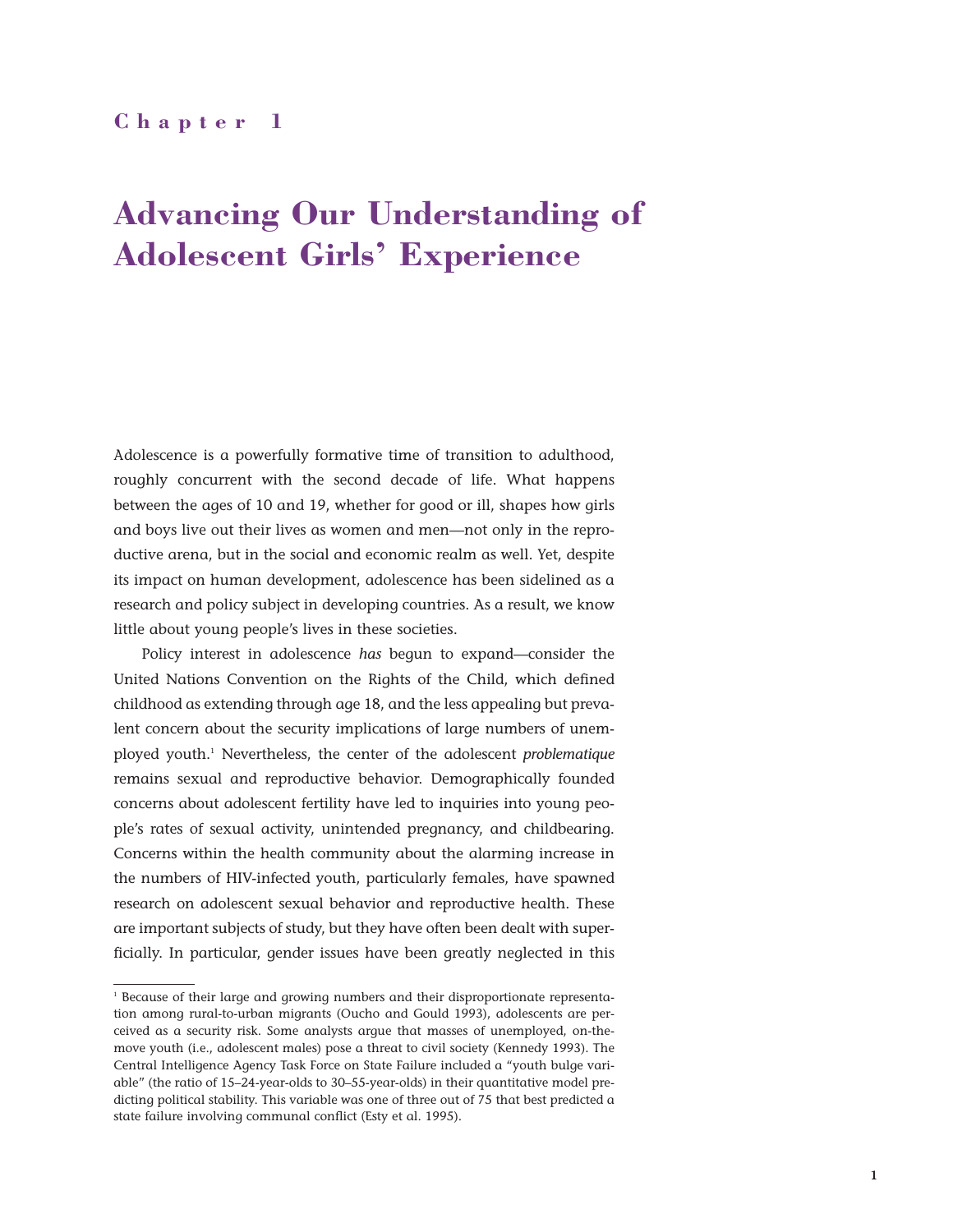**Girls' social and economic disadvantages are the driving forces behind early marriage and childbearing.**

research—despite the fact that many more girls than boys marry and/or have a child before age 20. Moreover, adolescence is precisely when gender role differentiation intensifies.

Girls and boys in cultures throughout the world are treated differently from birth onward (and even antenatally where selective abortion of female fetuses is practiced), but at puberty this gender divide widens (Bruce, Lloyd, and Leonard 1995). During adolescence, the world expands for boys and contracts for girls. Boys enjoy new privileges reserved for men; girls endure new restrictions reserved for women. Boys gain autonomy, mobility, opportunity, and power (including power over girls' sexual and reproductive lives); girls are systematically deprived of these assets.<sup>2</sup>

The English language fosters blindness to, and neglect of, the distinctive experiences of adolescent girls. Paradoxically, just at this stage when gender roles diverge sharply, language homogenizes gender. Males and females are "boys and girls" as children, and "men and women" as adults. In between, gender differences dissolve into androgynous appellatives: adolescent, teenager, young adult, young person. This linguistic lumping together of male and female adolescents masks the inequities of their experience.

Girls' social and economic disadvantages have many direct and indirect effects on their reproductive behavior and health. We argue that these disadvantages are, in fact, the driving forces behind early marriage and childbearing. They largely account for the fact that more than 40 percent of girls in the developing world give birth before the age of 20 (Bos et al. 1994; Singh 1998b).3

The world is now populated by the largest generation of youth in human history—and the next generation will be even larger. There are now roughly 900 million 10–19-year-olds in developing countries; by the year 2005, their numbers will exceed 1 billion (Bos et al. 1994).<sup>4</sup> Even if average fertility were to fall rapidly to the replacement rate of 2.1 births per woman, the sheer number of females giving birth over the next decade will be so large that population will continue to grow rapidly for

<sup>&</sup>lt;sup>2</sup> This pattern varies in different geographic settings, socioeconomic groups, and families and, of course, does not apply to every individual.

<sup>&</sup>lt;sup>3</sup> This statistic masks considerable variation across regions. It is based on surveys of 20–24-year-olds in 43 countries representing 75 percent of the developing-world population outside China. Actual figures are 42 percent for all 43 countries, 55 percent for sub-Saharan Africa, 33 percent for Latin America, and 26 percent for North Africa. The fertility data are drawn from Singh (1998b) and the population data are taken from Bos et al. (1994). Aggregated figures were calculated by computing a weighted average of the percentage of girls giving birth before age 20, such that individual countries contribute to the aggregate in proportion to their population size.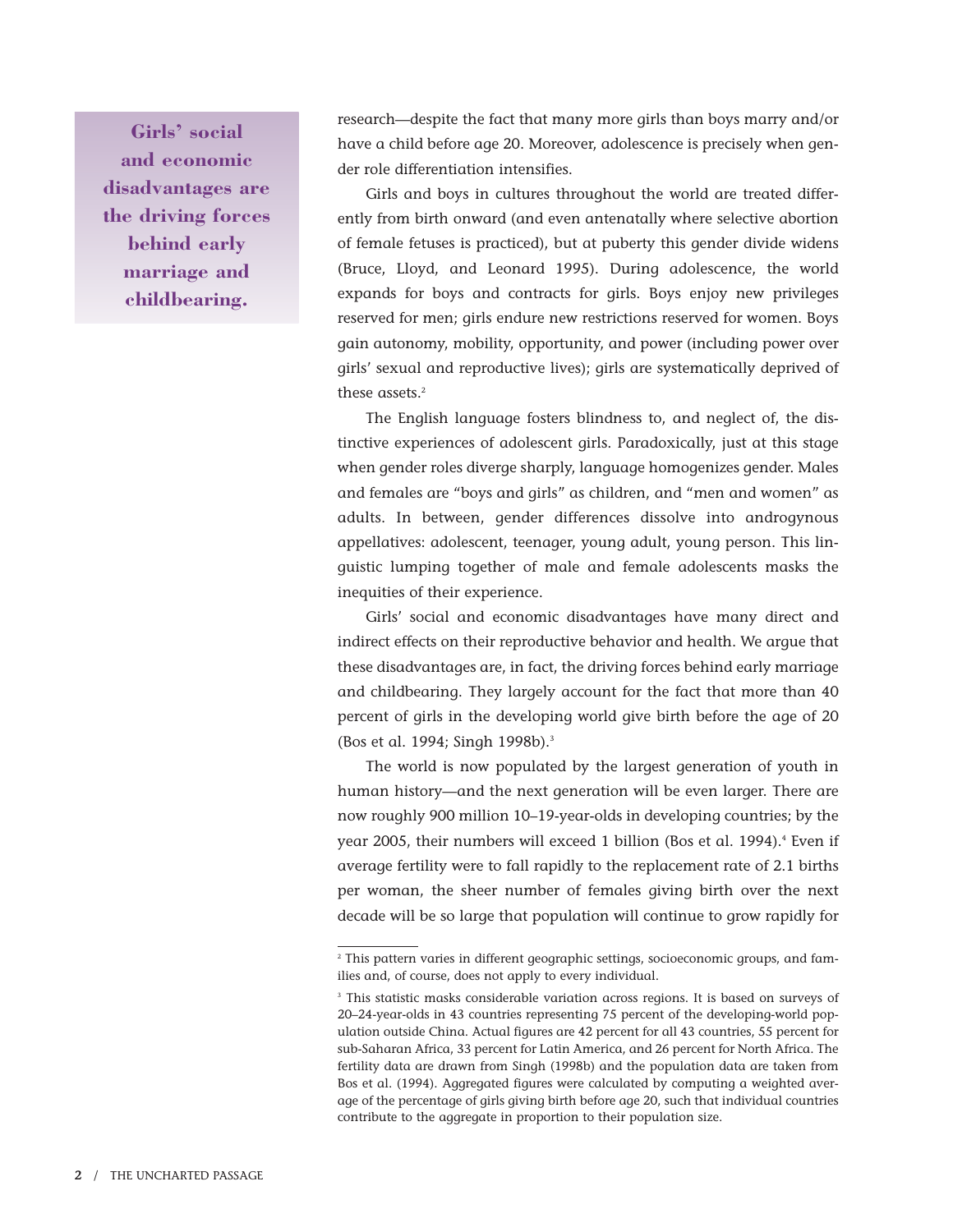some time. This phenomenon of "population momentum" will account for about half of future population growth in the developing world up to the year  $2100$  (Bongaarts 1994).<sup>5</sup> Raising the average age at which females begin childbearing—thereby lengthening the span between generations—could yield substantial and closely linked social, economic, and demographic dividends. For example, if the mean age of childbearing<sup>6</sup> in Bangladesh were to rise by five years, approximately 40 percent of population growth attributable to momentum would be averted (Bongaarts 1998) and the wellbeing of young females would almost certainly improve. Because the age at which females begin childbearing is largely determined by the social, economic, and gender dynamics operating in their lives, we should understand these dynamics even if our concerns are strictly demographic.

While all adolescents deserve our attention, the needs of adolescent girls in the developing world are particularly pressing. Furthermore, their wellbeing is crucial to the social cohesiveness and economic productivity of their societies. For these reasons, our monograph focuses on adolescent girls. Their experience during the critical second decade of their lives shapes their future and, by extension, the future of the societies in which they live.

#### **Characterizing adolescence**

Adolescence has a relatively short history, both as a recognized stage in the life span of girls, in particular, and as a subject of research. To the extent that anthropologists have studied the transition to adulthood,

<sup>4</sup> World Bank figures are 894,216,000 in 1995 and 1,047,558,000 in 2005. Expanding birth cohorts are primarily responsible for this projected increase, but successful child health initiatives in the developing world have also increased the proportion of children surviving into adolescence.

<sup>5</sup> John Bongaarts (1994), who has significantly advanced our understanding of population growth, divides future growth into three components: unwanted fertility, high desired family size (that is, fertility preferences above two children per woman), and population momentum. His decomposition, which assumes that the World Bank projection of future population growth will prove correct, attributes a portion of this projected growth to each of the three components. The World Bank projects that global population will be 10.2 billion in 2100; for this to be the case, there must be substantial declines in unwanted fertility and desired fertility from present levels, and perhaps increases in women's age at first childbearing as well. These demographic changes, which are assumed in the World Bank projection, are not part of Bongaarts's decomposition; thus past and current investments in family planning and human development are not fully accounted for. On the other hand, as fertility declines the world over, it is inevitable that a greater fraction of future growth will be attributable to the young age structure resulting from high levels of childbearing in the past—i.e., to population momentum. Therefore, policy options that address momentum will become increasingly critical.

<sup>6</sup> By this we mean the average age at which women bear children, not their mean age at first birth.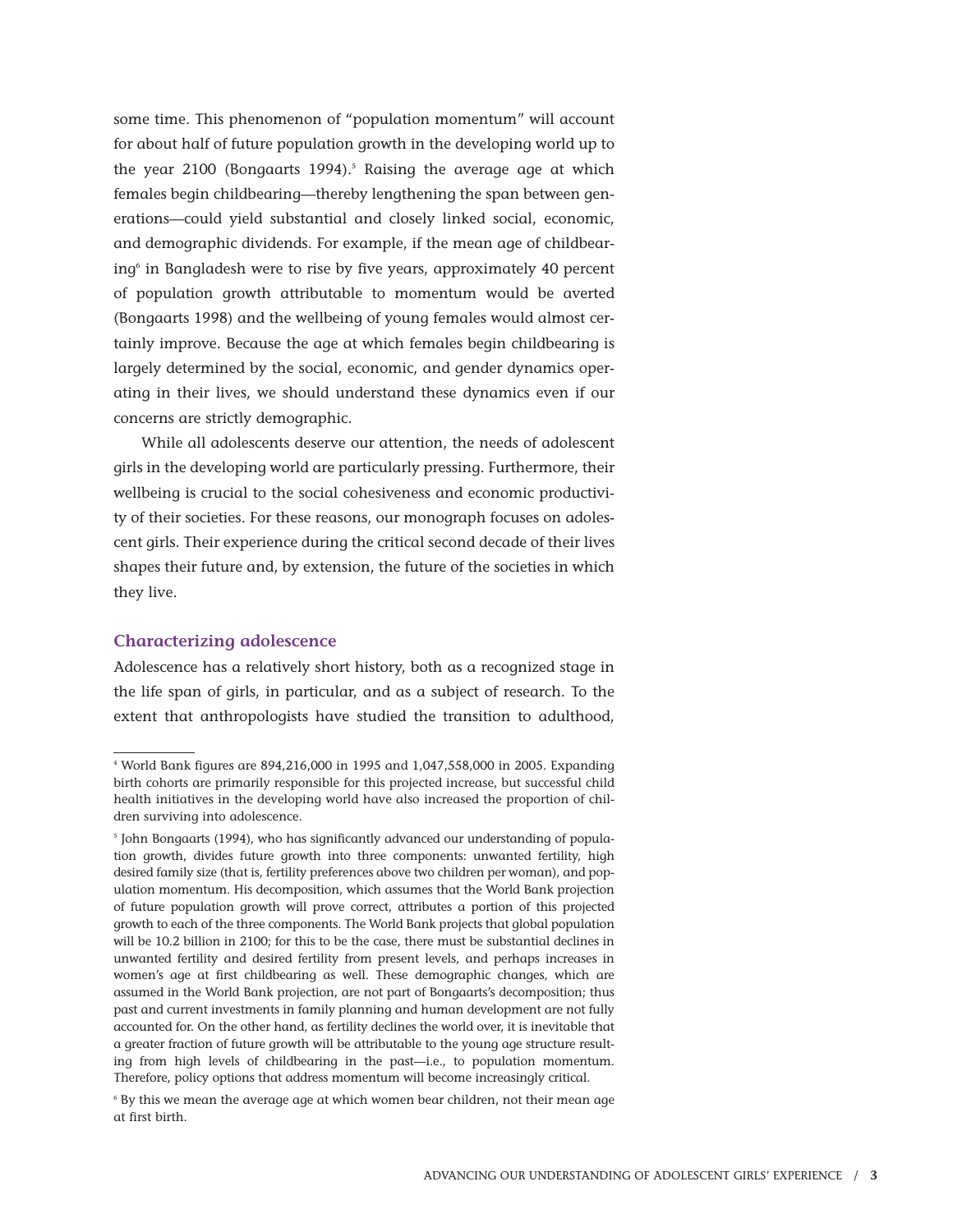they have focused primarily on rites of passage at puberty rather than on socialization into procreative and economically productive roles (Bledsoe 1996). In part, this is because girls in most traditional cultures moved more or less directly from puberty into marriage and childbearing. A cross-cultural analysis of 46 preindustrial societies (based on ethnographic studies conducted between 1880 and 1980) found that many girls had no period of "maidenhood," defined as the interval between menarche and marriage. In 20 of these societies, girls were married at, or soon after, menarche, and sometimes moved into their future husband's residence even before reaching puberty. In the remaining 26 societies, marriage was delayed a maximum of four years following menarche (Whiting, Burbank, and Ratner 1986). Thus, to many observers, girls in such societies had no visible adolescence.7

The interval between puberty and marriage undoubtedly lasted longer for boys than for girls in preindustrial societies, as it does in traditional cultures today. In these settings, males generally need time to acquire resources before setting up a marital household and, therefore, do not marry until they are older—at which point they usually marry younger (often much younger) females (Caldwell et al. 1998). This accounts, at least in part, for the gender differential in the gap between puberty and marriage. Statements about the duration of this interval for males must remain speculative, however, because data on spermarche (the male equivalent of menarche) and men's age at marriage are extremely sparse (Whiting and Whiting 1990).

The consensus among social scientists is that adolescence as we know it—a period in which children attain physical maturity but are not burdened with adult roles and responsibilities—is an epiphenomenon of modern, industrial societies (Caldwell et al. 1998; Senderowitz 1995). Adolescence (from the Latin *adolescere*, to grow up) did not appear in the social science literature until 1904, when G. Stanley Hall published his two-volume work, *Adolescence: Its Psychology and Its Relations to Physiology*, *Anthropology, Sociology, Sex, Crime, Religion, and Education*. As early as the Middle Ages, however, the term was used to denote a stage in the life cycle of man (Kett 1971: 95).

<sup>7</sup> This was also true of girls in the United States prior to the twentieth century. The view that evolved in the nineteenth century was that only boys passed through a protracted stage of preparation for adult life following childhood (known as "youth," rather than "adolescence," at that time). Girls, on the other hand, moved from childhood through a brief, "wrenching" puberty (between the ages of about 14 and 16), and then were married promptly, if possible, to ward off the "threat to female virtue posed by the sudden onset of sexual maturity" (Kett 1971: 108). Marriage marked girls' entry into adulthood—a view that is still widely held today.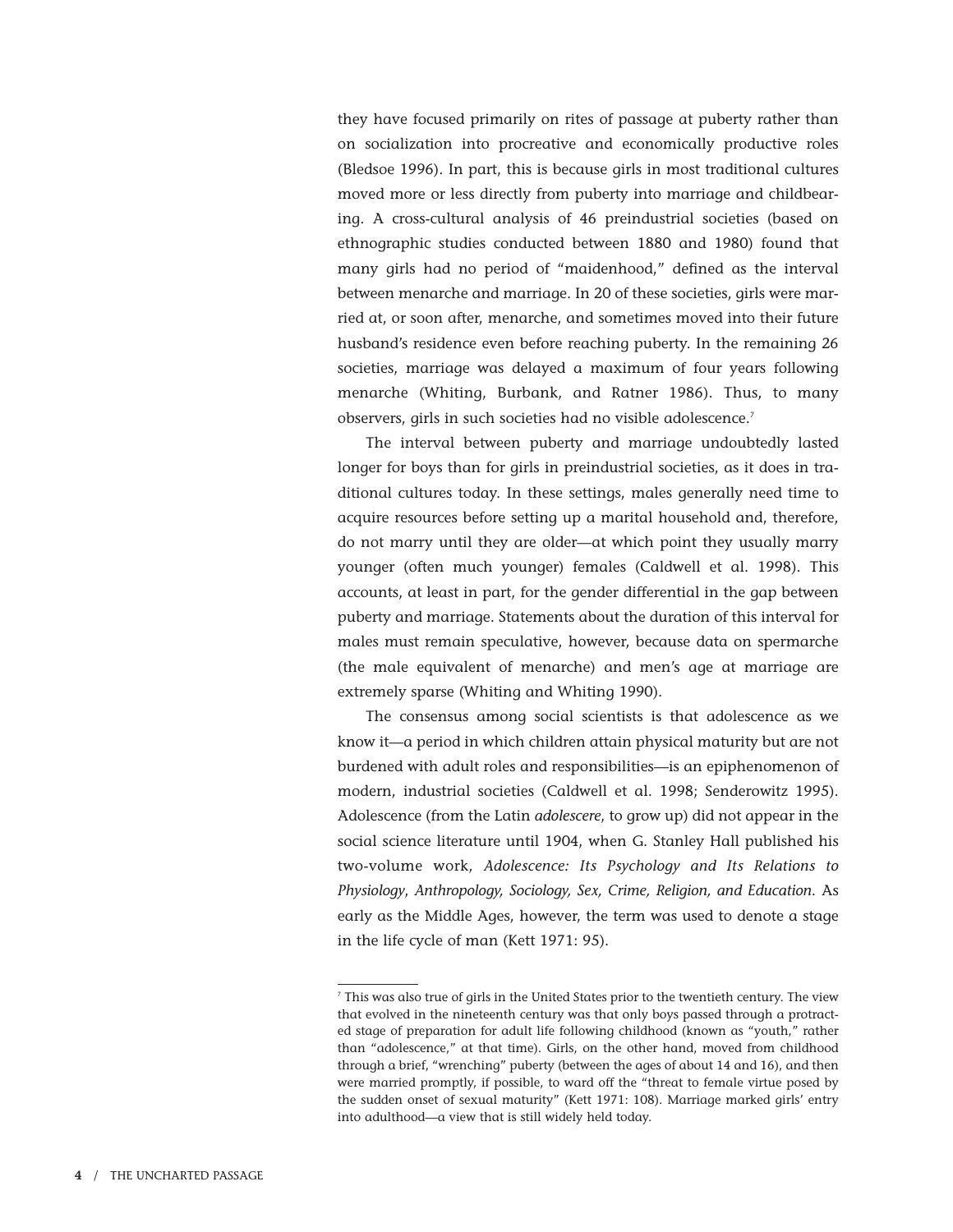Recently, some anthropologists have criticized the historicization of adolescence, arguing that the stage between childhood dependency and adult autonomy is an inherent developmental phase, which exists in all cultures at all times (and even among other primates). In this view, adolescence always and everywhere involves the same set of issues: management of sexuality among unmarried individuals, social organization and peer group influence among adolescents, and training in occupational and life skills (Schlegel 1995). We agree with this conceptualization for the most part; however, we would modify it by arguing that adolescence does not end with marriage and/or childbearing. This is not a semantic fine point; it has important research and policy implications. The second decade of life is a time of heightened vulnerability for girls and critical capability-building for children of both sexes. These are defining features of adolescence; they apply to all 10–19-year-old children, regardless of their marital and/or childbearing status. This fact is obscured when we classify adolescent girls with husbands and/or children as "adults." Furthermore, this classification deprives such girls of the rights, protections, services, and opportunities afforded to other children their age. Thus, we maintain that a girl remains a girl until she reaches age 20, no matter what occurs in her life prior to that time.<sup>8</sup>

#### **Current approaches to research on adolescents**

Adolescents are gaining more attention from population researchers,<sup>9</sup> largely because of changing circumstances for girls in many countries. With education becoming more widespread,<sup>10</sup> age at marriage increasing (Singh and Samara 1996; Westoff, Blanc, and Nyblade 1994), $11$  and age

**Adolescence does not end with marriage and/or childbearing.**

<sup>&</sup>lt;sup>8</sup> We include 19-year-olds in the category of children, although the Convention on the Rights of the Child defines them as adults.

<sup>9</sup> For example: the National Academy of Sciences' Committee on Population convened a workshop in March 1997 titled "Adolescent Sexuality and Reproductive Health in Developing Countries: Trends and Interventions" (see "Adolescent Reproductive Behavior in the Developing World," a special issue of *Studies in Family Planning*, 29, no. 2, 1998). A 1995 issue of *Population Reports* (which covers important developments in the population field) was devoted entirely to adolescence; it cited nearly 600 books and articles on the subject, culled from the population literature. Titled *Meeting the Needs of Young Adults*, the document defined these needs largely in relation to fertility and reproductive health (McCauley and Salter 1995).

<sup>&</sup>lt;sup>10</sup> Surveys indicate an increase over the last 30 years in the percentage of women with some schooling. Moreover, female enrollment ratios for primary and secondary school (i.e., the number of girls of a given age enrolled in school compared to the number of children of that age in the population) also have risen, except in sub-Saharan Africa, where these numbers have stagnated over the last 15 years (McDevitt et al. 1996: 25–26, A16–A17).

<sup>&</sup>lt;sup>11</sup> Evidence for this trend comes from a comparison of median ages at first marriage across birth cohorts for countries included in the Demographic and Health Sur-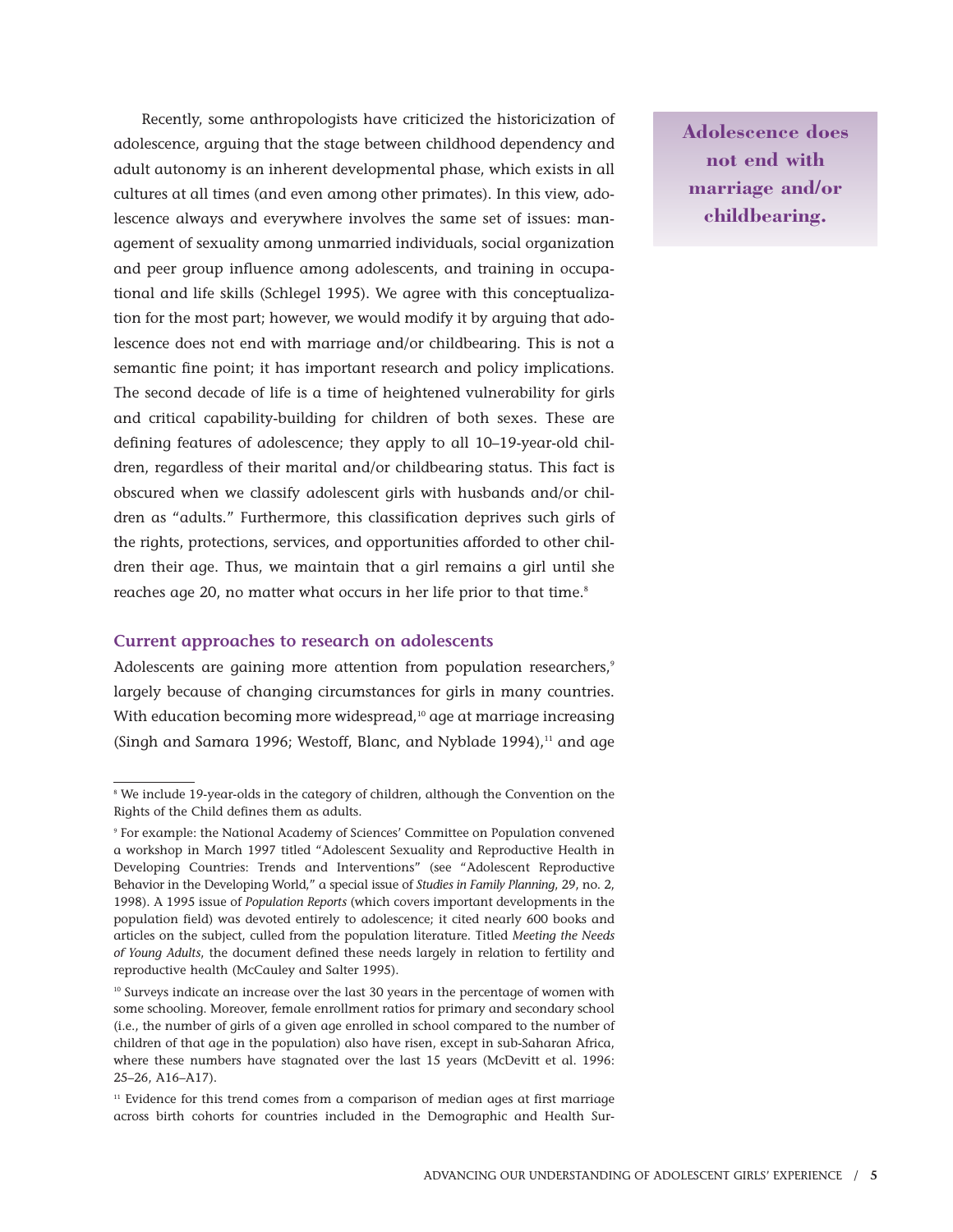**Almost every major survey of adolescents to date lacks critical information on the background and context of sexual and reproductive behavior.**

at menarche declining (Barnes-Josiah and Augustin 1995; Cameron and Nagdee 1996; Chakravarty 1994; Jabbar and Wong 1988; Jaruratanasirikul and Lebel 1995; Sharma and Hiramani 1985), the interval between puberty and marriage is lengthening. As a result, girls in many parts of the world are facing a prolonged risk of pregnancy and reproductive health problems prior to marriage.

Most research on developing-country adolescents has taken a conventional approach to the study of sexual and reproductive behavior; thus, demographic data on adolescents are confined largely to the standard set of variables (e.g., percentage of females who marry and give birth before age 20). In response to the rising rates of HIV infection among teens, some recent studies have documented behaviors that jeopardize reproductive health. Unfortunately, data on adolescents are often collected only for females, and usually in limited age cohorts—for example, only teens aged 15–19 (see, for example, Alan Guttmacher Institute 1998; Loffredo et al. 1994; McCauley and Salter 1995; McDevitt et al. 1996; Noble, Cover, and Yanagishita 1996; Senderowitz 1995; WHO and UNICEF 1995).

The Demographic and Health Surveys (DHS) have served as the primary source of data for studies of developing-country adolescents by population researchers, with some notable exceptions (see, for example, Morris 1992, 1994). The DHS is principally designed to monitor the fertility and health behavior of females aged 15–49 (defined as "women of reproductive age") in more than 50 developing countries. Data from these surveys are indispensable for many purposes, but they are limited in ways that hamper research on adolescents. Their primary drawback also characterizes almost every major survey of adolescents to date: they lack critical information on the background and context of sexual and reproductive behavior. More specifically:

- There is insufficient time in the standard DHS interview to include probing questions about the behavior and circumstances of restricted age groups, despite the fact that events during the teen years can have profound implications for later life.
- Many of the surveys include too few 15–19-year-olds. This is because interviewers displace 15–16-year-olds out of the group eligible for individual interviews, and because older teenagers who do not know their own birthdate often say they are 20 years

veys. Retrospective reporting of age at marriage by older women (aged 40+) is considered less reliable because of recall error. When the comparison is restricted to women aged 20–39, the decline in median age at marriage is still apparent (except in many Latin American countries).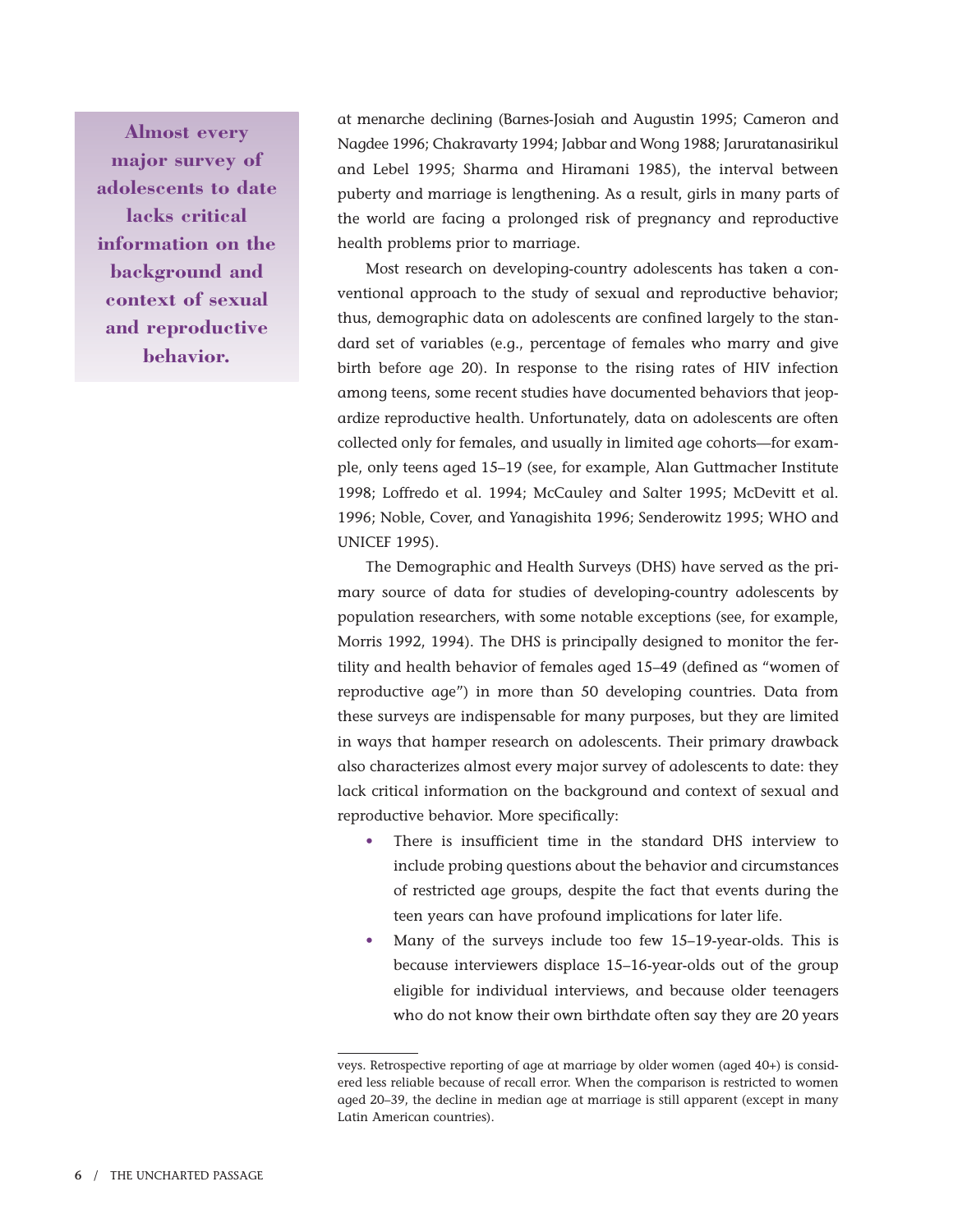old, causing a "heaping on age 20" (Rutstein and Bicego 1990). Thus, it is unknown whether respondents reported to be 15–19 years old constitute a representative sample of teenagers in that age group.

- The DHS excludes girls under the age of 15, but many girls reach menarche sooner—some at age 10 or even earlier.
- In countries where female sexual activity and reproduction usually take place within marriage (about one-quarter of DHS countries), surveys are generally restricted to ever-married women; samples of adolescents are selective.<sup>12</sup> This exclusion of unmarried females provides an incomplete picture of adolescence in these countries.
- The DHS rarely interviews adolescent boys: out of 103 surveys, 46 have included males.13 Until recently, these male respondents were limited to husbands of female respondents and other married men, most of them older than 20 (Macro International 1997).14 Data on men are limited to such variables as numbers of living children, knowledge and use of contraceptives, fertility preferences, and knowledge and behavior related to AIDS (Ezeh, Seroussi, and Raggers 1996).

Other groups have conducted surveys of adolescents in several developing regions, but these efforts have also targeted reproductive behavior and health. For example:

- The East-West Center's Program on Population has undertaken surveys of adolescents in Hong Kong, the Philippines, and Thailand, and is planning surveys in Indonesia and Vietnam, as part of its program of research on youth sexuality. The surveys emphasize behaviors that put adolescents at risk of sexually transmitted infections (Balk, Cruz, and Brown 1997).<sup>15</sup>
- The U.S. Centers for Disease Control and Prevention (CDC) have been conducting a series of Young Adult Reproductive Health Surveys in eight Latin American and Caribbean coun-

 $12$  The countries where only currently married or ever-married women have been sampled are Bangladesh, Egypt, India, Indonesia, Jordan, Nepal, Pakistan, Sri Lanka, Sudan, Thailand, Tunisia, Turkey, and Yemen.

<sup>&</sup>lt;sup>13</sup> These numbers exclude in-depth and experimental surveys.

<sup>&</sup>lt;sup>14</sup> In the last five years, the DHS study design has been modified to include unmarried men. Adolescent boys aged 15–19, and sometimes even 12–19, have been included in 25 surveys. Of these, 21 were conducted in sub-Saharan Africa and four in Latin America and the Caribbean; thus, no surveys in Asia (East, South, or West) or North Africa include unmarried adolescent boys.

<sup>&</sup>lt;sup>15</sup> Results of these surveys have not been published yet, but they have been presented at conferences.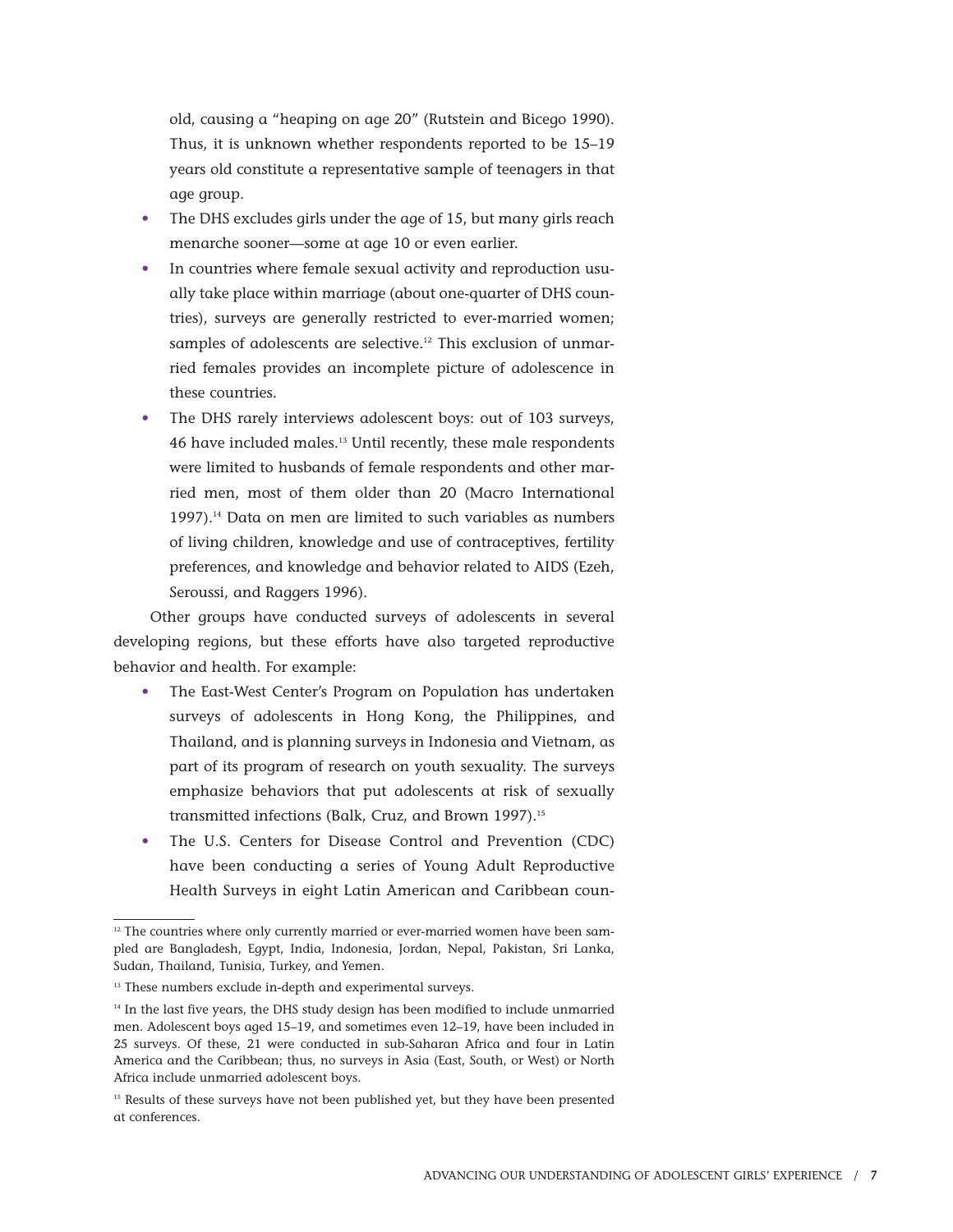tries. Their goal is to collect data on sexual activity and contraceptive use in a representative sample of youth, composed of 15–24-year-old males and females residing mostly in cities or island countries.<sup>16</sup> The surveys document premarital sexual activity, fertility, and contraceptive use (including use at first intercourse) without describing the environment in which these behaviors occur.<sup>17</sup>

Surveys of African adolescents have been carried out by individual researchers, primarily in cities in Guinea, Kenya, Liberia, Nigeria, Senegal, and Zimbabwe. These surveys have many of the same limitations as the CDC surveys cited above (Ajayi et al. 1991; Amazigo et al. 1997; Boohene et al. 1991; Feyisetan and Pebley 1989; Görgen et al. 1998; Kiragu and Zabin 1993; Naré, Katz, and Tolley 1996; Nichols et al. 1986; Nichols et al. 1987; Youri 1994).

A few studies of adolescents have obtained some of the background and contextual information that is notably lacking from the surveys cited above:

- The 1995 Yaoundé Family Formation Dynamics Study examined the context of sexual activity in a group of single 17–25-year-old males and females in the capital of Cameroon. Using a structured survey and focus groups, the researchers examined the motivations and strategies underlying the subjects' sexual relationships. Given its focus and the age of its subjects, this study belongs more to the literature on sexual networking (which arose in response to the AIDS crisis) than to the literature on adolescence, but it could serve as a model for studies of adolescents (Calvès, Cornwell, and Enyegue 1996; Orubuloye et al. 1994).
- A series of studies conducted by the International Center for Research on Women examined the nutritional status of adolescents in Benin, Cameroon, Ecuador, Guatemala, India, Jamaica, Mexico, Nepal, and the Philippines. In several countries, researchers asked respondents what they did while awake (because daily activity affects caloric requirements). Although the time-use data were flawed by the inaccuracies of retrospec-

<sup>&</sup>lt;sup>16</sup> The survey in Jamaica used age 14 as the lower boundary. One national survey was conducted in Costa Rica.

<sup>&</sup>lt;sup>17</sup> This is predictable, given that the surveys were modeled on the U.S. Youth Risk Behavior Surveillance System, which collects data on unsafe and often illegal behaviors, such as unprotected sex and drug use (Morris 1992, 1994; Morris, Warren, and Aral 1993).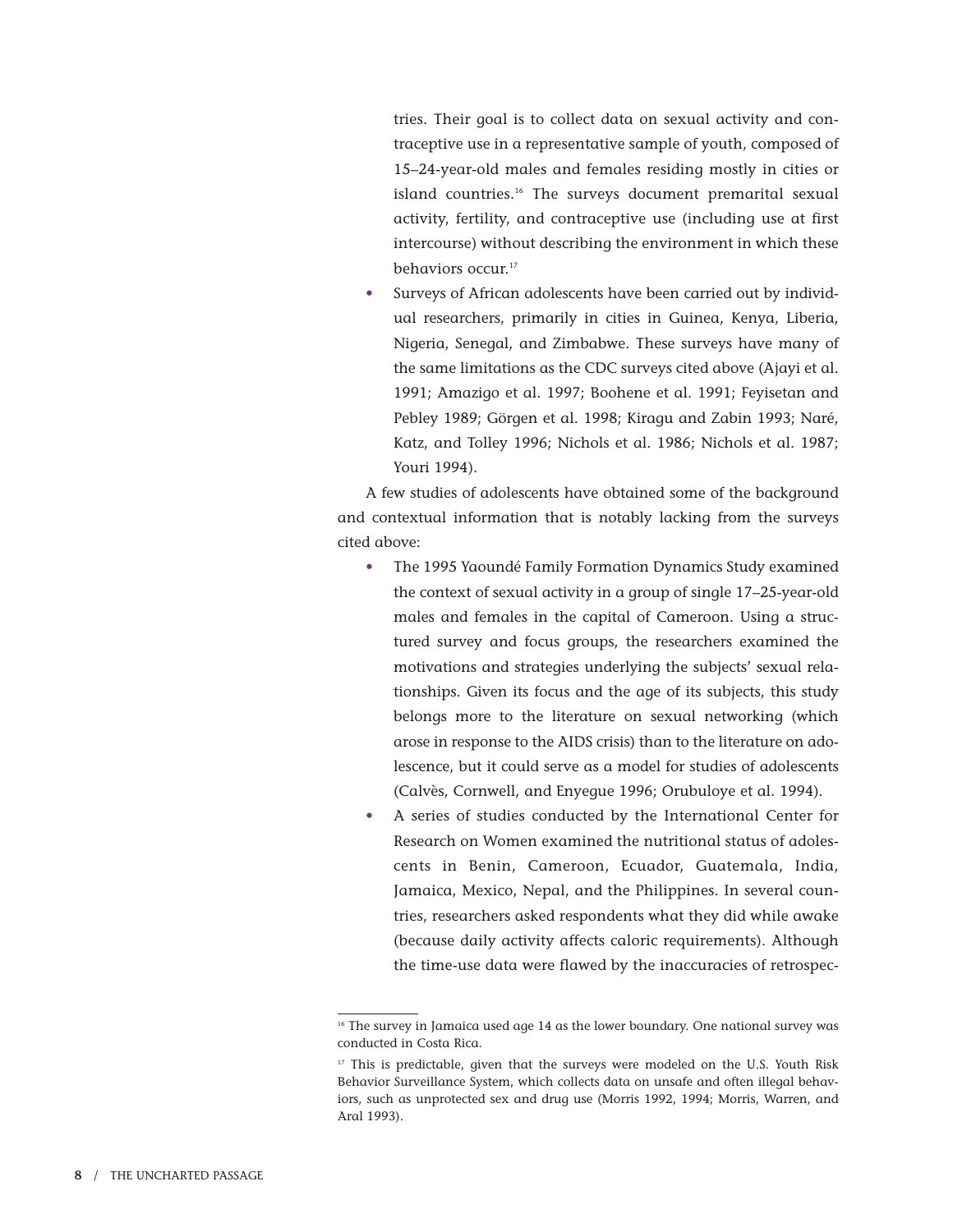tive recall (Bouis 1996), the data did provide some insight into quotidian aspects of adolescents' lives (Kurz and Johnson-Welch 1994).

• A recent study of adolescents in Egypt represents the most comprehensive effort to overcome the shortcomings of previous surveys. In 1997, researchers conducted a nationally representative survey of more than 9,000 Egyptian girls and boys aged 10–19. They collected information on education, work roles, social integration and emotional wellbeing, and daily activities. For a subset of the sample, data were collected on gender dynamics in the natal household, expectations regarding future roles and responsibilities within marriage, marriage and fertility behavior, general health and nutrition (including a clinical assessment), and reproductive health knowledge and attitudes (El-Tawila et al. 1998; Ibrahim, Mensch, and El Gibaly 1998).<sup>18</sup>

Overall, however, studies in developing countries have left us with a dearth of data on 10–19-year-olds, especially younger and unmarried ones. We are missing basic demographic and health information on many adolescents; we know little about their age- and gender-specific life experiences; we cannot identify the key transition points in their development; and we know few of the differentiating characteristics of married/unmarried and sexually active/inactive adolescents.

Some voices in the population field have called for data collection efforts devoted exclusively to capturing adolescents' experiences in developing countries.<sup>19</sup> This research could be made more multi-dimensional if it were to follow the course of research on adolescents in the United States, which has widened its scope in recent decades. While most of the U.S. work has focused on fertility,<sup>20</sup> more and more studies are looking at other aspects of adolescents' lives, including work, joblessness, and wages (D'Amico and Maxwell 1992; Gill and Michaels 1992; Grogger 1992; Kaestner 1991; Klerman and Karoly 1994; Michael and Tuma 1984; Mortimer et al. 1990; Powers 1994; Wolpin

**Research on developing-country adolescents could be made more multi-dimensional if it were to follow the course of research on adolescents in the United States.**

<sup>&</sup>lt;sup>18</sup> This ongoing study is a collaborative effort involving the Social Research Center of the American University in Cairo, the Population Council regional office for West Asia and North Africa, the High Institute for Public Health of Alexandria University, and the Department of Community Medicine at Assiut University.

<sup>&</sup>lt;sup>19</sup> Leo Morris, the demographer with the most experience fielding surveys of adolescents in developing countries, argued in a session at the National Academy of Sciences workshop on developing-country adolescents (see footnote 9) that donors should fund data collection efforts in this area if they really want to understand what is going on in this segment of the population.

 $20$  In the 1970s and 1980s, studies of adolescents in the United States focused primarily on sexuality and pregnancy, as researchers sought to explain the disturbingly high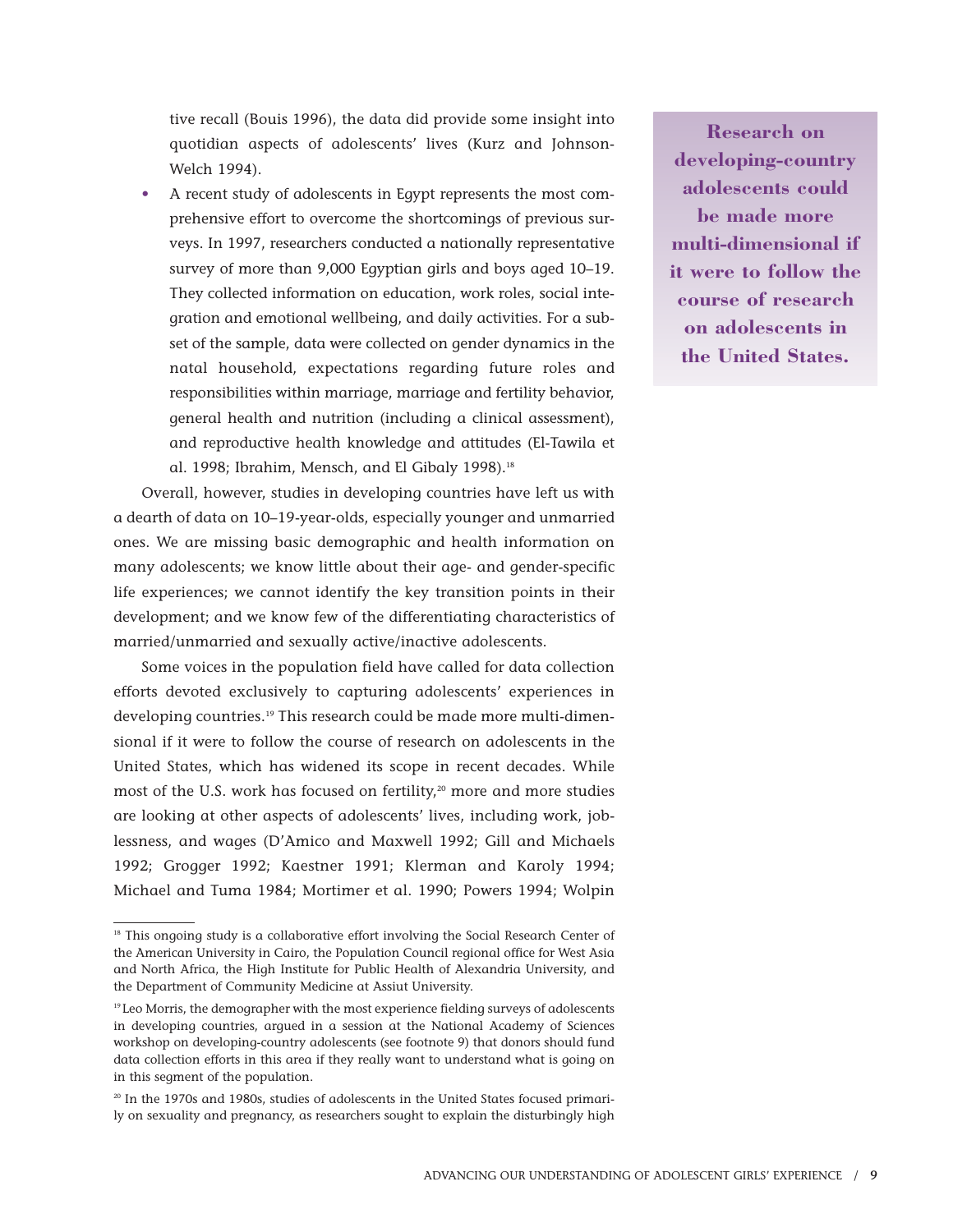**Our analytic and policy bias is to pay closest attention to the antecedents of adolescent fertility and poor reproductive health.**

1992);<sup>21</sup> education (Mensch and Kandel 1988; Sandefur, McLanahan, and Wojtkiewicz 1992; Veum and Weiss 1993; Wojtkiewicz 1993); gender role attitudes (Ortiz and Cooney 1984); and place of residence (Haurin 1992).<sup>22</sup> These topics need to be explored in research on developing-country adolescents. This is true whether the policy concern driving this research remains the reduction of adolescent pregnancy and reproductive health problems, or whether it shifts—as we would hope to a broader concern with human rights and human development.

#### **Our analytic approach**

The demographic and health consequences of adolescent reproductive behavior, which have been defined by the population field as subjects of primary interest, concern us as well; but our analytic and policy bias is to pay closest attention to the antecedents of adolescent fertility and poor reproductive health. Adolescent sexual initiation and fertility are certainly significant demographic and epidemiological events, but they result from social, economic, and gender dynamics deeply rooted in family systems, peer relationships, and societal institutions. Thus, adolescent sexual and reproductive behavior cannot be explained and modified without understanding the familial and societal forces that shape this

rates of premarital childbearing in the country (see, for example, Hayes 1987; Jones et al. 1989; Zelnik, Kantner, and Ford 1981). In recent years, studies have shifted their focus to the high rates of unintended pregnancy among younger and older females (Brown and Eisenberg 1995). A recent review of the literature on adolescents goes so far as to criticize the so-called "inventors of adolescent pregnancy," who view teenage pregnancy as an individual failing rather than as a socially constructed, structural problem (Nathanson 1991: 223). The widely held belief that early childbearing has deleterious consequences has also come under attack in the United States. The inability to control for selection effects (i.e., the fact that teenage mothers are different from those who delay childbearing to begin with) has made it difficult to sort out causes and effects of early childbearing (Luker 1996). Some would argue that if teen pregnancy were eliminated, the impoverished environment in which such pregnancy often occurs would not be transformed, nor would the life of those mired in such settings be markedly improved.

 $21$  A notable data collection effort in the United States was the National Longitudinal Survey of Youth (NLSY), launched in 1979 by the U.S. Department of Labor's Bureau of Labor Statistics in response to concerns about adolescent labor force participation. The NLSY, which surveyed 12,686 male and female youth aged 14–22 (when first interviewed), is an enormously rich data set that includes information on educational progress and performance, school environment, time use, relationships with parents, peer networks, drug and alcohol use, health, personality characteristics, occupational and educational aspirations, gender role attitudes, and work histories. It also contains the standard items on sexual behavior, contraceptive use, pregnancy, abortion, and marriage. The NLSY has no parallel in the developing world (Card 1993; Center for Human Resource Research 1994). While the authors cited in the text who use NLSY data are all members of the Population Association of America, they would not universally label themselves demographers or population specialists, which may explain their interest in more than demographic data.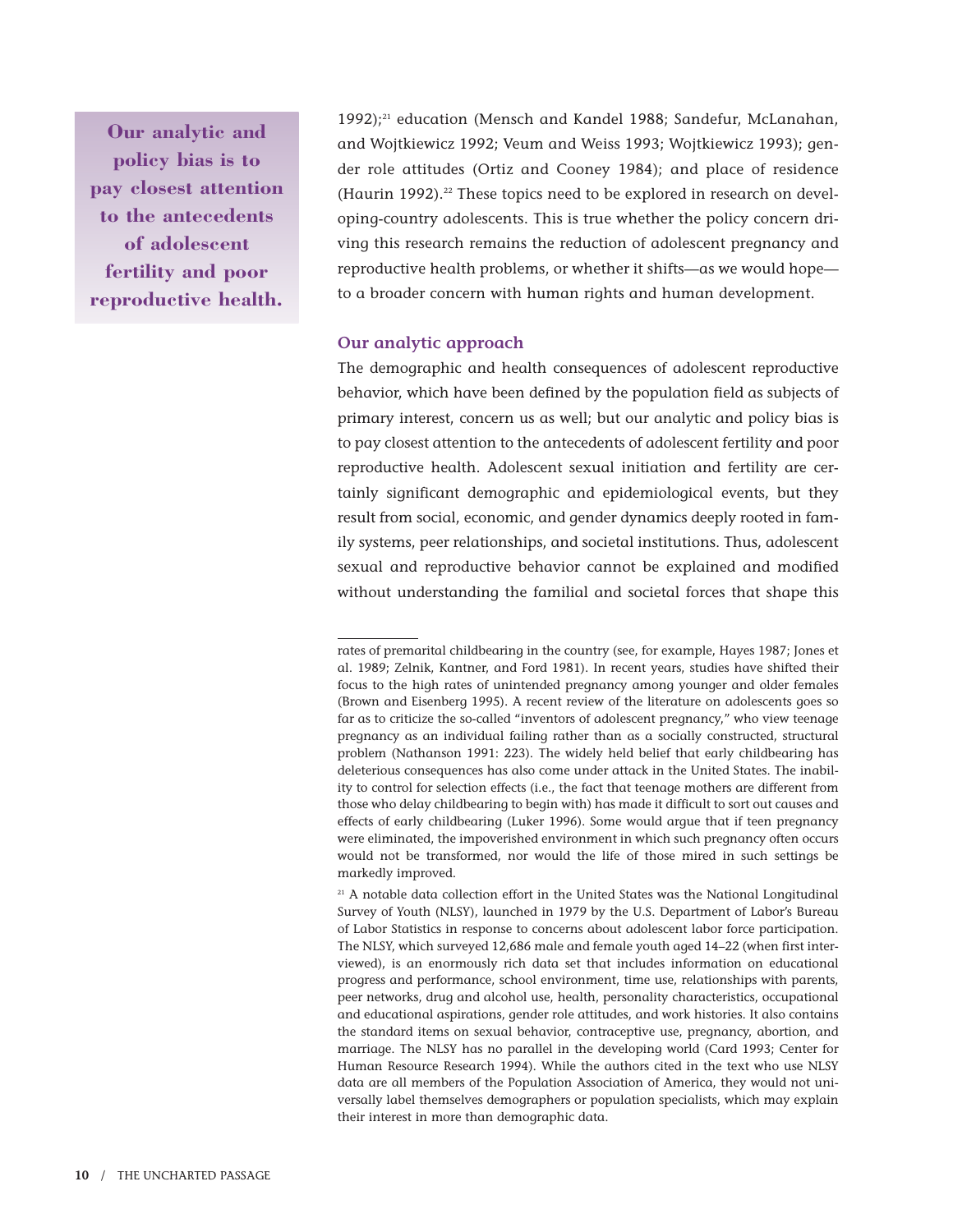behavior. We therefore explore how girls are treated in their families, schools, peer groups, and communities; and we probe for evidence of girls' exclusion from, or integration into, the social and economic mainstream of their societies.

In preparing this monograph, our task was twofold: finding and then interpreting the data on female (and, to some extent, male) adolescents in developing countries. We reviewed the relevant literature; then, from the fragments of available information, we reconstructed girls' passage from age 10 to 19 in developing countries.

Given the scarcity of data on adolescent girls, we are only able to present illustrative statistics in our analysis. Where data exist on boys, comparisons are made. We draw on conventional fertility surveys as well as other types of research—for example, studies of nutrition, time use, and family structure—to obtain a broad picture of girls' lives. For the most part, we rely on the 39 Demographic and Health Surveys conducted since 1990 for which data were available in mid-1998.<sup>23</sup> These surveys represent 53 percent of the population of Latin America and the Caribbean; 31 percent of the population of South Central and Southeast Asia; 77 percent of the population of sub-Saharan Africa; and 50 percent of the population of West Asia and North Africa.<sup>24</sup> Disproportionately more sub-Saharan African countries are included simply because more surveys were conducted in this region.

In our work, we share the orientation of those in the child welfare and development community who have moved beyond the concern with young children's mere survival to the question: Survival for what? This question raises the issue of young people's capabilities, rights, and quality of life—a vital addition to the discourse on human development.

At present, public policy is marked by a radical discontinuity. Between infant/child survival programs and maternal–child health/family planning programs, conventional development efforts go into laten-

 $22$  Dryfoos (1990), one of the leading experts on teen pregnancy in the United States, now argues that a fragmented approach to youth problems is wasteful of resources. She maintains that delinquency, substance abuse, pregnancy, and failure in school arise from a common set of social and familial conditions; therefore, efforts should focus more on improving these conditions and less on preventing specific behaviors. Nathanson (1991) agrees.

<sup>&</sup>lt;sup>23</sup> For some subjects, data do not exist for all 39 countries. These countries are excluded from tables presenting these data.

<sup>&</sup>lt;sup>24</sup> We use these regional headings throughout, except where we present findings from research in which other headings were used. We use the Population Reference Bureau (1997) regional heading "South Central and Southeast Asia" because we present data from Asian countries that do not belong under the more common headings South Asia or East Asia.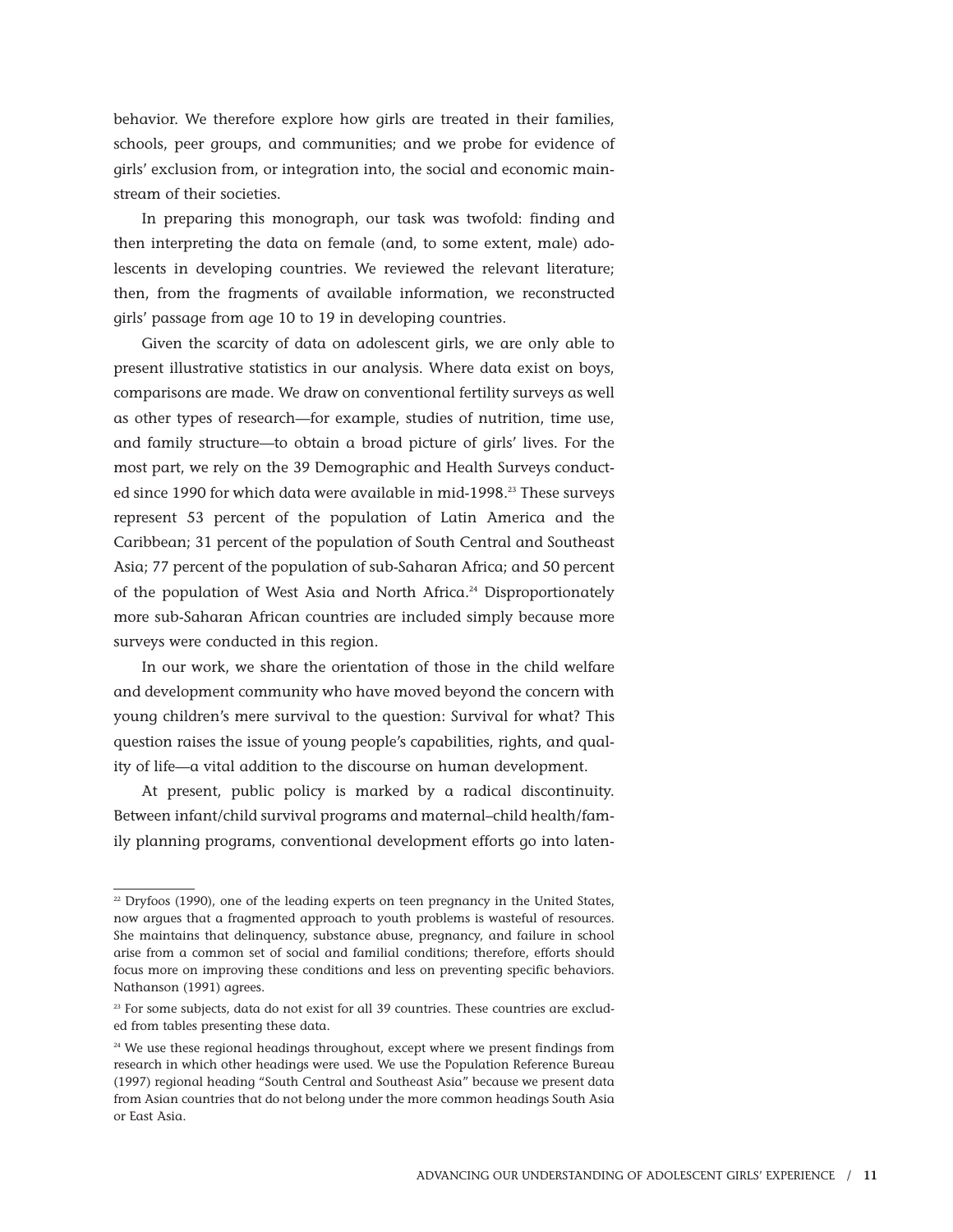**We follow adolescent girls along the path of their development, from their childhood homes out into the larger contexts of their lives—school, work, the sexual and reproductive realm.**

cy. Girls disappear as policy subjects after receiving their last childhood immunization and do not reappear until they are pregnant and, in most cases, married. Fortunately, this is beginning to change as school enrollment becomes a higher-profile policy issue, $25$  calling attention to the needs of youth aged 5–18. Even so, adolescents (and, indeed, children over age 5) remain neglected from a policy point of view.

In the next two chapters, we follow adolescent girls along the path of their development, from their childhood homes out into the larger contexts of their lives—school, work, the sexual and reproductive realm—charting their experience in these areas. We recognize that there are "enormous differences across the world in adolescent sexuality, reproduction, and marriage" (Caldwell et al. 1998: 137); but there are also patterns of experience common to many girls in developing countries, which have not been emphasized in the literature. Our aim is to describe these patterns in order to provide researchers and policymakers with a broad, flexible framework for understanding girls' experience.<sup>26</sup> In the final chapter, we offer an agenda for adolescent policy, programs, and research. We hope this effort will help to generate more interest in adolescent girls—indeed, all adolescents—and more inspiration to improve their lives.

<sup>&</sup>lt;sup>25</sup> At the 1995 World Summit for Social Development, in Copenhagen, primary school attendance was identified as an issue in need of special attention.

<sup>&</sup>lt;sup>26</sup> We leave it to others to explain the origin of differences in girls' experience from place to place, many of which are rooted in "precontact culture" (Caldwell et al. 1998: 151), and to adapt our framework to fit the unique conditions that prevail in specific settings.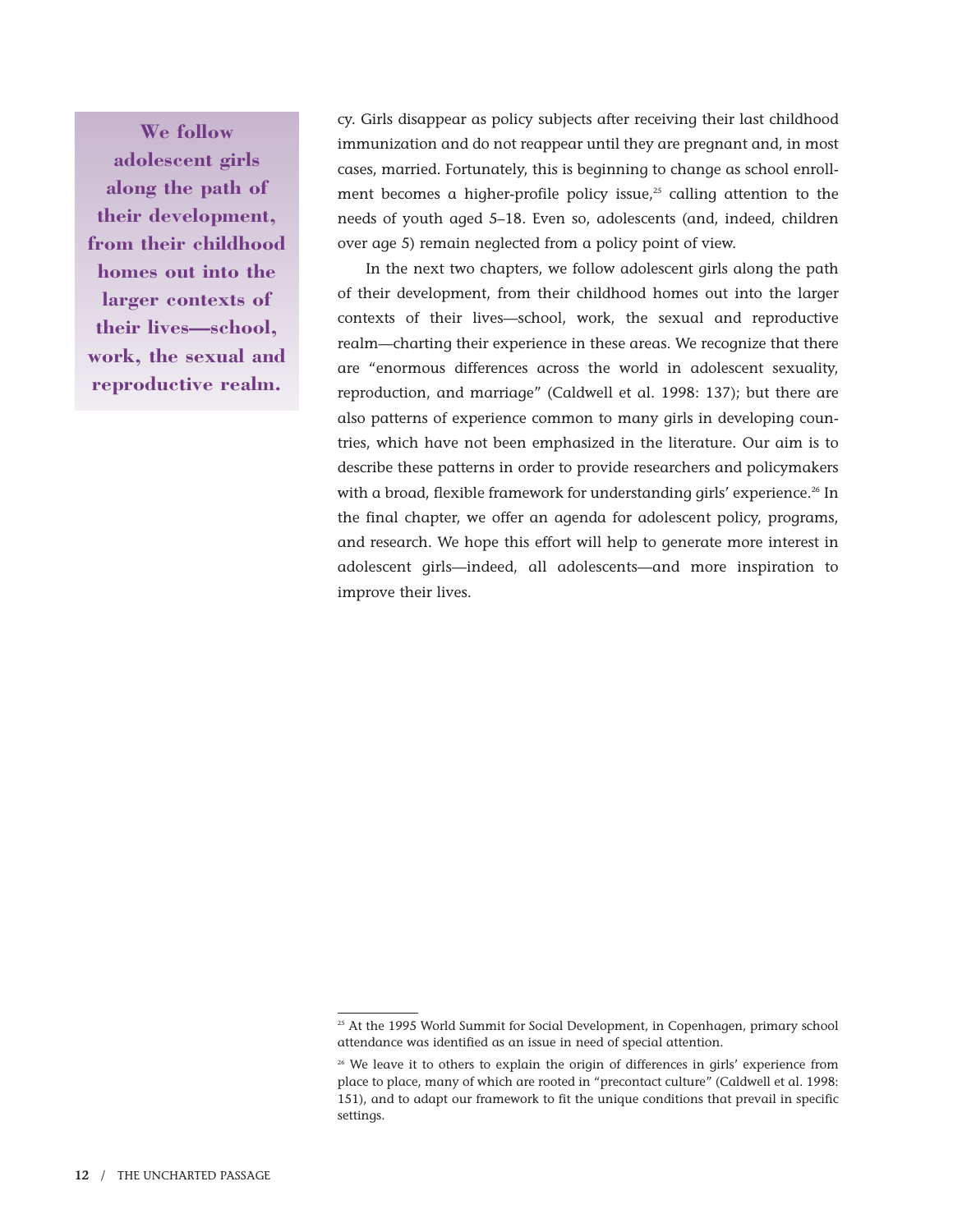## **Chapter 2**

# **The Social and Economic Context of Girls' Adolescence: Home, School, and Work**

In this chapter we discuss the social and economic context of adolescent girls' lives in developing countries, focusing on areas of their experience that have been largely neglected by researchers and policymakers. These include girls' living arrangements; domestic roles and responsibilities; social and physical mobility; schooling; and work. These factors are critical to girls' wellbeing, social power, and ability to set the terms of sexual relations and childbearing. They also reflect girls' status within their families and communities. We argue that the conventional sexual and reproductive variables (discussed in Chapter 3) are, to a large extent, outcomes of this status. In the sections below, we summarize what is currently known about each subject, offer relevant data from the Demographic and Health Surveys and other sources, and suggest information that would be useful to collect in the future.

#### **Living arrangements**

In order to get a clear picture of adolescents' lives, it is vital to know where they live and what their status is within their household: whether they are being supported and by whom, whether they are rendering services, and so forth. The few programmatic efforts to engage adolescents typically presuppose some permanence in their living situation and some reliable point of catchment; for example, adolescents are generally assumed to be living with their parents. Such assumptions may be mistaken.

The scarcity of data on adolescent living arrangements partly reflects the difficulty of obtaining data on families, as opposed to households, and the tendency to define household status, wealth, and wellbeing according to characteristics of the nominal head of household, usually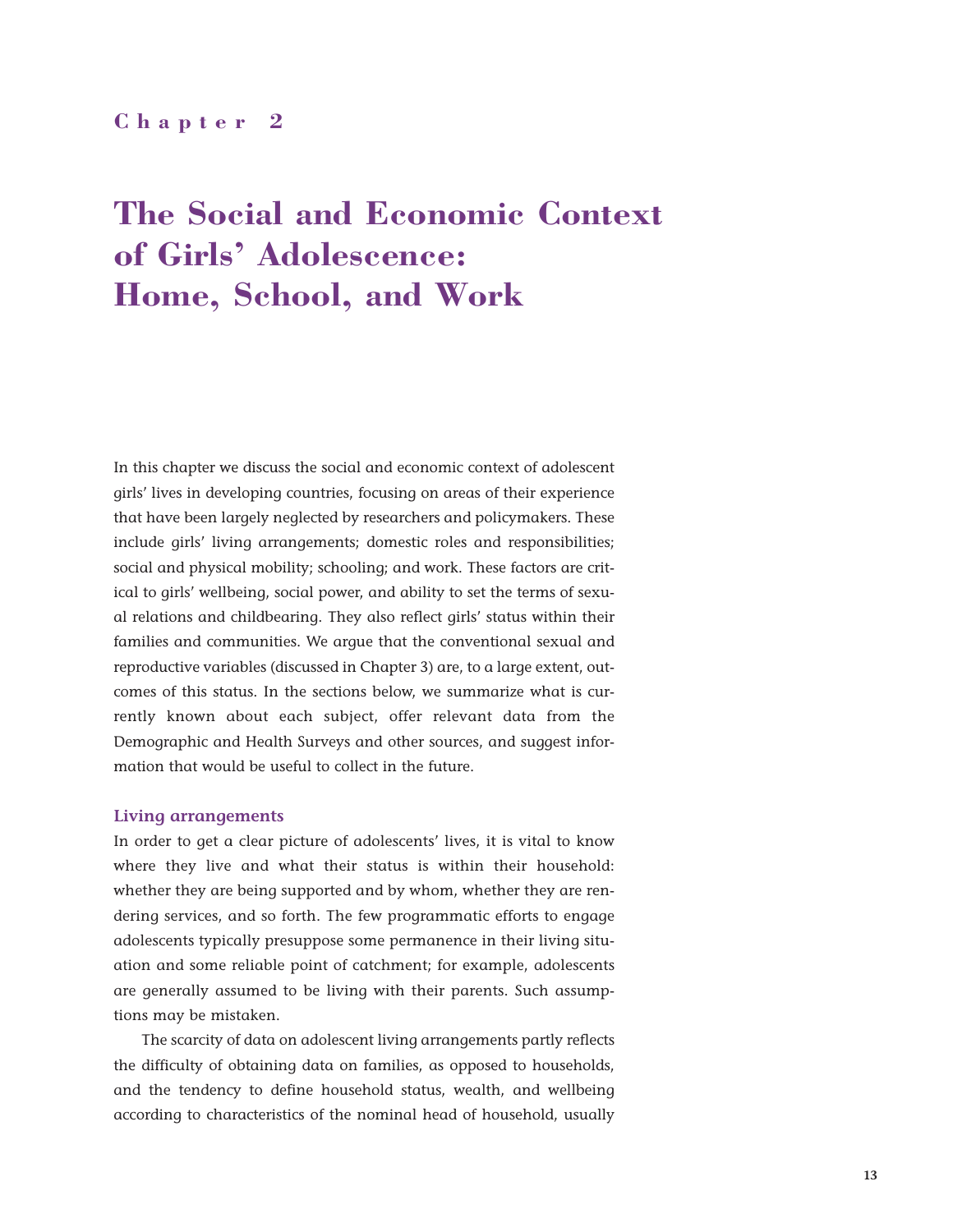identified as the eldest adult male (Bruce and Lloyd 1997). The DHS data on survivorship and residence of parents—a clue to adolescent living arrangements—are available only for children under age 15.

The existing data suggest that adolescent living situations vary substantially between developing countries. In Asian countries, such as Pakistan and Turkey, 3–4 percent of boys and girls aged 12–14 live in a household without either parent (see Table 1). These percentages are three or more times higher for both sexes—9–36 percent for boys and 12–42 percent for girls—in all of the Caribbean, Latin American, and sub-Saharan African countries in Table 1.

A substantial proportion of both girls and boys live in households without a father. Percentages range from 6 to 15 percent in Asia and North Africa to about 25 percent in some African and Latin American countries (see Table 1). As children get older, their risk increases of living in a household with only one parent, usually the mother. A 10–14-yearold is about 3 percent more likely than a 5–9-year-old to live in such a household in Asia, Latin America, and North Africa (Lloyd and Desai 1992); this risk is likely to be even higher for 15–19-year-olds. Living with a single parent may have a disproportionately negative impact on girls, given that domestic responsibilities are usually transferred to daughters rather than to sons (see discussion under "Domestic roles and responsibilities"). Girls in single-parent households, particularly older daughters, may miss out on schooling opportunities because they must stay at home to care for younger siblings. Given that the proportion of singleparent households is rising throughout the world (Bruce, Lloyd, and Leonard 1995), this problem could affect an increasing share of girls in developing countries.

Sub-Saharan Africa is a special case with respect to adolescent living arrangements. In the countries in this region shown in Table 1, 18–42 percent of 12–14-year-old girls live in a household without either parent. In Benin, Côte d'Ivoire, Ghana, and Niger, considerably more girls than boys live in such households.<sup>1</sup> Presumably many of these girls have been "fostered out"—that is, sent to live with another family. The rationale that parents present for having their children live away, apart from this being a cultural practice, is that it may improve their children's status. For example, moving to an urban household may bring a girl more amenities and opportunities to learn an urban language, meet wealthy suitors, and attend school (Bledsoe and Isiugo-Abanihe 1989).

<sup>&</sup>lt;sup>1</sup> Many more girls than boys live without either parent in two Caribbean countries as well: the Dominican Republic and Haiti (see Table 1). We cannot determine the reason for this from the limited data available.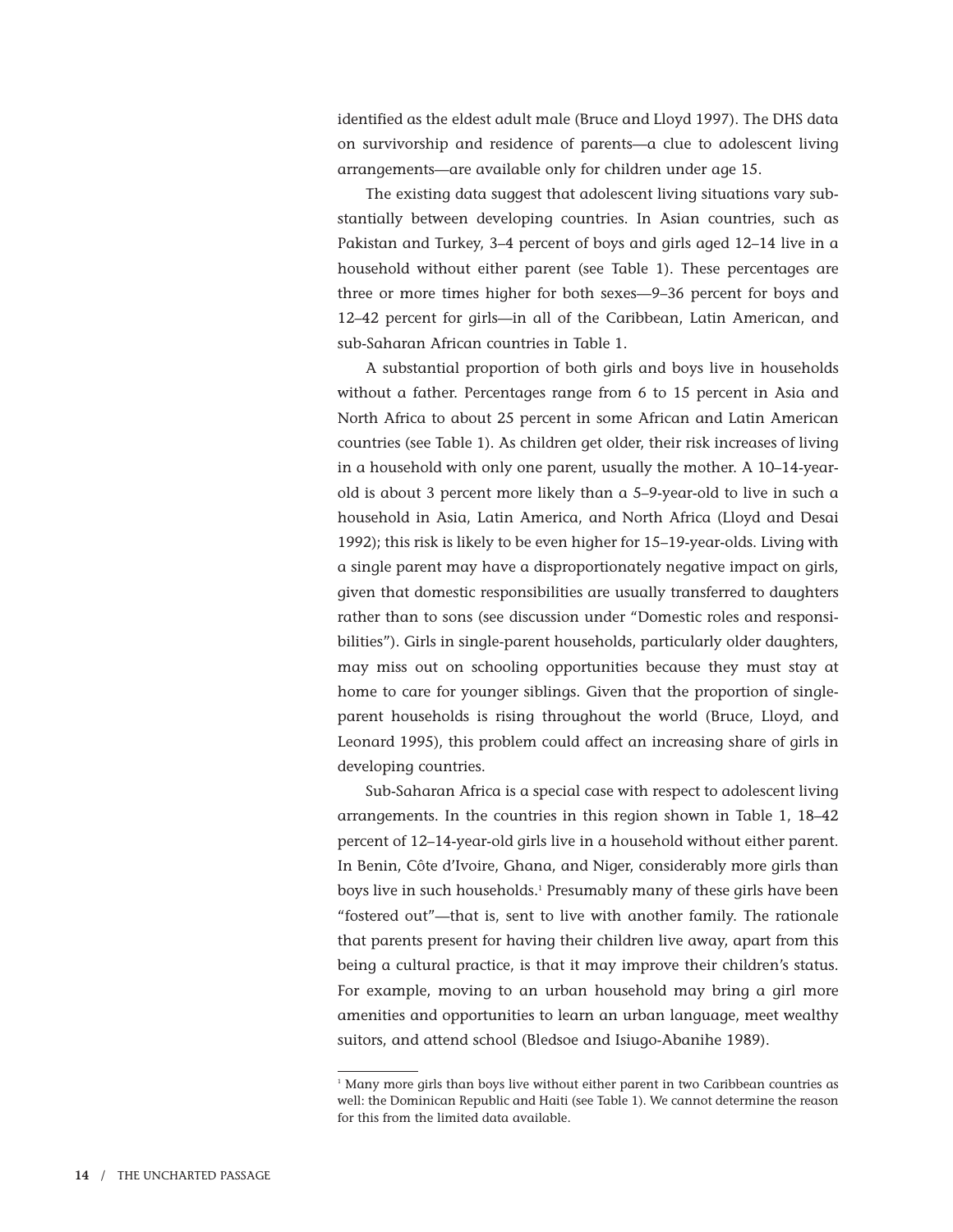## **T ABLE 1**

#### **Percentage of Unmarried Adolescents Aged 12–14 Living in Households Without Either Parent or Without a Father**

|                                  | Without either parent |                           | <b>Without a father</b> |                 |  |
|----------------------------------|-----------------------|---------------------------|-------------------------|-----------------|--|
| <b>Region/Country</b>            | Girls                 | <b>Boys</b>               | Girls                   | <b>Boys</b>     |  |
| Latin America and the Caribbean  |                       |                           |                         |                 |  |
| Brazil*                          | 12                    | 9                         | 18                      | 18              |  |
| Colombia*                        | 14                    | 13                        | $\overline{25}$         | 25              |  |
| Dominican Republic               | 27                    | 18                        | 20                      | 22              |  |
| Guatemala                        | $\overline{9}$        | $\overline{8}$            | $\overline{17}$         | 17              |  |
| Haiti                            | $\overline{36}$       | 26                        | $\overline{22}$         | 23              |  |
| Paraguay                         | $\overline{17}$       | $\overline{12}$           | 11                      | 14              |  |
| South Central and Southeast Asia |                       |                           |                         |                 |  |
| Indonesia*                       | 9                     | $\overline{7}$            | 7                       | 9               |  |
| Kazakstan                        | 10                    | $\overline{5}$            | 15                      | 15              |  |
| Pakistan*                        | $\pmb{4}$             | $\pmb{4}$                 | $\overline{8}$          | 7               |  |
| Philippines                      | 11                    | $\overline{9}$            | $\overline{7}$          | 8               |  |
| Uzbekistan                       | $\overline{2}$        | $\overline{2}$            | $\overline{8}$          | 6               |  |
| Sub-Saharan Africa               |                       |                           |                         |                 |  |
| Benin                            | 33                    | 19                        | 13                      | 11              |  |
| <b>Burkina Faso</b>              | 21                    | 16                        | $\overline{7}$          | 7               |  |
| Cameroon                         | $\overline{26}$       | 24                        | $\overline{12}$         | 13              |  |
| Central African Republic         | $\overline{28}$       | 25                        | 17                      | 15              |  |
| Comoros                          | $\overline{28}$       | 23                        | 27                      | 26              |  |
| Côte d'Ivoire                    | $\overline{36}$       | $\overline{25}$           | 14                      | 12              |  |
| Ghana*                           | $\overline{30}$       | 20                        | 23                      | 26              |  |
| Kenya                            | 19                    | 15                        | 25                      | 25              |  |
| Madagascar                       | $\overline{22}$       | $\overline{21}$           | 17                      | 16              |  |
| Mali                             | $\overline{18}$       | $\overline{11}$           | $\overline{8}$          | 8               |  |
| Namibia                          | $\overline{42}$       | $\overline{36}$           | 24                      | 22              |  |
| Niger                            | $\overline{26}$       | 16                        | 10                      | 7               |  |
| Nigeria                          | $\overline{22}$       | 16                        | 11                      | 18              |  |
| Senegal                          | 21                    | 20                        | 17                      | 16              |  |
| Tanzania                         | 23                    | 22                        | 18                      | 18              |  |
| Uganda                           | 31                    | $\overline{27}$           | 18                      | 18              |  |
| Zambia*                          | 28                    | 25                        | 18                      | 17              |  |
| Zimbabwe                         | $\overline{27}$       | $\overline{24}$           | $\overline{24}$         | $\overline{27}$ |  |
| West Asia and North Africa       |                       |                           |                         |                 |  |
| Morocco                          | 8                     | 9                         | 10                      | 10              |  |
| Turkey*                          | $\overline{3}$        | $\overline{\overline{3}}$ | $\overline{7}$          | 6               |  |

\* Marital status of adolescents is known. In all other countries, marital status is unknown; adolescents are assumed to be unmarried. Source: Computations from DHS household data since 1990. See Appendix for survey dates.

Reality often belies this scenario, however. Increasingly, studies suggest that some (perhaps many) foster children, particularly girls, end up as unpaid and ill-treated domestic servants, subjected to "beating[s], enforced hard labor [and] food deprivation" (Bledsoe 1990). In an analysis of the economic rationale for child fostering in Côte d'Ivoire (based on World Bank living standards data), Ainsworth concludes that her "find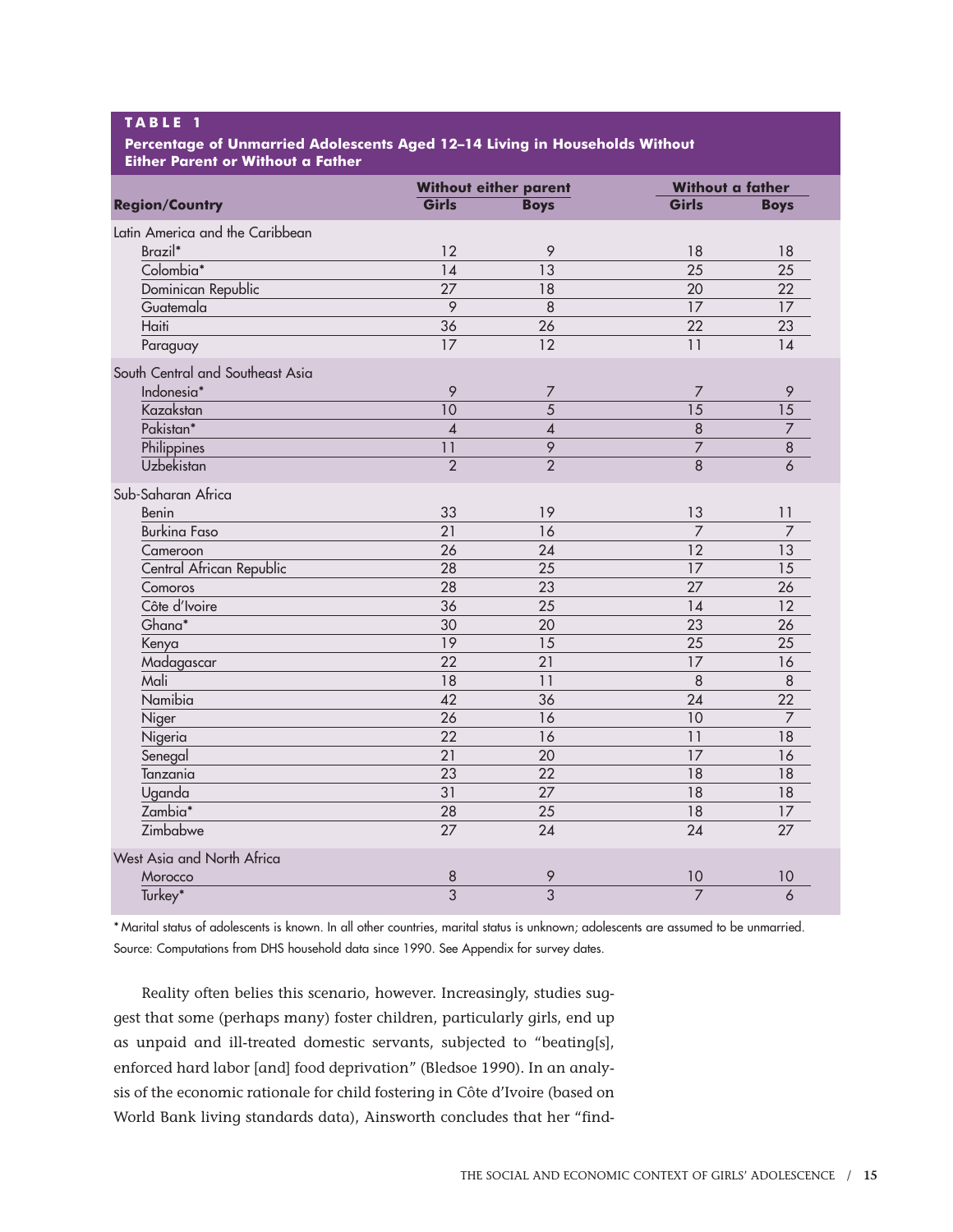ings are consistent with a child labor explanation and inconclusive with respect to schooling investments as a motive [for fostering]." She reports that "foster girls perform housework. . .while boys are engaged in production of marketed agricultural goods." Supporting the observation that foster children contribute to household labor, she also notes that there are "far more economic determinants of fostering on the demand side (fostering in) than on the supply side (fostering out)" (Ainsworth 1996: 25, 45, 53).

The causal relationship between adolescents' living arrangements and their school status cannot be determined with simple DHS tabulations, in part because the reasons that children live away from home vary widely. Taken at face value, DHS data indicate that fostering certainly does not increase school enrollment and may sometimes actually reduce it. In countries where at least 10 percent of 12–14-year-olds live away from both parents, school enrollment in this group is equally likely to be lower (as in Kenya) or higher (as in Benin) than enrollment among children of the same age who live with both parents (see Table 2).

UNICEF reports that there is a growing distrust of fostering arrangements: "families nowadays are leery of sending [their children] to people who merely keep them for domestic training and do not teach them a trade or send them to school" (UNICEF 1997: 137). It is unknown, however, whether this reported change in attitude toward fostering has actually reduced the frequency of the practice.

This review of the limited data on living arrangements challenges the assumption that all adolescents reliably can be found at home and under the care of parents or other adults. Systematic efforts to get a picture of where adolescent girls live (particularly the youngest ones), and whether and by whom they are supported, are called for. So, too, are studies of the risks that particular living arrangements pose to adolescent girls. These data are essential for planning interventions for these girls, whether such measures are designed to improve school enrollment rates, to free up more of girls' time for study, or to protect them from exploitative arrangements.

#### **Domestic roles and responsibilities**

Adolescent girls' homes are not just residential bases; they are also the loci of powerful familial forces that shape every aspect of girls' existence, including their time use, access to school and paid work, and social status. Many adolescent girls are virtually entrapped in the domestic sphere. This confinement serves two purposes: it keeps girls out of the public arena (see "Social and physical mobility") and it keeps them in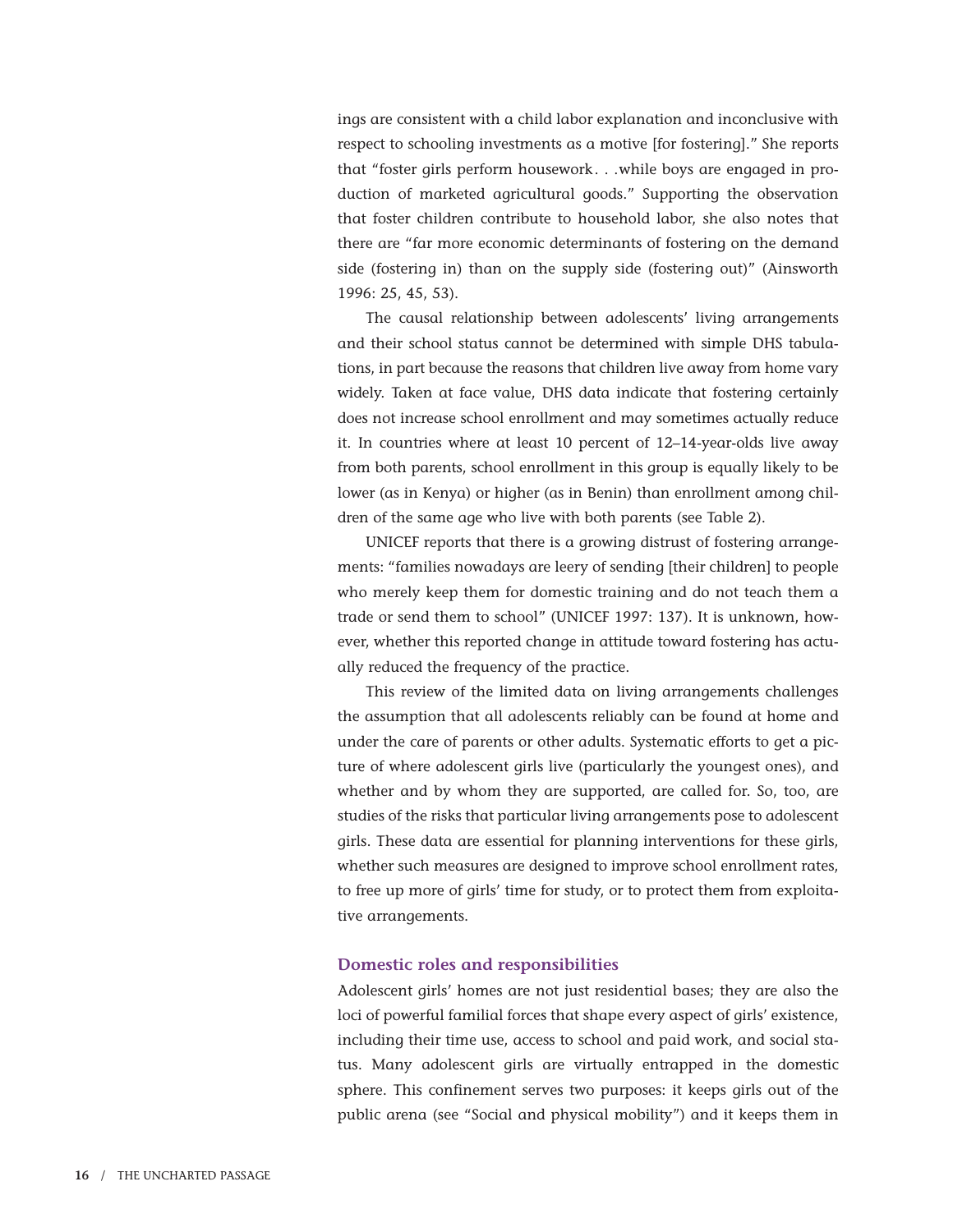## **T ABLE 2**

**Percentage of Unmarried Adolescents Aged 12–14 Currently Attending School in Households With Both Parents, Without a Father, or Without Either Parent**

|                                  |                 | <b>With both</b><br>parents |       | <b>Without a father</b> |                 | <b>Without either</b><br>parent |
|----------------------------------|-----------------|-----------------------------|-------|-------------------------|-----------------|---------------------------------|
| <b>Region/Country</b>            | Girls           | <b>Boys</b>                 | Girls | <b>Boys</b>             | Girls           | <b>Boys</b>                     |
| Latin America and the Caribbean  |                 |                             |       |                         |                 |                                 |
| Brazil                           | 94              | 93                          | 92    | 93                      | 89              | 93                              |
| Colombia                         | 87              | 84                          | 72    | 68                      | 84              | 82                              |
| Dominican Republic               | $\overline{92}$ | 87                          | 86    | 80                      | 85              | 73                              |
| Haiti                            | 84              | 84                          | 88    | 86                      | 71              | 77                              |
| Paraguay                         | 74              | 84                          | 69    | 83                      | 71              | 80                              |
| South Central and Southeast Asia |                 |                             |       |                         |                 |                                 |
| Kazakstan                        | 99              | 99                          | 99    | 100                     | 100             | 98                              |
| Uzbekistan                       | 99              | 98                          | 96    | 100                     | 97              | $\overline{92}$                 |
| Sub-Saharan Africa               |                 |                             |       |                         |                 |                                 |
| Benin                            | 34              | 57                          | 18    | 55                      | 44              | 60                              |
| <b>Burking Faso</b>              | 16              | 30                          | 20    | 38                      | $\overline{37}$ | 41                              |
| Cameroon                         | 68              | 76                          | 80    | 94                      | 73              | 74                              |
| Central African Republic         | 54              | 73                          | 34    | 68                      | 45              | 70                              |
| Comoros                          | 64              | 80                          | 55    | 69                      | 61              | 76                              |
| Côte d'Ivoire                    | 47              | 58                          | 29    | 55                      | 45              | 63                              |
| Ghana                            | 68              | 73                          | 77    | 82                      | 70              | 85                              |
| Kenya                            | 91              | 92                          | 95    | 94                      | 76              | 81                              |
| Madagascar                       | 56              | 67                          | 45    | 43                      | 46              | 50                              |
| Malawi                           | 73              | 75                          | 52    | 65                      | 63              | 69                              |
| Mali                             | $\overline{21}$ | 33                          | 19    | 37                      | 28              | 44                              |
| Namibia                          | 94              | 93                          | 94    | 88                      | 97              | 94                              |
| Niger                            | 14              | $\overline{28}$             | 11    | 28                      | 15              | 25                              |
| Nigeria                          | 53              | 65                          | 69    | 100                     | 67              | 27                              |
| Senegal                          | 27              | 37                          | 32    | 51                      | 27              | 44                              |
| Tanzania                         | 80              | 79                          | 70    | 70                      | 79              | 82                              |
| Uganda                           | 75              | 86                          | 67    | 74                      | 64              | 75                              |
| Zambia                           | 78              | 80                          | 69    | 70                      | 74              | 71                              |
| Zimbabwe                         | $\overline{92}$ | 91                          | 92    | 90                      | 82              | 87                              |

Source: Computations from DHS household data since 1990 for countries where at least 10 percent of 12–14-year-olds of either sex live apart from both parents. See Appendix for survey dates.

the household, where they undergo their apprenticeship for adulthood an intense training for a lifelong role as wife and mother.

In preparation for marriage, girls are generally encouraged to be docile and compliant members of the family. They are often expected to assist mothers and other female relatives with domestic duties, such as child care, food preparation, and other time-consuming activities, including the fetching of water and fuel, cleaning, and agricultural work (see, for example, Kiem 1993). They may have sole responsibility for some of these chores: in Bangladesh, many girls do all of the cooking for their family. Older girls may be restricted to indoor tasks: while "young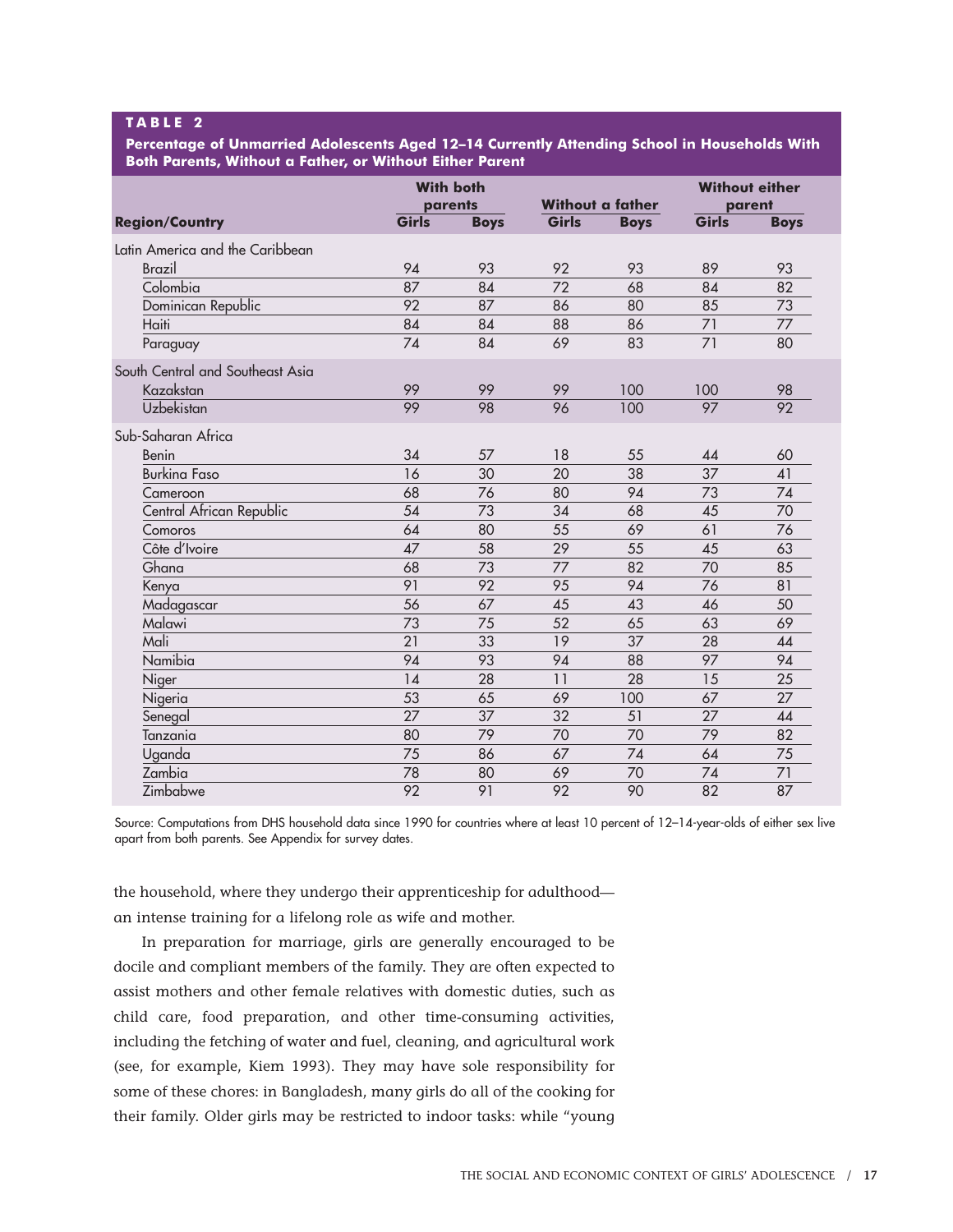**Girls carry a greater domestic work burden than boys in virtually every country where data are available.**

[Bangladeshi] girls usually engage in off-*bari* (home) activities, such as fuel collection and tending animals, adolescent girls are constrained by *purdah* to work in and around the home" (Amin 1996: 194).

In contrast to girls, boys are encouraged to develop some degree of autonomy and independence from the family, even in societies that stress filial obedience; this situation is remarkably consistent throughout the developing world (Amin 1996; Devasia and Devasia 1991; Kiem 1993; Maher 1974; Phillips 1973; Williams 1968). Not surprisingly, studies indicate that girls carry a greater domestic work burden than boys in virtually every country where data are available (Ajayi et al. 1997; Bouis et al. 1997; Cain 1977; Lloyd and Gage 1995).<sup>2</sup> This gender disparity emerges relatively early in childhood, with girls devoting considerably more hours to housework and boys engaging in more "productive" activities that generate income. Qualitative studies conclude that most girls spend more time working and have measurably less leisure time than boys (Alexander 1991; Cain 1977; Kiem 1993; Minge-Klevana 1980; Pantelides, Geldstein, and Dominguez 1995; Phillips 1973). This inequity reflects girls' and boys' differential roles and status within the family and community. (For more on girls' and boys' relative workloads, see "Work").

The pressure of domestic work would appear to constrain girls' access to schooling and their ability to concentrate on their studies. The literature on gender differences in educational participation suggests that girls' household and child care responsibilities may compete with school attendance and interfere with homework (Herz et al. 1991). Attending school certainly does not exempt girls from domestic chores: as an 18 year-old girl in North India noted, "If you study you have to make *roti*, and if you don't study you have to make *roti*" (Jeffery and Jeffery 1996: 150). Recent data from Kenya, where the school day is often quite  $\log_{1.3}$ indicate that schoolgirls spend an average of almost two hours a day on domestic duties, while schoolboys spend less than one hour a day on such tasks. Interestingly, there is near parity in the time devoted to homework (Ajayi et al. 1997). In settings where double school shifts are common, or school occupies only a few hours a day, we may expect to see a greater gap between the hours that girls and boys dedicate to work in and around the home.

<sup>2</sup> Even in highly industrialized countries, such as Australia, Canada, and the United States, girls do more domestic work than boys in many families (Sohoni 1995).

<sup>&</sup>lt;sup>3</sup> In a sample of 36 primary schools in three districts, representing the range of schools in Kenya, the average school day is eight hours in the 28 single-shift schools, and four hours in the eight double-shift schools (Mensch and Lloyd 1998).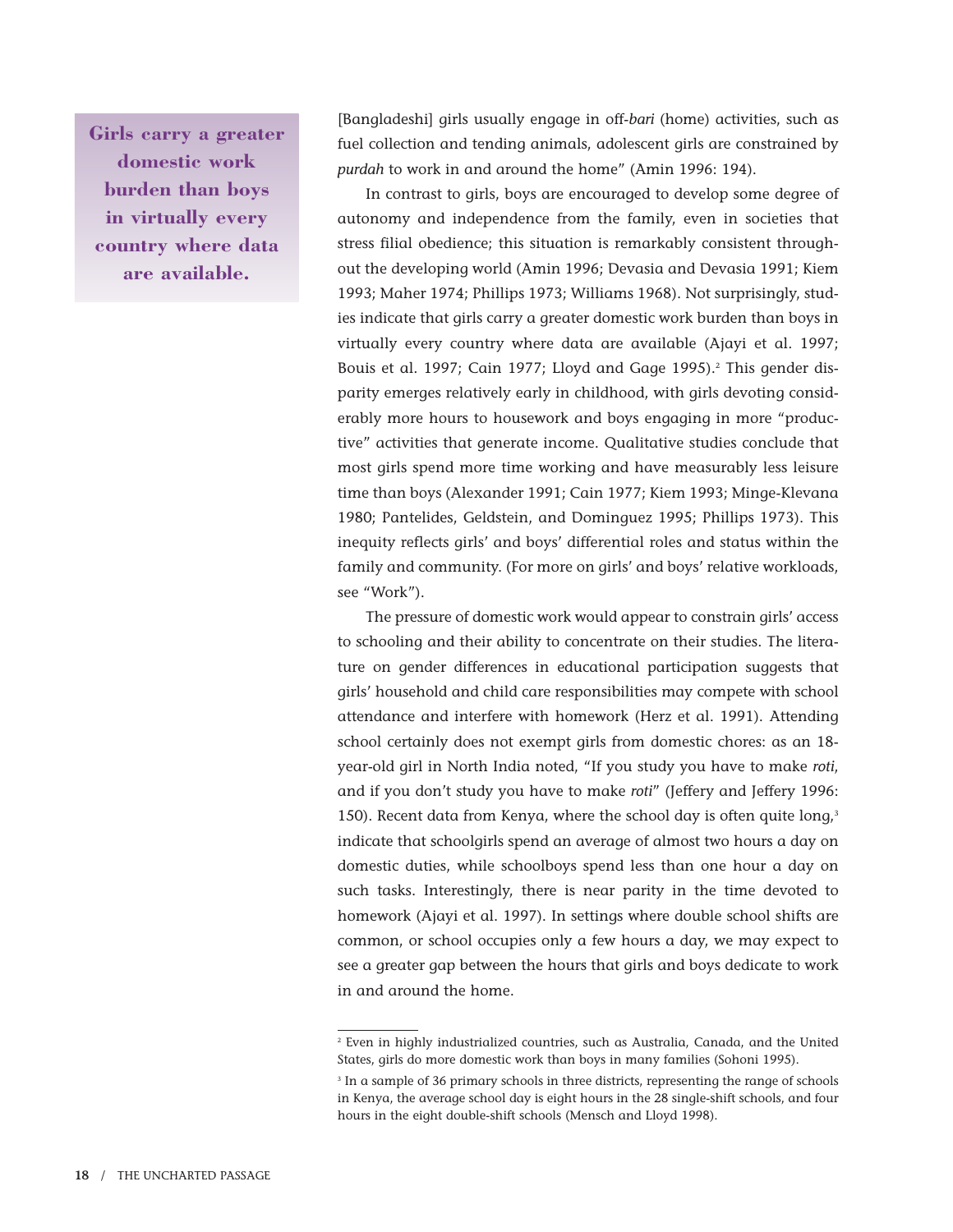The disparity between girls' and boys' domestic workloads is most striking among adolescents who are not in school. In Kenya, out-ofschool girls perform more than eight times as much domestic work as out-of-school boys: girls aged 12–19 average 6 hours and 49 minutes and boys of that age average 49 minutes a day (Ajayi et al. 1997). In Bangladesh, where the difference between girls' and boys' contributions to domestic work is more modest, the greatest workload differential is also between out-of-school boys and girls: 16–19-year-old boys average 12 minutes a day on domestic tasks, whereas girls of the same age average 5 hours a day—25 times more work. Although their domestic burden is light, 16–19-year-old Bangladeshi boys who are out of school average 2.3 hours a day on wage work; however, this is still less time than girls spend on domestic tasks (Arends-Kuenning, Sedgh, and Amin 1998).<sup>4</sup>

Even in settings outside the home, girls may do disproportionately more "domestic" work, reflecting the persistence of this gender role. In Guinea and Kenya, girls are more likely than boys to perform menial chores in school, such as preparing and serving food or cleaning the classroom (Anderson-Levitt, Bloch, and Soumaré 1998; Mensch and Lloyd 1998). Female participation in a sports program in Kenya included the expectation that girl soccer players would wash boys' uniforms (Brady 1997).<sup>5</sup>

Girls' play appears to be designed to accommodate their domestic tasks. Girls are expected to remain close to home when they play so that they can still care for younger siblings and be on call to meet the demands of their elders. In contrast, adolescent boys appear to spend more time playing with their peers away from home, out of the reach of family responsibilities (Jain 1988; LeVine et al. 1994; Maher 1974; Mandelbaum 1988).

Girls' familial roles and responsibilities bind them to the domestic sphere, where they are expected to spend most of their lives, first as daughters, then as wives and mothers. Girls who never move beyond this domain may be considered successful from a traditional perspective, but their "success" often comes at a steep, personal price, as the discussion below shows.

#### **Social and physical mobility**

Adolescent girls' ability to move beyond their home and family-defined identity has profound implications for their development. Girls'

<sup>4</sup> Data are drawn from Amin's 1995–96 survey titled "Family Structure and Change in Rural Bangladesh."

<sup>5</sup> Following a "gender training" session, this practice was discontinued.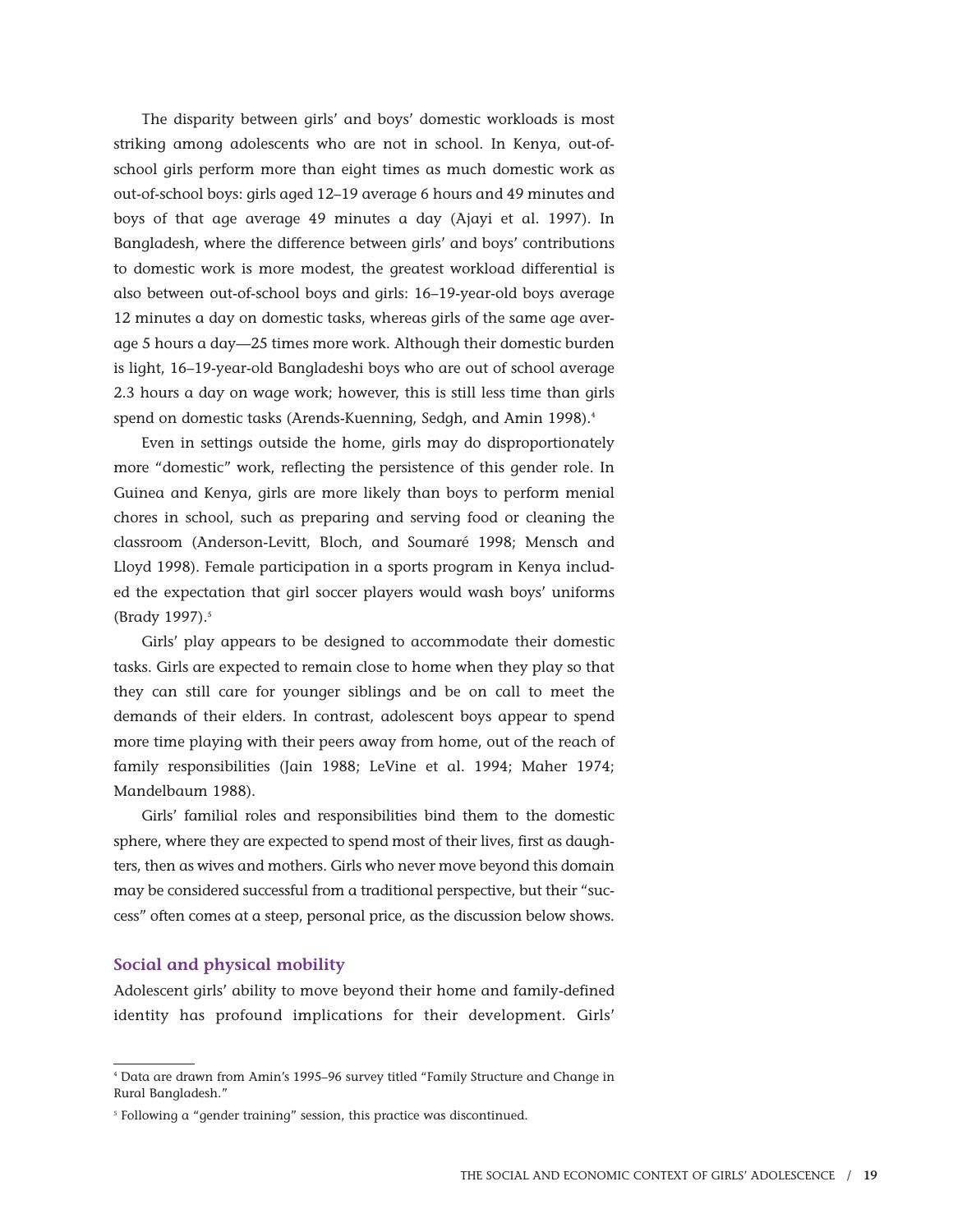autonomy and skill levels are substantially limited if they are not at liberty to leave home to visit friends, places, or institutions outside the family; participate in female solidarity groups; and identify themselves publicly as students, workers, and citizens.

In many developing countries, adolescent girls' mobility is highly constrained.6 Restrictions placed on girls are generally put forward as an effort to protect rather than harm them. Concerns about girls' sexuality and sexual safety are commonly invoked as the rationale for monitoring their movements outside the home. From Latin America to South Asia, girls' "protectors" express a general distrust of men, including male relatives (Mandelbaum 1988; Tenorio, Farrín, and Bonilla 1995).

Restricting a girl's mobility may or may not protect her from sexual harm, but it does protect the status of her family. In many cultures, the terms of a girl's marriage and sexual initiation are considered emblematic; thus, family honor is at stake in every encounter between an adolescent girl and a male. Even when girls are freed from the confines of home, they are often required to follow strict rules of public comportment. They may be expected to demonstrate discomfort with the world outside the home; for example, bold or direct looks may be strongly discouraged (Aziz 1989; Phillips 1973; Romero 1988; Williams 1968).

Economic considerations may reshape families' expectations of girls. In rural areas, adolescent girls may be required to do outside work, such as laboring in fields or washing clothes in streams. While this may give them "inappropriate" visibility and contact with males, it may also give them slightly more authority and independence than their female counterparts in better-off families (Aziz 1989; Jain 1988; Kanhere 1989; Mandelbaum 1988; Miller 1981; Ullrich 1977). In some settings, economic necessity may even soften the observance of menstrual taboos, which would ordinarily restrict older girls and women to the household

<sup>6</sup> Comparative data on girls' and boys' mobility are not available. To obtain an indirect measure of their relative mobility, we used household composition data in 42 DHS country reports for surveys since 1990 to compute urban, rural, and aggregate sex ratios (boys to girls) in five-year age groups of 10–24-year-olds (data not shown). If an urban sex ratio were considerably higher and a rural sex ratio were considerably lower than 1.0, it would suggest that boys were more likely than girls to move to urban areas. However, among those aged 15–19 and 20–24, sex ratios in both areas are often so low that the data are of questionable validity: in ten countries, the aggregate sex ratio in these groups is .90 or lower, and in 15 countries the urban ratio is also that low. In Bangladesh, a country where purdah limits the movement of girls, the urban sex ratio is .85 among 15–19-year-olds and .69 among 20–24-year-olds. That boys appear to be "missing" from cities in Bangladesh is not an indication that they are less likely to migrate than girls; rather, it suggests that young males are not being captured in household surveys, perhaps *because* they are so mobile, and also because they are more likely to be in institutional settings, such as the army.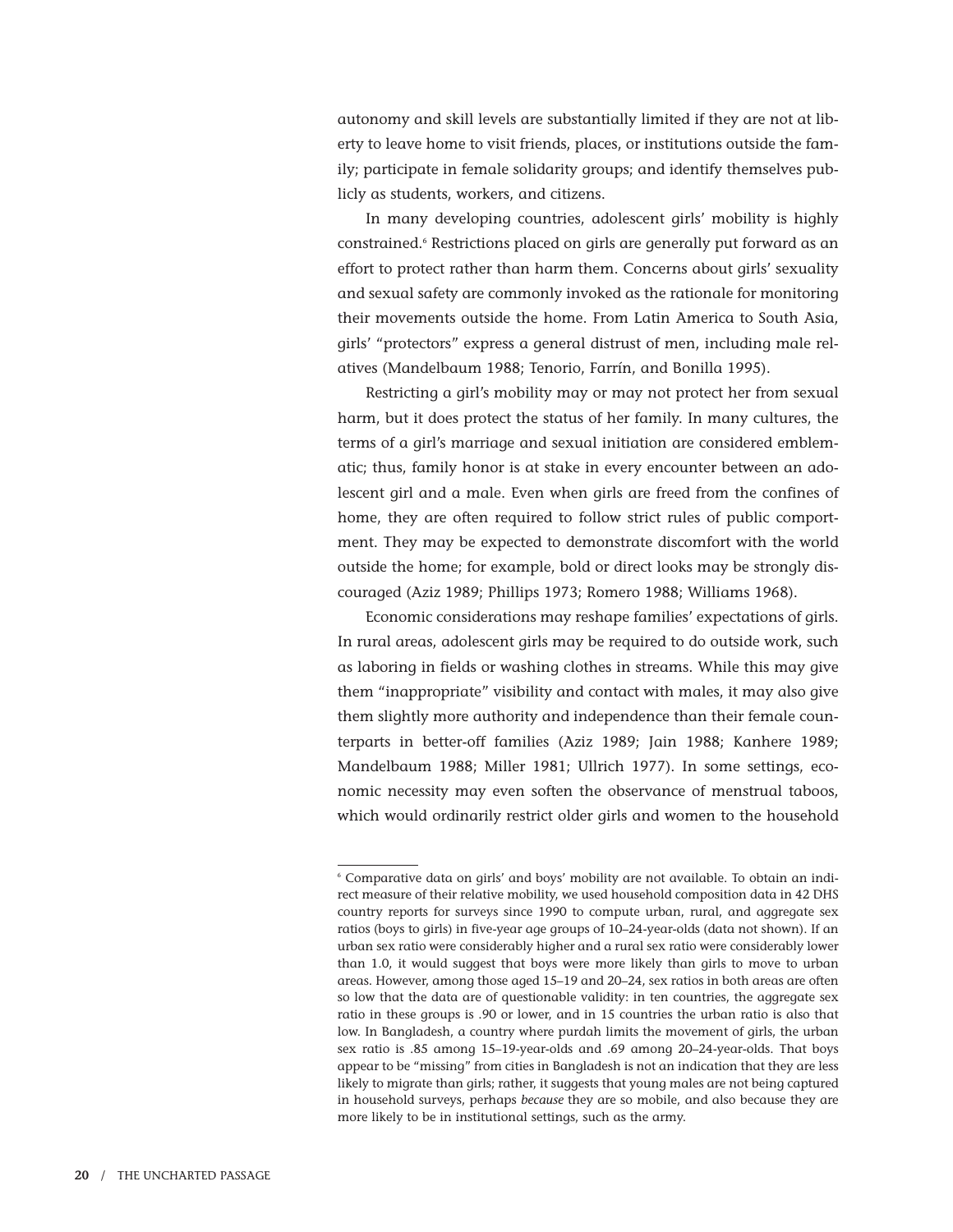compound at times when they are wanted in the fields (Ullrich 1977). However, in other places, including Bangladesh, Pakistan, and parts of India, the desire to confine girls and women as a mark of status is so great that families with sufficient resources often prefer to limit females' mobility "because of the loss of prestige associated with working outside the home" (Amin 1996: 185; see also Papanek 1982).

The control of girls' time and movements would appear to restrict their emergence as individuals and to maintain familial authority over their lives. We can only infer this, however, as there are no systematic studies that explicitly examine adolescent girls' and boys' involvement in the public sphere. We know that girls are not encouraged to engage in community development efforts; we also know that they are excluded from governmental processes and policies through which citizenship is formally recognized. In many parts of the world, older adolescent boys must join the military, which offers them the important asset of an identity card and often provides them with productive skills (though the costs of training boys to be soldiers may frequently outweigh the benefits). Publicly mandated rites of passage for girls (ideally nonmilitary ones), which could offer public recognition of their having achieved social seniority, are absent in most societies.

Where opportunities are purposefully structured to engage young people, they usually attract more boys than girls. This is probably the result of a combination of factors: girls' heavy domestic burden, parental resistance to daughters' participation, and girls' discomfort in a maledominated environment. An evaluation of youth centers in urban Kenya and Zimbabwe revealed that in two two-week periods in 1996 and 1997, adolescent male visitors outnumbered females by more than 2 to 1; the speculation was that girls were intimidated by the predominantly "male atmosphere" (Erulkar and Mensch 1997b; Phiri and Erulkar 1997).<sup>7</sup> A popular youth sports association with over 10,000 members in the slums of Nairobi had an impressive number of girls involved—2,500—yet three times as many boys participated (Brady 1997). The soccer league staff reported that organizing leagues for girls was a difficult challenge, given that even young girls have heavy family responsibilities (MYSA 1996).

**The control of girls' time and movements would appear to restrict their emergence as individuals and to maintain familial authority over their lives.**

<sup>7</sup> The fact that the youth centers were under the auspices of family planning programs also may have branded them unfavorably in the minds of girls and their parents. Two of three centers run by the National Family Planning Council in Zimbabwe did attract proportionately more females, but the absolute numbers of female visitors were small. Furthermore, more than half of them were aged 20 or older—that is, they were young women seeking family planning services rather than adolescent girls seeking recreational activities, few of which were offered at these centers. The third center (in Mutare), which offers more recreational activities and has as library, attracted many more adolescents—3,000 in the two-week period compared to 250 at each of the other two centers—but the vast majority of these visitors were boys.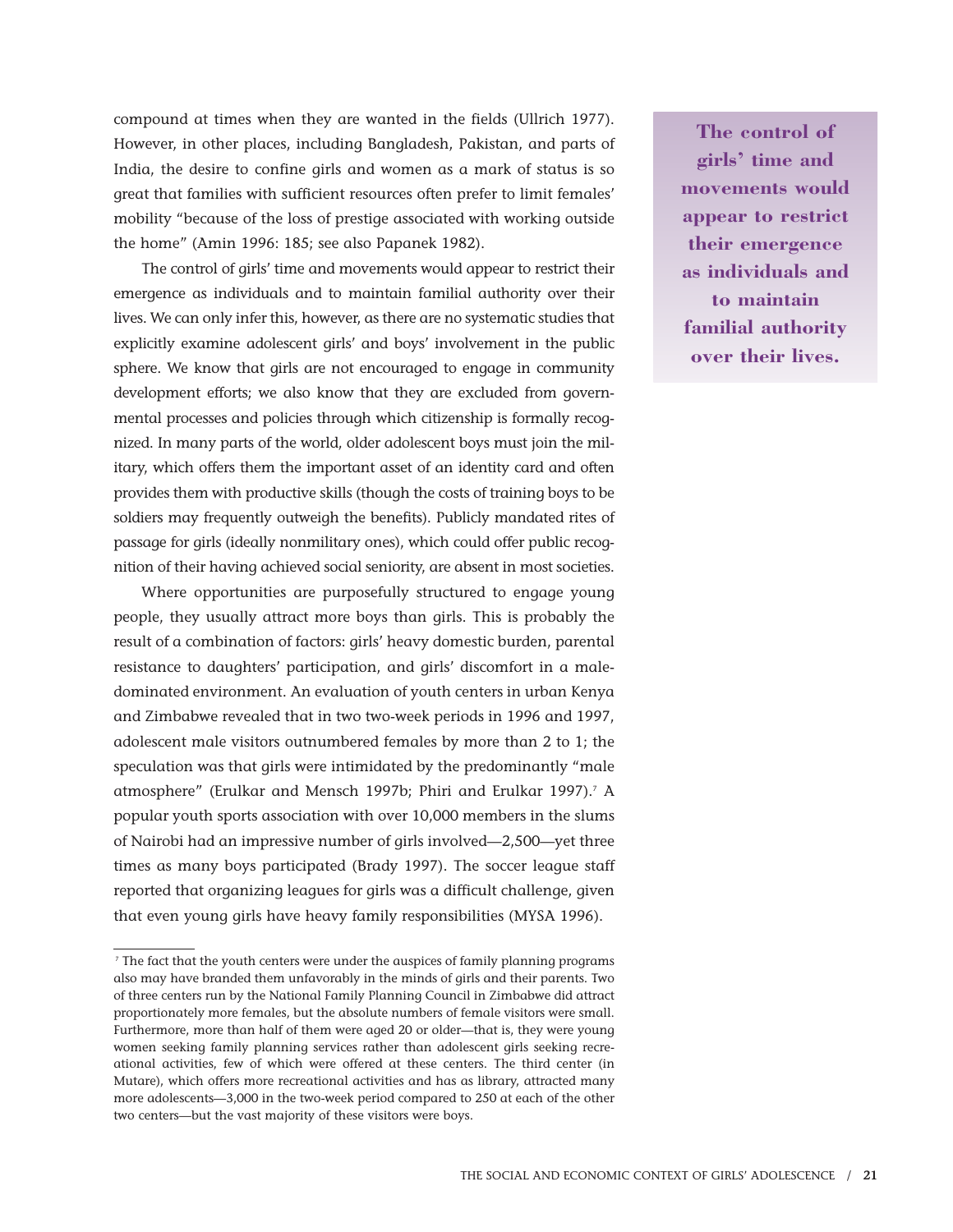Increasing girls' participation in activities outside the home is not just a question of scheduling; it is a matter of renegotiating girls' social position. A community development program in Maqattam, a poor area on the outskirts of Cairo, which gave special attention to the social and economic potential of girls aged 10–20, found that bargaining with families over scheduling amounted to "negotiations over the family's view of this child" (Assaad and Bruce 1997: 18). By working closely with families to realign girls' responsibilities, the project "demonstrated that, with slight adjustments in 'scheduling,' a girl can suddenly move beyond the world of mother-father-sister-brother to one of studies, teachers, trainers, managers of income-generating programs, and the world beyond Maqattam . . ." (Assaad and Bruce 1997: 18). In rural Zimbabwe, where boys outnumber girls in secondary school by 6 to 1, the Cambridge Female Education Trust Project, established to encourage girls' secondary school attendance, recruited girls in community-based groups; in essence, they created girls' solidarity groups, which brought more gender balance to the classroom and provided girls with crucial social support (Cotton 1996).

Investigators who study women's status often emphasize the role of social mobility in improving women's self-regard; in offering women an independent, public identity; and in providing them with a practical base from which to press for change (Sanday 1974). Some of the same thinking should be applied in considering the experience of adolescent girls and assessing what it would take to improve their status.

#### **Schooling**

To the extent that governments acknowledge a sense of responsibility to adolescents, it is generally expressed through policies that extend schooling into the teen years. Most developing countries have compulsory schooling regulations. Of 103 countries in Africa, Asia, Latin America, and the Middle East for which UNESCO provides data, 12 mandate four or five years of schooling; 33 mandate six years; 23 mandate seven or eight years; and 35 mandate nine to 12 years. That is, just about half require children to go to school through at least age 14, assuming they began at age 6 (UNESCO 1997).

Table 3 shows the percentage of adolescents attending school by age and sex in 39 countries where the DHS was conducted since 1990. There are several patterns to note. In 33 of these countries, the majority of 12–13-year-old girls and boys are in school. In 24 of the countries, at least 5 percent more boys than girls are attending school. In one country, the Dominican Republic, at least 5 percent more girls than boys are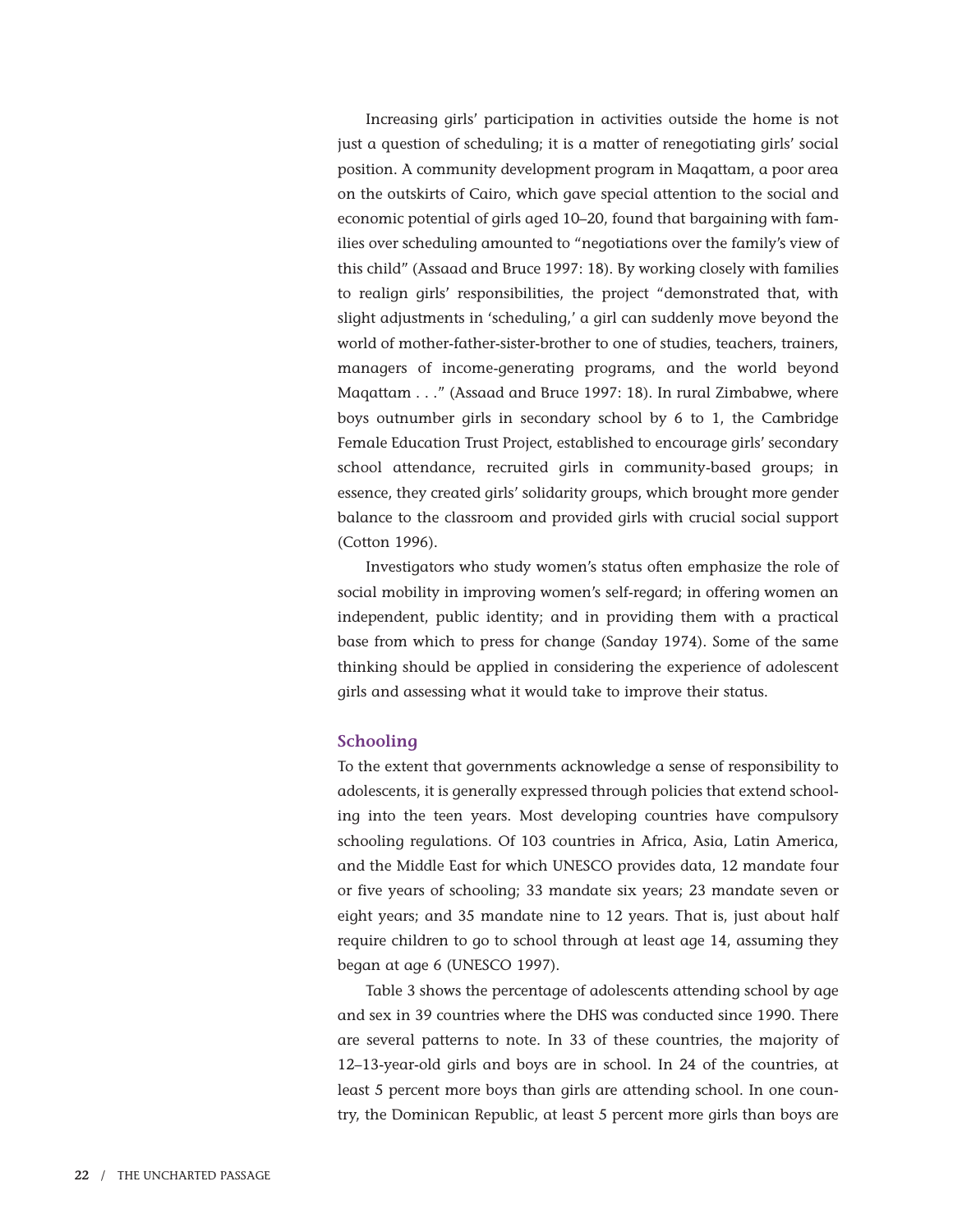| TABLE 3<br>Percentage of Adolescents Attending School by Age and Sex |                  |             |                  |             |                 |             |                 |                 |  |
|----------------------------------------------------------------------|------------------|-------------|------------------|-------------|-----------------|-------------|-----------------|-----------------|--|
|                                                                      | <b>Age 12-13</b> |             | <b>Age 14-15</b> |             | Age 16-17       |             | Age 18-19       |                 |  |
| <b>Region/Country</b>                                                | Girls            | <b>Boys</b> | Girls            | <b>Boys</b> | Girls           | <b>Boys</b> | Girls           | <b>Boys</b>     |  |
| Latin America and the Caribbean                                      |                  |             |                  |             |                 |             |                 |                 |  |
| <b>Bolivia</b>                                                       | 82               | 90          | 68               | 79          | 54              | 67          | 38              | 50              |  |
| <b>Brazil</b>                                                        | 95               | 94          | 85               | 85          | 69              | 67          | 48              | 44              |  |
| Colombia                                                             | 86               | 85          | 75               | 71          | 63              | 57          | 42              | 41              |  |
| Dominican Republic                                                   | 88               | 83          | 83               | 76          | 66              | 58          | 48              | 34              |  |
| Guatemala                                                            | 62               | 74          | 45               | 51          | 35              | 36          | 22              | 31              |  |
| Haiti                                                                | 78               | 83          | 81               | 81          | 69              | 77          | 53              | 68              |  |
| Paraguay                                                             | 82               | 90          | 50               | 60          | 36              | 41          | 27              | 24              |  |
| Peru                                                                 | 89               | 90          | 82               | 85          | 68              | 71          | 49              | 53              |  |
|                                                                      |                  |             |                  |             |                 |             |                 |                 |  |
| South Central and Southeast Asia                                     |                  |             |                  |             |                 |             |                 |                 |  |
| Bangladesh                                                           | 66               | 67          | 40               | 52          | 26              | 46          | 17              | 34              |  |
| Indonesia                                                            | 79               | 82          | 57               | 65          | 38              | 44          | 19              | 27              |  |
| Kazakstan                                                            | 99               | 99          | 93               | 90          | 49              | 40          | 31              | 25              |  |
| Nepal                                                                | 51               | 77          | 44               | 68          | 27              | 50          | 14              | 34              |  |
| Pakistan                                                             | 44               | 69          | 35               | 61          | 23              | 48          | 13              | 33              |  |
| Philippines                                                          | 93               | 90          | 84               | 81          | 66              | 62          | 45              | 45              |  |
| Uzbekistan                                                           | 99               | 99          | 91               | 92          | 39              | 44          | 17              | 15              |  |
| Sub-Saharan Africa                                                   |                  |             |                  |             |                 |             |                 |                 |  |
| Benin                                                                | 29               | 57          | 30               | 49          | 21              | 40          | 6               | 27              |  |
| <b>Burkina Faso</b>                                                  | 21               | 34          | 15               | 24          | 11              | 19          | 9               | 17              |  |
| Cameroon                                                             | 71               | 77          | 64               | 72          | 47              | 65          | 28              | 42              |  |
| Central African Republic                                             | 43               | 71          | 44               | 64          | 23              | 50          | 13              | 35              |  |
| Comoros                                                              | 59               | 76          | 57               | 74          | 51              | 64          | 38              | 54              |  |
| Côte d'Ivoire                                                        | 41               | 60          | 34               | 53          | 19              | 42          | 13              | 31              |  |
| Ghana                                                                | 74               | 81          | 60               | 71          | 35              | 54          | 15              | 39              |  |
| Kenya                                                                | 90               | 91          | 83               | 88          | 62              | 71          | 26              | 49              |  |
| Madagascar                                                           | 55               | 63          | 35               | 38          | 18              | 24          | 12              | 13              |  |
| Malawi                                                               | 63               | 72          | 60               | 66          | 36              | 61          | 17              | 48              |  |
| Mali                                                                 | 21               | 35          | 19               | 29          | 12              | 24          | $\,8\,$         | 20              |  |
| Namibia                                                              | 94               | 92          | 91               | 88          | 77              | 83          | 51              | 65              |  |
| Niger                                                                | 13               | 29          | 9                | 18          | $\overline{7}$  | 13          | 6               | 12              |  |
| Nigeria                                                              | 59               | 68          | 45               | 57          | $\overline{35}$ | 45          | $\overline{22}$ | $\overline{38}$ |  |
| Rwanda                                                               | 55               | 57          | 32               | 36          | 15              | 23          | 10              | 13              |  |
| Senegal                                                              | 30               | 45          | 19               | 31          | 12              | 23          | 9               | 23              |  |
| Tanzania                                                             | 77               | 77          | 71               | 71          | 36              | 51          | 11              | 23              |  |
| Uganda                                                               | 70               | 80          | 59               | 73          | 26              | 54          | 12              | 36              |  |
| Zambia                                                               | 79               | 78          | 61               | 71          | 40              | 59          | 17              | 40              |  |
| Zimbabwe                                                             | 93               | 91          | 72               | 83          | 46              | 66          | 17              | 34              |  |
|                                                                      |                  |             |                  |             |                 |             |                 |                 |  |
| West Asia and North Africa                                           |                  |             |                  |             |                 |             |                 |                 |  |
| Egypt                                                                | 69               | 77          | 63               | 71          | 55              | 65          | 29              | 41              |  |
| Morocco                                                              | 38               | 58          | 31               | 47          | 26              | 37          | 17              | 28              |  |
| Turkey                                                               | 53               | 76          | 41               | 58          | 25              | 45          | 15              | 25              |  |
| Yemen                                                                | 36               | 92          | 25               | 87          | 21              | 78          | 14              | 58              |  |

Source: Computations from DHS household data since 1990. See Appendix for survey dates.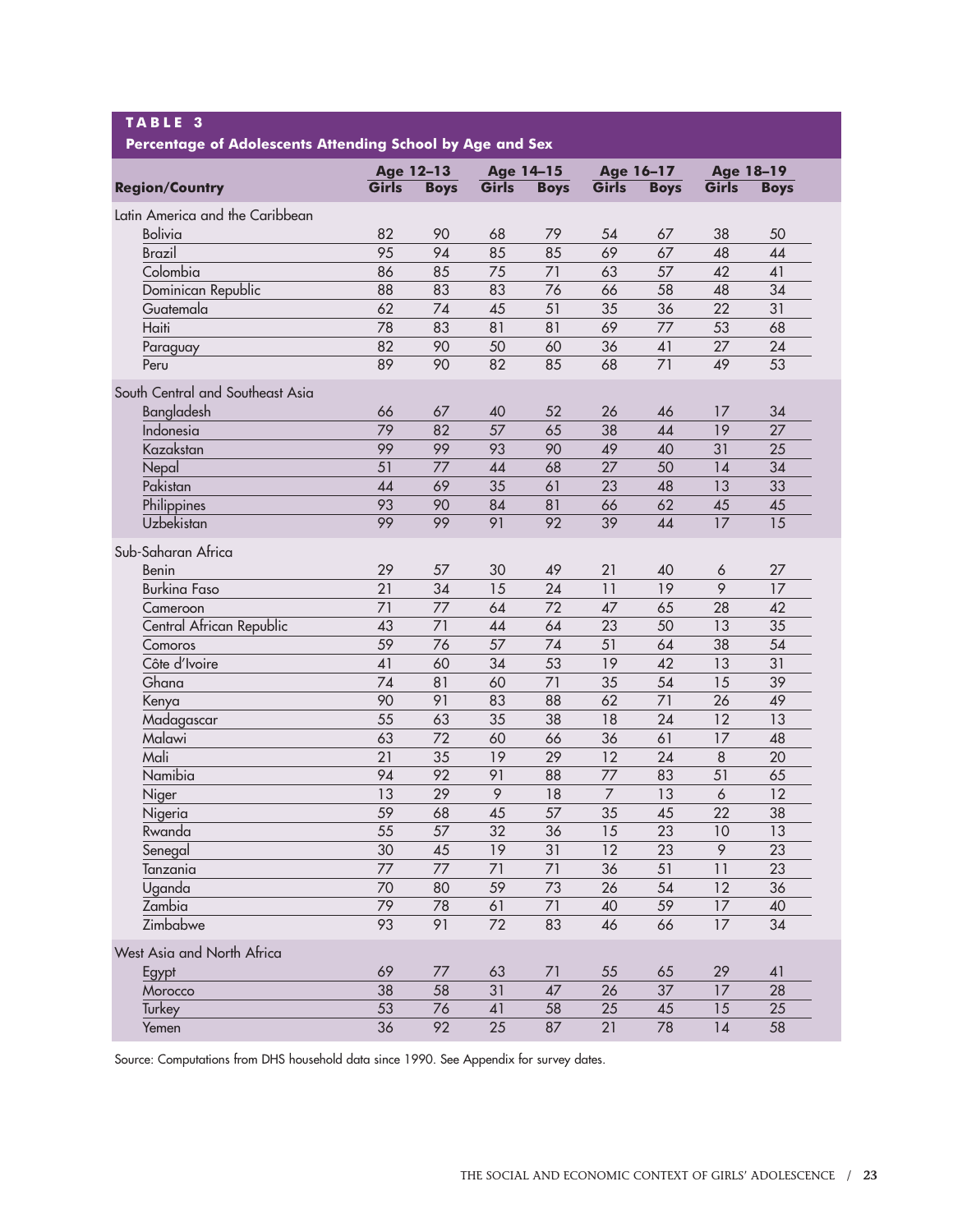attending. There are only 10 countries—six in Latin America—in which over half of 16–17-year-olds are in school, and only in Namibia are at least three-quarters of children of this age in school.

As a general pattern, girls' school enrollment lags behind boys'—but there are striking regional differences and some exceptions. Girls' enrollment actually exceeds boys' in several Latin American countries and in the Philippines (Herz et al. 1991; Hill and King 1993). Analyses of UNESCO and World Bank data from 81 countries indicate that the gender gap in enrollment rates is much higher for secondary than for primary school in all regions except Latin America and in the Philippines.<sup>8</sup> As a percentage of male enrollment, female enrollment declines between primary and secondary school in 25 of 29 African countries; 10 of 15 Asian countries; 11 of 17 Middle Eastern countries; but only 1 of 20 Latin American countries (derived from appendix to Table 3 in Herz et al. 1991). In a number of African countries—most prominently Cameroon, Ghana, Uganda, and Zimbabwe—girls' school enrollment decreases much more sharply than boys' between ages 12 and 17. These data reveal that, with respect to school enrollment, adolescence is a particularly vulnerable period for African girls.

DHS school attendance data and UNESCO enrollment figures lead to similar conclusions about gender differentials in school participation. Figure 1, which graphs girls' attendance as a percentage of boys' for 39 DHS countries grouped by region, illustrates that the gender gap in school attendance increases markedly during adolescence in sub-Saharan Africa and also increases in Asia and North Africa, although less sharply.<sup>9</sup> For example, in Tanzania there is no gender gap in attendance among 12–13-year-olds, but among 16–17-year-olds the gap is quite large (girls' attendance is only 71 percent of boys'). In Indonesia, the gender gap is virtually nonexistent among 12–13-year-olds (girls'

<sup>8</sup> To compare school participation in developing countries, many researchers rely on UNESCO's gross enrollment ratios—the number of children of any age enrolled at a certain level of school divided by the number of children in the population of the appropriate age for that level (see, for example, Bongaarts and Cohen 1998; Hill and King 1993). These ratios are not accurate indicators of school participation for two reasons: 1) many children enter school at a late age and repeat grades; and 2) the numerator is based on enrollment data provided to education ministries by school authorities at local and district levels, and since the resources allocated to these authorities are based on enrollment levels, there is an incentive to inflate enrollment figures. A comparison of UNESCO enrollment ratios and school attendance rates from DHS surveys in sub-Saharan Africa indicates that population-based attendance rates are almost always lower—often substantially lower—than those implied by gross enrollment ratios (Lloyd, Kaufman, and Hewett 1998). In this paragraph we summarize findings from studies based on UNESCO data because these data are available for a large number of countries. However, the education data presented in tables and figures are based on DHS data because those data are more accurate.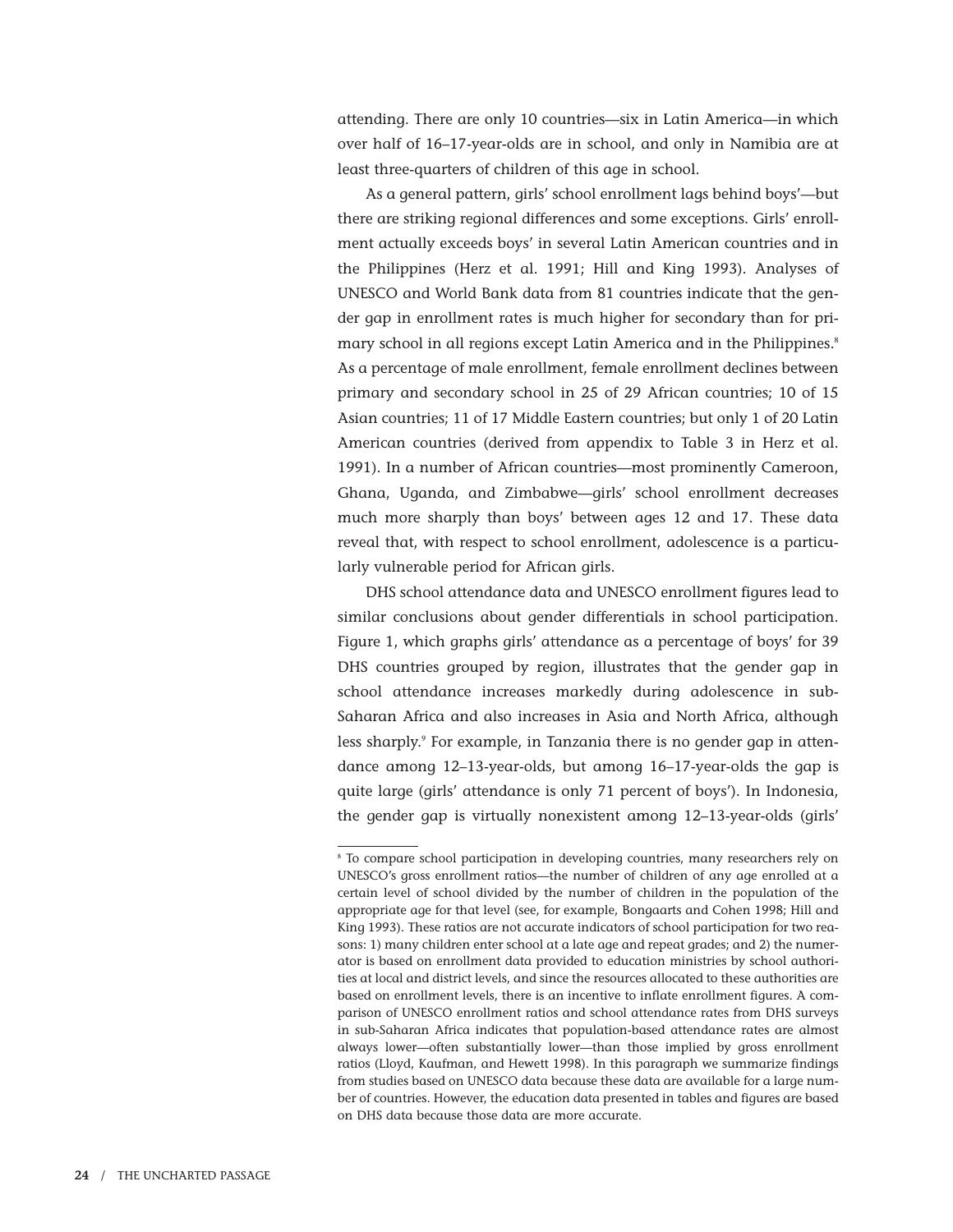

attendance is 96 percent of boys'), but is somewhat greater among 16–17-year-olds (girls' attendance is 86 percent of boys').

While DHS surveys provide useful data on school attendance and attainment, they offer virtually no information about adolescents' schooling experience—although this situation is slated to change.<sup>10</sup> Full educational histories have not been collected in these surveys. Questions have been confined to current school status and level of schooling achieved. There are no data on age of entry into school, regularity of attendance, reasons for nonattendance, academic performance, experiences in school, school facilities, and attitudes and expectations concerning educational attainment. Even targeted youth surveys usually lack detailed information on school attendance—despite the documented impact of education, through a variety of routes, on reproductive behavior and child survival (Jejeebhoy 1995; Schultz 1993), and the prominent role that school plays in many adolescents' lives.

Even in the absence of such data, it is widely assumed that one can reach adolescents through programs based in secondary schools. Many

<sup>9</sup> Analysis of data from a nationally representative survey of adolescents in Egypt in 1997 does not confirm the pattern observed in the DHS data, for reasons as yet unknown. The Egyptian data indicate that, while a girl is less likely than a boy to be enrolled in school at a young age, if she is enrolled, she has about the same probability as a boy of remaining in school during adolescence (El-Tawila et al. 1998; Ibrahim, Mensch, and El Gibaly 1998).

<sup>&</sup>lt;sup>10</sup> In "MEASURE DHS+," the new USAID-funded DHS project, the quantity and quality of education data collected in surveys will be enhanced considerably.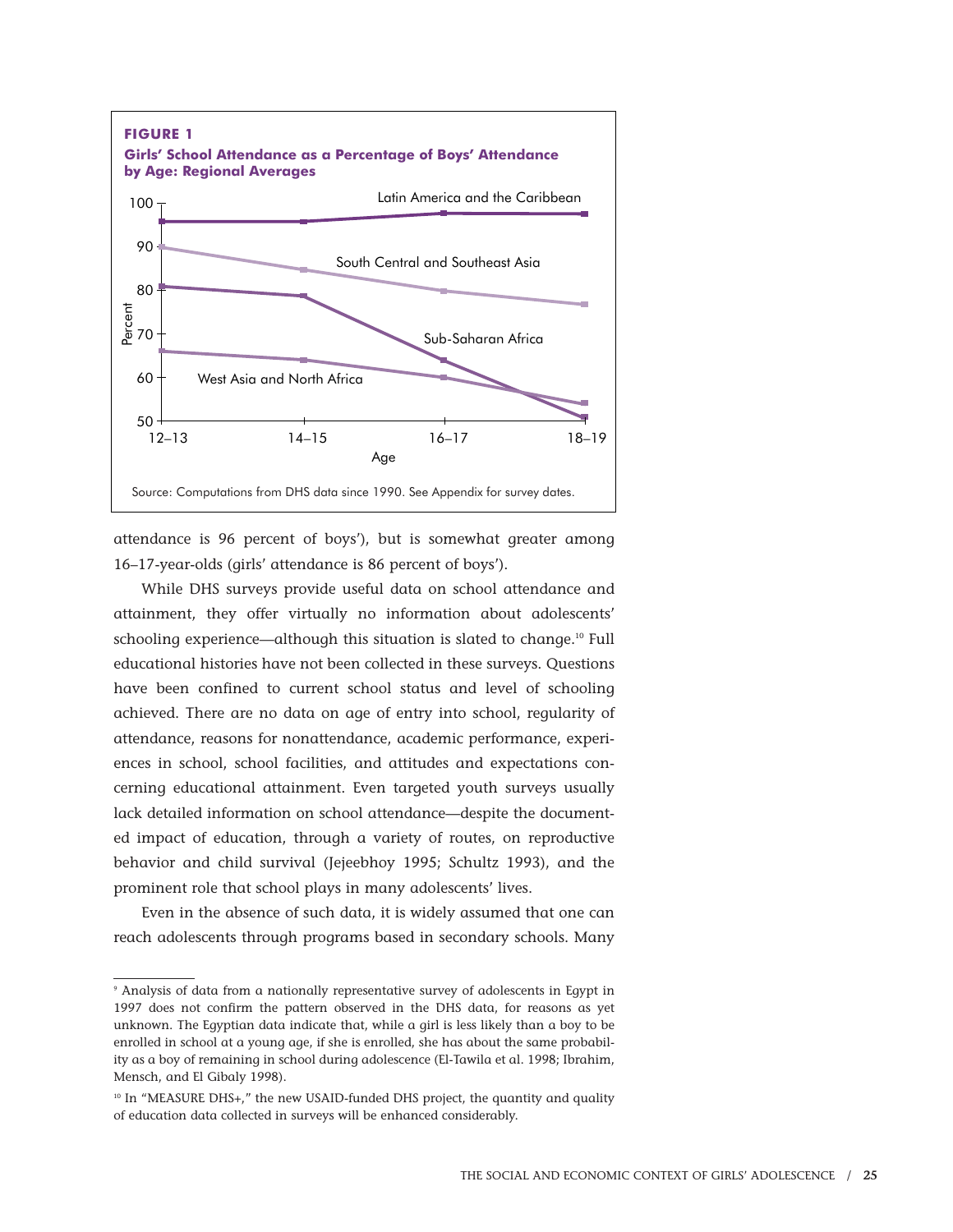**Research suggests that the majority of adolescent girls in sub-Saharan Africa are not in secondary school.**

adolescent fertility and reproductive health surveys are directed at young people in school (often just at the secondary level) or have a substantial school-based component (Amazigo et al. 1997; Twa-Twa 1997; Youri 1994). This approach is often off the mark. For example, in sub-Saharan African countries where researchers have examined the grade levels of schoolchildren aged 6–14, the majority of school-going 14-year-olds are behind the appropriate grade level for their age as a result of late schoolentry and grade repetition. Moreover, the proportion of adolescents who fall behind grade or drop out increases with age, and a nontrivial proportion have never attended school (Lloyd and Blanc 1996). These findings provide indirect evidence that the majority of adolescent girls in the region are not in secondary school. Indeed, a study in Kenya revealed that in Kilifi, a particularly poor district—which is plausibly representative of rural areas in other African countries—43 percent of girls aged 16–18 are in primary school, 17 percent are in secondary school, and the rest are not in school.<sup>11</sup> There is evidence that this phenomenon of adolescents attending primary school also exists in South Asia.12

The differential between girls' and boys' school attainment is the result of a variety of governmental and private decisions. Developing countries currently spend an average of nearly 4 percent of gross national product on education, with sub-Saharan Africa spending nearly 6 percent and Asia less than 4 percent (UNESCO 1997). The budgetary process related to education has particular consequences for adolescents, not only with respect to levels of investment per pupil, but also with respect to the composition of school-going youth. Allocations within the education sector between primary, secondary, and tertiary education tend to favor higher education at the expense of primary schooling. In the many settings in which girls' dropout rates increase with schooling level at a far greater rate than boys', this budgetary choice is biased in favor of boys.

The widespread imbalance in access to education in urban, semiurban, and rural settings also has implications for girls. In Eritrea, for example, 100 percent of the urban population lives within 5 kilometers of a primary school, while this is true of only about one-half of the rural population (National Statistics Office of Eritrea and Macro International 1997). A comparison of rural and urban residents' access to primary school in five countries where the DHS Service Availability Module was

<sup>&</sup>lt;sup>11</sup> See Ajayi et al. (1997) for a discussion of the survey from which these data are drawn.  $12$  In the rural district of Bangladesh where Amin is conducting research, "although children are supposed to enter school at the age of five, in practice they start much later. . . ." This has led to "a high proportion of girls aged 13–19 . . . in primary school when in fact they are of secondary school age" (Amin 1996: 192).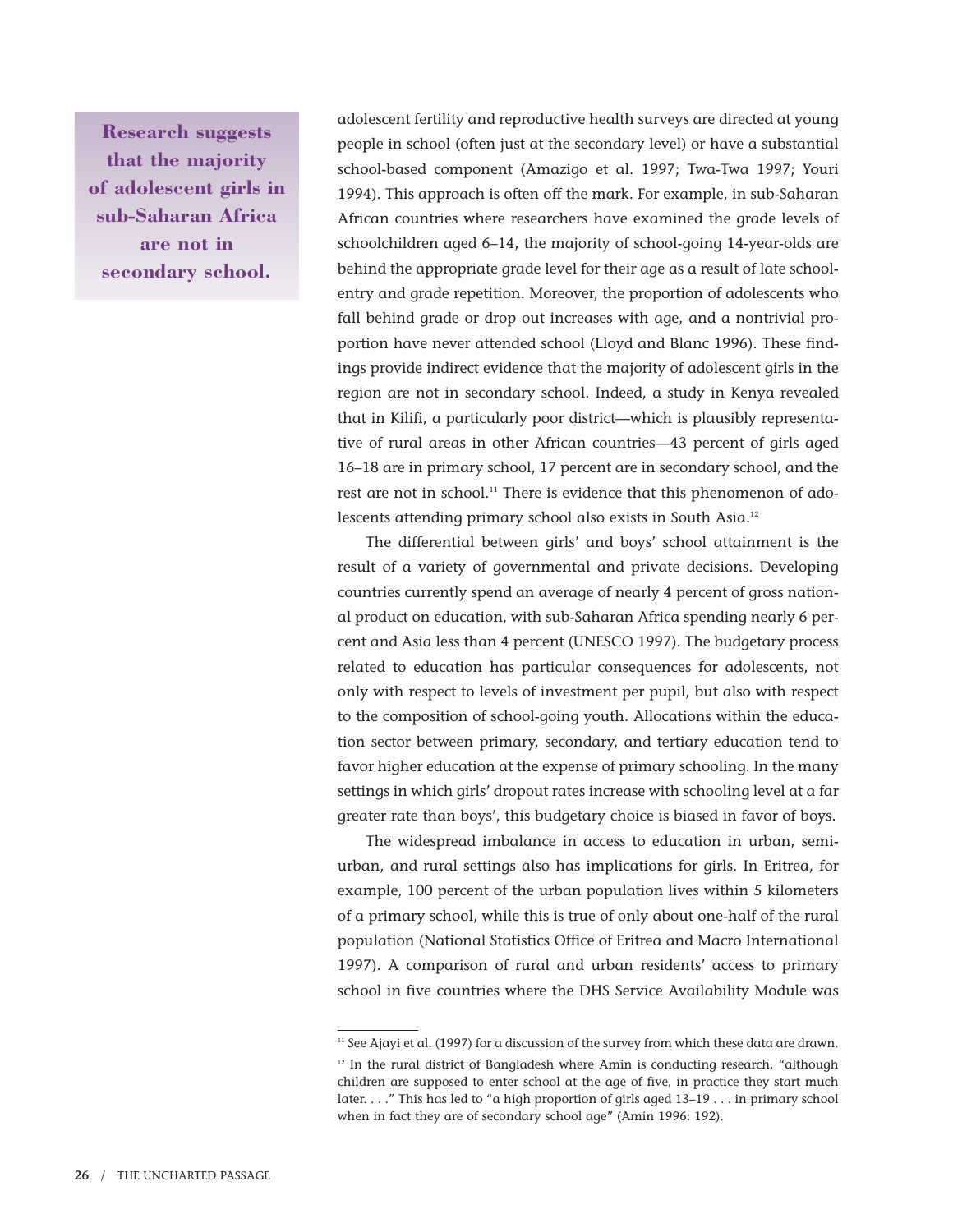administered—Colombia, Dominican Republic, Ecuador, Tunisia, and Zimbabwe—shows a similar, although attenuated pattern (Wilkinson, Njogu, and Abderrahim 1993).<sup>13</sup>

In places where parents do not want girls exposed to boys and men, not only in the classroom, but also on the way to and from school, the distance between a girl's residence and school may be a pivotal determinant of her school attendance (Khan 1993). In Pakistan, where schools are sex segregated even at the primary level, 21 percent of girls in rural areas do not have a school within one kilometer of their residence; this is true of only 9 percent of boys in these areas. A recent study in Pakistan found measurable differences in parents' willingness to send daughters to school based on the distance between home and school; this factor did not enter into parents' deliberations about sending sons to school (Sathar and Lloyd 1994).

In sub-Saharan Africa, where (as noted above) girls' school enrollment declines steeply during adolescence, family resistance to girls' schooling may be founded on a fear that girls will fall prey to sexual harassment in, or on the way to and from, school. A recent study in Kenya found that girls' progress in the classroom is often undermined by teachers' attitudes and by teasing on the part of male classmates (Mensch and Lloyd 1998). Further analysis of the data from this study revealed that dropout rates for girls were higher in schools that discriminate in favor of boys or against girls (Lloyd, Mensch, and Clark 1998).<sup>14</sup>

Many governments pass on the cost of education to parents in the form of fees, even at the primary school level. While household expenditure data in developing countries are limited, there is evidence that 5–10 percent of household consumption is devoted to education, on average, with the poorest families expending up to 20 percent (Herz et al. 1991). School fees—which may include the cost of tuition, uniforms, and textbooks—may impede girls' school attendance in cases where parents feel they cannot afford to educate all of their children. In parts of sub-Saharan Africa, school fees may force some girls to acquire "sugar dad-

<sup>&</sup>lt;sup>13</sup> The DHS Service Availability Module was designed to assess the presence of family planning and health services in sampling clusters in which the survey was administered. In addition to the data on family planning and health, data were collected on schools and other service sites, such as post offices and markets. For five of the 11 countries included in the service availability report published by the DHS (the five listed in the text), this information was collected in urban as well as rural clusters.

<sup>&</sup>lt;sup>14</sup> "[S]chool environments where boys are favored in class and provided with a more supportive environment in terms of advice, where teachers take the importance of hard subjects like Math less seriously for girls than for boys, where boys are left free to harass girls and where girls' experience of less equal treatment is not fully recognized by boys are discouraging to girls" (Lloyd, Mensch, and Clark 1998: 21).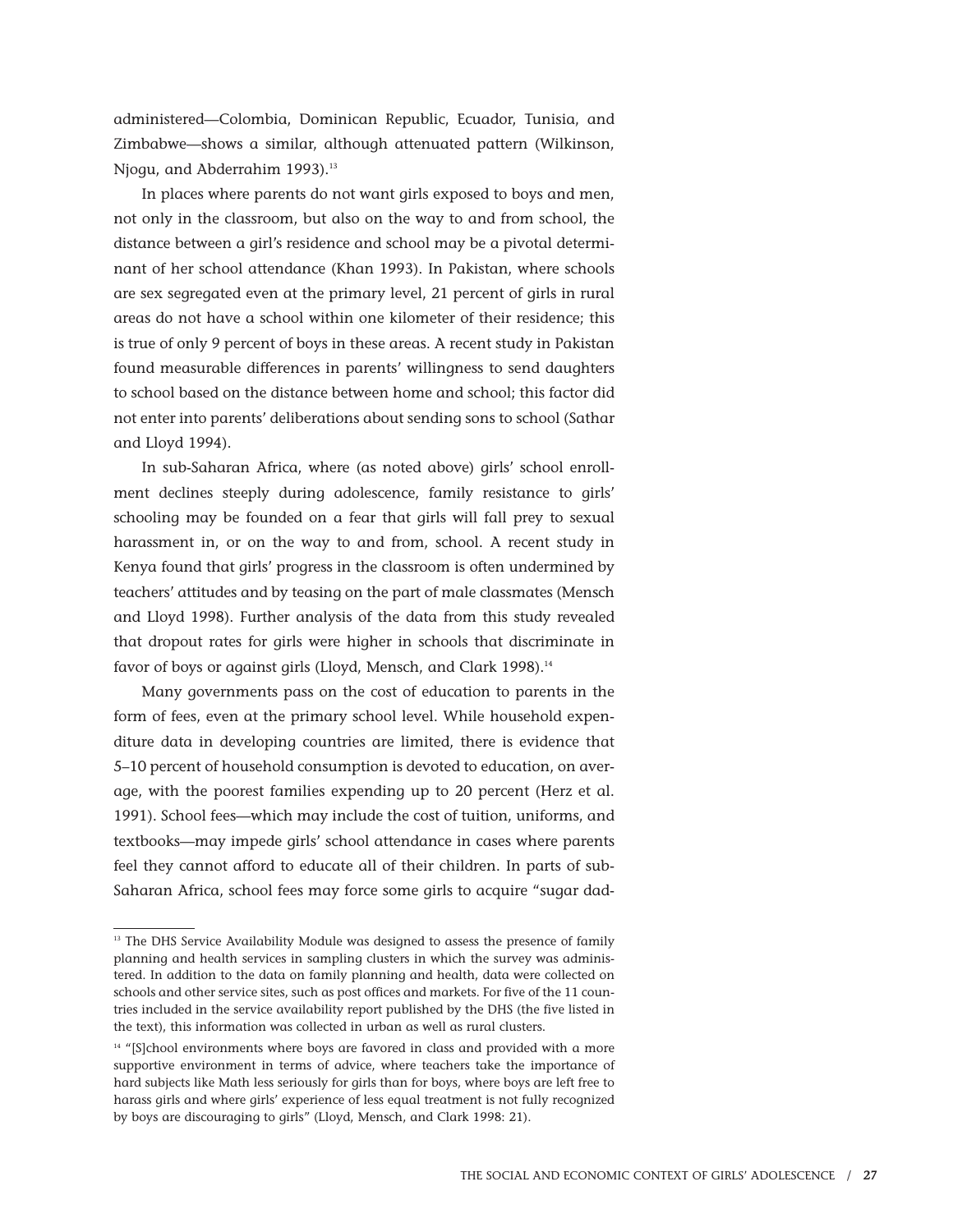dies"—older men who provide tuition in exchange for sexual favors (Bledsoe 1990; Odaga and Heneveld 1995; Oppong 1995).

Parents' perceptions of the indirect opportunity costs of educating children are often unfavorable to girls' school attendance (Herz et al. 1991; Hill and King 1993). Because girls' labor is valued at home, parents may withdraw their daughters from school or never send them in the first place. As noted earlier, domestic responsibilities do not always prevent girls from going to school, but girls in school generally bear a double burden of school and household work, according to the few existing studies in this area (see "Domestic roles and responsibilities").<sup>15</sup>

Parents' dim view of girls' earning power may be another deterrent to their school attendance (Herz et al. 1991). Yet, according to the World Bank's former chief economist, every year of schooling increases a girl's individual earning power by 10–20 percent (Summers 1992). Parents who recognize the economic benefits of educating a daughter may, nevertheless, believe that these gains will be realized by the girl's marital, not natal, family (Greene 1997).

Even when parents send their daughters to school, their rationale for doing so may reflect underlying views of appropriate gender roles. Among the Annany in Nigeria, formal education is thought to enhance a girl's value in marriage by increasing her familiarity with health care services and the other requirements of running a household (Osom 1989). In Egypt, educating girls is justified by many families as a way to make their daughters into better wives and mothers. The reasoning, according to a headmistress, is that an educated girl knows: "How to act as a female. How to become a housewife. How to become a wife. How to treat her husband, how to raise her children . . ." (Herrera 1992: 28).

In sum, supply-side decisions regarding education budgets, school fees, locations of schools, teacher training, curriculum, and so forth often interact with demand-side factors—namely, community attitudes, parental fears, and discriminatory income-allocation patterns within families—in ways that are unfavorable to girls' education. Compared to boys, girls in developing countries outside Latin America and the Caribbean and the Philippines are widely deprived of secondary educa-

<sup>&</sup>lt;sup>15</sup> Interestingly, one of the few studies that examine the impact of household work on adolescent school attendance is based on data from Peru, a country with near gender equity in school attendance (although this may not have been the case when the survey was fielded). The study, based on the 1985–86 Peru Living Standards Survey, ignores boys altogether, despite the fact that data on schooling, labor market activity, and domestic work are available for all members of the household. If domestic work is, in fact, a deterrent to girls' school attendance, then one might ask: what is deterring boys' attendance at nearly an equal rate? (Levison and Moe 1997).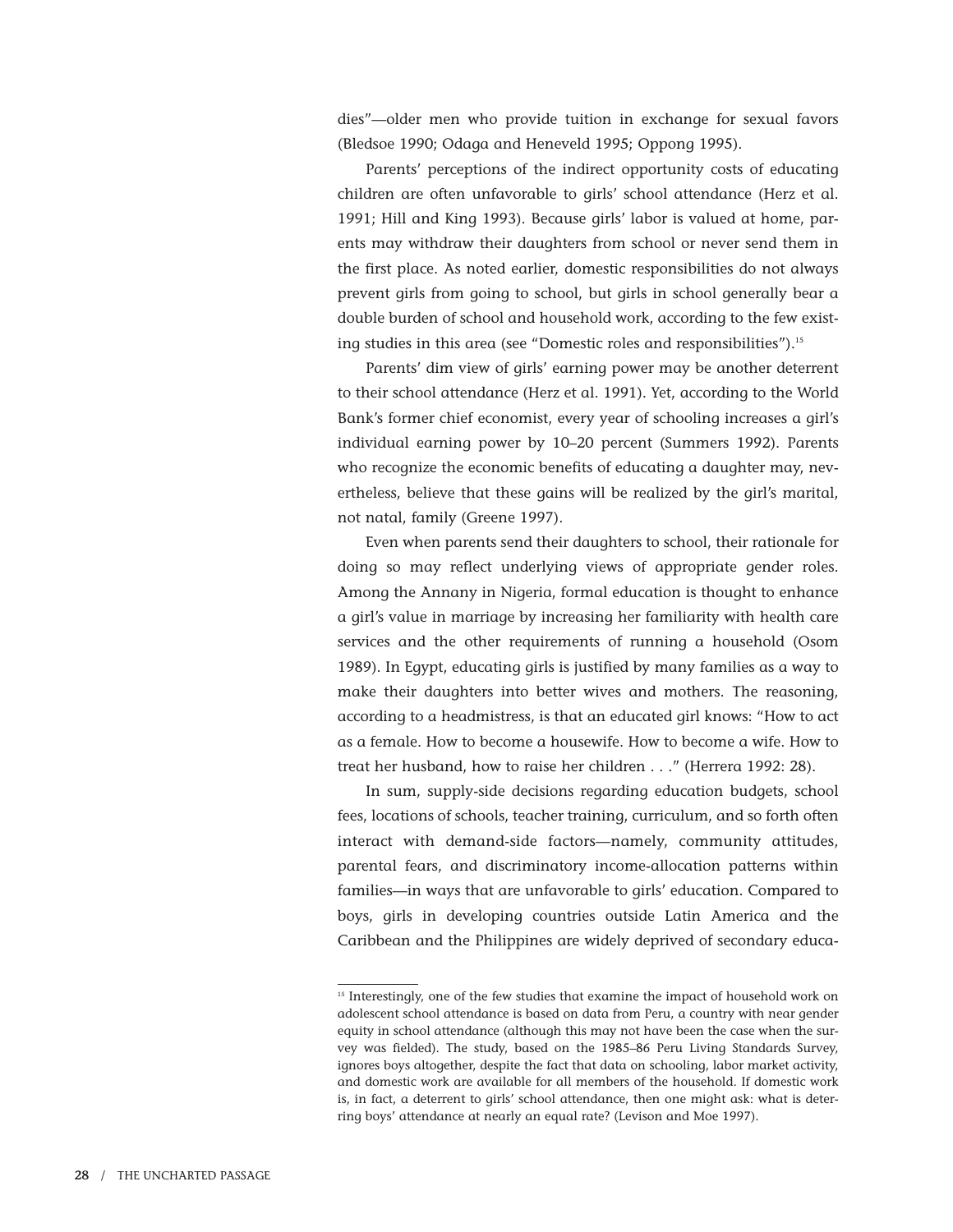tion, and even primary education in some countries, particularly in the poorest communities.16

Raising girls' levels of schooling, even by a few years, has widely documented benefits. Women's education is associated with better health and nutrition, increased child survival, later age at marriage, and lower fertility (Jejeebhoy 1995; LeVine 1982; Subbarao and Raney 1993).<sup>17</sup> Education increases girls' knowledge of and exposure to the outside world; indeed, in the absence of schooling, girls in many societies have no interaction with the world beyond the family.<sup>18</sup> Education strengthens girls' decisionmaking power within the family, promotes their social and physical mobility, and increases their economic independence and control over resources, all of which enhance their autonomy (Jejeebhoy 1995). Educated girls become educated mothers with increased livelihood prospects; they also have a greater propensity than similarly educated males to invest in children's schooling, and often give special attention to daughters' education. Thus, the benefits of female education are passed on to the next generation (Herz and Khandker 1991).

Thoughtful investment in the education sector is arguably the most powerful governmental instrument for improving the lives of adolescent girls.19 At the same time, convincing parents and communities of the value of investing in their daughters' education, and creating incentives for them to do so, are essential. The viability of such financial incentive schemes was demonstrated in Bangladesh, where a secondary-school

**Thoughtful investment in the education sector is arguably the most powerful governmental instrument for improving the lives of adolescent girls.**

<sup>&</sup>lt;sup>16</sup> One explanation that has been given for why Latin American and Caribbean girls are not educationally disadvantaged compared to their counterparts in other regions is that the Christian missionary tradition "constricted women's freedom less than have Moslem or Confucian influences" in other societies (Bustillo 1993: 176). It is further hypothesized that indigenous Indian cultures in Latin America and the Caribbean were quite egalitarian (Bustillo 1993). Income undoubtedly plays a role as well: wealthier countries can afford the "luxury" of educating women.

<sup>&</sup>lt;sup>17</sup> While the vast majority of studies that examine the association between female schooling and fertility find an overall negative correlation, there is a debate in the literature about whether fertility is higher among women with a couple of years of schooling compared to those with no schooling, particularly in sub-Saharan Africa (Jejeebhoy 1995). The argument in favor of this contention is that women with one or two years of education breastfeed their children for shorter periods or avoid it altogether, and reduce the length of postpartum abstinence, but do not reduce their desired family size. However, Ainsworth, Beegle, and Nyamete (1996) argue that, since literacy is rarely conferred with one or two years of schooling in developing countries, a sample selectivity explanation may be more plausible: females who leave school early may be the least capable academically or may come from families committed to early marriage and childbearing.

<sup>&</sup>lt;sup>18</sup> While "young adult men are exposed to new ideas through their wider contacts with the world outside family and local community . . . for [women] formal schooling remains perhaps the primary channel for the transmission of new ideas" (Jejeebhoy 1995: 36).

 $19$  Knodel and Jones argue that the prominence given to gender inequality in schooling in the Programme of Action of the 1994 International Conference on Population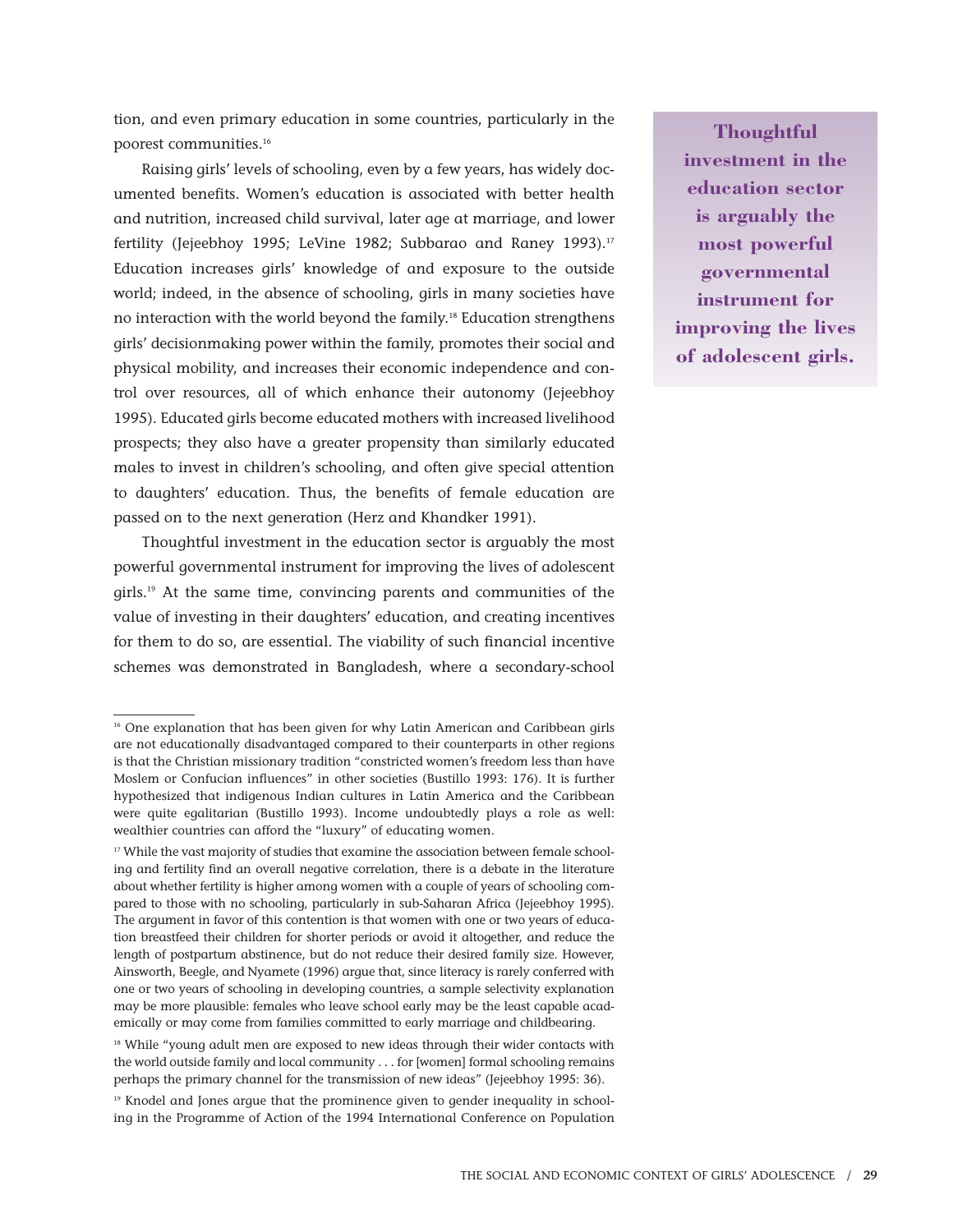**Formal policy concern with adolescent work has been centered for most of this century on the contentious subject of child labor.**

scholarship program for girls markedly increased their school enrollment (Amin and Sedgh 1998).

While all children benefit from schooling, the advantages that education bestows on girls are likely to be much broader in scope and intergenerational reach than those bestowed on boys. International charters and declarations acknowledge that increasing education levels, particularly among females, is essential to social, economic, and human development; furthermore, they affirm that education is a fundamental human right. Girls' lesser access to education is an injustice for girls as individuals, and it carries serious consequences for society.

### **Work**

Formal policy concern with adolescent work has been centered for most of this century on the contentious subject of child labor. In 1919, an international convention established 14 as the minimum age at which children could be employed. In 1973, this age was raised to 15; that same year, an International Labour Office (ILO) convention recommended that it be increased to 16 (UNICEF 1997). The 1989 Convention on the Rights of the Child provides the most comprehensive policy guidance on the subject; in Article 32, it recognizes the right of children (up to age 18) to be protected from work that threatens their health, education, or development.

Despite good intentions to protect children from harmful labor, in reality many children do work, often beginning at an early age. Assessing the extent and nature of girls' work is difficult, however, for several reasons. Definitions of work and employment, particularly for females, are in transition. Time-use data illuminating girls' work contribution are highly limited. Gender biases in the reporting of work affect researchers and adolescent respondents alike. Country comparisons of girls' and women's labor force participation are problematic because of major inconsistencies in the definition of work. Girls and women in

and Development ignores the socioeconomic inequality that is "nearly universal" and "more pronounced" (1996: 812). They state that the gender gap in schooling is large only in southern Asian and Arab countries and that in sub-Saharan Africa the issue of primary concern is low enrollment among all children. Because their argument is based on an analysis of aggregate enrollment ratios, they miss the point that while gender gaps in school attendance may be small among younger children, they expand during adolescence, particularly in sub-Saharan Africa. Knodel and Jones also note that fertility has fallen in countries that have not closed the gender gap in secondary education (e.g., Bangladesh) and has failed to decline in countries where female school enrollment exceeds male enrollment (e.g., the Philippines). Underlying their critique is the view that education is important primarily because of its links to lower fertility. They ignore the larger issue that education is the main instrument for improving girls' and women's status. As we and others argue, girls' education has multiple benefits, only one of which is reduced family size.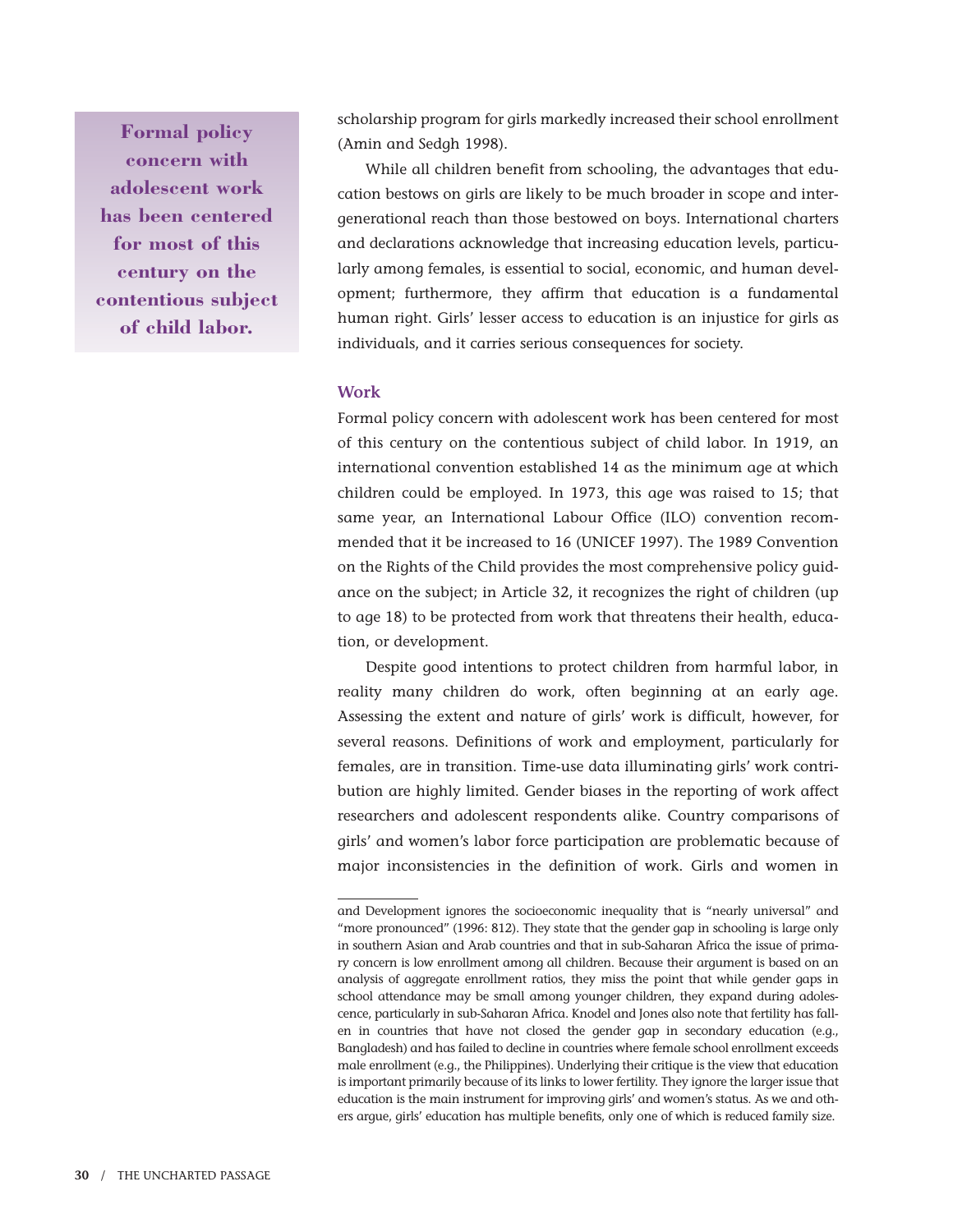developing countries often work outside the modern sector and without clear remuneration, with the result that levels of productive female work are often underestimated (Amin and Lloyd forthcoming; Dixon-Mueller 1985; Lloyd 1991).

The ILO estimates that a minimum of 73 million 10–14-year-olds the equivalent of 13 percent of children of this age in the developing world—are working for income. This estimate is based on results from child labor surveys (UNICEF 1997). Because of the difficulty of determining who is working, other approaches to obtaining information about children's work have been suggested, such as ascertaining how many children are not in school. A 1991 UNICEF report titled "Children and Women in India" (based on data from the 1981 census) estimated that of the 140 million children aged 6–14 in that country, approximately 75 million were out of school. The report asserted that "most of the children of school age who are not in school may be expected to be in some sort of work . . ." (cited in Burra 1997: 14). Burra questions these data and the dubious deductive processes underlying their interpretation, and suggests that a better way to estimate the extent of child labor is to examine work places and industries where children are likely to be concentrated. Her own inquiry in India turned up concentrations of girls in specific industries, such as the *beedi* (local cigarette) and food-processingindustries, and home-based industries such as incense making, *papad* (an Indian savory) preparation, the making of paper bags, gem polishing, and the sub-assembly of electronic items (Burra 1997).

To our knowledge, no labor force surveys have focused exclusively on adolescents. The limited cross-country data on adolescents' work status presented in this section are drawn from ILO statistics and DHS data, although the latter are only available for older adolescents. The ILO collects data on the "economically active" population, defined as persons "who furnish the supply of labour for the production of goods and services during a specified time-reference period" (ILO 1996: 5). The ILO strongly cautions that differences in the definition of economic activity from country to country make comparisons problematic. It specifically notes that women's activity rates are often not comparable between countries because women frequently work without pay for family enterprises and countries differ in the degree to which such workers are included in official data; for example, some countries only include family workers who are employed for more than one-third of a standard working day. The ILO also notes that activity rates among young people should be "compared with caution," not only because of the phenomenon of family employment, but also because of differences in counting "unemployed persons not previ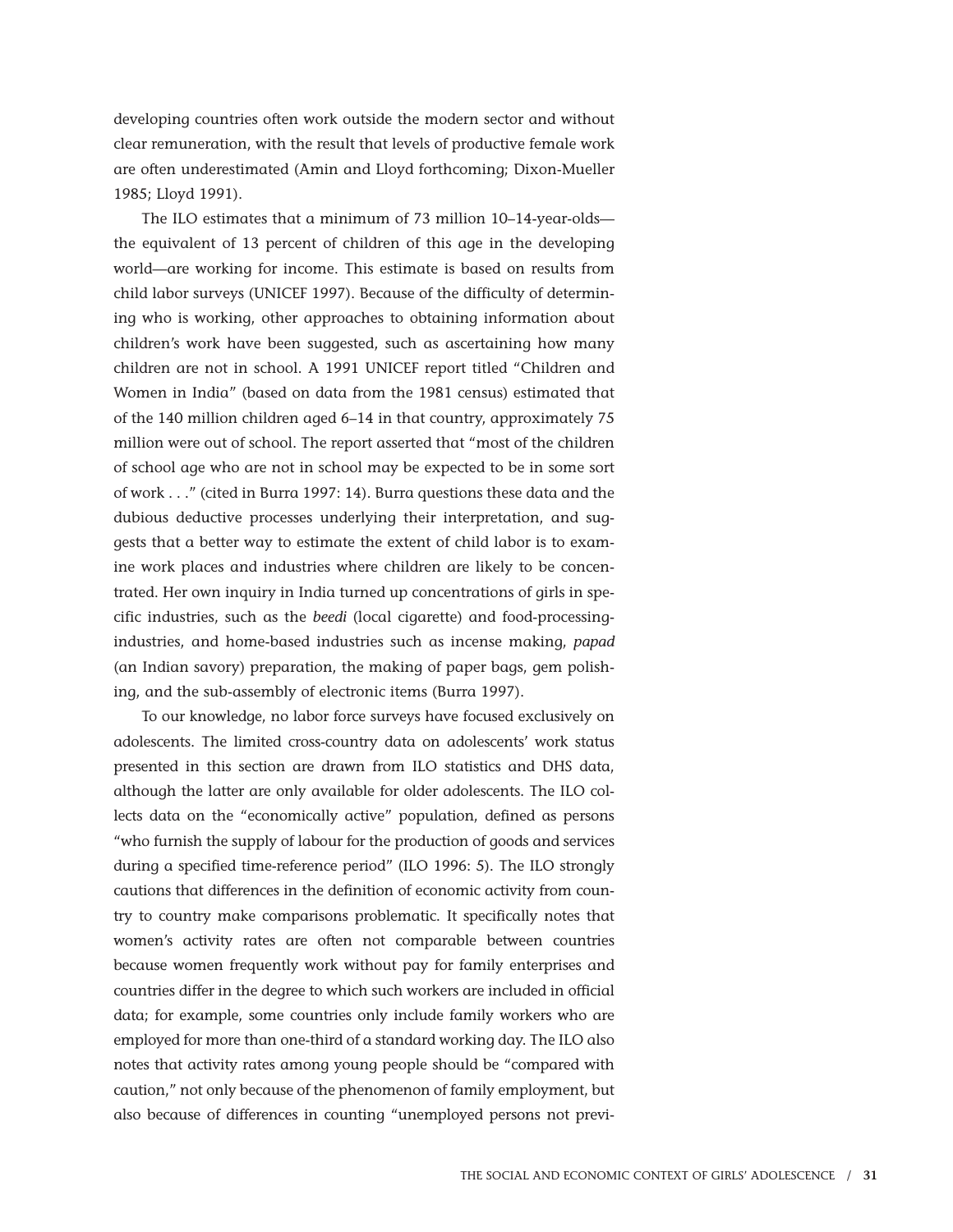ously employed, and . . . students engaged in part-time economic activities" (ILO 1996: 5–6). Table 4 presents ILO economic activity rates for adolescents in countries that supplied such data. Perhaps the main finding to note is that reported rates are much higher for boys than for girls. With the exception of Burkina Faso (the only sub-Saharan African country with available data), there is no country in which at least half of girls are reported to be economically active, whereas in 8 of the 18 countries more than 50 percent of boys aged 15–19 are reported to be in this category.

In the DHS, respondents are asked whether they currently have jobs, in addition to housework, for which they are paid in cash or kind; $20$  the interpretation of "current" is left up to the respondent (Amin and Lloyd forthcoming). Figures 2 and 3 present data on current activity of adolescent girls by marital status. Figure 2 indicates that work, as defined by the DHS, does not figure prominently in the lives of unmarried girls. In 20 of the 32 countries, unmarried girls who are out of school are more likely to report not being engaged in any formal, remunerated activity than they are likely to report working. In 10 of these countries, a "mystery" concerning girls' adolescent experience emerges when over onethird of unmarried girls are reported to be neither in school nor working. How are we to interpret these statistics? Could they mean that unmarried girls underreport working because they believe that they are not "supposed" to be working or seeking work? Or that many girls are doing unpaid domestic work, which does not fit the DHS definition of work? Or that girls, especially those from wealthier families, have considerable free time? In the absence of definitive time-use data, which would enable us to investigate how girls occupy themselves and how this activity varies by social class, income, and residence, we have no certain answers.

What we do learn from the DHS data is that there is considerable variability in unmarried girls' work experience. While the majority of unmarried adolescent girls who are not in school are not working, a nontrivial fraction of their counterparts in Latin America and sub-Saharan Africa who attend school also work. In 7 of 8 Latin American countries and 11 of 20 sub-Saharan African countries in Figure 2, more than 10 percent of girls in school also report working.

The work status of married adolescent girls also needs further clarification. While the majority of these DHS respondents in 28 out of 38

<sup>&</sup>lt;sup>20</sup> To determine their work status, respondents are asked: "Aside from your own housework, are you currently working?" Those who answer "no" are then asked: "As you know, some women take up jobs for which they are paid in cash or kind. Others sell things, have a small business or work on the family farm or in the family business. Are you currently doing any of these things or any other work?"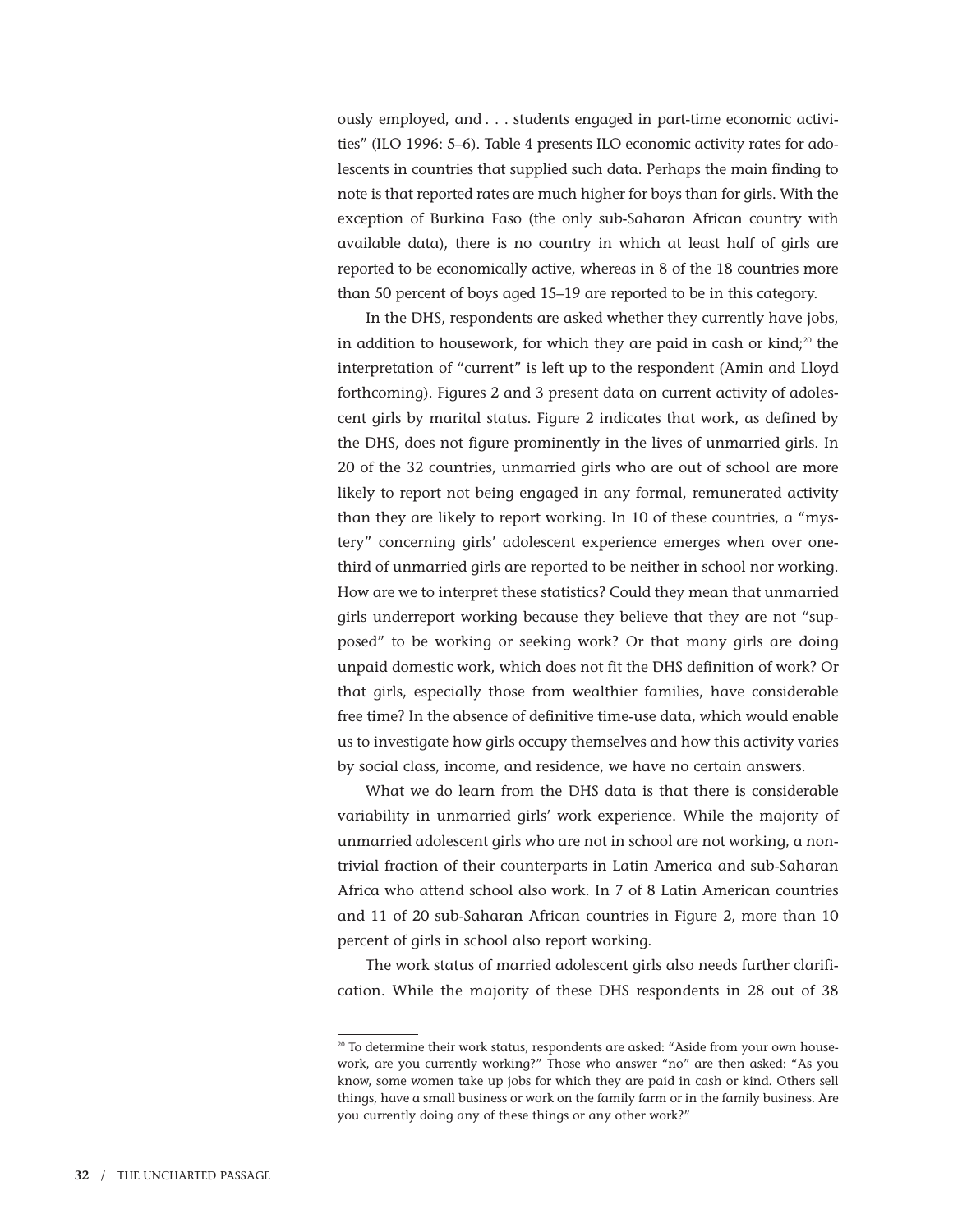| TABLE 4<br>Percentage of Adolescents Who Are Economically Active |              |              |             |
|------------------------------------------------------------------|--------------|--------------|-------------|
| <b>Region/Country</b>                                            | Age          | <b>Girls</b> | <b>Boys</b> |
| Latin America and the Caribbean                                  |              |              |             |
| Belize <sup>1</sup>                                              | $14-19$      | 18.9         | 47.9        |
| Brazi <sup>2</sup>                                               | $10 - 14$    | 14.9         | 28.1        |
|                                                                  | $15 - 19*$   | 45.4         | 72.2        |
| Chile <sup>1</sup>                                               | $15 - 19**$  | 12.6         | 25.7        |
| El Salvador <sup>2</sup>                                         | $10 - 14$    | 6.1          | 19.3        |
|                                                                  | $15 - 19$    | 23.3         | 57.8        |
| Guyana <sup>1</sup>                                              | $15 - 19$    | 27.3         | 54.2        |
| Honduras <sup>1</sup>                                            | $10 - 14$    | 4.8          | 17.8        |
|                                                                  | $15 - 19**$  | 22.4         | 67.0        |
| Jamaica <sup>1</sup>                                             | $14-19$      | 23.5         | 32.3        |
| Mexico <sup>1</sup>                                              | $10 - 14$    | 6.8          | 15.7        |
|                                                                  | $15 - 19$    | 29.6         | 60.4        |
| Panama <sup>1</sup>                                              | $15 - 19$    | 22.6         | 45.9        |
| Perv <sup>2</sup>                                                | $15 - 19$    | 23.1         | 43.9        |
| Trinidad-Tobago <sup>1</sup>                                     | $15 - 19$    | 21.2         | 39.4        |
| South Central and Southeast Asia                                 |              |              |             |
| Indonesia <sup>1</sup>                                           | $10 - 14$    | 7.9          | 10.5        |
|                                                                  | $15 - 19$    | 35.0         | 43.1        |
| Pakistan <sup>1</sup>                                            | $10 - 14$    | 6.9          | 16.8        |
|                                                                  | $15 - 19**$  | 12.1         | 52.3        |
| Philippines <sup>2</sup>                                         | $15 - 19***$ | 28.1         | 46.5        |
| Sri Lanka <sup>1</sup>                                           | $10 - 14$    | 0.5          | 1.1         |
|                                                                  | $15 - 19$    | 18.2         | 28.5        |
| Sub-Saharan Africa                                               |              |              |             |
| Burkina Faso <sup>1</sup>                                        | $10 - 14$    | 61.0         | 63.9        |
|                                                                  | $15 - 19$    | 72.4         | 79.3        |
| West Asia and North Africa                                       |              |              |             |
| Egypt <sup>1</sup>                                               | $15 - 19**$  | 11.3         | 35.4        |
| Turkey <sup>1</sup>                                              | $12 - 14$    | 17.4         | 21.9        |
|                                                                  | $15 - 19**$  | 33.9         | 52.6        |

\* Excludes institutional households and members of the armed forces living in barracks.

\*\* Excludes members of the armed forces.

\*\*\* Includes members of the armed forces living in private households.

<sup>1</sup> Derived from ILO Labor Force Survey.

<sup>2</sup> Derived from ILO Household Survey.

Note: The International Labour Office defines "economically active" persons as those "who furnish the supply of labour for the production of goods and services" (ILO 1996: 5).

Source: International Labour Office (1996).

countries report not working, there are clear regional differences, as shown in Figure 3. In Muslim countries in Asia and North Africa— Bangladesh, Pakistan, Egypt, Morocco, Turkey, and Yemen—over onequarter of married 15–19-year-old girls are classified as not working, not in school, having no children, and not being pregnant; approximately one-quarter of married 15–19-year-old girls are classified as not working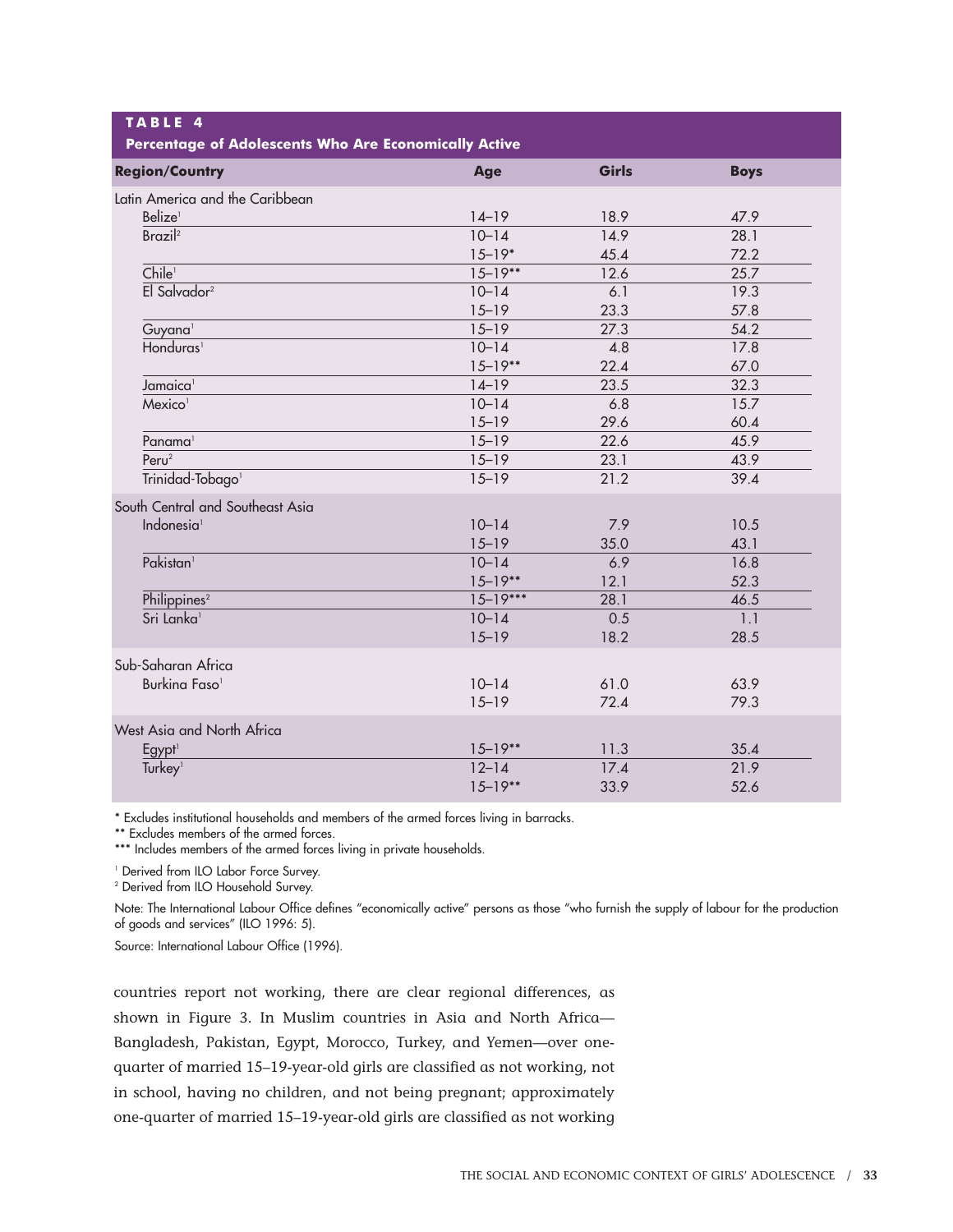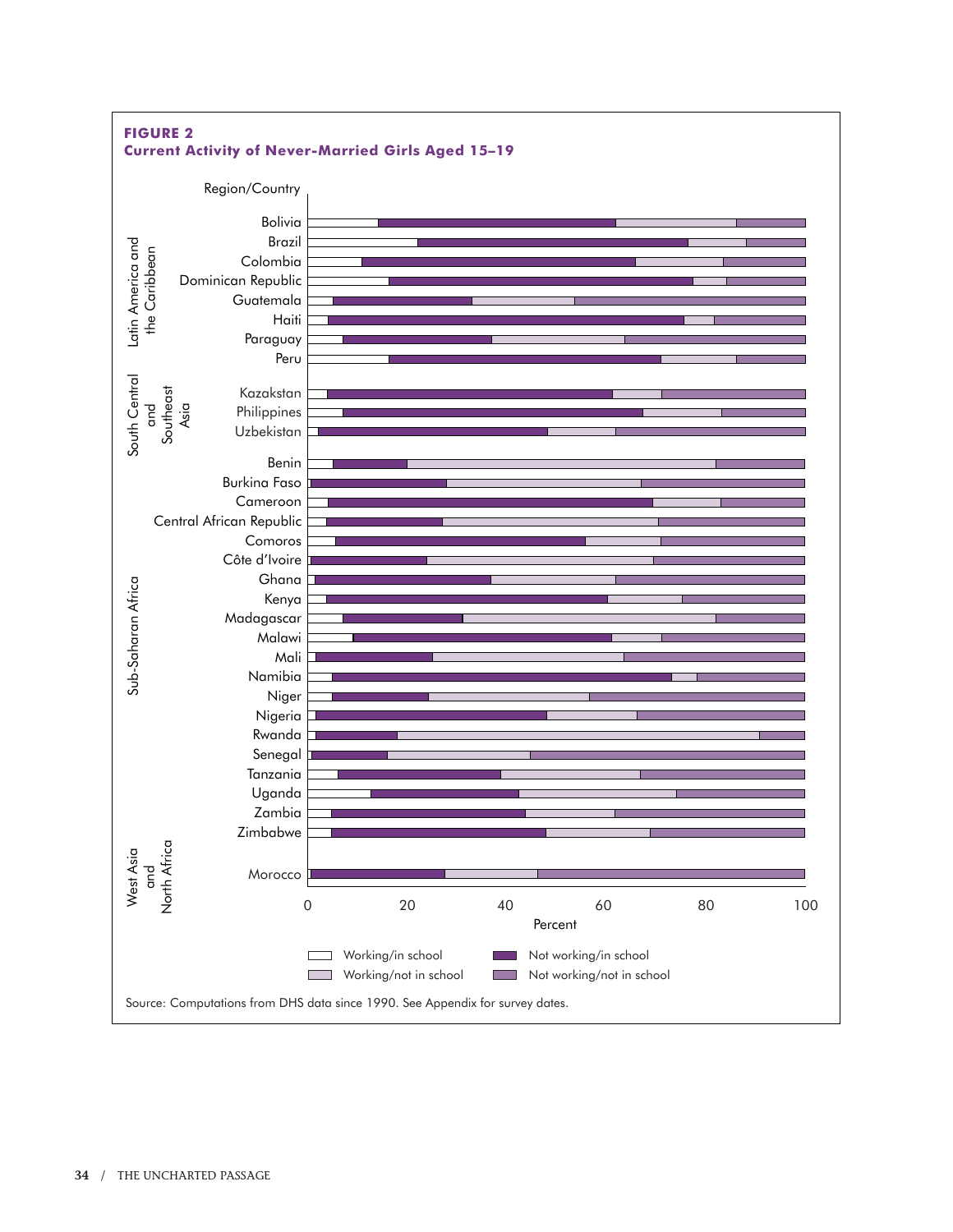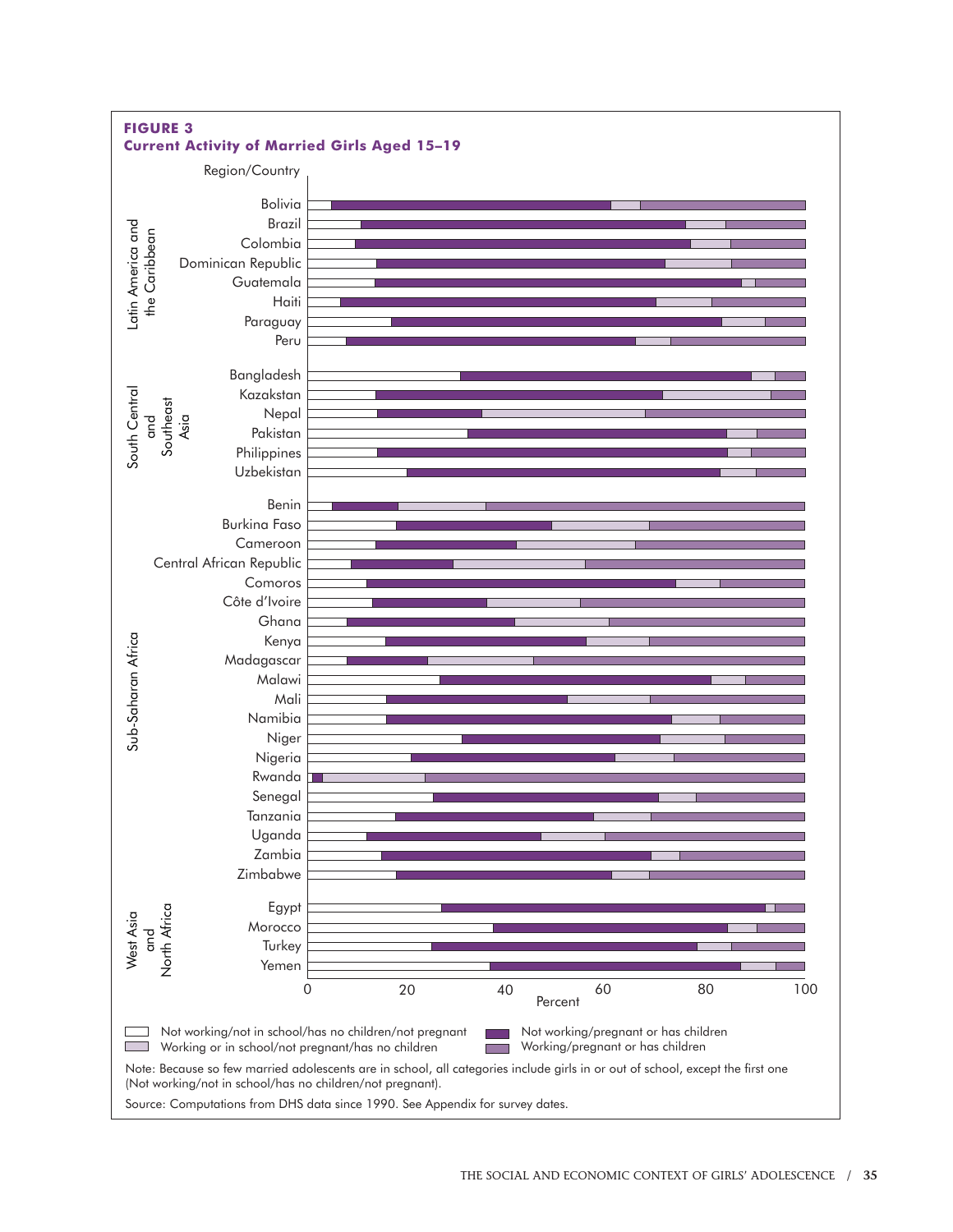and having children or being pregnant. While a greater proportion of married girls of this age report working in Latin America and the Philippines than in other countries in Asia and in North Africa, in all countries of these three regions well over half (56–77 percent) of married 15–19-year-olds report not working and having children or being pregnant. This pattern contrasts with sub-Saharan Africa: in only 4 of 20 countries in Figure 3 do more than 50 percent of married adolescent girls report being at home with children; on average, 48 percent of married girls with children report working.

This sketch of married and unmarried adolescent girls' employment, drawn from the formal data, is supplemented by information from time-use studies, ethnographic observations, and a new wave of schooling studies. This research confirms that the burden of homebased work falls disproportionately on adolescent girls (see "Domestic roles and responsibilities"). The few existing time-use studies further reveal that females' *overall* workload is greater than males'. Indeed, a recent analysis and review of the literature finds that "women's workday is longer than that of men in 15 of 17 studies" (Brown and Haddad 1995: 10). While time-use studies have rarely investigated thoroughly how adolescents occupy themselves, $21$  they generally reinforce the picture presented in the ethnographic literature. For example, a rural labor force survey in Kenya, which included approximately 8,000 households, found that girls aged 8–14 worked an average of 19 hours per week, while boys of that age averaged 14 hours.<sup>22</sup> The differential in work hours was greater for older adolescents: 32 hours per week for girls aged 15–19, versus 18 hours for boys of that age (derived from Figure 4 in Sebstad 1991).

There are a few settings in which girls' overall workload does not exceed boys'; but even in these rare cases, the nature of girls' and boys' work differs. In the Philippines, a time-use study reports that boys and girls spend the same amount of time working; nevertheless, there is a "strong division of labor along gender lines" (Bouis et al. 1994: 67). In Bangladesh, an observation study of 351 children aged 6–19 found that boys' and girls' contributions to productive activity were equal; however,

<sup>&</sup>lt;sup>21</sup> For example, only three broad age categories were used in a seven-country comparative analysis of gender differences in time allocation: children 13 and under, adults 14–50, and adults over 50 (Brown and Haddad 1995). To the extent that data are collected on time use prior to adulthood, the emphasis is usually on child labor among those under age 15—the minimum age for work set by the ILO (see, for example, UNICEF 1997).

<sup>&</sup>lt;sup>22</sup> Work was defined to include domestic chores, fetching water, collecting firewood, unpaid family labor, wage employment, self-employment, and nonfarm business.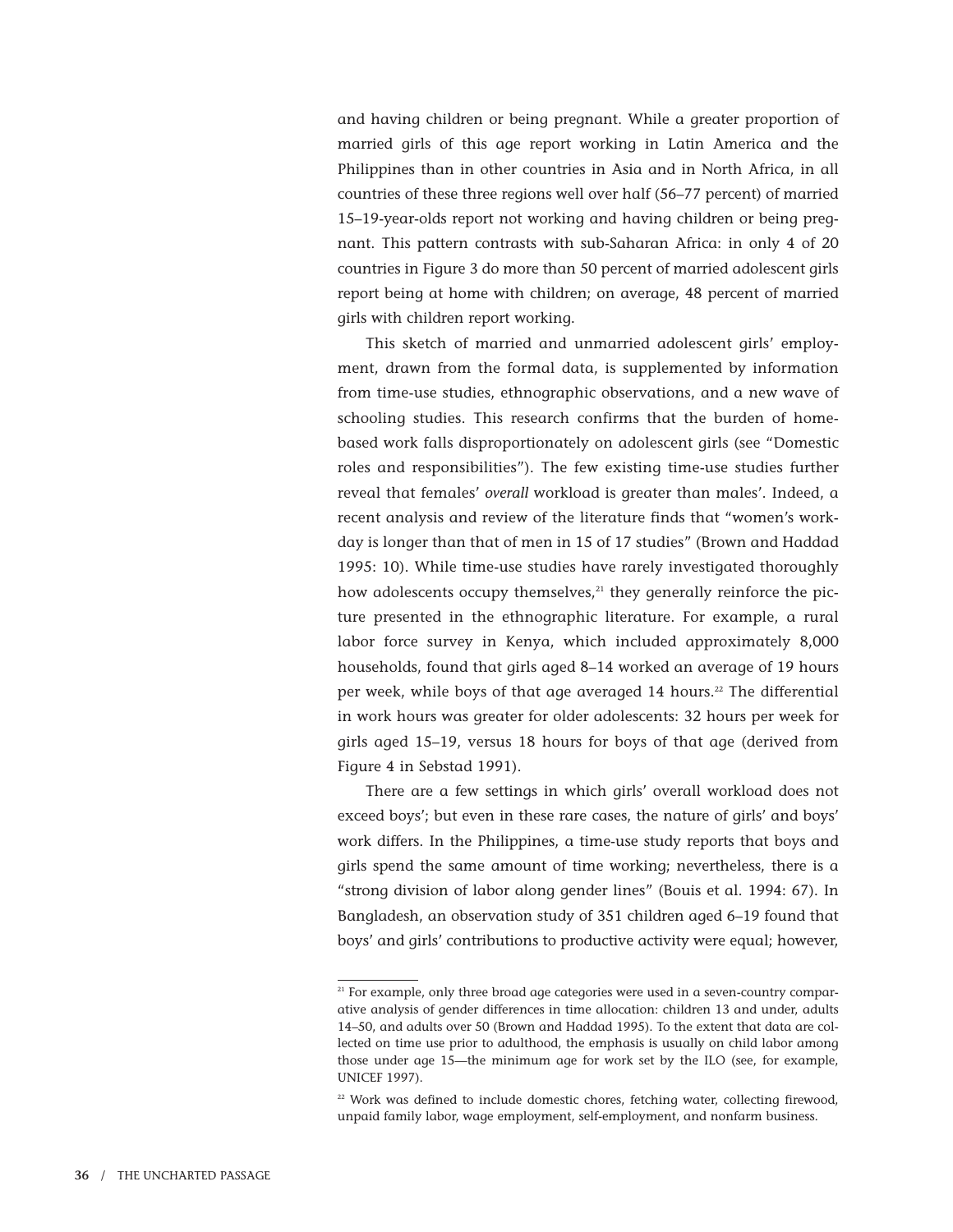girls' productive work was confined to the household sphere while boys' work consisted almost exclusively of income-generating labor.<sup>23</sup>

While the extent of girls' work outside the home varies from region to region, girls generally have fewer opportunities than boys to work for wages (though such opportunities are scarce for adolescents of both sexes in most places). The Kenyan survey cited above indicates that rural females are much less likely than males to be compensated in cash for their work (6 percent versus 37 percent of 15–64-year-olds) (Sebstad 1991). The Bangladesh observation study cited above showed that girls spend less than half as much time on income-earning work as boys, whether or not they are in school. Girls aged 13–19 who reported any school attendance over the 12-month period of data collection—and nearly half did (49 percent)—devoted an average of 1.7 hours a day to income-generating work, while those out of school averaged 2.3 hours; boys of the same age who attended school (53 percent) devoted 3.5 hours a day to income-generating work, while those out of school averaged 7 hours (Arends-Kuenning, Sedgh, and Amin 1998).<sup>24</sup>

Many adolescent girls are engaged in two domains of work that have been largely invisible to official eyes: domestic service and commercial sex. We discuss these two categories of work below, before turning to a discussion of the benefits of legitimate income-earning work for adolescent girls.

#### *Exploitative work: domestic service and commercial sex*

Domestic service is possibly the largest "employer" of adolescent girls. The aforementioned ILO estimate of 73 million working children aged 10–14 would increase considerably if it included children in domestic service, the vast majority of whom are probably girls (UNICEF 1997). Domestic work is increasingly viewed as being undervalued, whether it is rendered in the worker's residence or elsewhere. Attempts are being made at the national and international policy levels to give domestic work economic standing and to regulate the participation of children and adults in this work.

Poor, rural families and recent migrants to urban areas are the most likely families to place their girls in domestic service (Chaney and Castro

**Many adolescent girls are engaged in two domains of work that have been largely invisible to official eyes: domestic service and commercial sex.**

<sup>&</sup>lt;sup>23</sup> An activity was considered productive if it directly generated cash. Thus, housework, the storing of cereal and rice for family consumption, and vegetable gardening were not counted as productive work, while vegetable marketing and the making of handicrafts and sweets for sale were counted as such (Amin 1998).

<sup>24</sup> Data are drawn from Amin's 1995–96 survey titled "Family Structure and Change in Rural Bangladesh."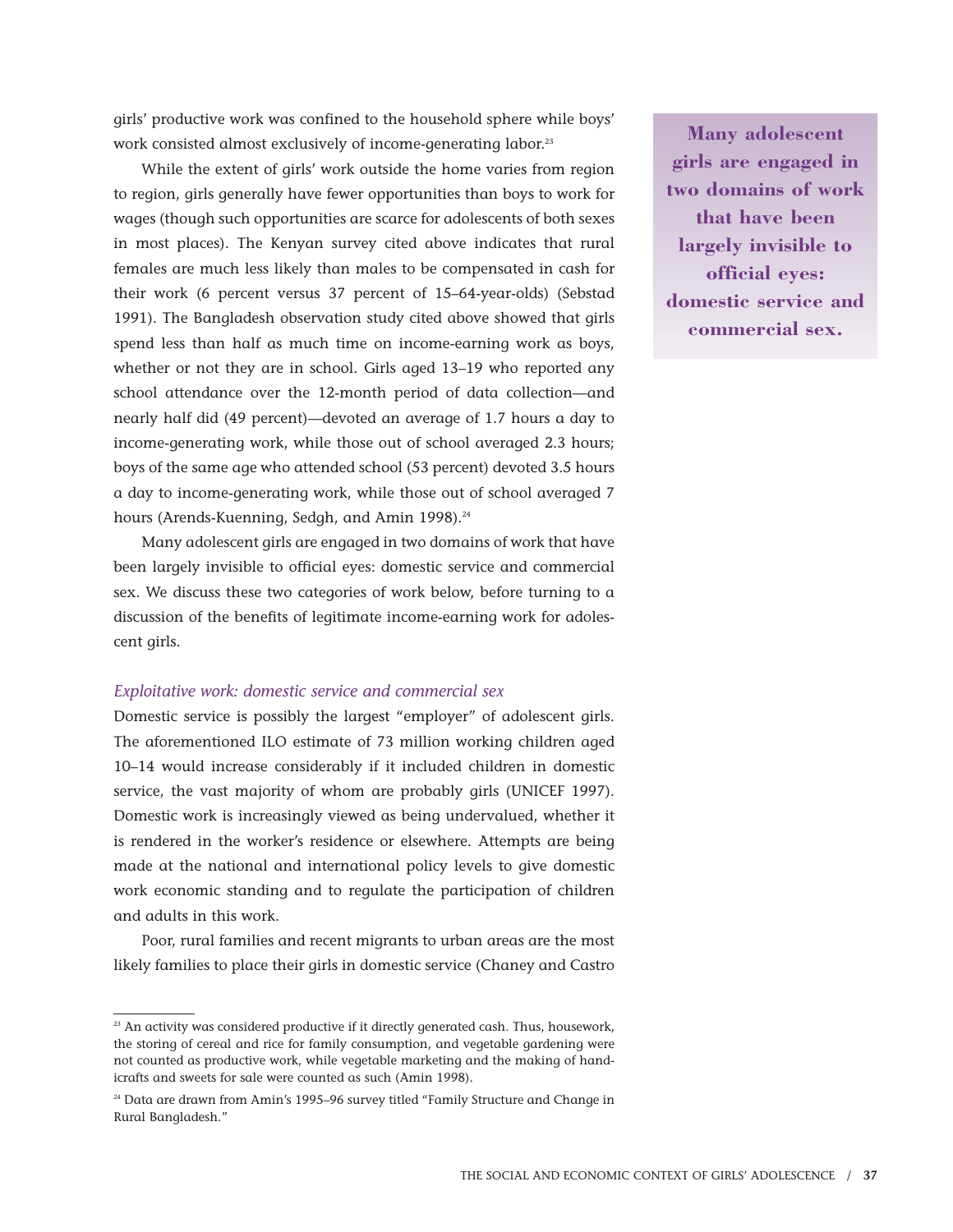**Concerns about child labor and exploitation have generated a negative attitude toward girls' work.**

1989). These families may reason that an absent adolescent girl is not only one less mouth to feed, but is also a potential source of income for the family.

The conditions of domestic work are often grim. Domestic servants generally have no set hours of work, are given very little free time, and are often prevented from leaving the house. Young domestics may be at risk of sexual abuse by employers and members of employers' families. A study in Peru of 100 families that employed domestics found that 60 percent of the adolescent males in these households had their first sexual experience with a "house girl" (Barker and Knaul 1992).

UNICEF takes a strong position that the participation of young and adolescent girls in domestic service is not an unavoidable cultural choice, nor is it the prerogative of parents to conscript their daughters into this service. Rather, they state, this work "should be acknowledged for what it has become: the exploitation of child labor" (UNICEF 1997: 30).

The involvement of adolescent girls (and boys, to some extent) in commercial sex work is the most egregious form of exploitative child labor. This problem has generated the greatest publicity in Southeast Asia. UNICEF estimates that there are 80,000 prostitutes younger than age 18 in Thailand alone (Chantrakar 1994). One study reports that nearly three-quarters of Burmese prostitutes in Thailand are in their late teens and early 20s (Pyne 1992). Among bar workers in the Philippines, a recent study found that 20 percent of some 500,000 prostitutes were girls younger than 17 (Barker and Knaul 1992; Bagasao 1992).

The decision that a girl will have sexual relations is often not made by the girl but by her family. Throughout Southeast Asia, national campaigns condemn the practice of selling girls into prostitution and caution parents and communities not to send their girls to cities for illdefined work.

Employment in the commercial sex trade not only violates a girl's childhood and human dignity, it often destroys her health and may end her life. This is increasingly being recognized by policymakers: a World Congress Against Commercial Sexual Exploitation of Children was held for the first time in 1996 (UNICEF 1997).

### *Benefits of work for adolescent girls*

Concerns about child labor and exploitation have generated a negative attitude toward girls' work and have even inadvertently created some bad outcomes for girls. Efforts to improve working conditions for boys and girls in regulated industries may actually force children into more hazardous employment. A recent study in Bangladesh tracked children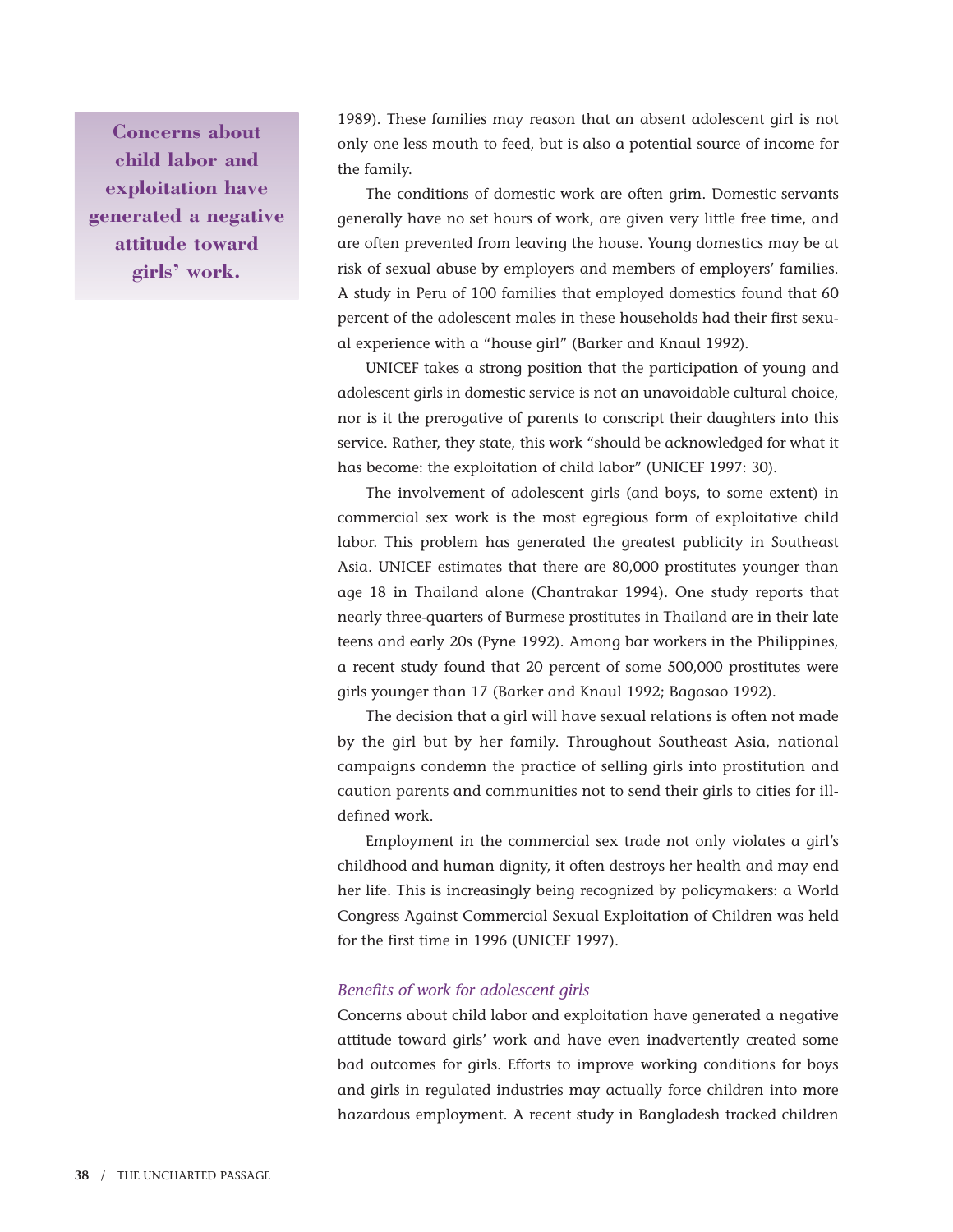after they were dismissed from modern-sector, albeit illegal, jobs; many of these children were found to be working in dangerous situations, in workshops where they were paid less, or as prostitutes (UNICEF 1997).

Inspections of work environments in free-trade zones have often revealed disgraceful conditions. Yet, too little attention has been given to the question: "Compared to *what*?" For many adolescent girls, wageearning work (under the right circumstances) could represent a step up in the working world. Moreover, girls' increasing participation in wageearning work appears to be inevitable. In every region except sub-Saharan Africa, female labor force participation has increased since 1970 (United Nations 1995).

Girls may have more time available for income-earning work as economic modernization reduces some of the demands on their time. Comparing time-use data from the same Bangladeshi villages in 1976 and 1994, Amin and colleagues discovered that the work hours of both adolescent girls and older women had declined considerably, "mainly as a result of the mechanization of post-harvest labor, which was traditionally performed by women" (Amin et al. 1998: 186).<sup>25</sup>

Greater time availability; the need for paid work; girls' rising expectations; the "feminization" of the export-oriented textile industry in parts of Asia, as well as in Costa Rica and Mauritius (Anker 1998); and corporations' quest for cheap labor may explain girls' rapid entry into factory work in some countries.<sup>26</sup> In the late 1970s, there were about four factories in the garment industry in Bangladesh; in 1995 there were 2,400 factories employing 1.2 million people. Of these workers, 90 percent were female—a large share of them adolescents. Unmarried girls employed in these garment factories may endure onerous work conditions, but they also experience pride in their earnings, maintain a higher standard of dress than their unemployed counterparts, and, most significantly,

<sup>&</sup>lt;sup>25</sup> While girls' time availability may be increasing on average, considerable heterogeneity remains among individual girls, even in poor communities. A baseline study in Maqattam, Egypt indicated that the time-use profiles of girls from equally poor families varied considerably, depending on the nature of the family enterprise (Assaad and Bruce 1997).

 $26$  Anker reports this trend in Costa Rica, Hong Kong, Mauritius, and Fiji in the 1970s and early 1980s. Data are apparently not available for more recent years; however, this trend appears to have continued into the 1990s and exists in other countries— Bangladesh, for example (Amin et al. 1998). Anker does not break down his analysis by age; but Wolf, who has studied female factory workers in Java, reports that most females in the industrial work force are young and unmarried—a phenomenon that she says is "typical . . . of other Third World countries." She notes that "researchers have pointed to the role of the state in proliferating gender stereotypes of docile, 'nimble-fingered' Asian females in order to draw foreign investors to Southeast Asia" (Wolf 1992: 115–116).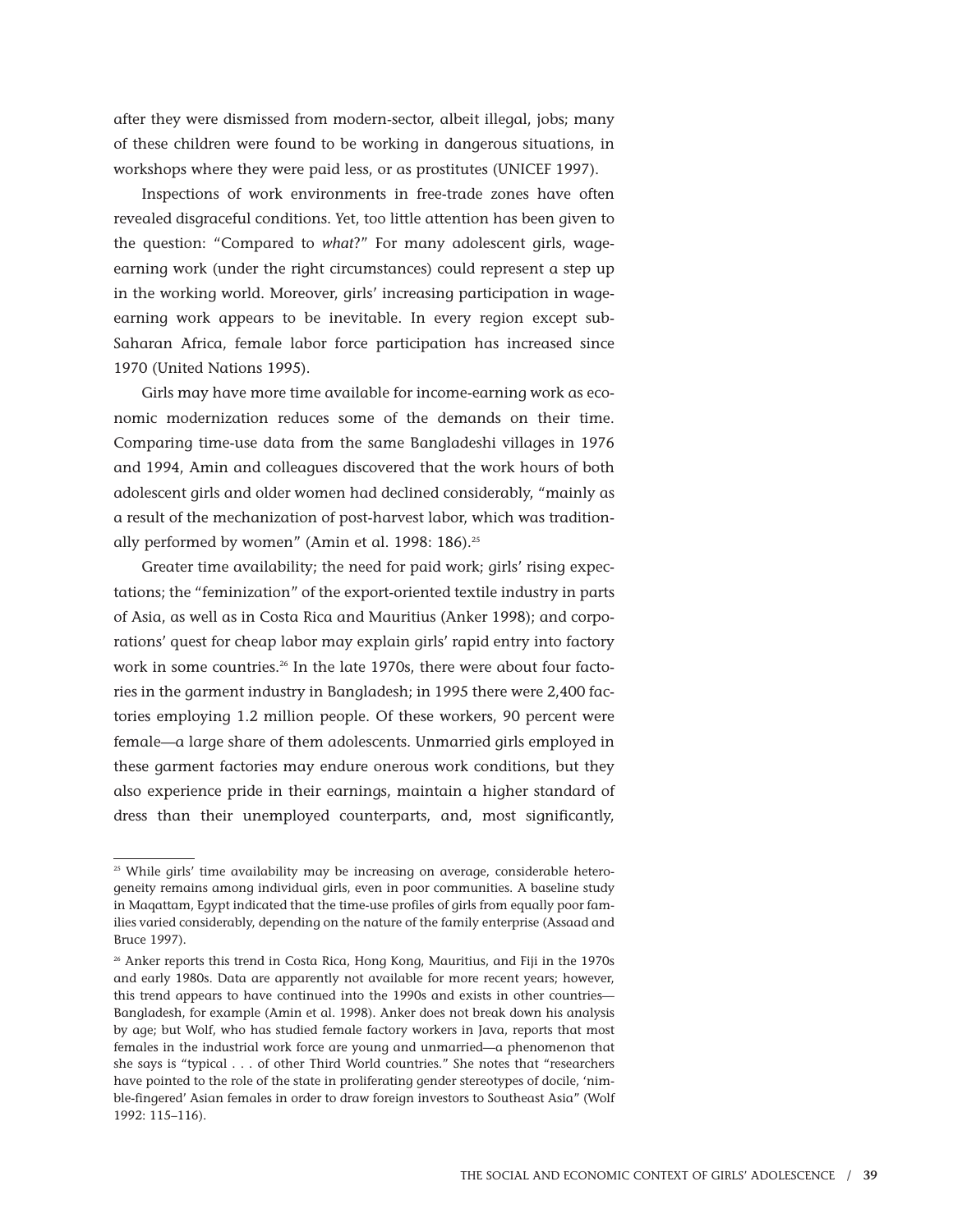**Legitimate incomegenerating work could transform the nature of girls' adolescent experience.**

develop an identity apart from being a child or wife. Although the majority of these girls, particularly those aged 10–14, turn most of their earnings over to their families (sometimes for their dowries), older girls retain a greater portion of their income—only 48 percent of those aged 15–19 pool their income with their families'—and thereby gain some economic independence (Amin et al. 1998).

One of the most impressive social effects of garment-factory work has been delayed marriage. Only 8 percent of 15–19-year-old garment workers, and 19 percent of 20–24 year-old workers, had married by age 15. By contrast, 40 and 38 percent (respectively) of same-aged girls had married by age 15 in villages that send girls to garment factories; in villages that do not send girls to do this work, the comparable figures were 58 and 55 percent (Amin et al. 1998). The lower rate of early marriage among nonworkers in villages that send girls to garment factories, compared to villages that do not, indicates that girls' employment may transform social norms not only for working girls, but also for their nonworking peers.

This case suggests that legitimate income-generating work could transform the nature of girls' adolescent experience. It could provide them with a degree of autonomy, self-respect, and freedom from traditional gender roles. More importantly, perhaps, it could help to reframe the second decade of girls' lives as a transitional period prior to marriage and childbearing, in which girls have a chance to develop as individuals and gain knowledge and skills to lay the foundation for a more satisfying and productive adulthood.

When the gender dimensions of work are properly appreciated, it is obvious that girls' employment can be classified in two categories: work that is harmful and work that may offer girls some liberating possibilities. International efforts to curb exploitative forms of girls' labor that were previously ignored—such as domestic service rendered under inhumane and unjust conditions and forced participation in commercial sex work—are certainly welcome. At the same time, opportunities and pressure for girls to work must be examined with a more neutral eye.

As policy interest in adolescents (and all youth) builds, so does the need for more studies of current and future labor supply, work conditions, and the meaning of work for girls. A priority for those concerned about the welfare of adolescent girls is to find out more about how income-generating work can be structured to promote an adolescence that is, at the very least, protected and productive.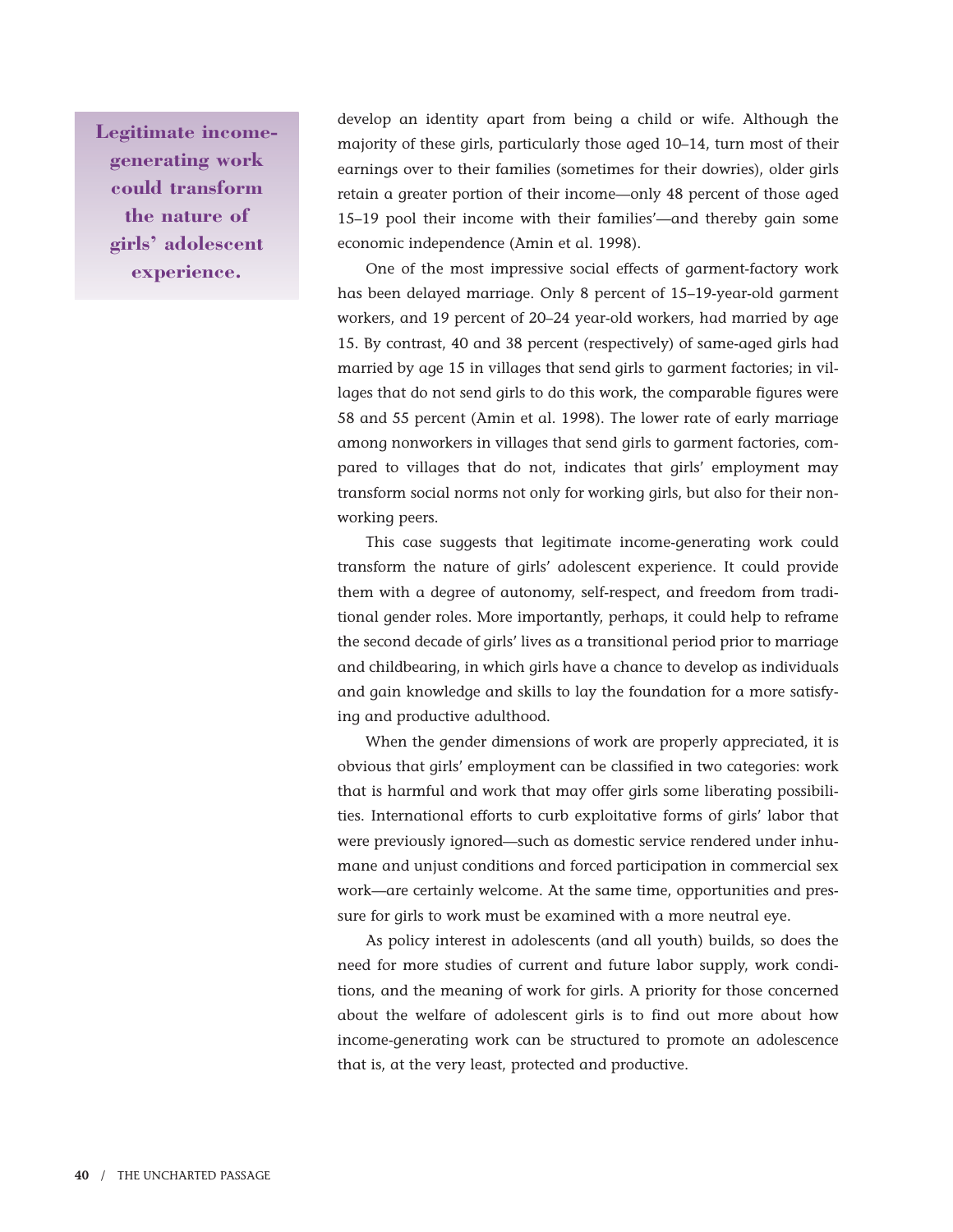# **Chapter 3**

# **Adolescent Reproductive Health, Marriage, and Childbearing**

The sexual and reproductive aspects of adolescents' lives have received a good deal more research attention than the contextual factors discussed in the previous chapter. The developing-country literature rarely links reproductive outcomes to social processes other than to note their association with education (see, for example, Singh 1998b); however, as we have stated, our belief is that these outcomes are very much a manifestation of social processes, notably gender dynamics. Thus, we deliberately discuss reproductive health, marriage, and childbearing after having analyzed the social and economic context of adolescent girls' lives.

In the sections below, we examine aspects of adolescents' health status; girls' experience of menstruation; adolescent sexual activity; knowledge of reproductive biology and health; fertility regulation; marriage; and childbearing, both within and outside marriage. As in the previous chapter, we draw on data from the DHS and other surveys, where available, and indicate areas in which data are notably scarce.

## **Health status**

It is worth commenting on the general health status of adolescents before we consider their reproductive health and behavior. While mortality rates are lower during adolescence than at any other time of life (Coale and Demeny 1983), some diseases affect young people disproportionately and/or are more aggressive during adolescence, such as schistosomiasis and other intestinal parasites and tuberculosis.1 Moreover, certain behaviors that are typically initiated during adolescence—name-

<sup>&</sup>lt;sup>1</sup> See WHO and UNICEF (1995) for a review and annotated bibliography of literature on the health of young people.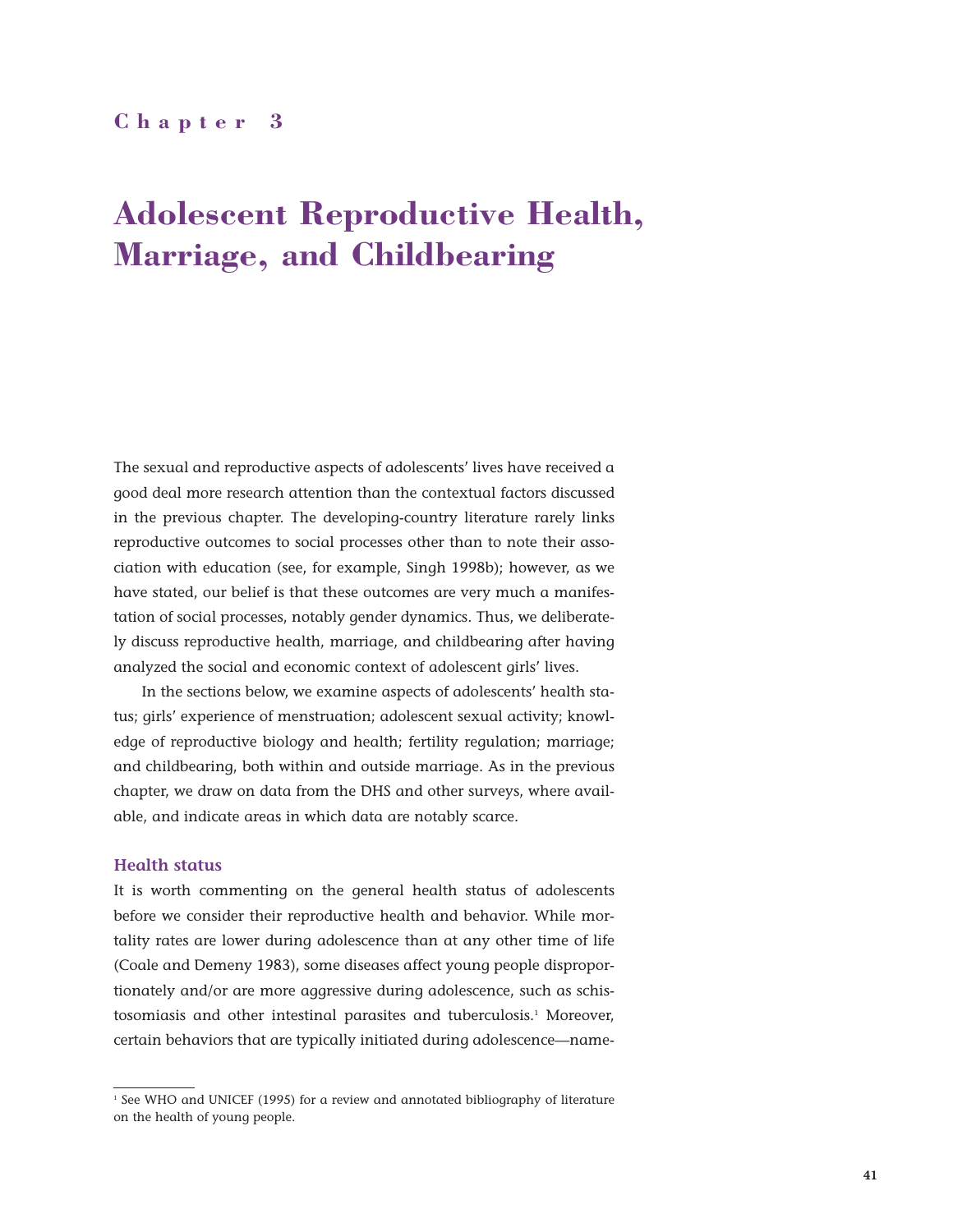ly the use of alcohol, tobacco, and other drugs—often have serious health consequences, either immediately or later in life (Senderowitz 1995).

The greatest nutritional problem facing adolescents appears to be anemia. In four of six developing countries included in a series of case studies of anemia, recently undertaken by the International Center for Research on Women (ICRW), $2$  the prevalence of anemia among adolescents was around one-third or higher. Anemia was as common among boys as among girls, indicating that both sexes have high iron requirements for rapid physical development during adolescence.<sup>3</sup> As this growth slackens in later adolescence, the prevalence of anemia in boys appears to decline relative to girls, who continue to lose iron during menstruation. According to a World Health Organization (WHO) report on the health of young people, "anemia is twice as frequent in adolescent and adult women as in men" (WHO 1993: 13).4

Undernutrition was also observed among adolescent boys and girls in several of the countries included in the ICRW studies, notably Benin, India, and Nepal, where one-quarter to one-half of adolescents were below the fifth percentile on the National Center for Health Statistics/WHO body mass index (weight/height²). As with anemia, undernutrition was common among boys and girls; indeed, two times as many boys as girls had a low body mass index in seven of the eight countries where undernutrition in both sexes was studied. The literature on sex differentials in nutritional status is inconsistent, however. According to the WHO report, "girls and young women are more likely to be malnourished than boys and young men" (WHO 1993: 15). $5$  It is not clear whether this assertion is based on epidemiological studies or on an assumption that adolescent girls are disadvantaged in this area, as they are in many other domains of their lives. The ICRW report states that "the disproportionate number of boys suffering from under-nutrition was a surprise" (Kurz and Johnson-Welch 1994: 10).<sup>6</sup>

In females, anemia can increase the risk of negative reproductive outcomes, such as miscarriage, stillbirth, premature birth, low birth-

<sup>2</sup> For an overview of these case studies, see Kurz and Johnson-Welch (1994).

<sup>&</sup>lt;sup>3</sup> This finding confirms earlier research by nutritionists.

<sup>&</sup>lt;sup>4</sup> It is noteworthy that adolescent boys are not mentioned, implying that boys are not as likely to be anemic. This contradicts the findings of the ICRW studies, as well as earlier research cited in the ICRW report.

<sup>&</sup>lt;sup>5</sup> The ICRW and WHO reports may disagree because they consider different indicators of undernourishment. It is not possible to determine this, however, because the WHO report is not sufficiently technical.

<sup>6</sup> The researchers postulate that two factors may contribute to this phenomenon: the differential in male and female maturation rates; and the likelihood that anemia impedes weight gain in boys more than in girls because boys gain more muscle during adolescence and, therefore, need greater stores of iron.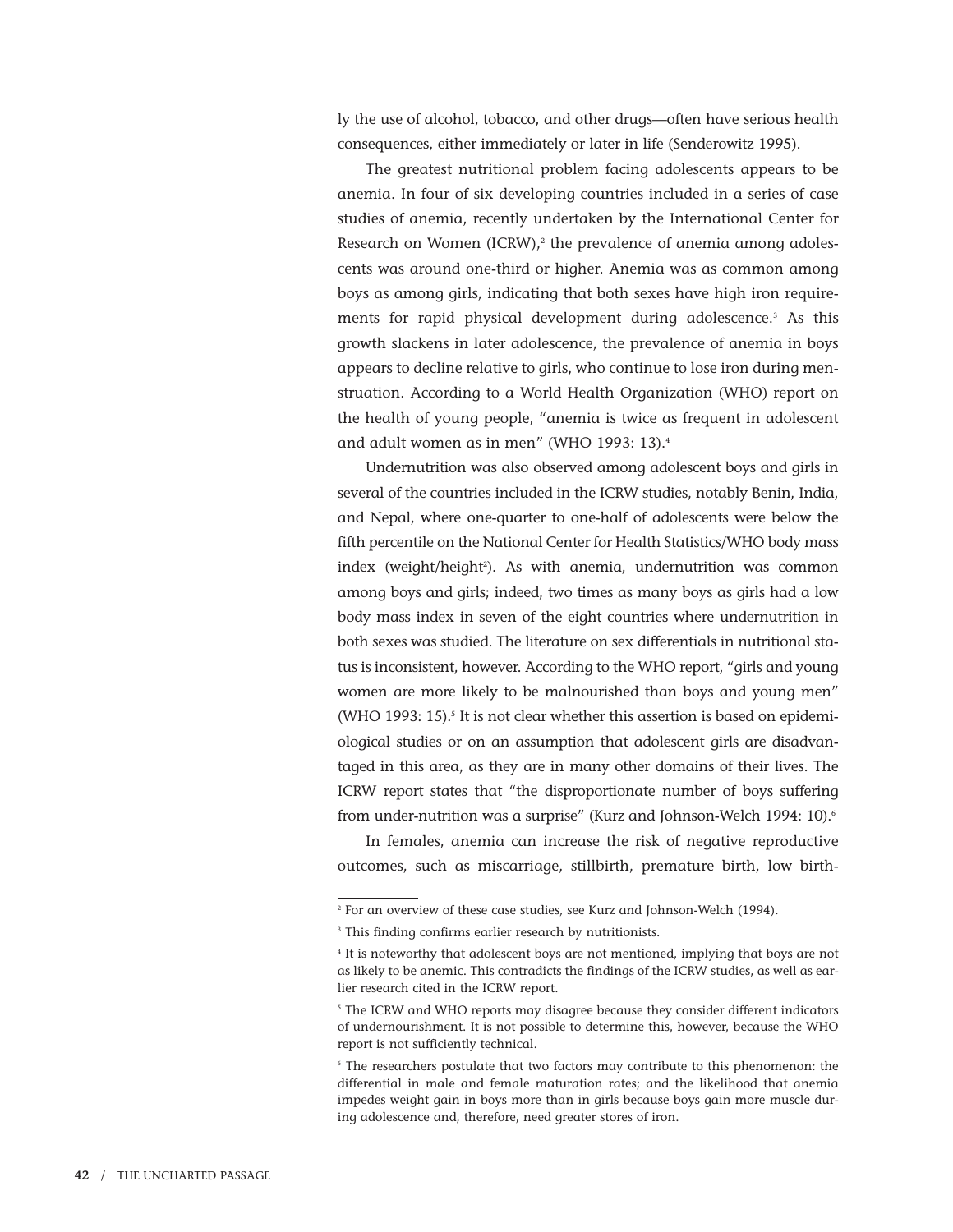weight, perinatal mortality, and maternal mortality (Kurz and Johnson-Welch 1994). The consequences of adolescent undernutrition on reproductive health have not been thoroughly investigated; however, stunting, an indicator of poor nutrition, is known to be associated with obstructed labor as a result of cephalo-pelvic disproportion—a problem for younger adolescent girls whose pelvis has not yet reached adult size (WHO and UNICEF 1995). There is some evidence that poor nutrition has a negative impact on children's school attendance and attainment (Kurz and Johnson-Welch 1994); these educational outcomes have ramifying effects on girls' wellbeing, reproductive and otherwise (see "Schooling" in Chapter 2).

The extent of reproductive health problems among adolescents is a matter of increasing concern, but also a matter of debate. Cultural obstacles to open inquiry into the sexual lives of unmarried and married adolescents impede researchers' ability to collect data in this area; moreover, clinical assessments are costly and seldom undertaken on large populations. Thus, estimates of the prevalence of reproductive health problems among adolescents vary, sometimes widely. Prevalence data on sexually transmitted diseases (STDs) are rare, particularly in population-based samples, and data broken down by age groups are even rarer. According to a recent review of the epidemiological data, when STD levels for girls are reported by age, rates are highest among 15–24-year-olds; however, most of these data are collected from family planning and antenatal clinics (Wasserheit and Holmes 1992), and girls who attend such clinics are unlikely to be representative of sexually active adolescents.

Given that a large proportion of older adolescents in developing countries are sexually active, either within or outside marriage; and given the likely increase in premarital sexual activity (see "Sexual activity") and the spreading epidemics of STDs in these countries, reproductive health problems undoubtedly will be a significant—and, in some cases, mounting—presence in the adolescent population. Indeed, according to two reproductive health experts, "the most recent epidemiological data from surveys, clinical studies, and serologic investigations in the developing world suggest that the STD epidemic [among] adolescents is enlarging globally" (Cates and McPheeters 1997).

For biological and social reasons, adolescent girls are vulnerable to more reproductive health problems than boys—consider their risk of pregnancy-related morbidity and mortality—and (in some places, at least) are more vulnerable to certain problems that affect both sexes, such as HIV infection. To illustrate, two population-based surveys in areas of Tanzania and Uganda revealed that 13–17 percent of females

**For biological and social reasons, adolescent girls are vulnerable to more reproductive health problems than boys.**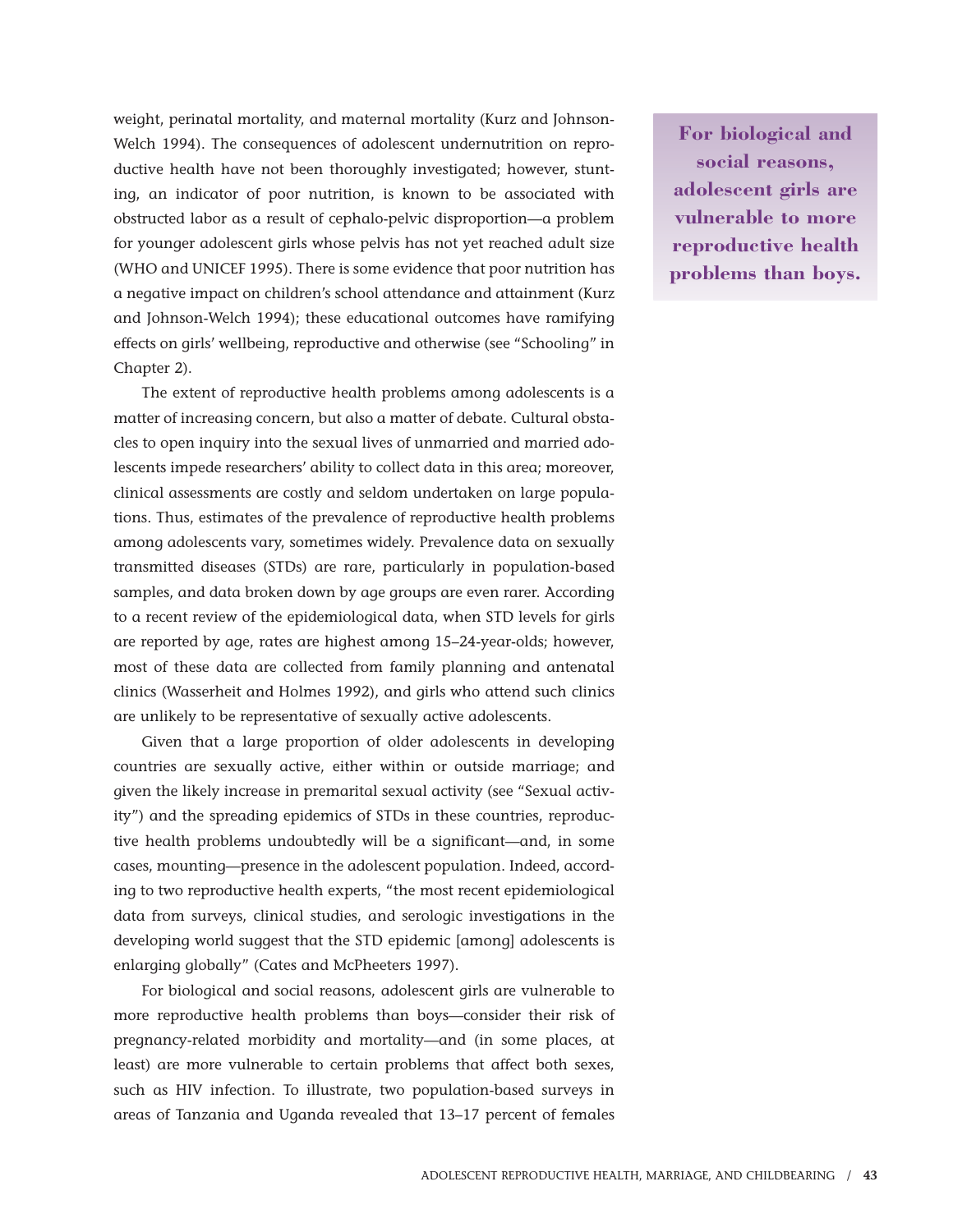**At the onset of menstruation, girls' lives often change abruptly.** aged 15–24 were HIV-positive, compared to only 5 percent of males in the same age group (Borongo et al. 1992; Nunn et al. 1994).

## **Menstruation**

Although menarche is but one part of the maturation process, it is often culturally defined as the indicator of girls' maturity and readiness for marriage and sexual activity. While there has been considerable research on the timing of menarche, there is a surprising paucity of research on its social significance, and relatively few studies on natural variability in menstrual cycle characteristics and menstrual dysfunction (Harlow 1995).

At the onset of menstruation, girls' lives often change abruptly. Menstruating females in places as far apart as Papua New Guinea (Herdt 1982) and South India (Ullrich 1977) are required to avoid contact with others. Their activity may be restricted in many domains, including food preparation and consumption, socializing, religious practice, bathing, mobility, school attendance, and sexual activity (Abdalla 1982; Appfel-Marglin 1996; Romero 1988; Shweder 1995).7 In South India, a girl who has reached menarche is usually prevented from doing field work, especially paid work for other households, which is critical for the lower castes; this activity cannot be resumed until after marriage, when there is no longer a danger of premarital pregnancy (Caldwell, Reddy, and Caldwell 1983). A study in Cuernavaca found that lower-middle-class girls are kept under constant supervision and may be withdrawn from school when they begin to menstruate because they are thought to face an immediate sexual threat from men (Levine 1993). A study in South India reported that one-half of girls who were in school at first menses were withdrawn at that time, "usually to be married as soon as possible, either because menarche is taken as a sign that marriage should be arranged or because of the disgrace and danger of an unmarried pubescent girl being in public" (Caldwell, Reddy, and Caldwell 1985: 41). A small study in rural Egypt found that when girls begin to menstruate, they are prohibited from talking to boys and their daily activity changes—notably, they do less field work. Despite these restrictions, all 41 women in the study were congratulated when they began to bleed because this meant that they were "now ready for marriage and motherhood" (Khattab 1996: 13).

<sup>7</sup> Some anthropologists challenge the notion that menstrual taboos are always limiting for females. Buckley and Gottlieb (1988) argue—unconvincingly, we think—that seclusion from men and prohibitions against work are not necessarily considered onerous by girls and women, nor are these restrictions unequivocal evidence of male control or dominance.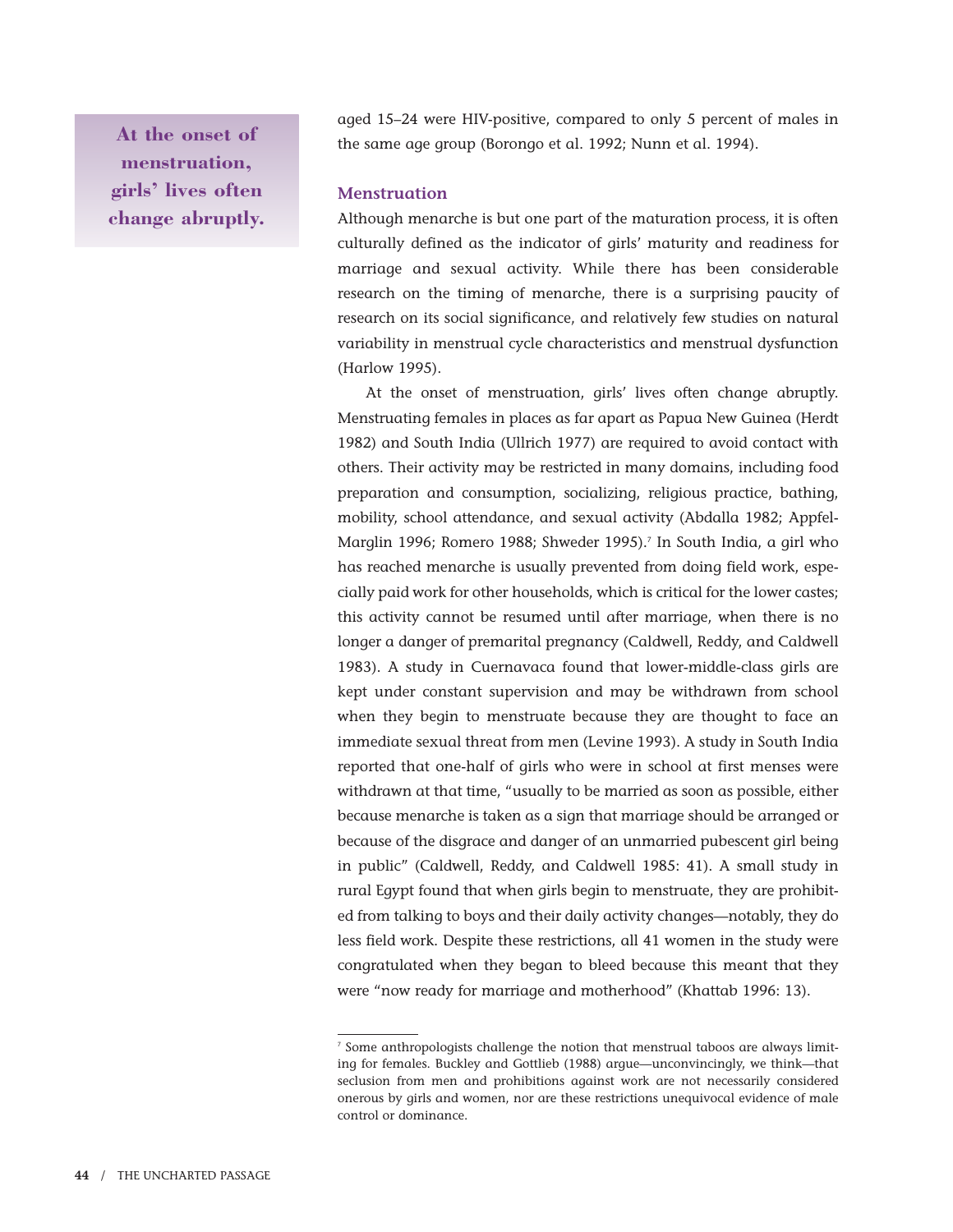In many cultures, menstrual blood is viewed as a "polluting" substance. In southern Africa, according to one anthropological study, the "menstrual blood of women is [believed to be] 'hot' and 'red' and dangerous to men and also to the fertility of cattle and of crops" (Kuper 1982: 19). There is little research on girls' perceptions of menstruation and how these views inhibit or otherwise affect their psychological and social development. Girls' psychological acceptance of menstruation is likely to be undermined when menarche arrives without prior explanation. Although girls may have seen their mothers in seclusion or otherwise observing menstrual taboos, they often do not understand what is happening to them when they begin to bleed. A study of family planning clients in Jamaica found that over one-quarter of them had no information about menstruation at first menses and were often reluctant to tell their mothers or grandmothers for fear of being beaten (Brody 1981). Secluded, restricted, monitored more closely than before menarche, and often lacking much understanding of menstruation, a girl may view her bleeding as a source of shame (Levine 1993; Romero 1988).

The practical and health dimensions of menstruation are almost thoroughly neglected subjects. We know that girls and women use cotton, strips of cloth pinned between their legs, their underpants, or nothing at all to absorb blood flow. Although they may replace and wash these cloths frequently, they may develop low-grade reproductive tract infections (RTIs) if the cloths are not boiled and dried thoroughly before being used again (Wasserheit et al. 1989). This is especially a problem for adolescent girls who are not sexually active and are, thus, unlikely to seek treatment for RTIs. In places where the most extreme forms of female genital mutilation are practiced (e.g., Somalia and parts of Sudan), menstruation is made painful by the tight closing of the labia, which leaves only a small hole through which blood is allowed to flow, increasing risk of infection (Romero 1988).

To manage menstruation, many females, particularly poor ones, in developing countries must make do with materials on hand. In India, girls in Uttar Pradesh use the edge of their saris to absorb blood; in Rajasthan, "adolescent girls are not supposed to wear anything during menstruation and are huddled up in a hut in the village. Abundant sand is considered to act as an absorbent" (Misra 1995: 76). A few local efforts are being made to provide females with better means of managing menstruation. For example, small-scale income-generating projects in Tanzania and Zambia have developed indigenously produced, low-cost, safe materials for this purpose, including sterilized pads (Jiggins 1997).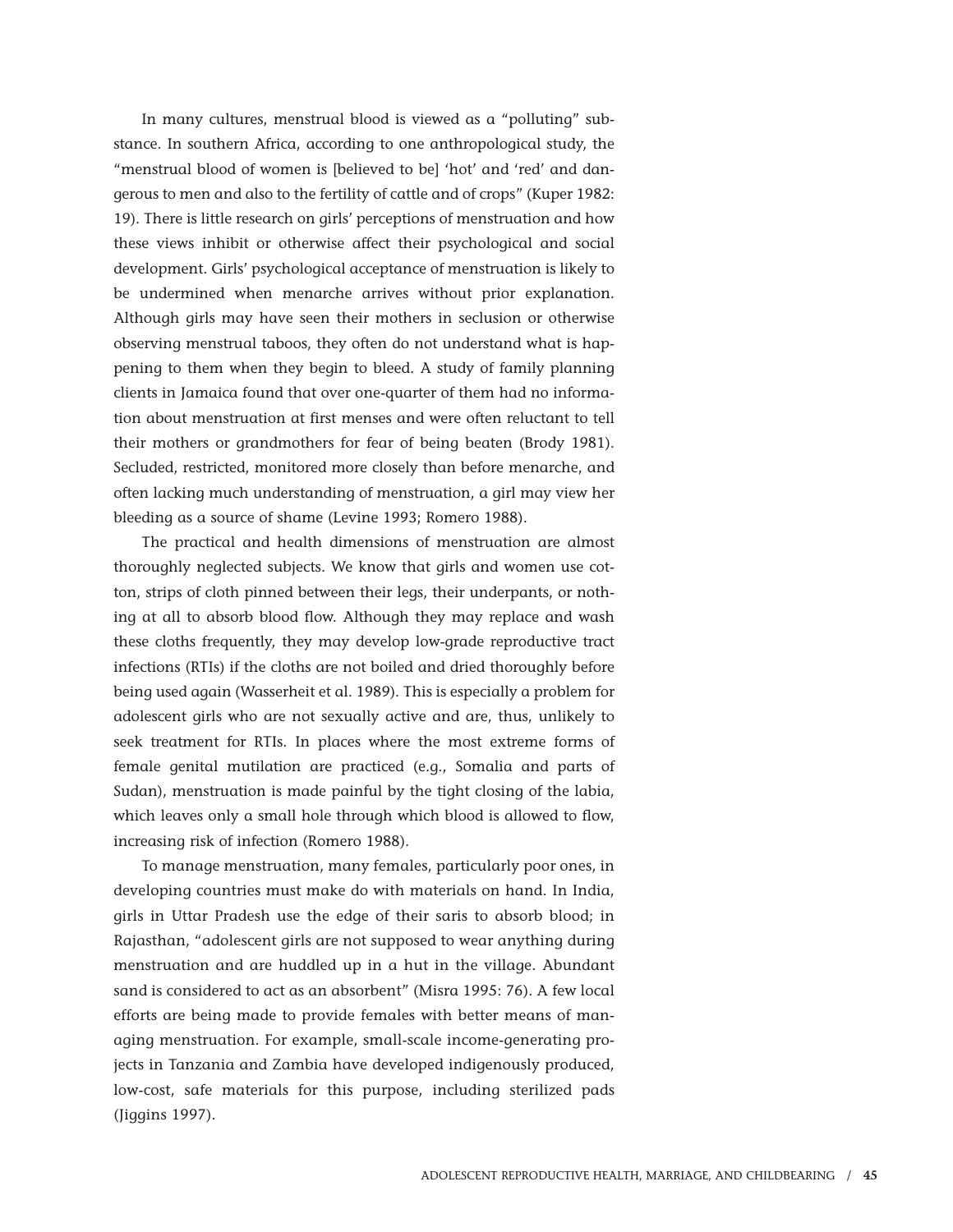**There is a dearth of information about the sexual and reproductive knowledge of soon-to-be-married partners, the transition to marriage, and the experience of young married couples.**

While we know little about girls' menstrual experience, we do know that it has a profound impact on the structure and quality of their lives. Rather than ushering in a protected period of development prior to marriage and childbearing, first menses all too often marks a sudden, sometimes traumatic transition to adult roles and responsibilities and signals a girl's entry into a world in which her value is largely determined by her sexual and reproductive functions.

## **Sexual activity**

Not all adolescent sexual activity has been of equal interest to demographers. Researchers have devoted the bulk of their attention to premarital sex, based on the assumption that sexual activity is increasing among unmarried adolescents. Thus, there is a dearth of information about the sexual and reproductive knowledge of soon-to-be-married partners, the transition to marriage, and the experience of young married couples and their negotiations regarding the intervals between marriage and sexual intercourse and between marriage and first birth. Yet, in many countries, marriage (whether consensual, arranged, or pressured) is an adolescent girl's most likely route to sexual activity, though this is often not true for boys. A recent summary of the literature on adolescent reproductive health in India suggests (though this finding is based on admittedly unrepresentative samples) that the vast majority of sexually active adolescent girls are married (Jejeebhoy 1995).<sup>8</sup>

One reason we have so little information on married girls' sexual lives is the *a priori* assumption that sexual relations within marriage are consensual. Further, it is assumed that married adolescents are more knowledgeable about reproductive matters than their unmarried peers. While studies on sexuality within marriage in India are extremely rare, Jejeebhoy notes that the limited qualitative data indicate that among newly married women, who are usually adolescents, "first sexual experience with their husbands was typically described . . . as traumatic, distasteful and painful and the use of force was frequently mentioned" (Jejeebhoy 1996: 11). Surely, those who believe that adolescent fertility is "the problem" should make the experience of married adolescents a central subject of research, particularly in South and West Asia and North Africa.

Data on trends in sexual activity prior to marriage are not reliable enough to support firm conclusions about changes over time. Nonetheless, in a review of the literature in this area, McCauley and Salter state that "sexual activity among unmarried youth is increasing in many regions"

<sup>&</sup>lt;sup>8</sup> On the other hand, the data suggest that a nontrivial number of unmarried adolescent boys—around 20–25 percent—have had sexual relations, often with older married women.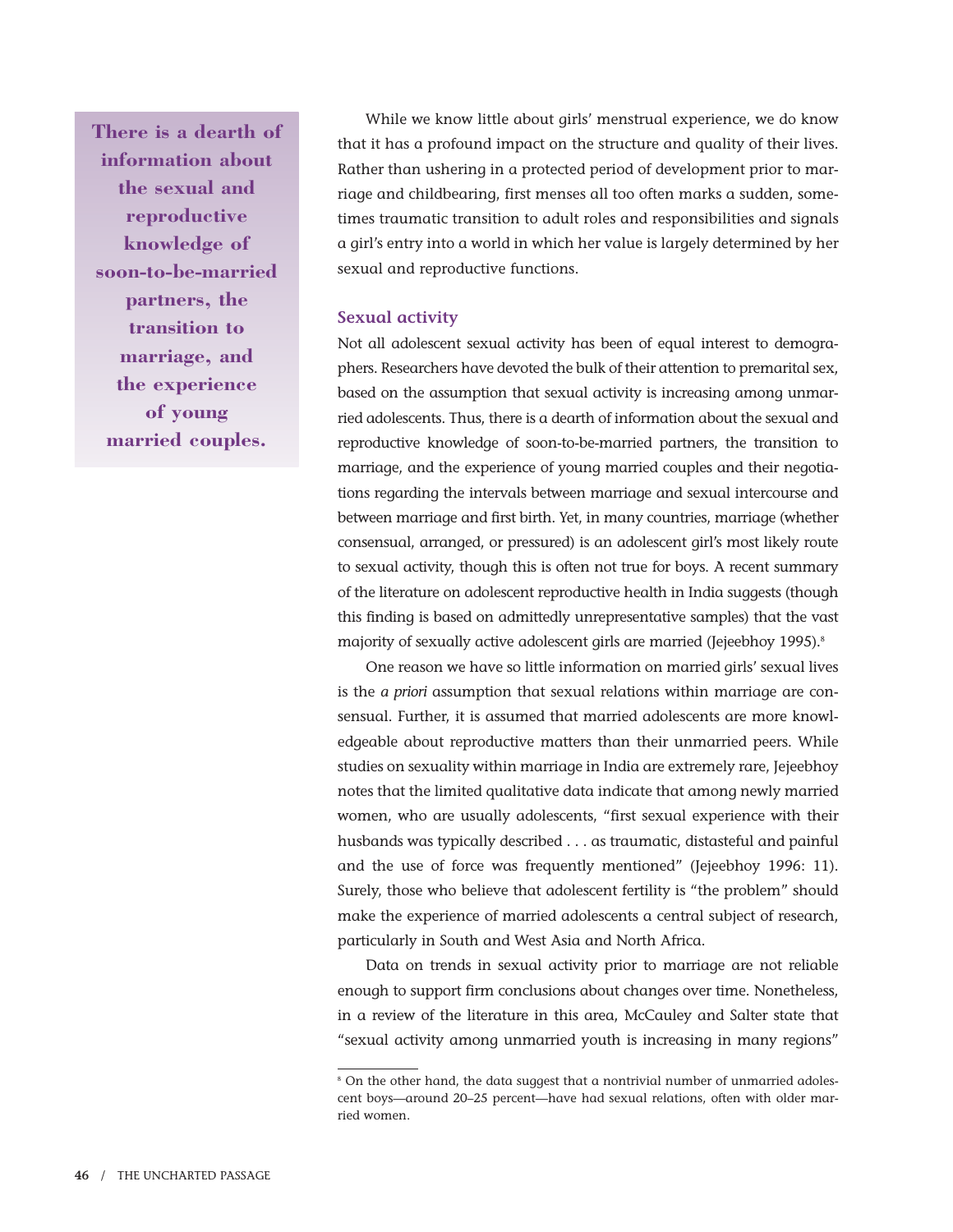(McCauley and Salter 1995: 6). The articles cited do not provide any evidence to back this assertion; however, the absence of such data does not necessarily mean that such an increase has not taken place. Indeed, research comparing age at first sexual intercourse and age at first marriage across age cohorts reveals an increase in the gap between sexual initiation and marriage consistent with a rise in premarital sexual activity (Blanc and Way 1998). Moreover, other societal changes would predict a transformation in adolescent sexual behavior (Furstenberg 1998). The increase in school enrollment throughout the developing world—a factor likely to be contributing to the rise in women's average age at marriage—often intensifies contact between boys and girls, even where single-sex schools are the norm, and weakens parental authority. These trends, coupled with the decline in girls' average age at menarche, mean that increasing numbers of girls are exposed to the risk of sexual activity and pregnancy prior to marriage (see Chapter 1 for references regarding these trends). Furthermore, if the notion of a global youth culture has any credence, and if the United States proves to be the trendsetter in the emergence of such a culture, then the fact that rates of premarital sexual activity and childbearing have risen dramatically in the United States over the last 25 years (CDC 1991; National Center for Health Statistics 1995), although they appear to have plateaued in the 1990s (Warren et al. 1998), is further reason to anticipate changes in adolescent sexual and reproductive behavior elsewhere.<sup>9</sup>

While inconsistencies between reported age at first sexual intercourse and age at first marriage or consensual union or first conception are uncommon, underreporting is thought to plague survey data on the sexual behavior of adolescent girls (Blanc and Way 1998). The difficulties that adults face when interviewing other adults on sexual issues are likely to be compounded when adults try to glean first-hand information from adolescents about their sexual lives. Interviewers and respondents may feel awkward discussing premarital sexual activity, which generally is considered inappropriate behavior for females.<sup>10</sup> Moreover, in many developing countries, adolescents are rarely asked by outsiders (includ-

<sup>9</sup> While premarital sexual activity has also increased in most European countries, teenage pregnancy and childbearing rates are much lower than in the United States, largely because, according to Furstenberg (1998), the moral and political culture in Europe is less conservative and more "pragmatic." Given that there is widespread resistance in developing countries to providing reproductive health information and services to adolescents, as there has been in the United States, we might expect that rates of unprotected sex and premarital pregnancy and childbearing will rise along with premarital sexual activity rates, in keeping with the U.S., rather than the European, pattern.

<sup>&</sup>lt;sup>10</sup> It is generally thought that boys, in contrast to girls, over-report sexual activity because intercourse is often seen as a badge of honor among men and a necessary rite of passage on the road to adulthood (Erulkar and Mensch 1997a).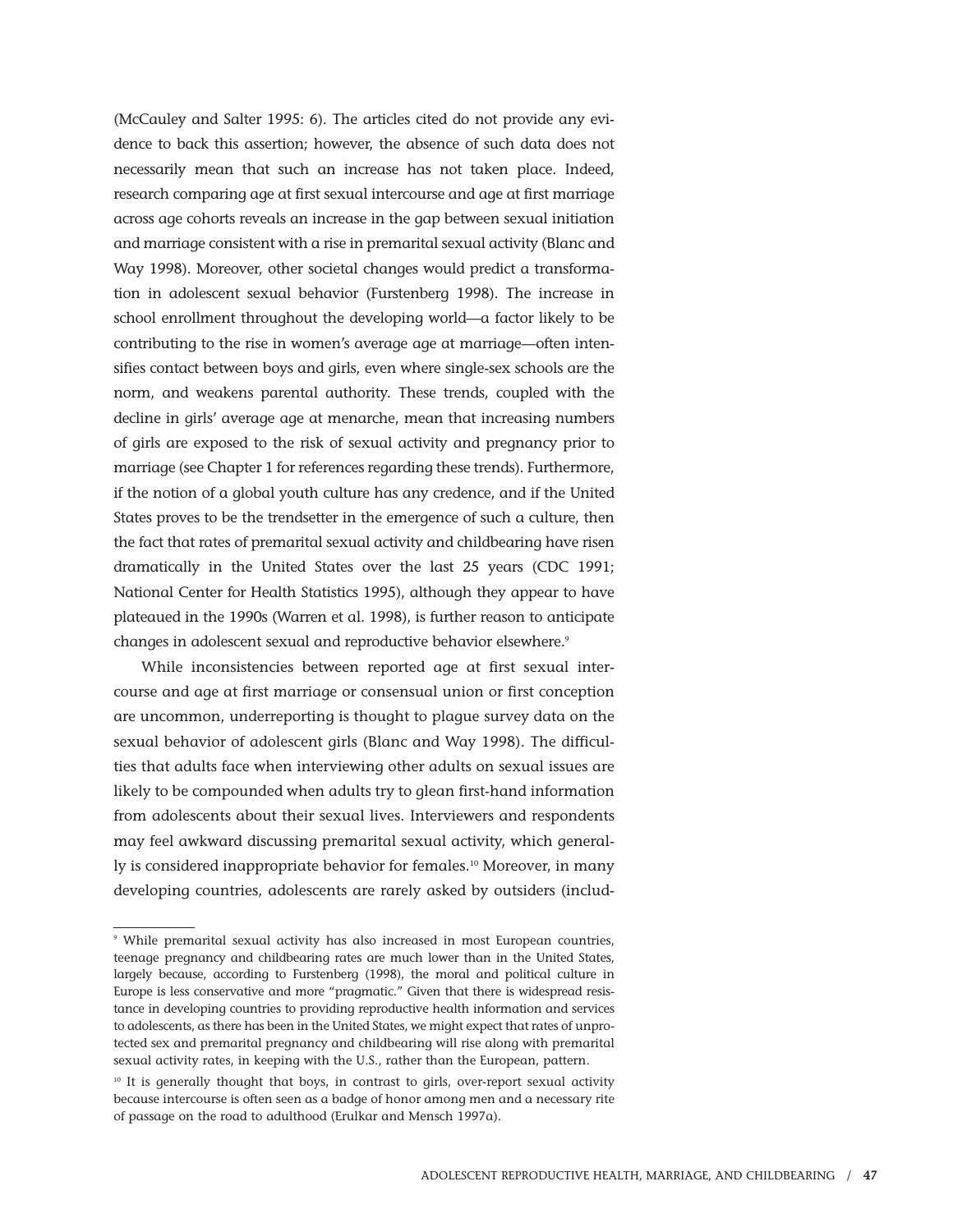

ing teachers) to comment on any issue, least of all sexual behavior and male/female relationships. In many educational systems, passivity is encouraged among the young (Mensch and Lloyd 1998). Therefore, eliciting information from adolescents is particularly difficult; much effort must be devoted to drawing them out.<sup>11</sup>

Accurate reporting of adolescent sexual activity is further undermined by variable local concepts of sexual behavior and the different meanings respondents attach to such terms as partner, sex, and abstinence. Those who have had a recent sexual initiation may interpret these terms differently than those who have infrequent sexual activity (Huygens et al. 1996). Some adolescent girls may even define a sexual union according to regularity of sexual activity, the experience of a pregnancy, or even the arrival of a child.

Figure 4 compares the reporting of premarital sex among girls aged 15–19 in two surveys conducted in the same three countries. Levels of premarital sex derived from the DHS are much lower than those derived from the CDC's Young Adult Surveys—for example, 5 percent versus 15 percent in the Dominican Republic in the 1991 DHS and 1992 CDC survey, respectively. While the CDC surveys were conducted later in all three countries, this timing does not account for the large differential in report-

<sup>&</sup>lt;sup>11</sup> Much of this section on adolescents' reporting of sexual activity draws on conversations we have had with Annabel Erulkar, based in the Population Council's office in Nairobi.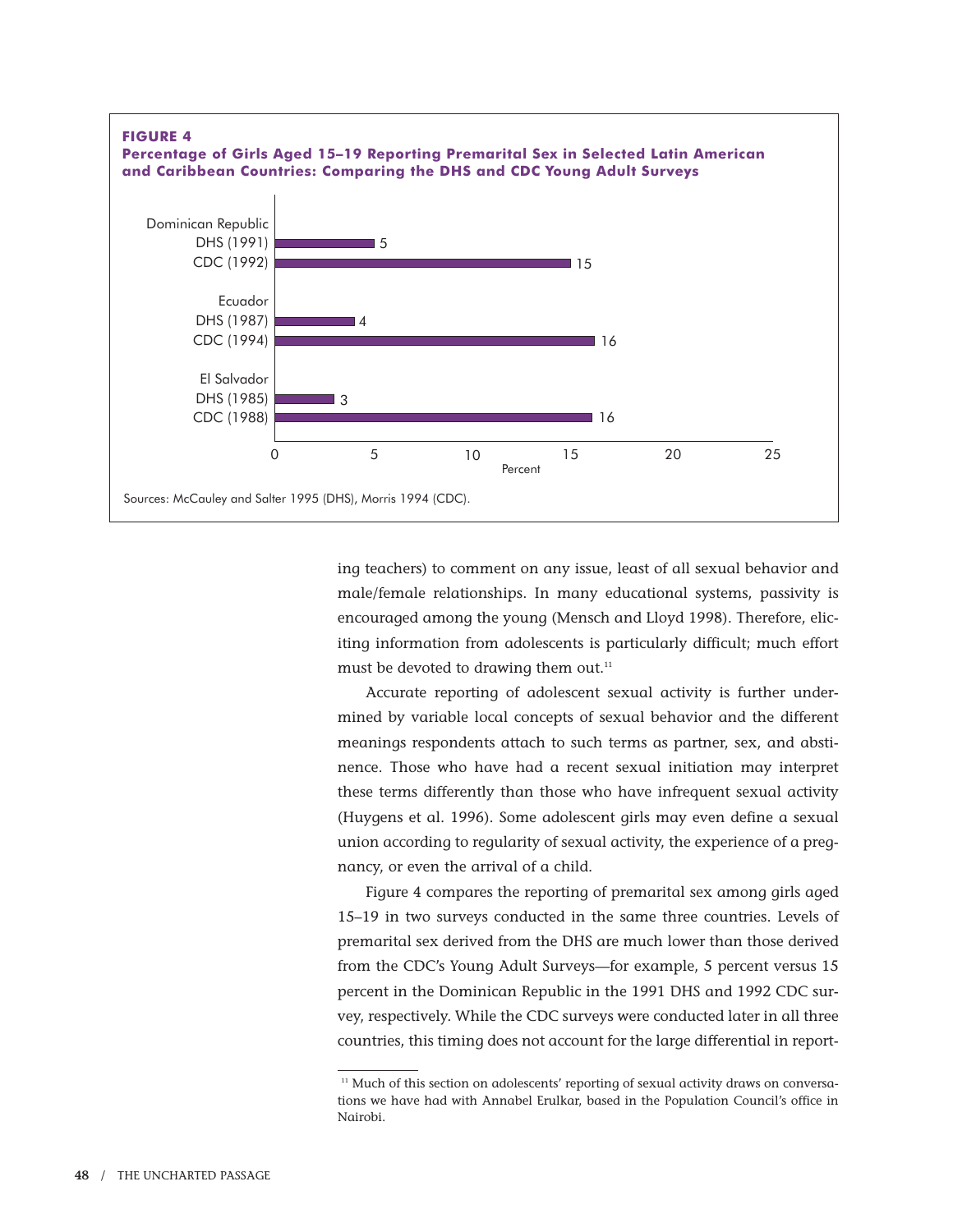ing. In the DHS, multiple respondents in each household, including sisters and mother–daughter pairs, are interviewed about sexual activity. This explicit questioning of several family members could discourage a young, unmarried girl from reporting that she is sexually active, for fear that she will be asked later by a relative how she answered the question (Morris 1996). Surveys limited to adolescents, such as the CDC surveys, avoid this problem; moreover, interviewers trained to be attuned to adolescent concerns are probably better able to elicit valid answers to sensitive questions.

In two regions—Latin America and the Caribbean, and sub-Saharan Africa—we observe some notable variations in reported levels of sexual activity among countries that are thought to share a common culture of sexual behavior and where nonmarital sexual activity is thought to be commonplace. Figure 5 shows the percentage of women aged 20–24 reporting that they had engaged in premarital sex before age 20; it is derived from comparisons of responses to questions on age at first intercourse and age at first marriage or consensual union in 30 DHS countries. In sub-Saharan Africa, the percentage of women who report having had premarital sex as teenagers in the eight Anglophone countries— Ghana, Kenya, Namibia, Nigeria, Tanzania, Uganda, Zambia, and Zimbabwe—ranges from 26 percent to 60 percent. Nearly the same range exists in the eight Latin American and Caribbean countries (10–40 percent). The degree of variation is surprising. Unfortunately, we have no way to assess the accuracy of these data; nor do we have the contextual data necessary to understand the circumstances under which sexual intercourse is taking place and to learn who, and how old, the partners of these girls are.

The age of girls' sexual partners is significant because age differentials are thought to correspond to power differentials in sexual relationships, and a girl with less power than her partner is less able to set the terms of sexual activity and reproduction. Data on spousal age differences, which show that adolescent girls' husbands are often considerably older (see "Marriage"), suggest that unmarried girls' sexual partners are also likely to be older. One survey that gathered data on the age of girls' sexual (rather than marital) partners, conducted in Brazil, indicates that the partners of girls having first intercourse at a young age are often adult males. Among girls who had intercourse before age 15, 55 percent of their partners were six or more years older. The corresponding percentage for boys was 21 percent. While about one-quarter of boys who were sexually active before age 15 had partners the same age or younger, not one girl who was sexually active prior to that age reported a partner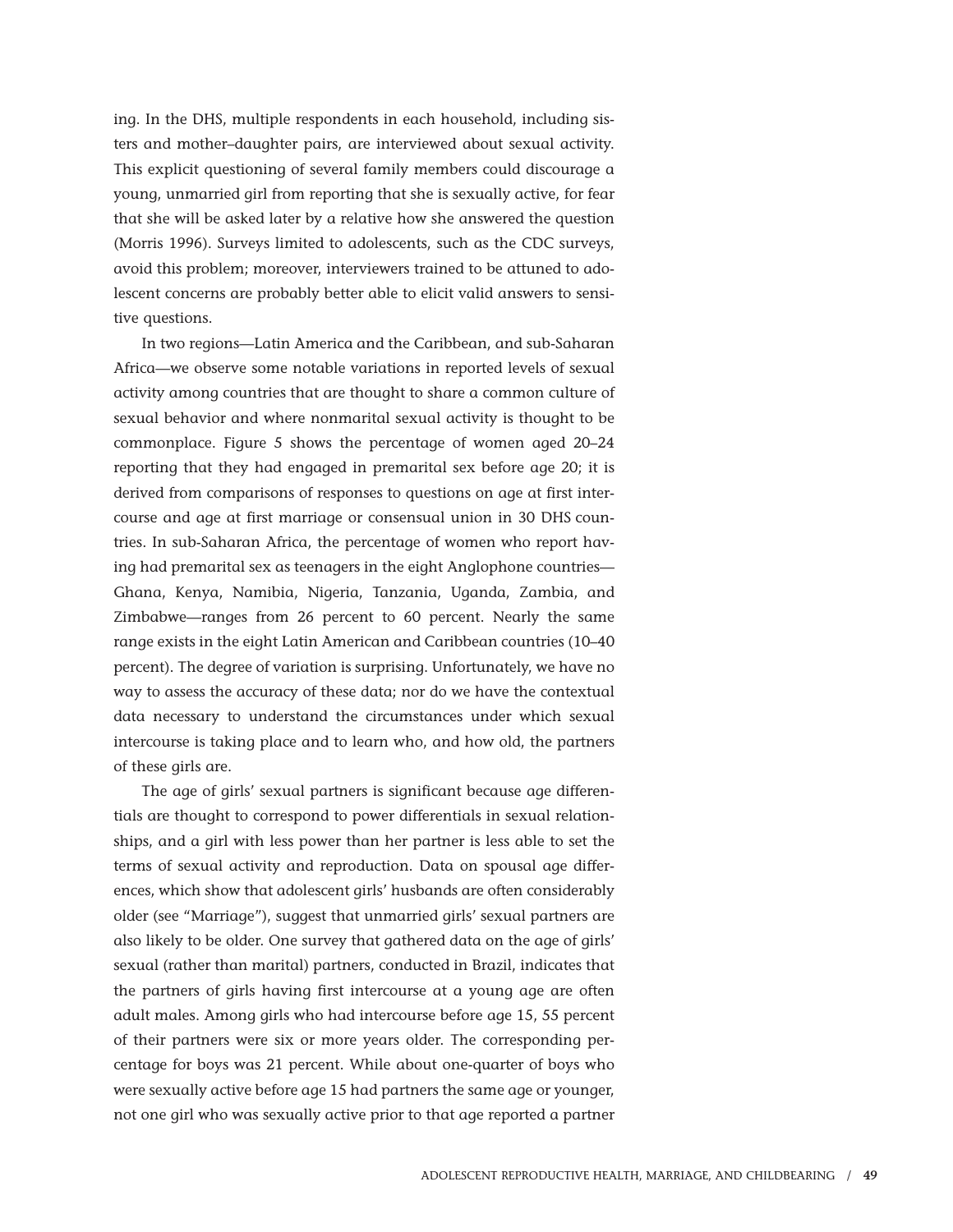

to be the same age or younger (Bastos, Morris, and Fernandes 1989).<sup>12</sup> The age gap between sexual partners has become a salient concern in those developing countries where the incidence of STDs, including HIV infection, is greater among adolescent girls than among adolescent boys (e.g., Tanzania and Uganda). Indeed, there is some anecdotal evidence that where AIDS is commonplace, older men deliberately seek out younger girls in order to reduce the likelihood of becoming infected with HIV (Senderowitz 1995).<sup>13</sup>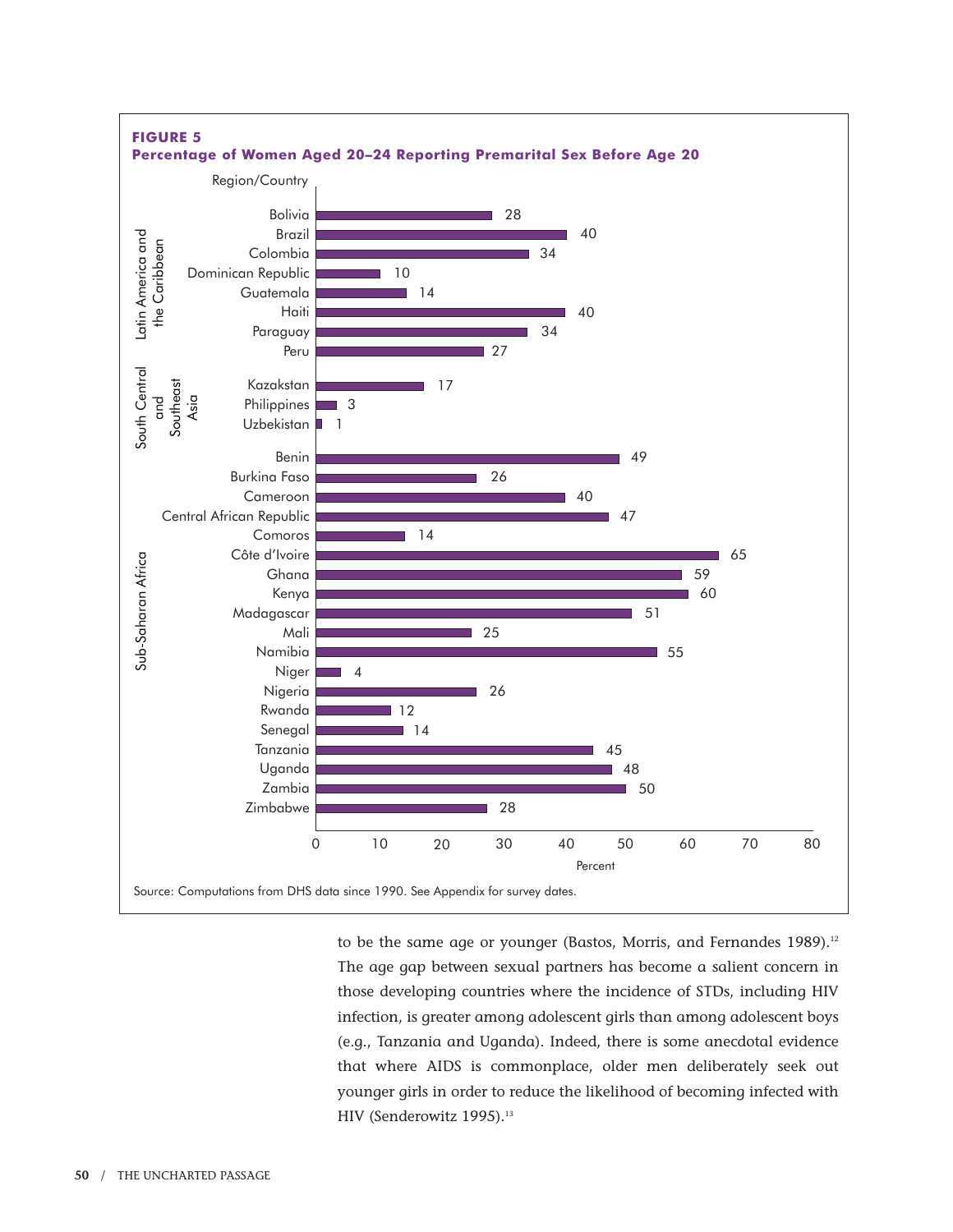A growing body of literature is drawing attention to nonconsensual sexual activity among adolescents (Boyer and Fine 1992; Laumann 1996; Stewart et al. 1996; Youri 1994). There is concern, however, that an unwillingness to acknowledge premarital sexual activity may lead adolescent girls to describe a desired sexual encounter as having been unwanted. Conversely, sexual abuse may go unreported because of fear of reprisal and shame. As noted in Chapter 2, evidence from Africa indicates that girls may use sex to help pay school fees; although this "sugar daddy" phenomenon is widely talked about, disclosure of this kind of exchange could jeopardize a girl's continuation in school.

Researchers have queried adolescents about nonconsensual sex in various ways. Some have asked very general questions—for example, "Have you ever been forced by a man to do something sexual that you did not want to do?" (Laumann 1996)—while others have posed more specific questions—for example, "Did someone ever make you touch their breasts or genitals, or touch yours, when you did not want to?" (Boyer and Fine 1992). When responses to these types of questions are tallied, the extent of coerced or forced sex that is reported is not trivial. For example, in a national sample of nearly 10,000 secondary-school girls in Kenya, one-third reported having had sexual intercourse, and approximately 40 percent of these girls indicated that their first encounter was forced or that they were "cheated into having sex" (figures are based on our tabulations of African Medical and Research Foundation data; see Youri 1994 for a description of the survey from which these data are drawn). Methodological refinements and moreextensive study may validate the reported high levels of involuntary sex among adolescent girls.

At the 1994 International Conference on Population and Development in Cairo and the 1995 Fourth World Conference on Women in Beijing, discourse on sexual and reproductive rights appropriately characterized sexual coercion as a symptom of the limited life options of girls and women. This suggests that intervention models designed to reduce sexual activity among girls must not only offer information, they must also promote public acknowledgment of the

<sup>&</sup>lt;sup>12</sup> Concern about the often large age gap between adolescent girls and their sexual partners has been raised in the United States as well. A recent study of nearly 50,000 births to adolescent mothers aged 10–18 in California revealed that two-thirds of these babies were fathered by men 4–6 years older than the mothers (Males and Chew 1996).

<sup>&</sup>lt;sup>13</sup> A *New York Times* article on the rising incidence of child rape in South Africa reported: "In recent years, the fear of AIDS has also made young girls attractive to predatory men; for a time, there was even a rumor that sex with a virgin would cure the disease" (Daley 1998: 32).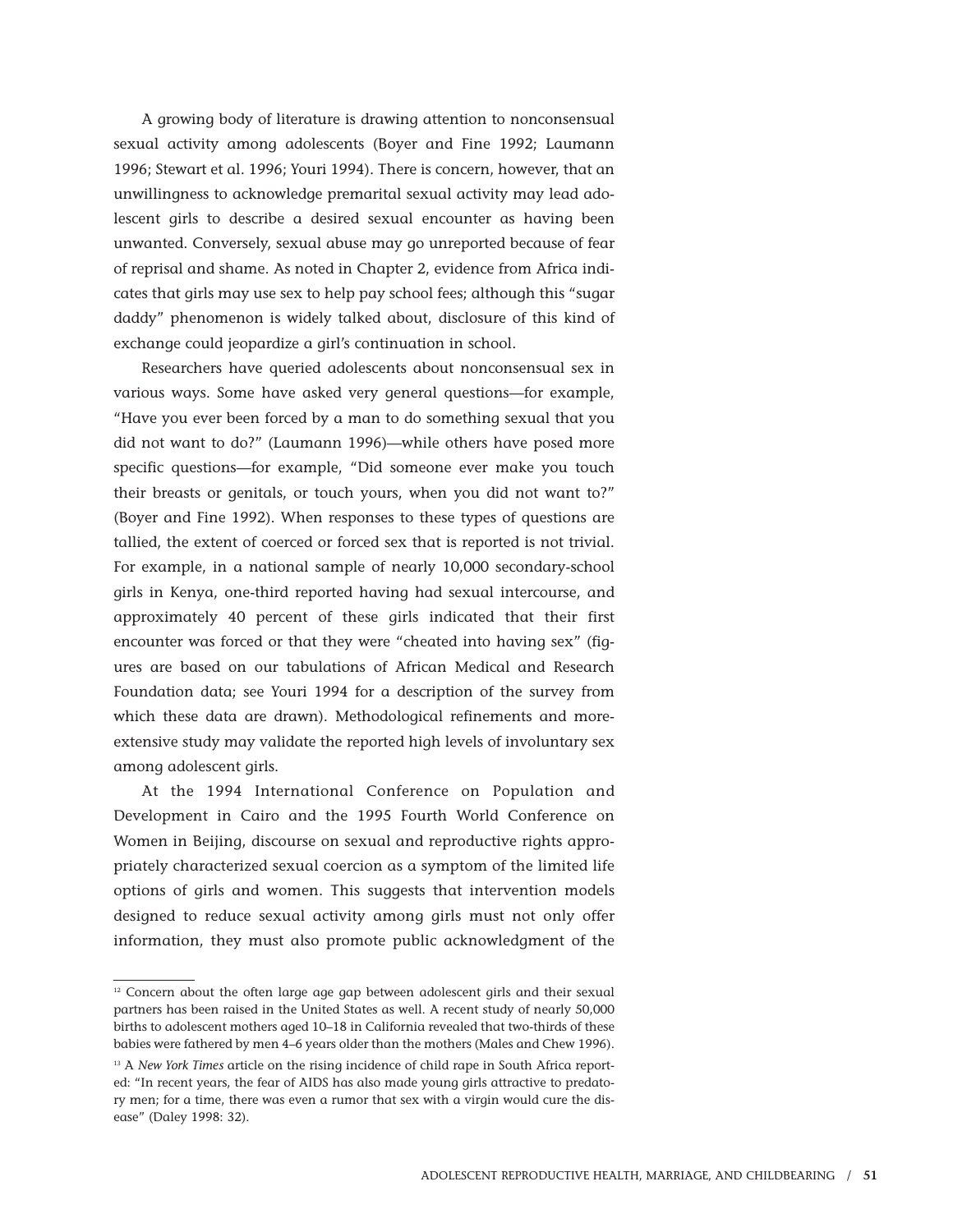prevalence of sexual coercion and of the gender inequality that fosters it. The plausible existence of a considerable amount of nonconsensual or socially coerced adolescent sexual activity highlights the inadequacy of current intervention models, in which family planning information campaigns and services assume that sexual activity is voluntary. Much of the literature about, and information directed to, sexually active adolescents suggests they can be aided in "making better decisions." Yet, research on the effects of sexual coercion suggests that victims often have an impaired sense of autonomy, most acutely when the abuse occurred early in their lives (see, for example, Boyer and Fine 1992). As such, messages stressing responsible sexual decisionmaking may not be helpful to many adolescent girls (for more on this subject, see Chapter 4).

The deficiencies in data on adolescent sexual activity—wanted and unwanted, inside and outside of marriage—reflect and reinforce cultural denial of the facts of adolescent girls' sexual lives. Without this information, efforts to protect girls from sexually transmitted infections and from unwanted sex, pregnancy, and childbearing will be compromised. Investigators must find creative and sensitive ways to work around cultural obstacles to data collection in this area of research.<sup>14</sup>

## **Knowledge of reproductive biology and health**

Wherever adolescents' knowledge of reproductive biology and health has been studied, data indicate that adolescents have a minimal grasp of this biology and a limited understanding of how to prevent pregnancy and reproductive health problems (McCauley and Salter 1995). Table 5 provides data from the DHS on adolescent girls' knowledge of ovulation—or, more specifically, when during the month a female is at greatest risk of pregnancy—in 27 of the 28 countries with never-married and ever-married respondents where this question was asked.15 What is striking is that general levels of knowledge are not particularly high;

<sup>15</sup> Benin is the one country with never-married and ever-married respondents that is excluded from Table 5 because there were fewer than 20 respondents with 4–7 years of schooling.

<sup>&</sup>lt;sup>14</sup> In the most recent wave of the U.S. National Survey of Family Growth (NSFG), audio computer-assisted self-interviewing (known as audio CASI) was used to collect information on abortion from reproductive-age females. With this technology, the respondent listens to questions on a tape using headphones (or alternatively, reads them on a computer screen) and responds by entering her answers into the computer. According to the statistician at the National Center for Health Statistics who directs the NSFG, "pre-test respondents rated audio CASI very highly and reported more abortions using audio CASI than they reported to the interviewer" (Mosher 1998: 43). With levels of education increasing in developing regions, it may become more feasible to use this technology in research. Whether it will be as effective in increasing the level of reporting of sensitive reproductive behavior in these settings is unknown.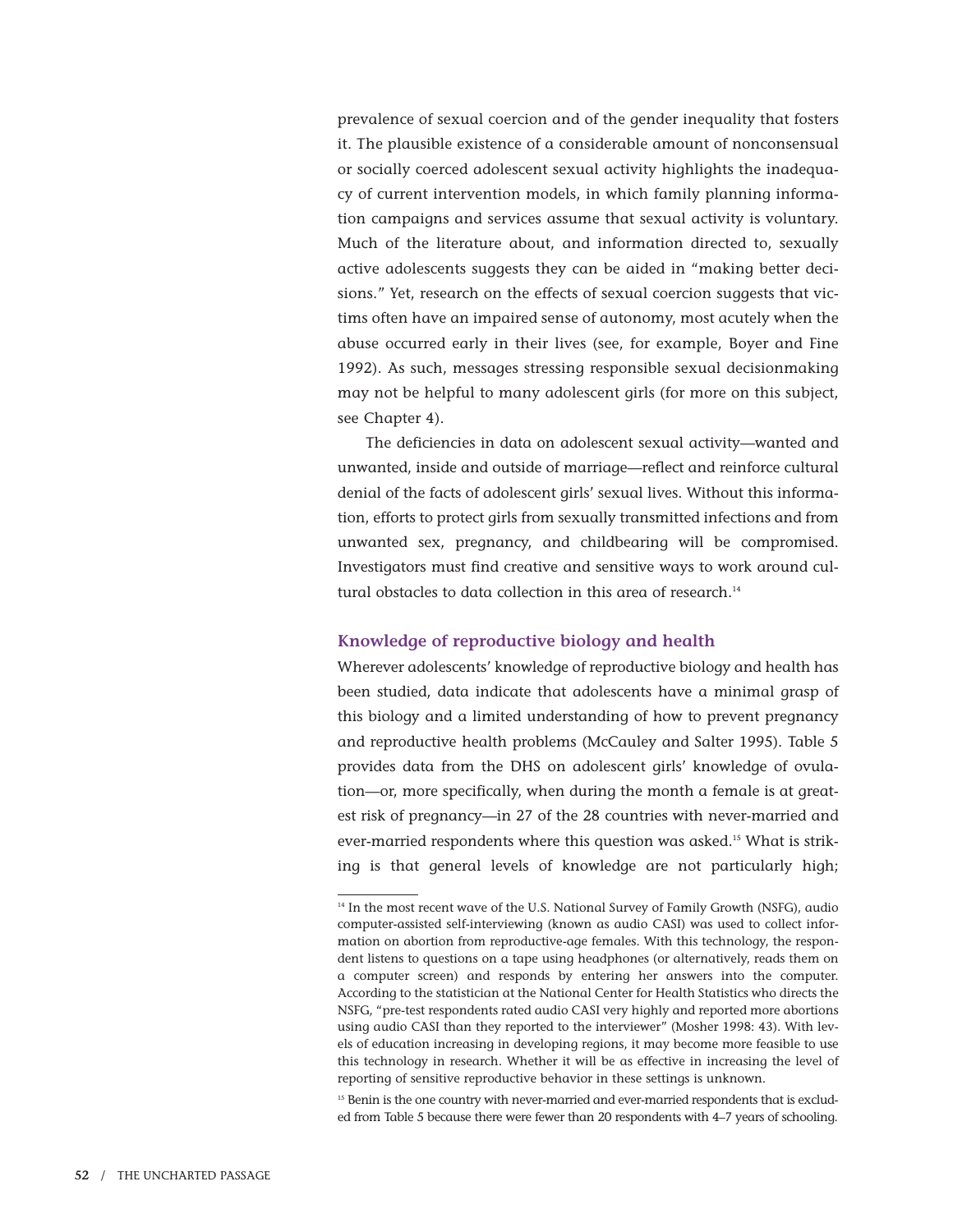## **T ABLE 5**

**Percentage of Girls Aged 15–19 With 4-7 Years of Schooling Who Correctly Identified the Time of Month When Ovulation Is Most Likely to Occur**

| <b>Region/Country</b>            | <b>Ever</b><br>married | <b>Never</b><br>married |
|----------------------------------|------------------------|-------------------------|
| Latin America and the Caribbean  |                        |                         |
| <b>Brazil</b>                    | 29                     | 34                      |
| Colombia                         | 32                     | 46                      |
| Dominican Republic               | 10                     | 11                      |
| Guatemala                        | 8                      | 10                      |
| Haiti                            | $\boldsymbol{\Lambda}$ | 9                       |
| Paraguay                         | $\overline{19}$        | 21                      |
| Peru                             | 35                     | 29                      |
| South Central and Southeast Asia |                        |                         |
| Kazakstan                        | 25                     | 7                       |
| Philippines                      | 29                     | 13                      |
| Uzbekistan                       | 6                      | 1                       |
| Sub-Saharan Africa               |                        |                         |
| <b>Burkina Faso</b>              | 23                     | 16                      |
| Cameroon                         | 28                     | 31                      |
| Central African Republic         | 21                     | 11                      |
| Comoros                          | 28                     | 12                      |
| Côte d'Ivoire                    | 43                     | 44                      |
| Ghana                            | 15                     | 14                      |
| Kenya                            | 16                     | 12                      |
| Madagascar                       | 30                     | 24                      |
| Malawi                           | 12                     | 11                      |
| Mali                             | 6                      | 13                      |
| Namibia                          | 6                      | $\overline{2}$          |
| Niger                            | 11                     | 8                       |
| Nigeria                          | 9                      | 19                      |
| Rwanda                           | 10                     | 10                      |
| Senegal                          | 6                      | 10                      |
| Tanzania                         | 16                     | 4                       |
| Zambia                           | 10                     | 6                       |

Source: Computations from DHS data since 1990. See Appendix for survey dates.

nowhere could at least half of 15–19-year-olds identify the time of month when ovulation is most likely to occur and pregnancy risk is highest. In analyzing the DHS data, we separated respondents by marital status and controlled for years of schooling—limiting the analysis to those with 4–7 years of education—because we wanted to determine whether ever-married females were more knowledgeable about ovulation than nevermarried females, and because those who marry early are usually less educated than their unmarried peers. We found that married females, who presumably are having sex more regularly, generally are not more knowledgeable about this subject.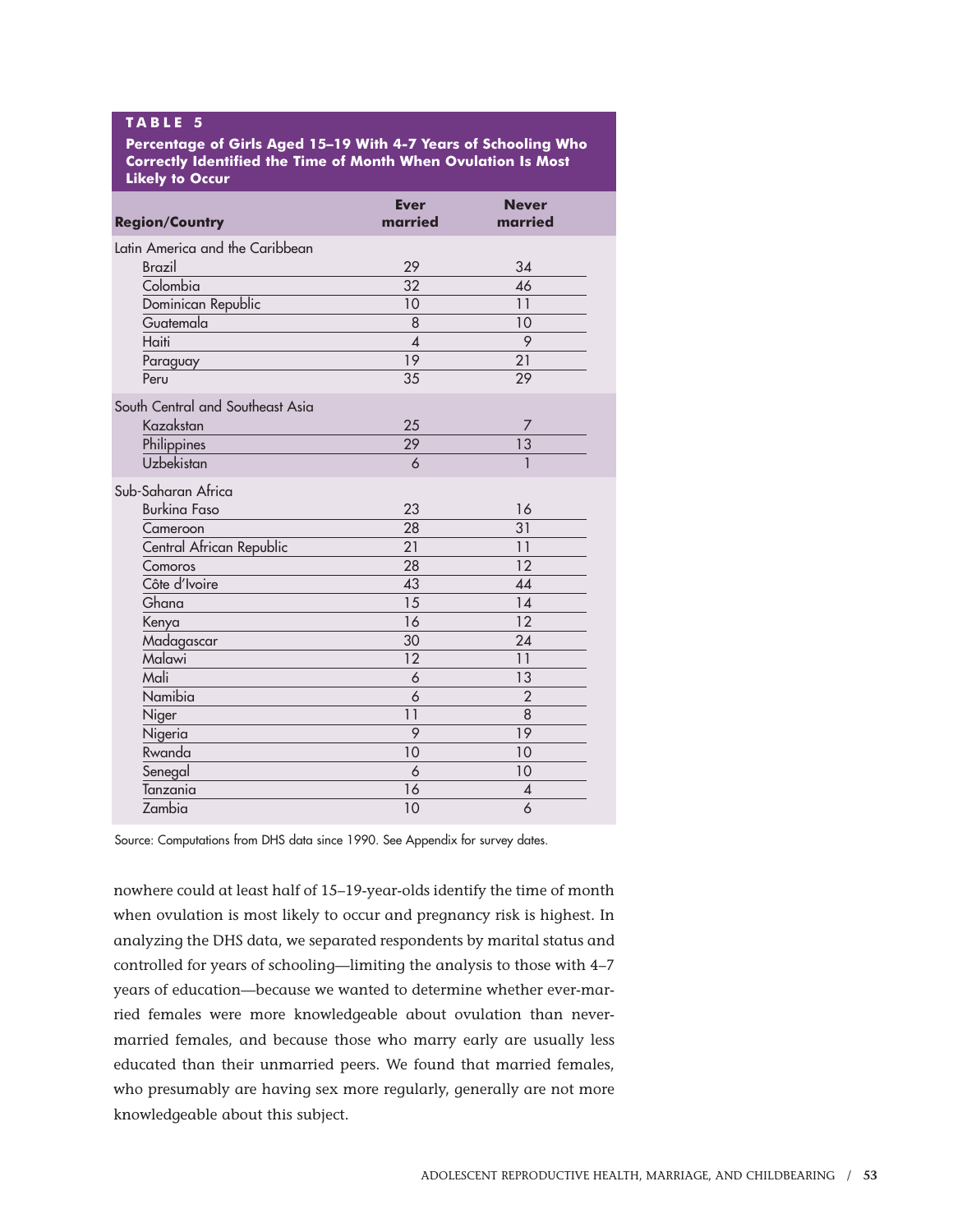Familiarity with other aspects of reproductive biology is also likely to be poor. A survey of unmarried adolescents visiting youth centers in Nairobi and Mombasa, Kenya found that awareness of the pregnancy risk associated with the practice of withdrawal was as low as knowledge of the timing of ovulation (Erulkar and Mensch 1997b). (For a discussion of adolescents' knowledge of modern contraceptive methods, see "Fertility regulation.")

Adolescents' knowledge of reproductive health problems, and how to protect against them, is likewise limited. For example, the survey of Kenyan adolescents revealed that respondents were susceptible to rumors concerning the protective effect of condoms, despite generally being aware of how HIV is transmitted. Approximately one-third thought that condoms have small holes to allow HIV to pass through, and a similar percentage thought that condoms are laced with HIV (Erulkar and Mensch 1997b).

Adolescent girls' knowledge of reproductive biology and health is critical to their ability to protect themselves from unwanted reproductive outcomes. While such knowledge is not sufficient to prevent such outcomes (as noted in our discussion of sexual coercion), it is every girl's right and need to possess this information. Girls and boys should know, at the very least, how pregnancy happens, how STDs are spread, and what measures can be taken to prevent unwanted pregnancy and sexually transmitted infection.

### **Fertility regulation**

Despite their limited knowledge of reproductive biology and health, young people generally know about at least one modern contraceptive method, and a surprising proportion—over half in 16 of 25 countries know where they can obtain such a method, according to our analysis of DHS data (see Table 6).16 However, as is extensively documented, knowledge of a method may be insufficient for its safe and effective use (McCauley and Salter 1995; McDevitt et al. 1996; Senderowitz 1995; WHO and UNICEF 1995). Furthermore, knowledge of a supply source hardly guarantees that the method will be obtained.

Analyses of adolescent contraceptive use have usually focused on use prior to marriage, as premarital sexual encounters are viewed as inherently risky. Figure 6 shows the percentage of never-married girls aged 15–19 who are currently sexually active and are practicing contra-

<sup>&</sup>lt;sup>16</sup> Because knowledge of contraception is very high among both never-married and ever-married respondents, we did not feel it necessary to control for years of schooling in order to compare the two groups.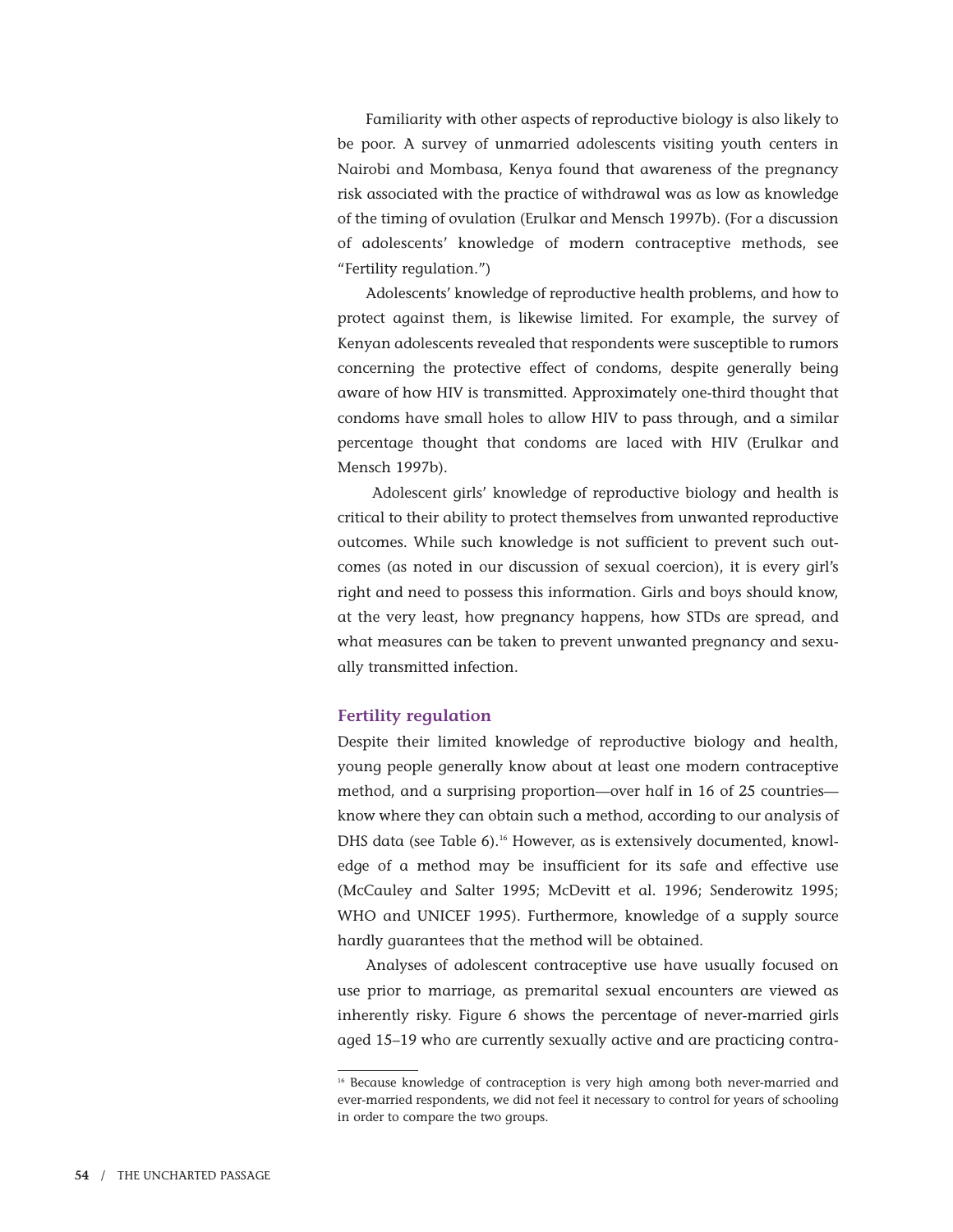ception in the 17 DHS countries where sufficient, albeit small, numbers of girls in this age group report sexual activity in the four weeks prior to the survey. Given the low levels of modern contraceptive use in all countries other than Brazil and Kazakstan, the vast majority of these girls are at some risk of pregnancy. How great this risk is depends on levels of subfecundity, particularly among younger adolescents, and frequency of sex, which is typically low in this age group. $17$ 

Self-reports of fertility regulation by adolescents may not be representative of contraceptive use in this age group, given that girls willing to acknowledge having had intercourse may constitute a selective sample. The nature and magnitude of the bias of their reporting are unknown; however, it seems likely that girls who are comfortable enough to report sexual activity would be more inclined to use a contraceptive method (because one of the barriers to adolescent girls' contraceptive use is embarrassment and even guilt about their sexual activity). If so, contraceptive use among sexually active adolescents may be overestimated by the DHS and other survey data.

The low level of contraceptive use among adolescents in developing countries is not satisfactorily explained by DHS data. Researchers have assumed that nonuse among those who are unmarried, sexually active, and not pregnant signals an unmet need for family planning (Westoff and Bankole 1995). Among adolescents, this presumed unmet need is generally attributed to inadequate knowledge of contraception; sporadic or unanticipated sexual activity; deficient services; and judgmental and insensitive family planning workers (McCauley and Salter 1995). All of the above conditions are well known and undoubtedly do obstruct adolescent contraceptive use. However, for some adolescent girls, pregnancy may be accepted, or at least not dreaded, because it demonstrates fecundity and could encourage a male partner to make a more permanent commitment (Bledsoe and Cohen 1993; Calvès, Cornwell, and Enyegue 1996). For other girls, contraception is not an option because they have limited power to negotiate its use, or because their sexual activity is coerced (McCauley and Salter 1995). Thus, while many sexually active unmarried girls who are not practicing contraception may, indeed, have an "unmet need for family planning" as conventionally defined, they have much broader needs that are not being met, some of which bear on their fertility behavior. (See "Marriage" for a discussion of unmet need for family planning among married adolescents.)

**While many sexually active unmarried girls may have an "unmet need for family planning," they have much broader needs that are not being met, some of which bear on their fertility behavior.**

<sup>&</sup>lt;sup>17</sup> For data documenting the sporadic nature of adolescent sex in the United States, see Moore et al. (1987).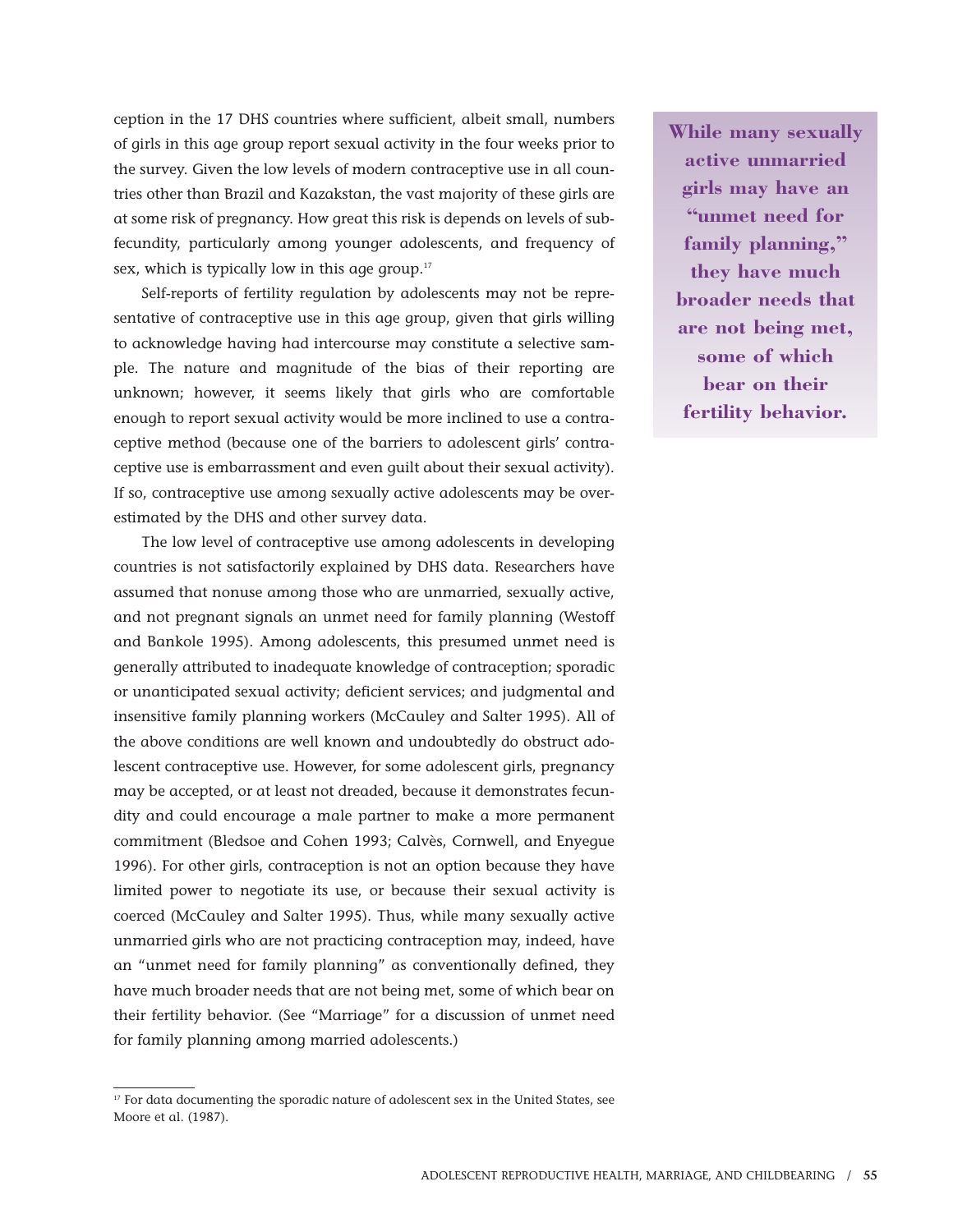## **T ABLE 6**

**Percentage of Ever-Married and Never-Married Girls Aged 15–19 With Knowledge of a Modern Contraceptive Method and Its Source** 

| <b>Region/Country</b>                          | Ever/never<br>married | <b>Knows of</b><br>method | <b>Knows of</b><br>source |
|------------------------------------------------|-----------------------|---------------------------|---------------------------|
| Latin America and the Caribbean                |                       |                           |                           |
| <b>Bolivia</b>                                 | ever                  | 68                        | 40                        |
|                                                | never                 | 69                        | 31                        |
| <b>Brazil</b>                                  | ever                  | 100                       | $\ast$                    |
|                                                | never                 | 99                        | $\ast$                    |
| Colombia                                       | ever                  | 99                        | 89                        |
|                                                | never                 | 99                        | 79                        |
| Dominican Republic                             | ever                  | 100                       | 93                        |
|                                                | never                 | 99                        | 91<br>$***$               |
| Guatemala                                      | ever                  | 67                        | $***$                     |
|                                                | never                 | 68                        | $\ast$                    |
| Haiti                                          | ever                  | 100                       | $\ast$                    |
|                                                | never                 | 94                        | 71                        |
| Paraguay                                       | ever                  | 84<br>94                  | 84                        |
| Peru                                           | never                 | 86                        | 72                        |
|                                                | ever                  | 90                        | 80                        |
|                                                | never                 |                           |                           |
| South Central and Southeast Asia<br>Bangladesh |                       | 99                        | 93                        |
| Indonesia                                      | ever<br>ever          | 96                        | $***$                     |
| Kazakstan                                      | ever                  | 91                        | $***$                     |
|                                                | never                 | 97                        | $***$                     |
| Nepal                                          | ever                  | 97                        | $***$                     |
| Pakistan                                       | ever                  | 66                        | 32                        |
| Philippines                                    | ever                  | 89                        | 84                        |
|                                                | never                 | 92                        | 77                        |
| Uzbekistan                                     | ever                  | 65                        | $***$                     |
|                                                | never                 | 86                        | $***$                     |
| Sub-Saharan Africa                             |                       |                           |                           |
| Benin                                          | ever                  | 69                        | $***$                     |
|                                                | never                 | 67                        | $***$                     |
| <b>Burking Faso</b>                            | ever                  | 61                        | 26                        |
|                                                | never                 | 53                        | 22                        |
| Cameroon                                       | ever                  | 60                        | 42                        |
|                                                | never                 | 73                        | 53<br>$***$               |
| Central African Republic                       | ever                  | $\overline{70}$           |                           |
|                                                | never                 | 55                        | $***$<br>$***$            |
| Comoros                                        | ever                  | $\overline{97}$           |                           |
|                                                | never                 | 91                        | $***$<br>$***$            |
| Côte d'Ivoire                                  | ever                  | 72                        | $***$                     |
| Ghana                                          | never                 | 83                        | 62                        |
|                                                | ever                  | 86<br>84                  | 57                        |
|                                                | never                 | $\overline{97}$           | 88                        |
| Kenya                                          | ever                  | 89                        | 69                        |
|                                                | never                 |                           |                           |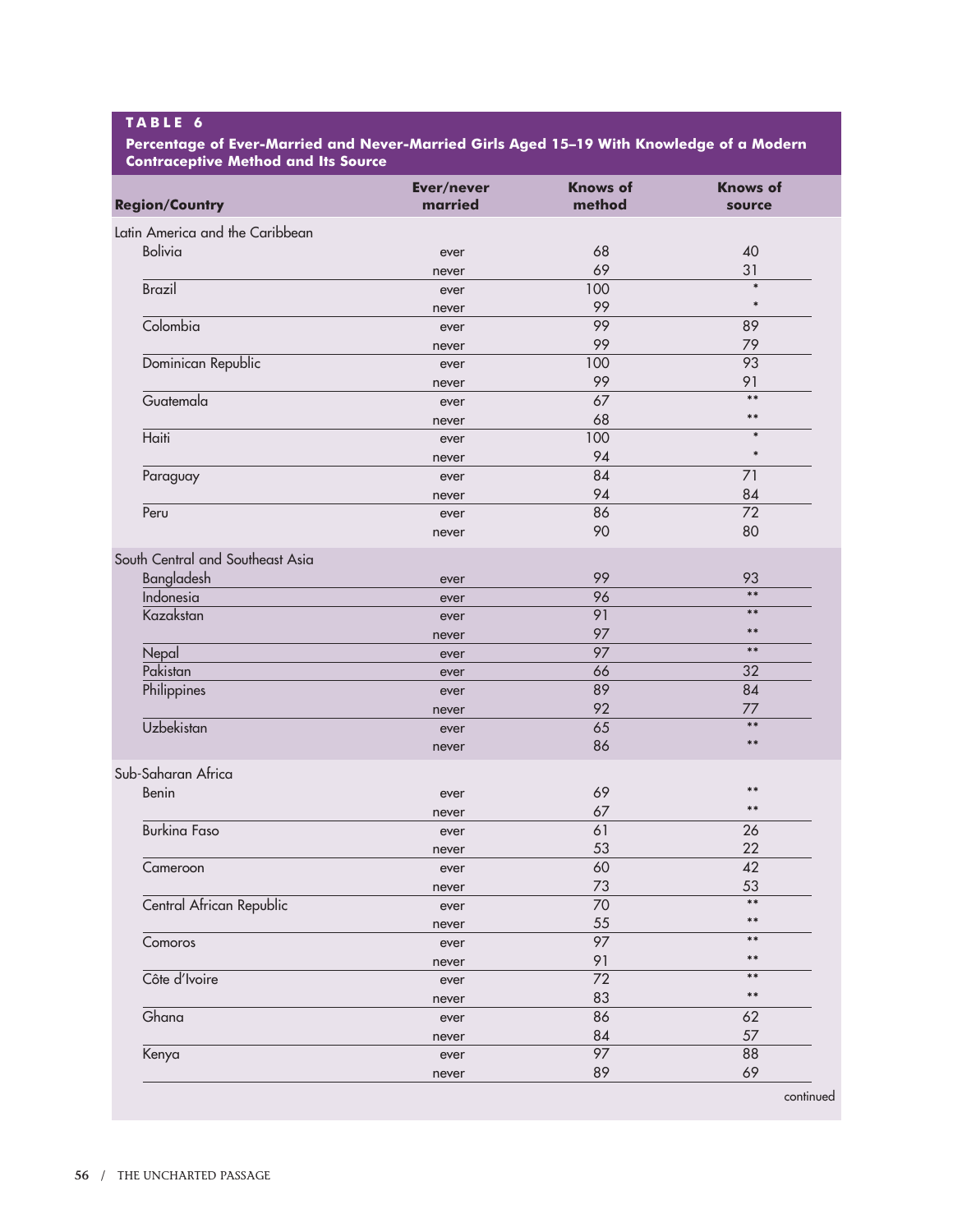| <b>Region/Country</b>          | Ever/never<br>married | <b>Knows of</b><br>method | <b>Knows of</b><br>source |
|--------------------------------|-----------------------|---------------------------|---------------------------|
| Sub-Saharan Africa (continued) |                       |                           |                           |
| Madagascar                     | ever                  | 43                        | 28                        |
|                                | never                 | 38                        | 24                        |
| Malawi                         | ever                  | 65                        | 49                        |
|                                | never                 | 86                        | 74                        |
| Mali                           | ever                  | 65                        | $***$                     |
|                                | never                 | 65                        | $***$                     |
| Namibia                        | ever                  | 77                        | 60                        |
|                                | never                 | 90                        | 85                        |
| Niger                          | ever                  | 50                        | 26                        |
|                                | never                 | 49                        | 22                        |
| Nigeria                        | ever                  | 32                        | 24                        |
|                                | never                 | 43                        | 32                        |
| Rwanda                         | ever                  | 94                        | 70                        |
|                                | never                 | 99                        | 85                        |
| Senegal                        | ever                  | 60                        | 26                        |
|                                | never                 | 59                        | 32                        |
| Tanzania                       | ever                  | 60                        | $***$                     |
|                                | never                 | 81                        | $***$                     |
| Uganda                         | ever                  | 92                        | 63                        |
|                                | never                 | 78                        | 71                        |
| Zambia                         | ever                  | 85                        | $***$                     |
|                                | never                 | 94                        | $***$                     |
| Zimbabwe                       | ever                  | $\overline{97}$           | 80                        |
|                                | never                 | 93                        | 58                        |
| West Asia and North Africa     |                       |                           |                           |
| Egypt                          | ever                  | 98                        | 83                        |
| Morocco                        | ever                  | 99                        | 90                        |
|                                | never                 | 93                        | $***$                     |
| Turkey                         | ever                  | 98                        | 90                        |
| Yemen                          | ever                  | 51                        | 24                        |

\* Question asks about source for any method.

\*\* Question not asked.

Note: Married girls include those formally married and those living with their male partner. Source: Computations from DHS data since 1990. See Appendix for survey dates.

The number of adolescent girls seeking abortions is a powerful, if indirect, indicator of unwanted pregnancy. Estimating rates of abortions and ratios of abortions to pregnancies is enormously problematic, however, even in countries where abortion is legal, because of societal and religious sanctions against abortion, which compromise the collection of accurate data (Singh and Henshaw 1996). Demographers have devised a number of procedures to estimate aggregate levels of abortion on a country-wide basis (see, for example, Johnston and Hill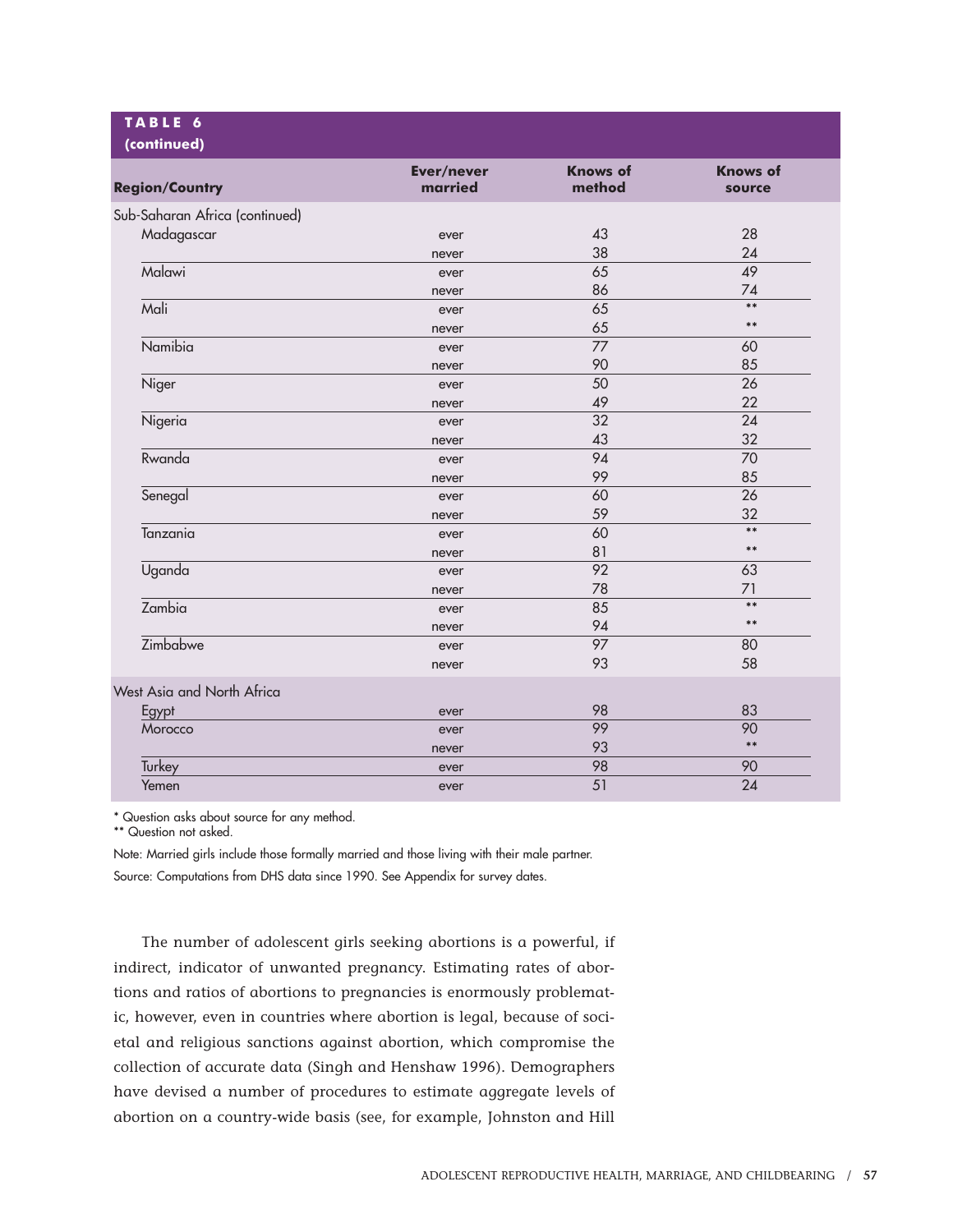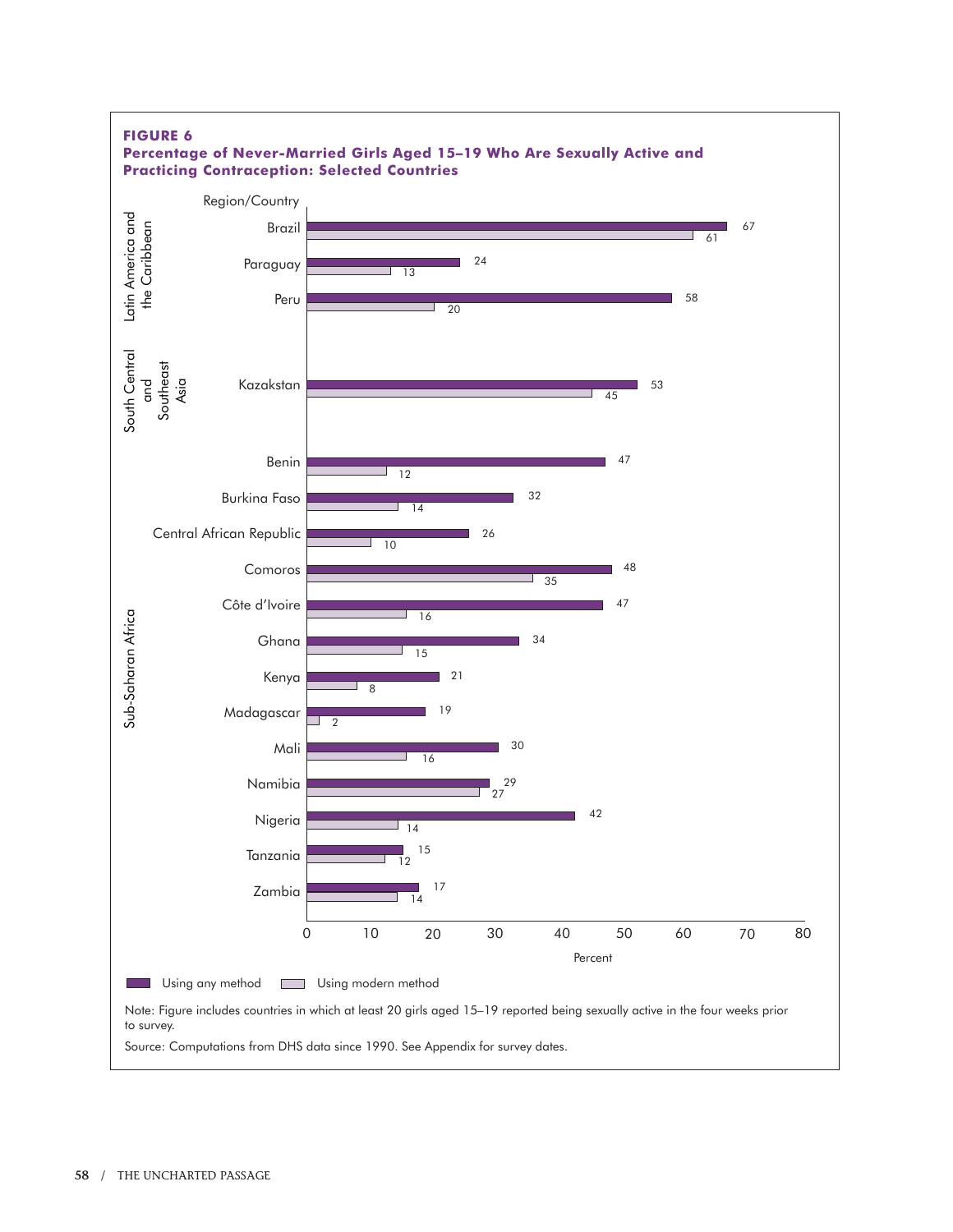1996; Singh and Wulf 1994). Rarely, however, are estimates generated for separate age groups.

Although abortion is common among adolescents in many countries, two of the leading experts on the measurement of abortion argue that the vast majority of abortion clients in many developing countries are married, adult women with children, who want to delay the next birth or terminate childbearing altogether. Conversely, in developed countries, a disproportionate share of abortion clients are adolescents. Singh and Henshaw cite data from the United States and England, where about one-quarter of abortion clients are under age 20, and data from four Latin American countries (Bolivia, Colombia, Peru, and Venezuela) and India, where respectively 12 percent and 5 percent of abortion clients are that young. In many countries in the Middle East and South Asia (they use India as an example), unmarried girls are rarely sexually active and, thus, are not at risk of having an abortion. In Latin America, where premarital sex is more common, adolescent pregnancy often results in a consensual union or marriage and is, thus, less likely to terminate in abortion (Singh and Henshaw 1996).

While abortion rates may be lower for adolescent girls than for older women, Singh and Wulf note that in the four Latin American countries where data are available, adolescents are over-represented among females hospitalized for abortion complications (using the proportion of adolescents hospitalized for childbirth as a comparative base). The younger the abortion patient, the greater the likelihood of sepsis (probably due to a delay in seeking medical care): one-third of patients under age 20 presented with sepsis, compared to 15 percent of those aged 35–39 (Singh and Wulf 1993). Hirsch and Barker compiled abortion data from 27 studies in developing countries (drawn largely from urban, hospital-based samples) and found that adolescent admissions accounted for 60 percent of females admitted with abortion-related complications. They claim that adolescent girls comprise a substantial share of the estimated 100,000–200,000 deaths attributable to abortion complications in developing countries each year (Hirsch and Barker 1992). Singh and Henshaw's estimate of abortion-related deaths in developing countries is lower by half: 50,000–100,000 per year. Moreover, they maintain that adolescents comprise considerably less than 60 percent of hospital patients admitted for abortion-related complications. They estimate the proportion of adolescent abortion patients to be around 10–20 percent in six Latin American countries representing 70 percent of the region's population (Singh and Henshaw 1996).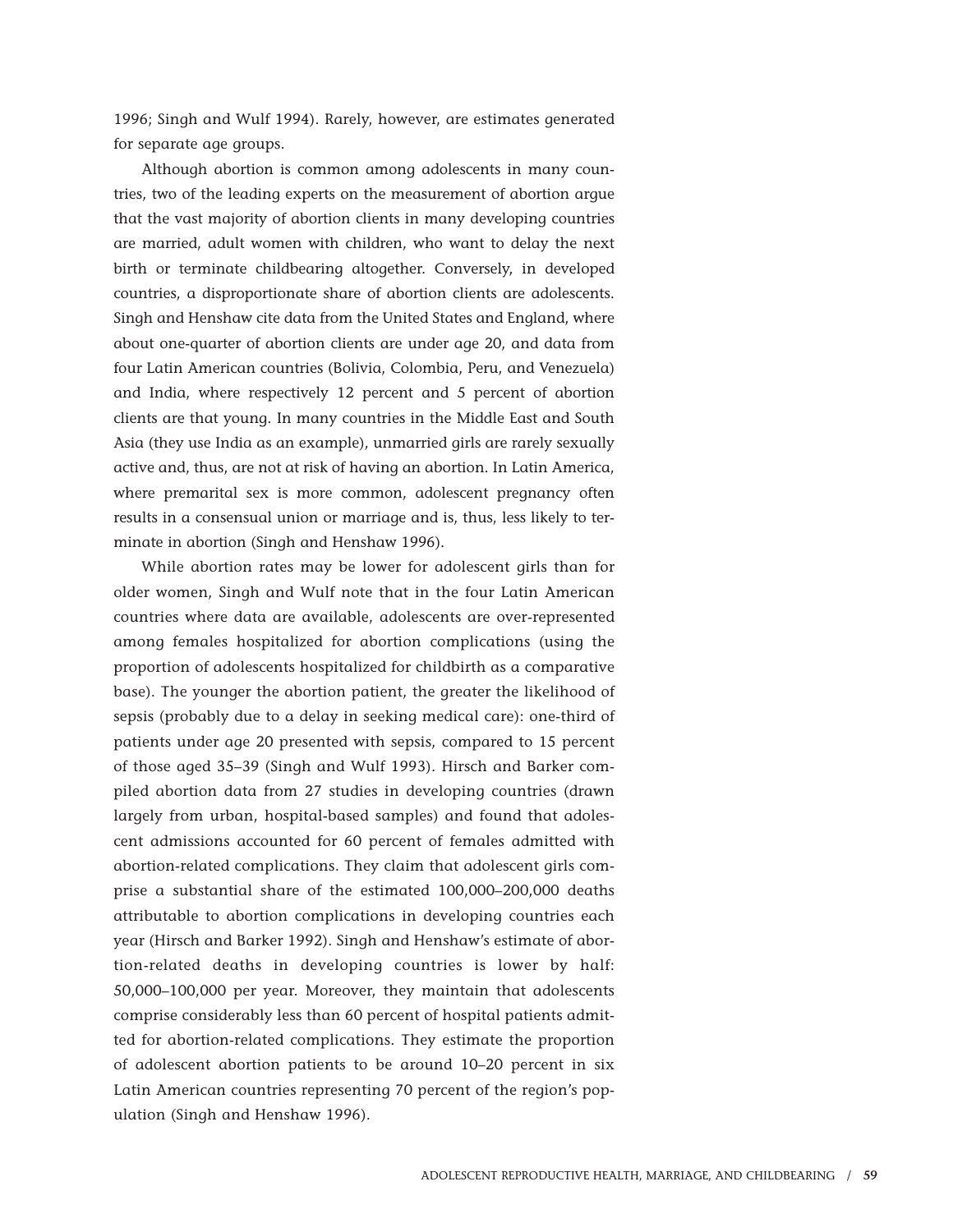**The transition to marriage often consumes many years of a girl's adolescence, compromising her schooling and livelihood choices.**

Singh notes that data on adolescent abortion are so uncertain that she is unwilling to estimate the total number of abortions to adolescents worldwide (Singh 1998a). These uncertainties, which are reflected in the discrepancies between researchers' findings in this area, point to the difficulty of collecting data on the sensitive subject of adolescent abortion indeed, on adolescent fertility regulation in general.

#### **Marriage**

Marriage is a vital category of interest because of its impact on the quality of adolescent girls' lives. In many societies, the transition to marriage—for example, the period in which an unmarried girl prepares to become a wife—often consumes many years of a girl's adolescence, compromising her schooling and livelihood choices. This situation reflects girls' limited power in many developing countries to make their own marital and reproductive choices.

Demographers have been particularly interested in women's age at marriage because, for most females in the developing world, it is closely linked to their age at childbirth. Moreover, early marriage is associated with limited education and work experience, a premature end to girls' "personal growth," and higher rates of separation and divorce (Singh and Samara 1996: 148). The links between these factors and age at marriage are often assumed to be causal; however, this is difficult to determine in the absence of longitudinal data.

Demographers tend to treat marriage as a firm boundary: an event that occurs at a fixed point in time and carries a universal meaning. This is not an appropriate characterization of marriage in all cultures, however. In parts of sub-Saharan Africa (Botswana, for example), formal marriage may not take place until a couple's children are themselves nearing young adulthood (Bledsoe and Cohen 1993). Even where marriage is viewed as a necessary antecedent to pregnancy and childbirth, the marriage process may be protracted. For example, among some ethnic groups in Côte d'Ivoire, the marriage ceremony precedes cohabitation and sexual relations by at least several months. Girls' mean age at the time of this ceremony is 13–14 years; nearly one-fifth of marrying girls are younger than 11 (Meekers 1992).

The relative timing of sexual activity, cohabitation, and marriage is a subject of increasing research. Studies in developed countries of changing norms of sexuality have often included young people's attitudes toward cohabitation and its place in the marital process. Researchers typically find that partner consensus concerning the prospect of marriage is very high among cohabiting couples.18 Studies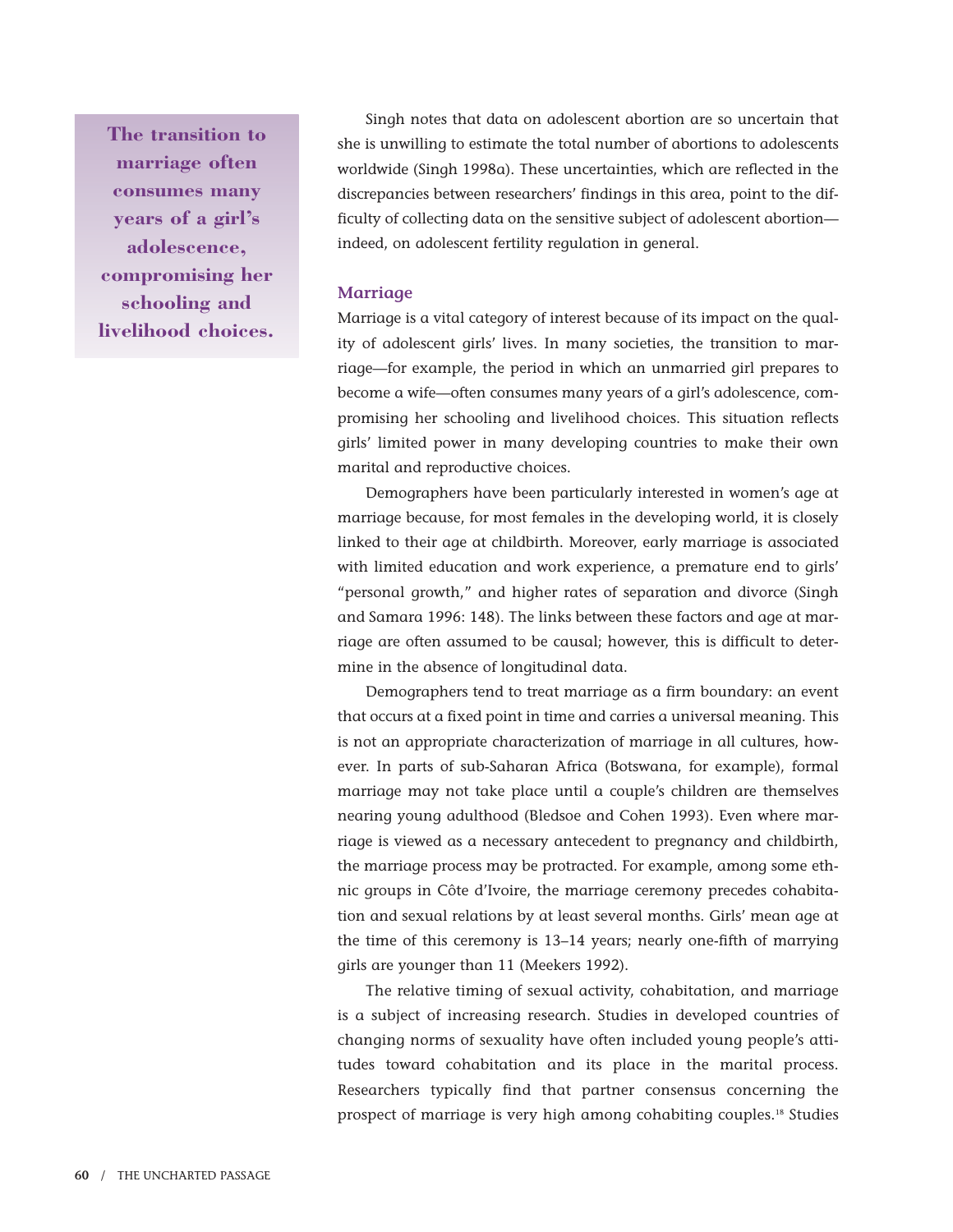along these lines are beginning to be conducted in developing countries, where rates of unmarried sexual activity may be rising, suggesting a concomitant increase in premarital cohabitation; but marriage undoubtedly remains a goal for most young people. Research in the Philippines, where there is substantial premarital sex, shows that most sexual activity outside marriage takes place within committed relationships leading to marriage, rather than in casual relationships. Single Filipino females are reluctant to admit having had premarital sex—only 2 percent did so in a 1994 national survey that sampled 10,000 young adults; yet, among females classified as formally married at the time of the survey, about half reported having lived with their spouse prior to marriage (Xenos 1997).

Latin America and the Caribbean may present a different picture with respect to cohabitation and marriage. Rather than being a stage prior to marriage, cohabitation may often be a substitute for marriage—albeit an unstable one—in this region. Surveys conducted in the 1970s showed that women in Colombia, Panama, and Peru who had been in consensual unions were much more likely than women who were legally married to report that their relationship had dissolved within 20 years. While these data are quite old, the researchers who cite them report that "there is little reason to think that this situation . . . has changed much since the mid-1970s" (Singh and Wulf 1990). Moreover, they argue that there has been an increase in consensual unions among teenagers—a worrisome development given the high rates of dissolution among these unions.

In many African and South Asian settings, families are closely involved in the selection of marital partners and in the implicit or explicit contract that marriage signifies. In rural sub-Saharan Africa, protracted negotiation between families over bridewealth (also known as brideprice) is an integral feature of the marriage process (Kuper 1982). In South Asia, arranged marriage remains the norm.

Over the last 30 years, dowry has increasingly replaced bridewealth in South Asia.19 This is believed to be a consequence of a "marriage squeeze"—a deficiency of marriageable (that is, older) men for younger and larger<sup>20</sup> cohorts of females. This trend has negative consequences

<sup>&</sup>lt;sup>18</sup> In the United States, 80 percent of currently cohabiting young adults interviewed in a national survey expect to marry their current partners (Sweet and Bumpass 1990). Within four years of initiating cohabitation, two-thirds of Caucasians in the United States marry their partners (Manning and Smock 1995).

<sup>&</sup>lt;sup>19</sup> Bridewealth/brideprice is paid in cash or kind by the groom's family to the bride's family. Dowry is brought by the bride to the groom's family.

<sup>&</sup>lt;sup>20</sup> as a result of population growth.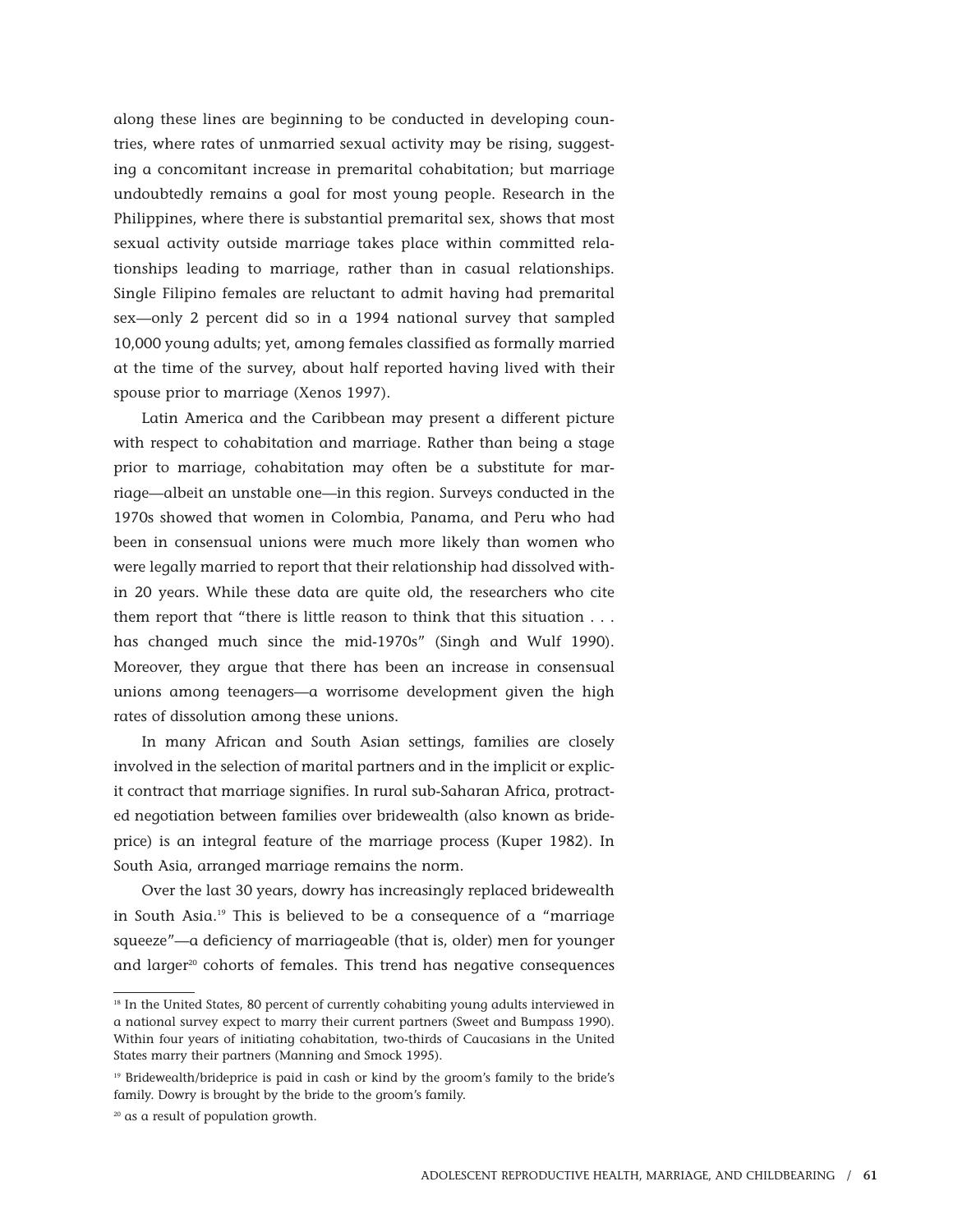**The cultural ideal of early marriage and early childbearing is linked to genderrole expectations for girls, rather than to fertility goals.**

for girls, as it renders them more of an economic burden on their families than in the past (Amin and Cain 1997; Caldwell, Reddy, and Caldwell 1983).

A study of female autonomy and relations within marriage in Egypt found evidence of an inverse relationship between familial involvement in spouse selection and female age at marriage. Among females who married before the legal age of 16—who comprised about 40 percent of currently married females—only one in 10 chose their husband; by comparison, 40 percent of those who married after age 25 chose their husband (Nawar, Lloyd, and Ibrahim 1995).

In this study sample, a large majority (75 percent) of Egyptian mothers expected their daughters to marry by age 20; however, they also believed that their daughters should have no more than two children. This phenomenon is of special interest because it suggests that parents' attachment to the ideal of early marriage for daughters may not be closely connected to fertility goals. If the decision to marry, or parents' pressure for marriage, had been formed around the expectation of high fertility, then marriage could be pushed far past age 20 with little risk of females failing to achieve desired fertility levels. Yet, in Egypt, where desired family size has fallen below three children, females' median age at marriage is 19 (El-Zanaty et al. 1996). This suggests that the cultural ideal of early marriage and early childbearing is linked to gender-role expectations for girls, rather than to fertility goals.

Macro-level data support this hypothesis to some extent. Table 7 indicates that in the 19 countries where there has been at least a halfyear rise in women's average age at marriage, there has not been a parallel increase in the time elapsed between marriage and first birth; such an increase might be expected if delayed marriage marked a broader trend away from traditional gender roles. Where women's average age at first birth has risen, it is entirely attributable to an increase in women's average age at marriage, not to a postponement of childbearing within marriage. The interval between marriage and first birth has either diminished or remained constant (at 1–2 years) in countries where women's age at marriage has increased. Moreover, in 16 of the 20 countries where women's age at marriage has remained the same or even fallen, the interval between marriage and first birth has remained constant or declined. Only in countries where females' age at marriage is very low—a median of around age 17 or below—is the average interval between marriage and first birth greater than two years, presumably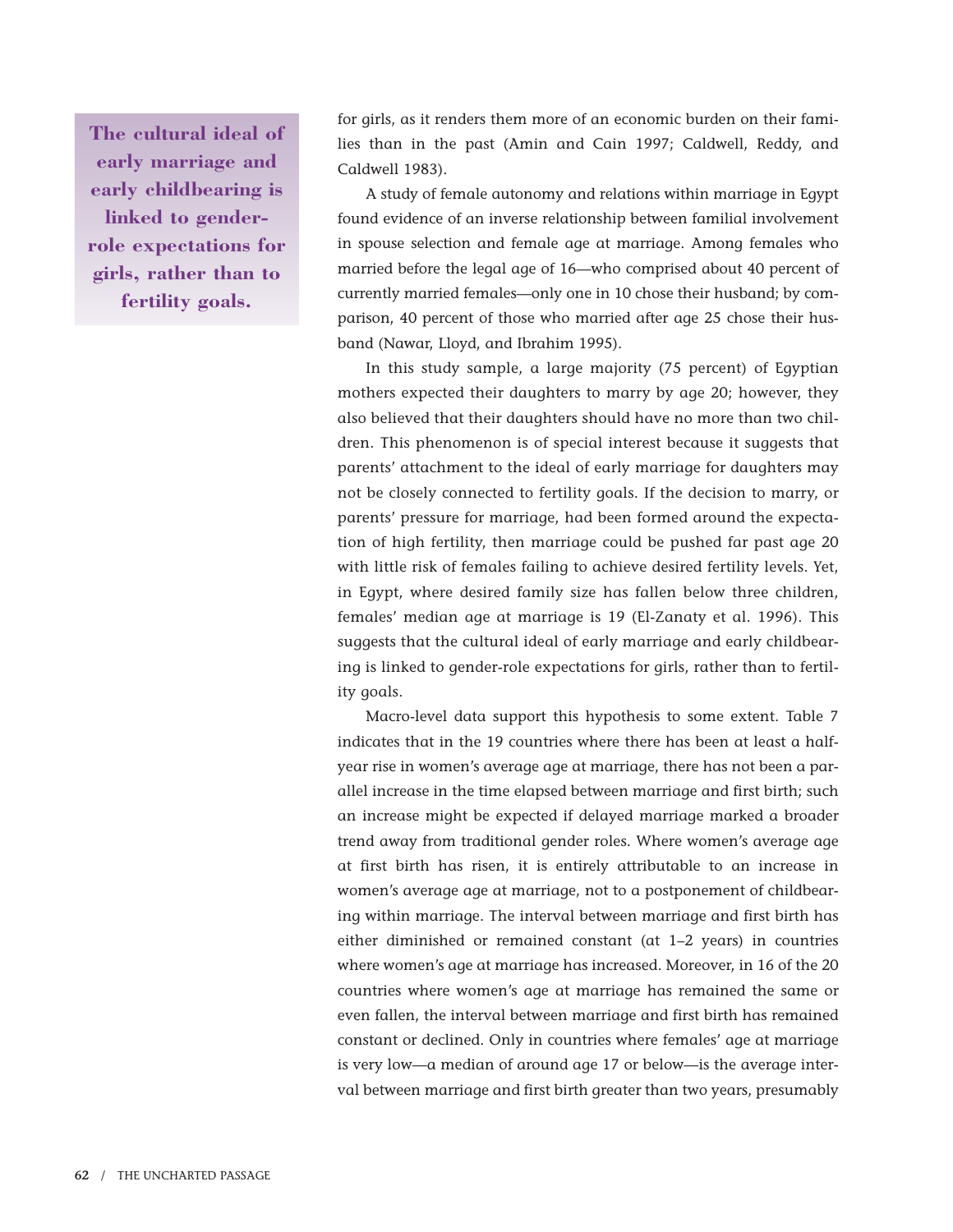the result of adolescent subfecundity. In short, marriage and first birth are still closely linked in most settings.

The urgency to marry and have children early is related to the precariousness of girls' status. In many societies, if a female fails to give birth within a few years of marriage, she encounters difficulties with her husband and in-laws and may receive less care and support from them; she may even be rejected or physically harmed if customary norms of childbearing are not observed. Kakar reports that in India, "[w]hether her family is poor or wealthy, whatever her caste, class or region, whether she is a fresh young bride or exhausted by many pregnancies and infancies already, an Indian woman knows that motherhood confers upon her a purpose and identity that nothing else in her culture can . . ." (1981: 57). Despite rising levels of female education and more flexible sexual behaviors, females' traditional mandate to begin bearing children soon after marriage remains integral to their respectability and economic security in many societies.

Because motherhood remains fundamental to female identity, the data on unmet need for family planning among married adolescents are difficult to interpret. According to our analysis of DHS data, 15 percent of married 15–19-year-old girls without any children in Egypt, and 29 percent in Pakistan, have this unmet need. But when a married adolescent in Egypt or Pakistan, who faces clear familial and societal expectations to reproduce, tells an interviewer that she does not want to be pregnant now but is not practicing contraception, the problem may not be that the family planning program is failing to meet her needs; rather, it may be that she lacks the power within her marriage to act on her desire to use the contraceptive services that are available to her. Thus, these data on unmet need are of questionable validity, given the pervasive pressure on young, childless wives to bear children. While the concept of unmet need is undergoing scrutiny in the family planning field—several in-depth studies on this topic are being fielded (Casterline, Perez, and Biddlecom 1997; ICRW 1997) it probably has the least utility in its application to young, married females, and requires the most investigation in this area, on the demand and supply sides. As for the latter, there is cross-regional evidence that when young, married females seek fertility regulation services in conservative, high-fertility societies, they encounter substantial, often explicit, provider resistance (Huntington, Lettenmaier, and Obeng-Quaidoo 1990; Ibrahim 1995; Rajaretnam and Deshpande 1994).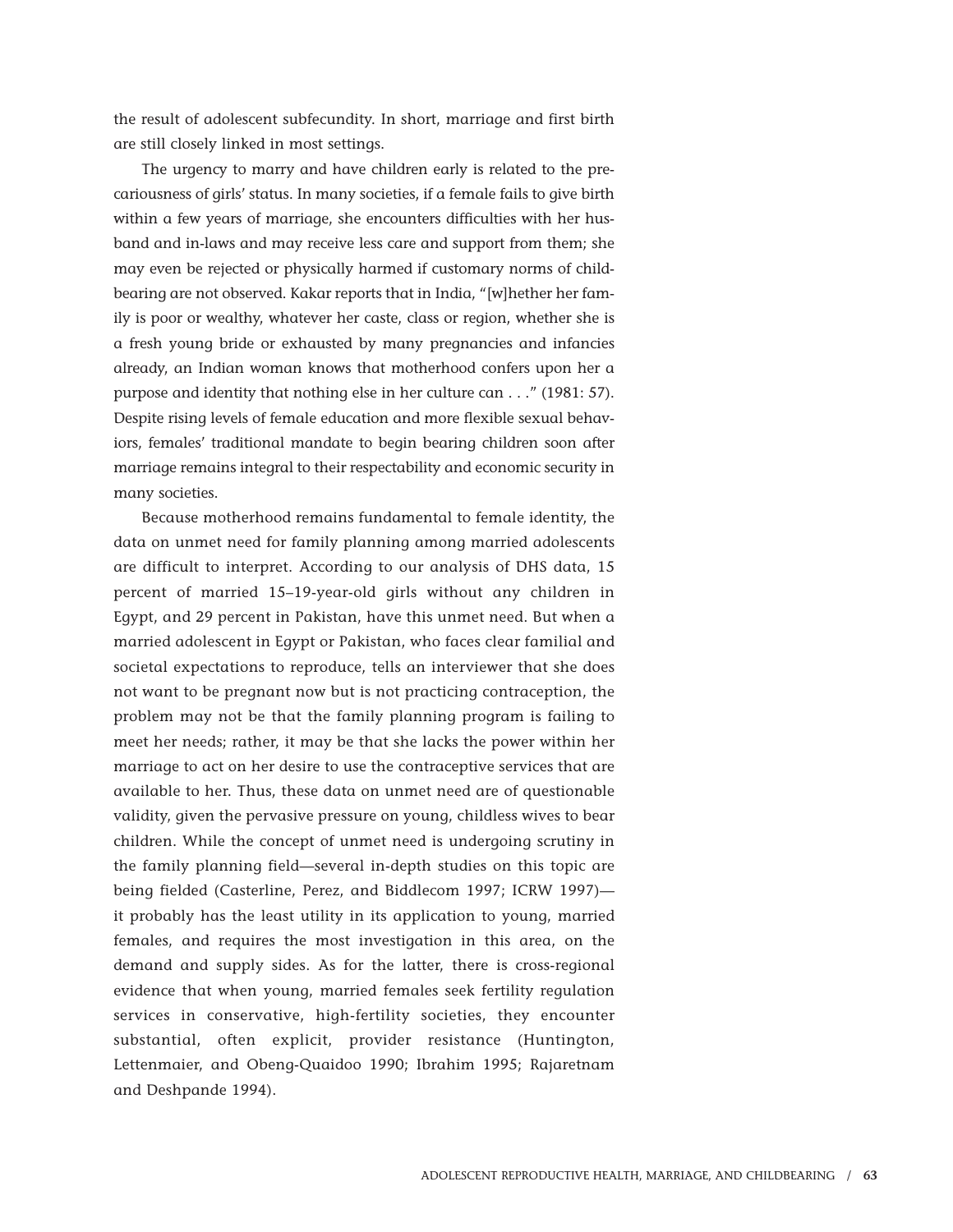#### **T ABLE 7**

**Women's Median Age at Marriage and Median Number of Months Between Marriage and First Birth by Age Group**

| $25 - 29$<br>$30 - 34$<br>$40 - 44$<br>$35 - 39$<br>Latin America and the Caribbean<br><b>Bolivia</b><br>20.0<br>20.1<br>20.6<br>20.7<br>age at marriage<br>months between marriage and first birth<br>15<br>16<br>17<br>14<br>21.0<br><b>Brazil</b><br>21.0<br>21.0<br>21.0<br>age at marriage<br>months between marriage and first birth<br>21<br>20<br>19<br>17<br>Colombia<br>21.6<br>21.6<br>21.3<br>21.4<br>age at marriage<br>months between marriage and first birth<br>16<br>17<br>15<br>13<br>18.4<br>19.8<br>19.4<br>18.8<br>Dominican Republic<br>age at marriage<br>18<br>months between marriage and first birth<br>17<br>17<br>17<br>19.1<br>18.6<br>19.2<br>Guatemala<br>18.5<br>age at marriage<br>months between marriage and first birth<br>14<br>15<br>15<br>15<br>$\overline{20.5}$<br>Haiti<br>20.6<br>21.4<br>20.7<br>age at marriage<br>15<br>months between marriage and first birth<br>15<br>15<br>14<br>20.8<br>21.7<br>20.6<br>20.8<br>age at marriage<br>Paraguay<br>18<br>months between marriage and first birth<br>16<br>17<br>17<br>21.8<br>21.0<br>20.6<br>21.2<br>Peru<br>age at marriage<br>13<br>13<br>months between marriage and first birth<br>14<br>14<br>South Central and Southeast Asia<br>Bangladesh*<br>14.7<br>14.2<br>13.9<br>13.6<br>age at marriage<br>29<br>35<br>months between marriage and first birth<br>34<br>36<br>Indonesia*<br>19.1<br>18.2<br>17.9<br>17.3<br>age at marriage<br>months between marriage and first birth<br>17<br>20<br>22<br>17<br>21.2<br>Kazakstan<br>21.3<br>21.0<br>20.9<br>age at marriage<br>months between marriage and first birth<br>11<br>12<br>12<br>11<br>16.5<br>16.2<br>15.8<br>16.4<br>Nepal<br>age at marriage<br>28<br>38<br>39<br>months between marriage and first birth<br>31<br>Pakistan*<br>18.8<br>18.2<br>18.6<br>18.5<br>age at marriage<br>20<br>months between marriage and first birth<br>21<br>21<br>24<br>Philippines<br>22.0<br>21.7<br>21.4<br>21.5<br>age at marriage<br>13<br>months between marriage and first birth<br>13<br>12<br>14<br>Uzbekistan<br>19.7<br>age at marriage <sup>3</sup><br>20.0<br>20.4<br>19.9<br>months between marriage and first birth<br>14<br>14<br>14<br>14<br>Sub-Saharan Africa<br>18.3<br>18.5<br>18.3<br>18.7<br>age at marriage<br>Benin<br>months between marriage and first birth<br>17<br>16<br>17<br>17<br><b>Burkina Faso</b><br>age at marriage<br>17.5<br>17.5<br>17.5<br>17.5<br>months between marriage and first birth<br>23<br>22<br>22<br>22<br>Cameroon<br>16.9<br>16.6<br>16.6<br>16.3<br>age at marriage<br>months between marriage and first birth<br>26<br>24<br>34<br>35<br>Central African Republic<br>17.4<br>17.3<br>17.8<br>16.6<br>age at marriage<br>20<br>months between marriage and first birth<br>20<br>20<br>21<br>18.2<br>20.4<br>18.4<br>17.6<br>Comoros<br>age at marriage<br>months between marriage and first birth<br>21<br>22<br>25<br>24<br>Côte d'Ivoire<br>18.2<br>18.0<br>18.2<br>18.1<br>age at marriage<br>22<br>months between marriage and first birth<br>20<br>21<br>23 |                       |  | Age group |  |
|-----------------------------------------------------------------------------------------------------------------------------------------------------------------------------------------------------------------------------------------------------------------------------------------------------------------------------------------------------------------------------------------------------------------------------------------------------------------------------------------------------------------------------------------------------------------------------------------------------------------------------------------------------------------------------------------------------------------------------------------------------------------------------------------------------------------------------------------------------------------------------------------------------------------------------------------------------------------------------------------------------------------------------------------------------------------------------------------------------------------------------------------------------------------------------------------------------------------------------------------------------------------------------------------------------------------------------------------------------------------------------------------------------------------------------------------------------------------------------------------------------------------------------------------------------------------------------------------------------------------------------------------------------------------------------------------------------------------------------------------------------------------------------------------------------------------------------------------------------------------------------------------------------------------------------------------------------------------------------------------------------------------------------------------------------------------------------------------------------------------------------------------------------------------------------------------------------------------------------------------------------------------------------------------------------------------------------------------------------------------------------------------------------------------------------------------------------------------------------------------------------------------------------------------------------------------------------------------------------------------------------------------------------------------------------------------------------------------------------------------------------------------------------------------------------------------------------------------------------------------------------------------------------------------------------------------------------------------------------------------------------------------------------------------------------------------------|-----------------------|--|-----------|--|
|                                                                                                                                                                                                                                                                                                                                                                                                                                                                                                                                                                                                                                                                                                                                                                                                                                                                                                                                                                                                                                                                                                                                                                                                                                                                                                                                                                                                                                                                                                                                                                                                                                                                                                                                                                                                                                                                                                                                                                                                                                                                                                                                                                                                                                                                                                                                                                                                                                                                                                                                                                                                                                                                                                                                                                                                                                                                                                                                                                                                                                                                       | <b>Region/Country</b> |  |           |  |
|                                                                                                                                                                                                                                                                                                                                                                                                                                                                                                                                                                                                                                                                                                                                                                                                                                                                                                                                                                                                                                                                                                                                                                                                                                                                                                                                                                                                                                                                                                                                                                                                                                                                                                                                                                                                                                                                                                                                                                                                                                                                                                                                                                                                                                                                                                                                                                                                                                                                                                                                                                                                                                                                                                                                                                                                                                                                                                                                                                                                                                                                       |                       |  |           |  |
|                                                                                                                                                                                                                                                                                                                                                                                                                                                                                                                                                                                                                                                                                                                                                                                                                                                                                                                                                                                                                                                                                                                                                                                                                                                                                                                                                                                                                                                                                                                                                                                                                                                                                                                                                                                                                                                                                                                                                                                                                                                                                                                                                                                                                                                                                                                                                                                                                                                                                                                                                                                                                                                                                                                                                                                                                                                                                                                                                                                                                                                                       |                       |  |           |  |
|                                                                                                                                                                                                                                                                                                                                                                                                                                                                                                                                                                                                                                                                                                                                                                                                                                                                                                                                                                                                                                                                                                                                                                                                                                                                                                                                                                                                                                                                                                                                                                                                                                                                                                                                                                                                                                                                                                                                                                                                                                                                                                                                                                                                                                                                                                                                                                                                                                                                                                                                                                                                                                                                                                                                                                                                                                                                                                                                                                                                                                                                       |                       |  |           |  |
|                                                                                                                                                                                                                                                                                                                                                                                                                                                                                                                                                                                                                                                                                                                                                                                                                                                                                                                                                                                                                                                                                                                                                                                                                                                                                                                                                                                                                                                                                                                                                                                                                                                                                                                                                                                                                                                                                                                                                                                                                                                                                                                                                                                                                                                                                                                                                                                                                                                                                                                                                                                                                                                                                                                                                                                                                                                                                                                                                                                                                                                                       |                       |  |           |  |
|                                                                                                                                                                                                                                                                                                                                                                                                                                                                                                                                                                                                                                                                                                                                                                                                                                                                                                                                                                                                                                                                                                                                                                                                                                                                                                                                                                                                                                                                                                                                                                                                                                                                                                                                                                                                                                                                                                                                                                                                                                                                                                                                                                                                                                                                                                                                                                                                                                                                                                                                                                                                                                                                                                                                                                                                                                                                                                                                                                                                                                                                       |                       |  |           |  |
|                                                                                                                                                                                                                                                                                                                                                                                                                                                                                                                                                                                                                                                                                                                                                                                                                                                                                                                                                                                                                                                                                                                                                                                                                                                                                                                                                                                                                                                                                                                                                                                                                                                                                                                                                                                                                                                                                                                                                                                                                                                                                                                                                                                                                                                                                                                                                                                                                                                                                                                                                                                                                                                                                                                                                                                                                                                                                                                                                                                                                                                                       |                       |  |           |  |
|                                                                                                                                                                                                                                                                                                                                                                                                                                                                                                                                                                                                                                                                                                                                                                                                                                                                                                                                                                                                                                                                                                                                                                                                                                                                                                                                                                                                                                                                                                                                                                                                                                                                                                                                                                                                                                                                                                                                                                                                                                                                                                                                                                                                                                                                                                                                                                                                                                                                                                                                                                                                                                                                                                                                                                                                                                                                                                                                                                                                                                                                       |                       |  |           |  |
|                                                                                                                                                                                                                                                                                                                                                                                                                                                                                                                                                                                                                                                                                                                                                                                                                                                                                                                                                                                                                                                                                                                                                                                                                                                                                                                                                                                                                                                                                                                                                                                                                                                                                                                                                                                                                                                                                                                                                                                                                                                                                                                                                                                                                                                                                                                                                                                                                                                                                                                                                                                                                                                                                                                                                                                                                                                                                                                                                                                                                                                                       |                       |  |           |  |
|                                                                                                                                                                                                                                                                                                                                                                                                                                                                                                                                                                                                                                                                                                                                                                                                                                                                                                                                                                                                                                                                                                                                                                                                                                                                                                                                                                                                                                                                                                                                                                                                                                                                                                                                                                                                                                                                                                                                                                                                                                                                                                                                                                                                                                                                                                                                                                                                                                                                                                                                                                                                                                                                                                                                                                                                                                                                                                                                                                                                                                                                       |                       |  |           |  |
|                                                                                                                                                                                                                                                                                                                                                                                                                                                                                                                                                                                                                                                                                                                                                                                                                                                                                                                                                                                                                                                                                                                                                                                                                                                                                                                                                                                                                                                                                                                                                                                                                                                                                                                                                                                                                                                                                                                                                                                                                                                                                                                                                                                                                                                                                                                                                                                                                                                                                                                                                                                                                                                                                                                                                                                                                                                                                                                                                                                                                                                                       |                       |  |           |  |
|                                                                                                                                                                                                                                                                                                                                                                                                                                                                                                                                                                                                                                                                                                                                                                                                                                                                                                                                                                                                                                                                                                                                                                                                                                                                                                                                                                                                                                                                                                                                                                                                                                                                                                                                                                                                                                                                                                                                                                                                                                                                                                                                                                                                                                                                                                                                                                                                                                                                                                                                                                                                                                                                                                                                                                                                                                                                                                                                                                                                                                                                       |                       |  |           |  |
|                                                                                                                                                                                                                                                                                                                                                                                                                                                                                                                                                                                                                                                                                                                                                                                                                                                                                                                                                                                                                                                                                                                                                                                                                                                                                                                                                                                                                                                                                                                                                                                                                                                                                                                                                                                                                                                                                                                                                                                                                                                                                                                                                                                                                                                                                                                                                                                                                                                                                                                                                                                                                                                                                                                                                                                                                                                                                                                                                                                                                                                                       |                       |  |           |  |
|                                                                                                                                                                                                                                                                                                                                                                                                                                                                                                                                                                                                                                                                                                                                                                                                                                                                                                                                                                                                                                                                                                                                                                                                                                                                                                                                                                                                                                                                                                                                                                                                                                                                                                                                                                                                                                                                                                                                                                                                                                                                                                                                                                                                                                                                                                                                                                                                                                                                                                                                                                                                                                                                                                                                                                                                                                                                                                                                                                                                                                                                       |                       |  |           |  |
|                                                                                                                                                                                                                                                                                                                                                                                                                                                                                                                                                                                                                                                                                                                                                                                                                                                                                                                                                                                                                                                                                                                                                                                                                                                                                                                                                                                                                                                                                                                                                                                                                                                                                                                                                                                                                                                                                                                                                                                                                                                                                                                                                                                                                                                                                                                                                                                                                                                                                                                                                                                                                                                                                                                                                                                                                                                                                                                                                                                                                                                                       |                       |  |           |  |
|                                                                                                                                                                                                                                                                                                                                                                                                                                                                                                                                                                                                                                                                                                                                                                                                                                                                                                                                                                                                                                                                                                                                                                                                                                                                                                                                                                                                                                                                                                                                                                                                                                                                                                                                                                                                                                                                                                                                                                                                                                                                                                                                                                                                                                                                                                                                                                                                                                                                                                                                                                                                                                                                                                                                                                                                                                                                                                                                                                                                                                                                       |                       |  |           |  |
|                                                                                                                                                                                                                                                                                                                                                                                                                                                                                                                                                                                                                                                                                                                                                                                                                                                                                                                                                                                                                                                                                                                                                                                                                                                                                                                                                                                                                                                                                                                                                                                                                                                                                                                                                                                                                                                                                                                                                                                                                                                                                                                                                                                                                                                                                                                                                                                                                                                                                                                                                                                                                                                                                                                                                                                                                                                                                                                                                                                                                                                                       |                       |  |           |  |
| continued                                                                                                                                                                                                                                                                                                                                                                                                                                                                                                                                                                                                                                                                                                                                                                                                                                                                                                                                                                                                                                                                                                                                                                                                                                                                                                                                                                                                                                                                                                                                                                                                                                                                                                                                                                                                                                                                                                                                                                                                                                                                                                                                                                                                                                                                                                                                                                                                                                                                                                                                                                                                                                                                                                                                                                                                                                                                                                                                                                                                                                                             |                       |  |           |  |
|                                                                                                                                                                                                                                                                                                                                                                                                                                                                                                                                                                                                                                                                                                                                                                                                                                                                                                                                                                                                                                                                                                                                                                                                                                                                                                                                                                                                                                                                                                                                                                                                                                                                                                                                                                                                                                                                                                                                                                                                                                                                                                                                                                                                                                                                                                                                                                                                                                                                                                                                                                                                                                                                                                                                                                                                                                                                                                                                                                                                                                                                       |                       |  |           |  |
|                                                                                                                                                                                                                                                                                                                                                                                                                                                                                                                                                                                                                                                                                                                                                                                                                                                                                                                                                                                                                                                                                                                                                                                                                                                                                                                                                                                                                                                                                                                                                                                                                                                                                                                                                                                                                                                                                                                                                                                                                                                                                                                                                                                                                                                                                                                                                                                                                                                                                                                                                                                                                                                                                                                                                                                                                                                                                                                                                                                                                                                                       |                       |  |           |  |
|                                                                                                                                                                                                                                                                                                                                                                                                                                                                                                                                                                                                                                                                                                                                                                                                                                                                                                                                                                                                                                                                                                                                                                                                                                                                                                                                                                                                                                                                                                                                                                                                                                                                                                                                                                                                                                                                                                                                                                                                                                                                                                                                                                                                                                                                                                                                                                                                                                                                                                                                                                                                                                                                                                                                                                                                                                                                                                                                                                                                                                                                       |                       |  |           |  |
|                                                                                                                                                                                                                                                                                                                                                                                                                                                                                                                                                                                                                                                                                                                                                                                                                                                                                                                                                                                                                                                                                                                                                                                                                                                                                                                                                                                                                                                                                                                                                                                                                                                                                                                                                                                                                                                                                                                                                                                                                                                                                                                                                                                                                                                                                                                                                                                                                                                                                                                                                                                                                                                                                                                                                                                                                                                                                                                                                                                                                                                                       |                       |  |           |  |
|                                                                                                                                                                                                                                                                                                                                                                                                                                                                                                                                                                                                                                                                                                                                                                                                                                                                                                                                                                                                                                                                                                                                                                                                                                                                                                                                                                                                                                                                                                                                                                                                                                                                                                                                                                                                                                                                                                                                                                                                                                                                                                                                                                                                                                                                                                                                                                                                                                                                                                                                                                                                                                                                                                                                                                                                                                                                                                                                                                                                                                                                       |                       |  |           |  |
|                                                                                                                                                                                                                                                                                                                                                                                                                                                                                                                                                                                                                                                                                                                                                                                                                                                                                                                                                                                                                                                                                                                                                                                                                                                                                                                                                                                                                                                                                                                                                                                                                                                                                                                                                                                                                                                                                                                                                                                                                                                                                                                                                                                                                                                                                                                                                                                                                                                                                                                                                                                                                                                                                                                                                                                                                                                                                                                                                                                                                                                                       |                       |  |           |  |
|                                                                                                                                                                                                                                                                                                                                                                                                                                                                                                                                                                                                                                                                                                                                                                                                                                                                                                                                                                                                                                                                                                                                                                                                                                                                                                                                                                                                                                                                                                                                                                                                                                                                                                                                                                                                                                                                                                                                                                                                                                                                                                                                                                                                                                                                                                                                                                                                                                                                                                                                                                                                                                                                                                                                                                                                                                                                                                                                                                                                                                                                       |                       |  |           |  |
|                                                                                                                                                                                                                                                                                                                                                                                                                                                                                                                                                                                                                                                                                                                                                                                                                                                                                                                                                                                                                                                                                                                                                                                                                                                                                                                                                                                                                                                                                                                                                                                                                                                                                                                                                                                                                                                                                                                                                                                                                                                                                                                                                                                                                                                                                                                                                                                                                                                                                                                                                                                                                                                                                                                                                                                                                                                                                                                                                                                                                                                                       |                       |  |           |  |
|                                                                                                                                                                                                                                                                                                                                                                                                                                                                                                                                                                                                                                                                                                                                                                                                                                                                                                                                                                                                                                                                                                                                                                                                                                                                                                                                                                                                                                                                                                                                                                                                                                                                                                                                                                                                                                                                                                                                                                                                                                                                                                                                                                                                                                                                                                                                                                                                                                                                                                                                                                                                                                                                                                                                                                                                                                                                                                                                                                                                                                                                       |                       |  |           |  |
|                                                                                                                                                                                                                                                                                                                                                                                                                                                                                                                                                                                                                                                                                                                                                                                                                                                                                                                                                                                                                                                                                                                                                                                                                                                                                                                                                                                                                                                                                                                                                                                                                                                                                                                                                                                                                                                                                                                                                                                                                                                                                                                                                                                                                                                                                                                                                                                                                                                                                                                                                                                                                                                                                                                                                                                                                                                                                                                                                                                                                                                                       |                       |  |           |  |
|                                                                                                                                                                                                                                                                                                                                                                                                                                                                                                                                                                                                                                                                                                                                                                                                                                                                                                                                                                                                                                                                                                                                                                                                                                                                                                                                                                                                                                                                                                                                                                                                                                                                                                                                                                                                                                                                                                                                                                                                                                                                                                                                                                                                                                                                                                                                                                                                                                                                                                                                                                                                                                                                                                                                                                                                                                                                                                                                                                                                                                                                       |                       |  |           |  |
|                                                                                                                                                                                                                                                                                                                                                                                                                                                                                                                                                                                                                                                                                                                                                                                                                                                                                                                                                                                                                                                                                                                                                                                                                                                                                                                                                                                                                                                                                                                                                                                                                                                                                                                                                                                                                                                                                                                                                                                                                                                                                                                                                                                                                                                                                                                                                                                                                                                                                                                                                                                                                                                                                                                                                                                                                                                                                                                                                                                                                                                                       |                       |  |           |  |
|                                                                                                                                                                                                                                                                                                                                                                                                                                                                                                                                                                                                                                                                                                                                                                                                                                                                                                                                                                                                                                                                                                                                                                                                                                                                                                                                                                                                                                                                                                                                                                                                                                                                                                                                                                                                                                                                                                                                                                                                                                                                                                                                                                                                                                                                                                                                                                                                                                                                                                                                                                                                                                                                                                                                                                                                                                                                                                                                                                                                                                                                       |                       |  |           |  |
|                                                                                                                                                                                                                                                                                                                                                                                                                                                                                                                                                                                                                                                                                                                                                                                                                                                                                                                                                                                                                                                                                                                                                                                                                                                                                                                                                                                                                                                                                                                                                                                                                                                                                                                                                                                                                                                                                                                                                                                                                                                                                                                                                                                                                                                                                                                                                                                                                                                                                                                                                                                                                                                                                                                                                                                                                                                                                                                                                                                                                                                                       |                       |  |           |  |
|                                                                                                                                                                                                                                                                                                                                                                                                                                                                                                                                                                                                                                                                                                                                                                                                                                                                                                                                                                                                                                                                                                                                                                                                                                                                                                                                                                                                                                                                                                                                                                                                                                                                                                                                                                                                                                                                                                                                                                                                                                                                                                                                                                                                                                                                                                                                                                                                                                                                                                                                                                                                                                                                                                                                                                                                                                                                                                                                                                                                                                                                       |                       |  |           |  |
|                                                                                                                                                                                                                                                                                                                                                                                                                                                                                                                                                                                                                                                                                                                                                                                                                                                                                                                                                                                                                                                                                                                                                                                                                                                                                                                                                                                                                                                                                                                                                                                                                                                                                                                                                                                                                                                                                                                                                                                                                                                                                                                                                                                                                                                                                                                                                                                                                                                                                                                                                                                                                                                                                                                                                                                                                                                                                                                                                                                                                                                                       |                       |  |           |  |
|                                                                                                                                                                                                                                                                                                                                                                                                                                                                                                                                                                                                                                                                                                                                                                                                                                                                                                                                                                                                                                                                                                                                                                                                                                                                                                                                                                                                                                                                                                                                                                                                                                                                                                                                                                                                                                                                                                                                                                                                                                                                                                                                                                                                                                                                                                                                                                                                                                                                                                                                                                                                                                                                                                                                                                                                                                                                                                                                                                                                                                                                       |                       |  |           |  |
|                                                                                                                                                                                                                                                                                                                                                                                                                                                                                                                                                                                                                                                                                                                                                                                                                                                                                                                                                                                                                                                                                                                                                                                                                                                                                                                                                                                                                                                                                                                                                                                                                                                                                                                                                                                                                                                                                                                                                                                                                                                                                                                                                                                                                                                                                                                                                                                                                                                                                                                                                                                                                                                                                                                                                                                                                                                                                                                                                                                                                                                                       |                       |  |           |  |
|                                                                                                                                                                                                                                                                                                                                                                                                                                                                                                                                                                                                                                                                                                                                                                                                                                                                                                                                                                                                                                                                                                                                                                                                                                                                                                                                                                                                                                                                                                                                                                                                                                                                                                                                                                                                                                                                                                                                                                                                                                                                                                                                                                                                                                                                                                                                                                                                                                                                                                                                                                                                                                                                                                                                                                                                                                                                                                                                                                                                                                                                       |                       |  |           |  |
|                                                                                                                                                                                                                                                                                                                                                                                                                                                                                                                                                                                                                                                                                                                                                                                                                                                                                                                                                                                                                                                                                                                                                                                                                                                                                                                                                                                                                                                                                                                                                                                                                                                                                                                                                                                                                                                                                                                                                                                                                                                                                                                                                                                                                                                                                                                                                                                                                                                                                                                                                                                                                                                                                                                                                                                                                                                                                                                                                                                                                                                                       |                       |  |           |  |
|                                                                                                                                                                                                                                                                                                                                                                                                                                                                                                                                                                                                                                                                                                                                                                                                                                                                                                                                                                                                                                                                                                                                                                                                                                                                                                                                                                                                                                                                                                                                                                                                                                                                                                                                                                                                                                                                                                                                                                                                                                                                                                                                                                                                                                                                                                                                                                                                                                                                                                                                                                                                                                                                                                                                                                                                                                                                                                                                                                                                                                                                       |                       |  |           |  |
|                                                                                                                                                                                                                                                                                                                                                                                                                                                                                                                                                                                                                                                                                                                                                                                                                                                                                                                                                                                                                                                                                                                                                                                                                                                                                                                                                                                                                                                                                                                                                                                                                                                                                                                                                                                                                                                                                                                                                                                                                                                                                                                                                                                                                                                                                                                                                                                                                                                                                                                                                                                                                                                                                                                                                                                                                                                                                                                                                                                                                                                                       |                       |  |           |  |
|                                                                                                                                                                                                                                                                                                                                                                                                                                                                                                                                                                                                                                                                                                                                                                                                                                                                                                                                                                                                                                                                                                                                                                                                                                                                                                                                                                                                                                                                                                                                                                                                                                                                                                                                                                                                                                                                                                                                                                                                                                                                                                                                                                                                                                                                                                                                                                                                                                                                                                                                                                                                                                                                                                                                                                                                                                                                                                                                                                                                                                                                       |                       |  |           |  |
|                                                                                                                                                                                                                                                                                                                                                                                                                                                                                                                                                                                                                                                                                                                                                                                                                                                                                                                                                                                                                                                                                                                                                                                                                                                                                                                                                                                                                                                                                                                                                                                                                                                                                                                                                                                                                                                                                                                                                                                                                                                                                                                                                                                                                                                                                                                                                                                                                                                                                                                                                                                                                                                                                                                                                                                                                                                                                                                                                                                                                                                                       |                       |  |           |  |
|                                                                                                                                                                                                                                                                                                                                                                                                                                                                                                                                                                                                                                                                                                                                                                                                                                                                                                                                                                                                                                                                                                                                                                                                                                                                                                                                                                                                                                                                                                                                                                                                                                                                                                                                                                                                                                                                                                                                                                                                                                                                                                                                                                                                                                                                                                                                                                                                                                                                                                                                                                                                                                                                                                                                                                                                                                                                                                                                                                                                                                                                       |                       |  |           |  |
|                                                                                                                                                                                                                                                                                                                                                                                                                                                                                                                                                                                                                                                                                                                                                                                                                                                                                                                                                                                                                                                                                                                                                                                                                                                                                                                                                                                                                                                                                                                                                                                                                                                                                                                                                                                                                                                                                                                                                                                                                                                                                                                                                                                                                                                                                                                                                                                                                                                                                                                                                                                                                                                                                                                                                                                                                                                                                                                                                                                                                                                                       |                       |  |           |  |
|                                                                                                                                                                                                                                                                                                                                                                                                                                                                                                                                                                                                                                                                                                                                                                                                                                                                                                                                                                                                                                                                                                                                                                                                                                                                                                                                                                                                                                                                                                                                                                                                                                                                                                                                                                                                                                                                                                                                                                                                                                                                                                                                                                                                                                                                                                                                                                                                                                                                                                                                                                                                                                                                                                                                                                                                                                                                                                                                                                                                                                                                       |                       |  |           |  |
|                                                                                                                                                                                                                                                                                                                                                                                                                                                                                                                                                                                                                                                                                                                                                                                                                                                                                                                                                                                                                                                                                                                                                                                                                                                                                                                                                                                                                                                                                                                                                                                                                                                                                                                                                                                                                                                                                                                                                                                                                                                                                                                                                                                                                                                                                                                                                                                                                                                                                                                                                                                                                                                                                                                                                                                                                                                                                                                                                                                                                                                                       |                       |  |           |  |
|                                                                                                                                                                                                                                                                                                                                                                                                                                                                                                                                                                                                                                                                                                                                                                                                                                                                                                                                                                                                                                                                                                                                                                                                                                                                                                                                                                                                                                                                                                                                                                                                                                                                                                                                                                                                                                                                                                                                                                                                                                                                                                                                                                                                                                                                                                                                                                                                                                                                                                                                                                                                                                                                                                                                                                                                                                                                                                                                                                                                                                                                       |                       |  |           |  |
|                                                                                                                                                                                                                                                                                                                                                                                                                                                                                                                                                                                                                                                                                                                                                                                                                                                                                                                                                                                                                                                                                                                                                                                                                                                                                                                                                                                                                                                                                                                                                                                                                                                                                                                                                                                                                                                                                                                                                                                                                                                                                                                                                                                                                                                                                                                                                                                                                                                                                                                                                                                                                                                                                                                                                                                                                                                                                                                                                                                                                                                                       |                       |  |           |  |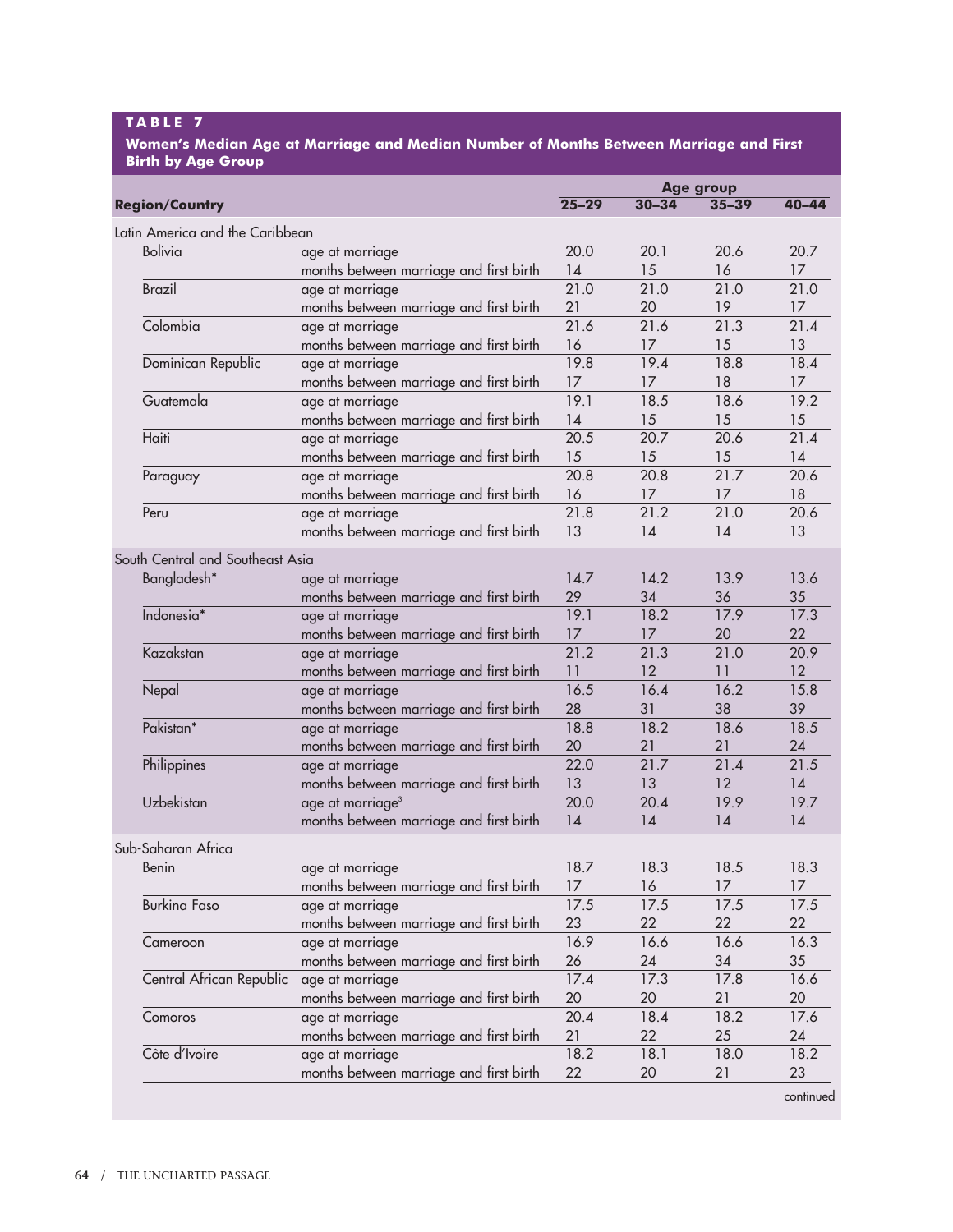# **T ABLE 7**

| (continued)                    |                                         |                  |           |           |           |  |
|--------------------------------|-----------------------------------------|------------------|-----------|-----------|-----------|--|
|                                |                                         | <b>Age group</b> |           |           |           |  |
| <b>Region/Country</b>          |                                         | $25 - 29$        | $30 - 34$ | $35 - 39$ | $40 - 44$ |  |
| Sub-Saharan Africa (continued) |                                         |                  |           |           |           |  |
| Ghana                          | age at marriage                         | 18.9             | 18.6      | 19.0      | 18.7      |  |
|                                | months between marriage and first birth | 17               | 19        | 19        | 16        |  |
| Kenya                          | age at marriage                         | 19.5             | 18.9      | 18.2      | 18.3      |  |
|                                | months between marriage and first birth | 14               | 18        | 16        | 20        |  |
| Madagascar                     | age at marriage                         | 18.9             | 18.2      | 18.0      | 18.0      |  |
|                                | months between marriage and first birth | 17               | 16        | 17        | 17        |  |
| Malawi                         | age at marriage                         | 17.7             | 17.2      | 17.9      | 18.1      |  |
|                                | months between marriage and first birth | 16               | 16        | 17        | 17        |  |
| Mali                           | age at marriage                         | 16.1             | 16.0      | 16.1      | 15.9      |  |
|                                | months between marriage and first birth | 24               | 24        | 27        | 31        |  |
| Namibia                        | age at marriage                         | 26.8             | 24.9      | 24.0      | 24.4      |  |
|                                | months between marriage and first birth | 18               | 17        | 16        | 17        |  |
| Niger                          | age at marriage                         | 14.9             | 14.9      | 15.1      | 14.8      |  |
|                                | months between marriage and first birth | 35               | 35        | 39        | 44        |  |
| Nigeria                        | age at marriage                         | 17.2             | 16.3      | 17.3      | 16.9      |  |
|                                | months between marriage and first birth | 26               | 24        | 27        | 27        |  |
| Rwanda                         | age at marriage                         | 20.9             | 20.2      | 20.0      | 19.4      |  |
|                                | months between marriage and first birth | 15               | 15        | 17        | 16        |  |
| Senegal                        | age at marriage                         | 16.8             | 16.2      | 16.1      | 15.8      |  |
|                                | months between marriage and first birth | 26               | 24        | 33        | 36        |  |
| Tanzania                       | age at marriage                         | 18.8             | 18.6      | 17.6      | 17.4      |  |
|                                | months between marriage and first birth | 15               | 16        | 16        | 15        |  |
| Uganda                         | age at marriage                         | 18.9             | 18.6      | 19.0      | 18.7      |  |
|                                | months between marriage and first birth | 18               | 17        | 16        | 18        |  |
| Zambia                         | age at marriage                         | 18.4             | 17.9      | 17.4      | 17.4      |  |
|                                | months between marriage and first birth | 15               | 16        | 14        | 16        |  |
| Zimbabwe                       | age at marriage                         | 19.3             | 18.7      | 18.8      | 18.9      |  |
|                                | months between marriage and first birth | 14               | 14        | 14        | 16        |  |
| West Asia and North Africa     |                                         |                  |           |           |           |  |
| Egypt*                         | age at marriage                         | 19.8             | 19.3      | 19.3      | 18.9      |  |
|                                | months between marriage and first birth | 15               | 16        | 16        | 18        |  |
| Morocco                        | age at marriage                         | 22.3             | 20.0      | 19.4      | 18.6      |  |
|                                | months between marriage and first birth | 18               | 20        | 22        | 22        |  |
| Turkey*                        | age at marriage                         | 19.2             | 18.8      | 18.5      | 18.4      |  |
|                                | months between marriage and first birth | 14               | 14        | 15        | 17        |  |
| Yemen*                         | age at marriage                         | 16.1             | 15.7      | 15.7      | 15.7      |  |
|                                | months between marriage and first birth | 34               | 35        | 49        | 49        |  |

\* Sample is restricted to ever-married women; assume 50 percent of women were married and gave birth by age 25.

Note: Marriage is defined to include formal marriage and cohabitation with a male partner. Women who gave birth prior to marriage or less than eight months after marriage and those who are not married are excluded from the analysis of the interval between marriage and first birth. The birth restriction eliminates women for whom pregnancy or birth might have driven the decision to marry. The marriage restriction will only make a difference in the 25–29-year age group and even then it should not make a large difference in the median number of months between marriage and first birth, as the vast majority of women in these countries are married by ages 25–29.

Source: Computations from DHS data since 1990. See Appendix for survey dates.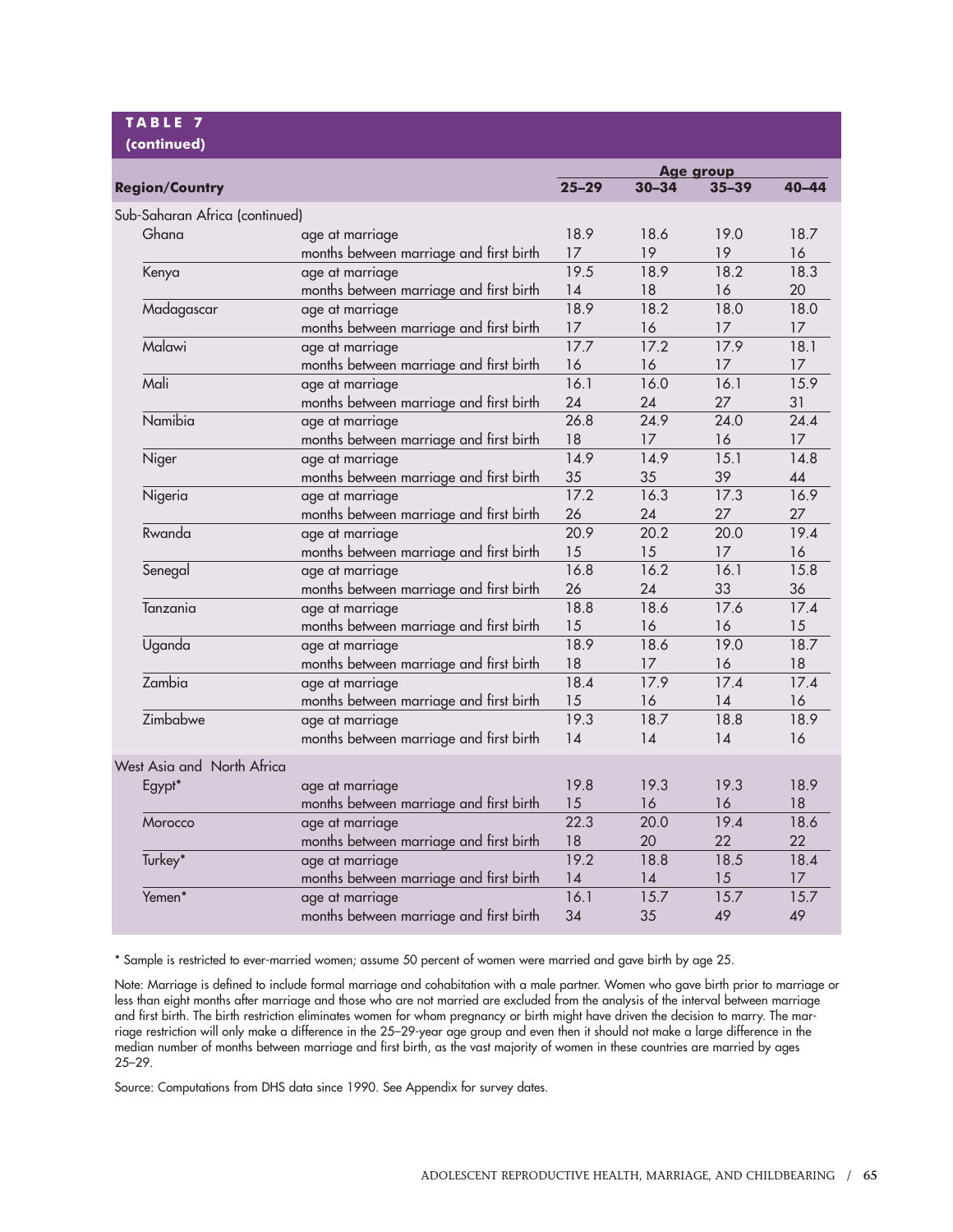Figure 7 shows the percentage of women aged 25–29 who had married by age 18 in the 39 DHS countries included in our analysis.<sup>21</sup> While the incidence of early marriage varies considerably and is declining in all regions of the developing world (Singh and Samara 1996), the proportion of females married by age 18 is still at least 25 percent in six of eight Latin American and Caribbean countries, four of seven South Central and Southeast Asian countries, 18 of 20 sub-Saharan African countries, and 3 of 4 West Asian and North African countries; in 12 countries—9 in sub-Saharan Africa—this proportion exceeds 50 percent. If the definition of childhood in the Convention on the Rights of the Child namely, that it extends through age 18—is applied here, these data reveal stunningly high levels of child marriage, particularly in parts of Asia and North and sub-Saharan Africa.

Not only do many females marry while they are still legally children, but these girls often marry men who are considerably older. (Males are generally not encouraged to marry while they are still adolescents; thus, males, unlike females, rarely marry before reaching adulthood.) Table 8 shows the age difference between spouses in Colombia, Egypt, and Turkey for women aged 20–29 who had married as adolescents (that is, prior to age 20) and for women aged 30–39 who had married in their 20s. Although spousal age differences vary, in all three countries the husband is likely to be substantially older than his wife if she married as an adolescent. Indeed, the gap between spouses' ages is often considerably greater when the bride is under 20. In Egypt, where the average spousal age difference is the largest, 65 percent of adolescent brides marry men more than five years older than they are, and nearly one-quarter marry men 10 or more years older. Among women who marry in their 20s, the comparable figures are 43 percent and 12 percent. That the age difference between spouses is larger for females who marry as adolescents is

<sup>&</sup>lt;sup>21</sup> In the interest of documenting current behavior, we would have preferred to show data from the youngest females whose experience is not censored—that is, those aged 18–25. However, seven of the countries included in our analysis limit their samples to married females. Younger females in these surveys are not representative of all females their age because single females are excluded from the samples. Thus, for purposes of comparability, we restricted our analysis for all countries to women aged 25–29. While virtually all females in these seven countries marry, and most do so by age 25, there are still sufficient numbers who marry after age 25 (in five of the seven countries— Bangladesh and Nepal are the exceptions) to affect estimates of the proportion of females married by age 18. We used DHS estimates of the proportion married by ages 25–29 (which are based on household listings of marital status by age) to deflate the proportions married by age 18. So, for example, 35 percent of ever-married women aged 25–29 in Egypt had married by age 18; however, 13 percent of women in that age group have not yet married, which means that approximately 30 percent of all women aged 25–29 had married by age 18.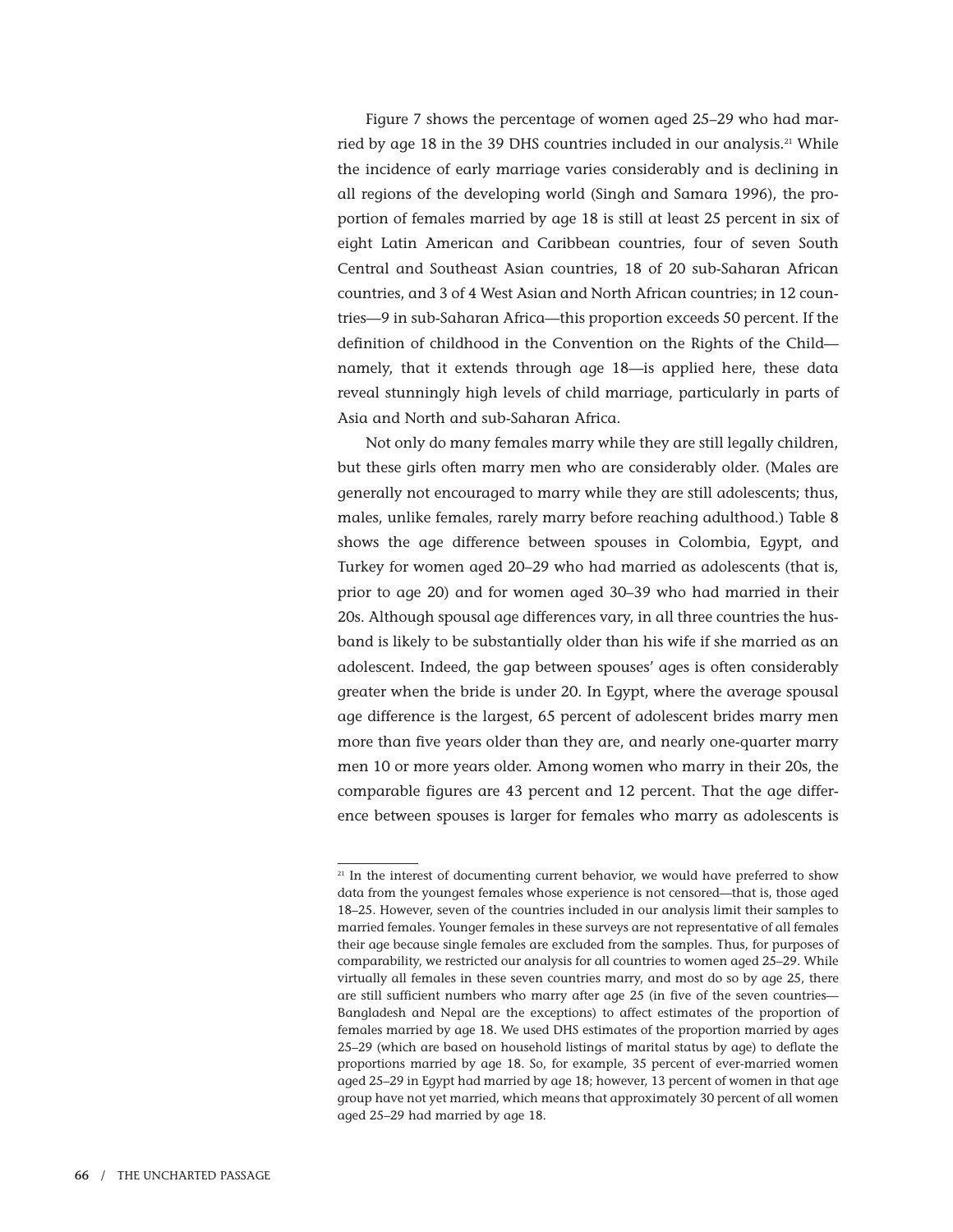

Bangladesh, .866 in Egypt, .860 in Indonesia, .954 in Nepal, .856 in Pakistan, .844 in Turkey, and .909 in Yemen. For more on the procedure used to compare samples of all women with samples restricted to ever-married women, see footnote 21 to this chapter.

Source: Computations from DHS data since 1990. See Appendix for survey dates.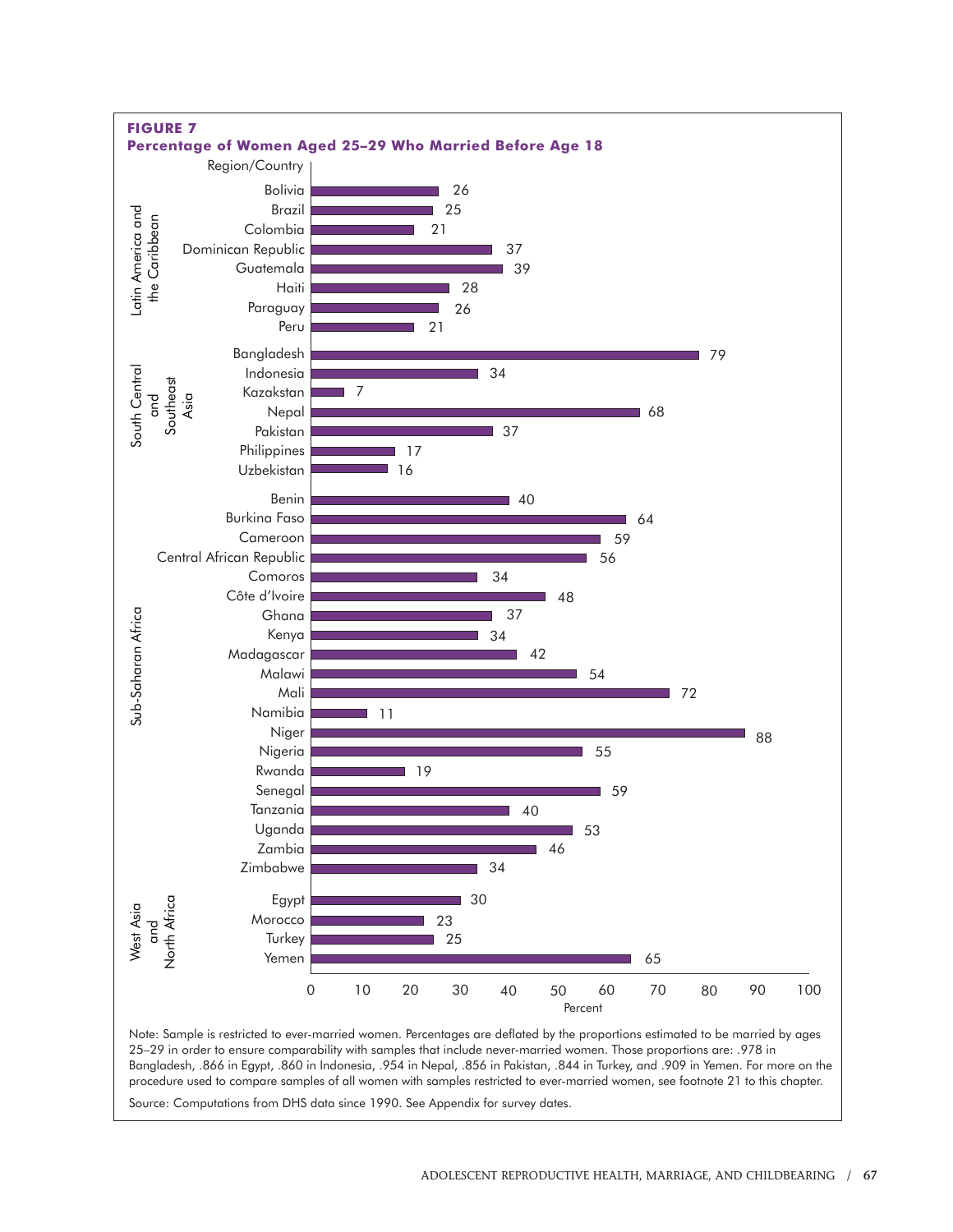#### **T ABLE 8**

| Spousal Age Differences for Women Aged 20–29 and 30–39 by Women's Age at Marriage: |  |  |
|------------------------------------------------------------------------------------|--|--|
| Colombia, Egypt, and Turkey                                                        |  |  |

|                           | <b>Women aged 20-29</b><br>married before age 20 (%) |              |               | <b>Women aged 30-39</b><br>married between ages 20-29 (%) |              |               |  |
|---------------------------|------------------------------------------------------|--------------|---------------|-----------------------------------------------------------|--------------|---------------|--|
|                           | <b>Colombia</b>                                      | <b>Egypt</b> | <b>Turkey</b> | Colombia                                                  | <b>Egypt</b> | <b>Turkey</b> |  |
| Husband younger than wife | 5.7                                                  | 0.8          | 3.1           | 21.9                                                      | 7.1          | 16.5          |  |
| Husband same age as wife  | 5.3                                                  | 1.4          | 4.2           | 12.6                                                      | 7.1          | 12.5          |  |
| Husband 1-5 years older   | 45.9                                                 | 33.2         | 47.9          | 38.4                                                      | 42.8         | 54.5          |  |
| Husband 6-10 years older  | 25.5                                                 | 40.3         | 37.7          | 16.6                                                      | 30.7         | 11.3          |  |
| Husband 10+ years older   | 17.6                                                 | 74.4         | 7.1           | $10\Delta$                                                | $12\Delta$   | 5.2           |  |

Note: Marriage is defined to include formal marriage and cohabitation with a male partner.

Source: Computations from DHS data since 1990. See Appendix for survey dates.

not simply attributable to the fact that early-marrying females are from lower socioeconomic groups, in which it is normative for girls to marry much older men. The inverse relationship between spousal age difference and wife's age at marriage is maintained even when education of the woman is controlled—indeed, education has little effect (see Figure 8). Thus, women who marry in their 20s have spouses who are closer in age than equally educated women who marry earlier.

Given the magnitude of spousal age differences for married, adolescent girls, it is reasonable to assume that many teenage brides have limited capacity to negotiate with their husbands about sex, contraception, and childbearing, as well as other aspects of domestic life. In Bangladesh, "[large] age differences between spouses, particularly when the bride is little more than a child, . . . can increase the level of awe in the bride and her deference towards the husband-god (*poti-debota*) that is idealized in Bengali culture" (Amin and Cain 1997: 301).

While spousal age differences are suggestive of imbalances between husbands and their young wives, we have few direct means to verify this; however, there is a precedent in the literature for regarding these differences as a measure of the level of equity within marriage. In his crosscultural analysis of women's status and fertility, Cain uses spousal age differences as a parsimonious indicator of patriarchal structure. "In general, a large difference in age of spouses . . . connotes a potentially powerful means of male control over women," he argues (1984: 39–40).

Our insights into girls' experience in the early stages of marriage are limited. One recent study in Egypt revealed that, even among girls who have been involved in a community development and income-generating scheme for an average of two to three years, the first year of marriage was experienced as a "setback, and in some cases, as virtual bondage"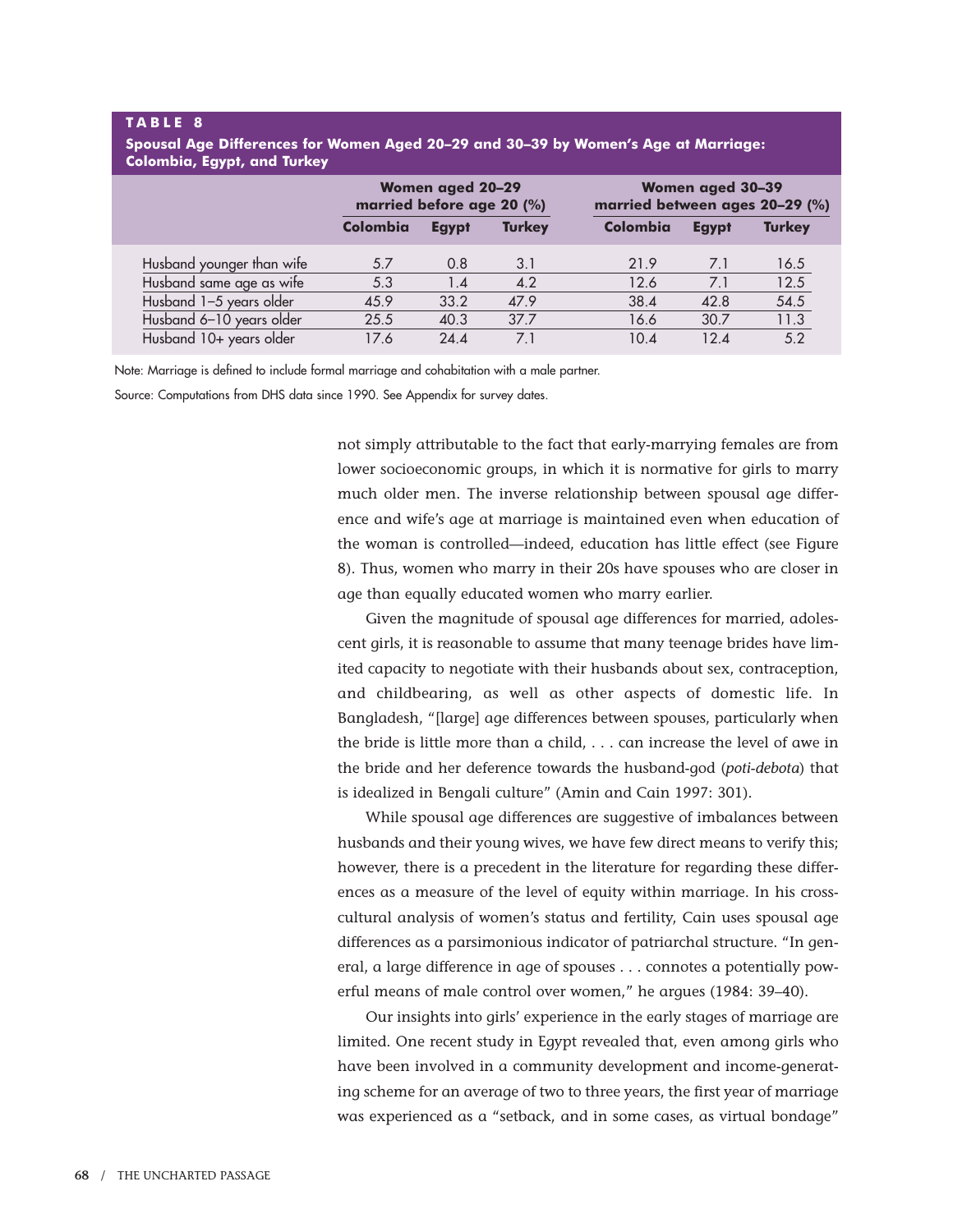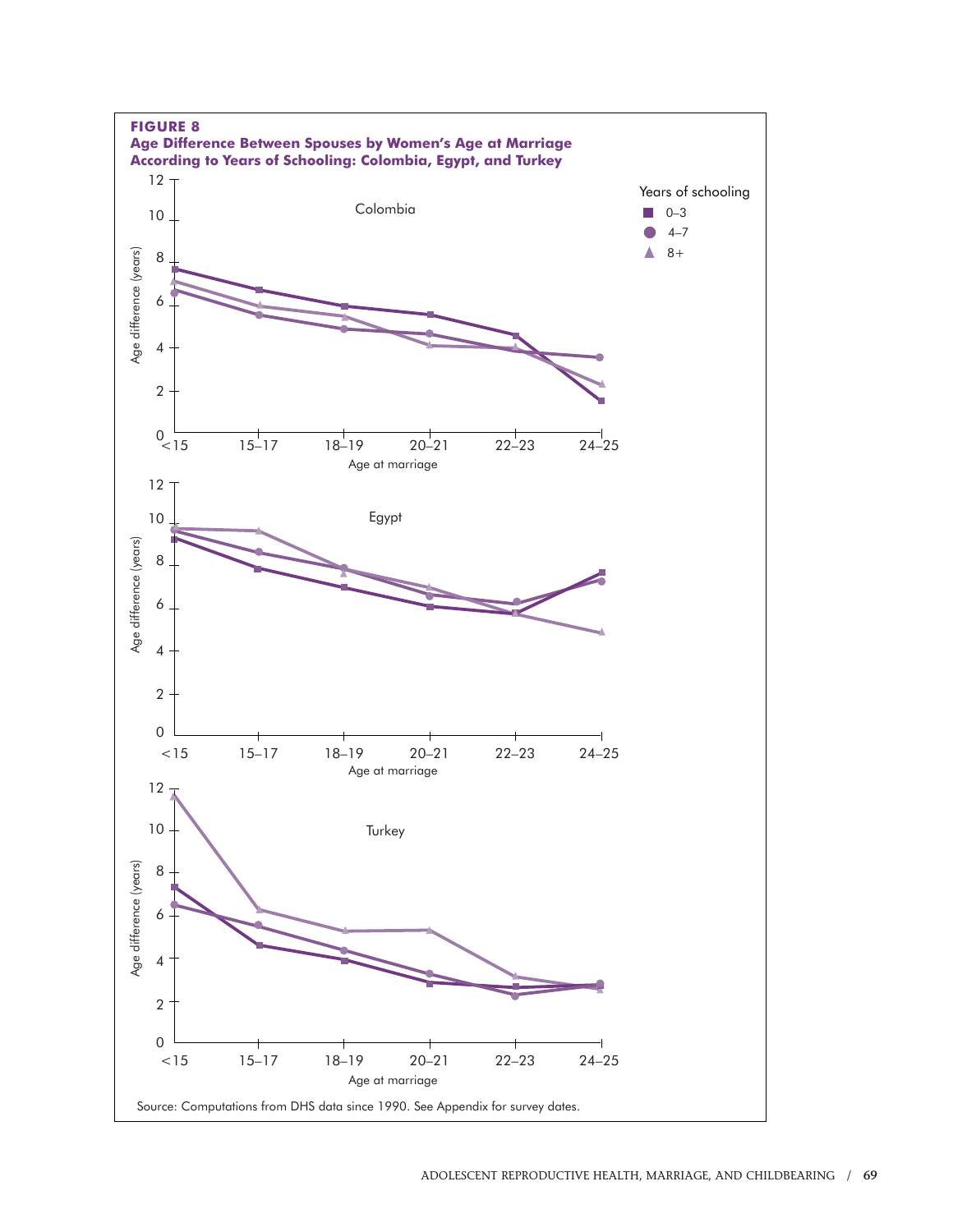(Assaad and Bruce 1997: 20). Additional qualitative research on the lives of married adolescent girls is needed, including studies of newly married couples' sexual relations, fertility decisionmaking, social mobility, control over financial resources, workload, and time use.

The lack of research, policy, and programmatic attention to married adolescent girls reflects the pervasive—and, in our view, profoundly misleading—assumption that girls' childhood ends, and adulthood begins, with marriage and/or childbearing. We maintain that a girl remains an adolescent—with stage-specific vulnerabilities, capacities, and developmental opportunities—roughly from the time she turns 10 until she turns 20, whether or not she marries or gives birth. Recognition of this fact will help to bring much-deserved attention to the large proportion of adolescent girls who become wives before they become adults.

#### **Childbearing**

Adolescent childbearing has declined in the last few decades, yet substantial numbers of females still give birth in their teenage years. Figure 9 shows the percentage of women aged 25–29 who had given birth by age 20 in the 39 DHS countries included in our analysis.<sup>22</sup> In every country except Kazakstan, at least one-fifth of these women gave birth as teenagers, and in 19 countries (16 of them in sub-Saharan Africa) more than half gave birth before age 20.

In our analysis of DHS data, we divided women according to whether their child was conceived within or prior to a marriage or consensual union. Those who became pregnant before marriage are further separated into those who married before the birth and those who did not. This shows that, in sub-Saharan Africa and Latin America, children born to adolescent girls are often conceived, and frequently born, prior to marriage. In other words, for many females, pregnancy does not lead immediately to marriage. For example, in Brazil, over 40 percent of women who gave birth prior to age 20 either conceived or gave birth before they married. In Kenya, this was true of more than half of these women.

The widespread belief that premarital childbearing is rising among developing-country adolescents is not borne out by the data. Surveys in most countries in Africa and Latin America do not indicate an increase

 $22$  As with marriage, we would have preferred to show data from the youngest cohorts included in the samples whose experience is not censored (those aged 20–25). However, because of selectivity problems in five countries limited to married women (see previous footnote), we had to raise the lower age boundary to 25. We also deflated the proportions of women aged 25–29 who gave birth by age 20 by multiplying by the percentage of women aged 25–29 who are married.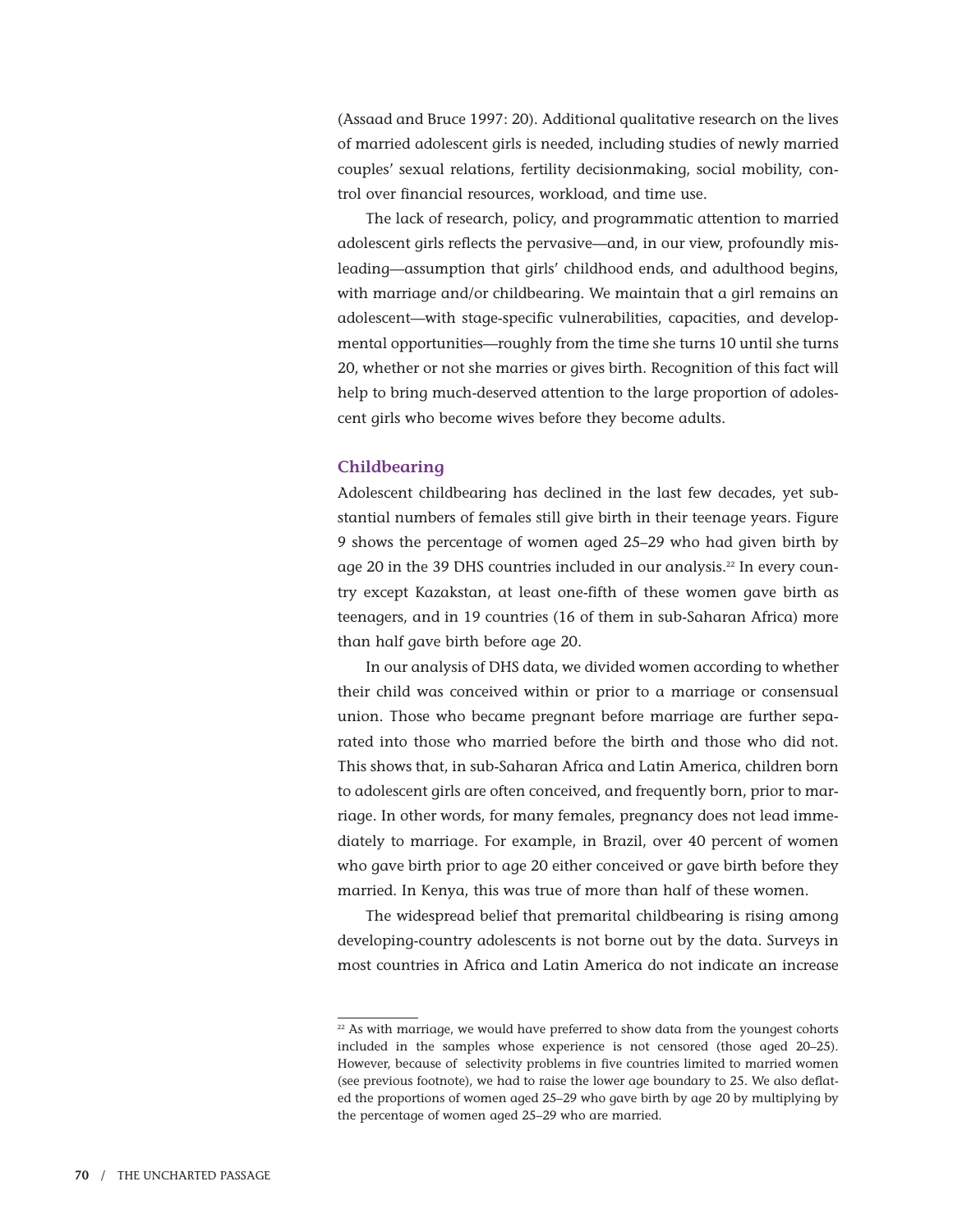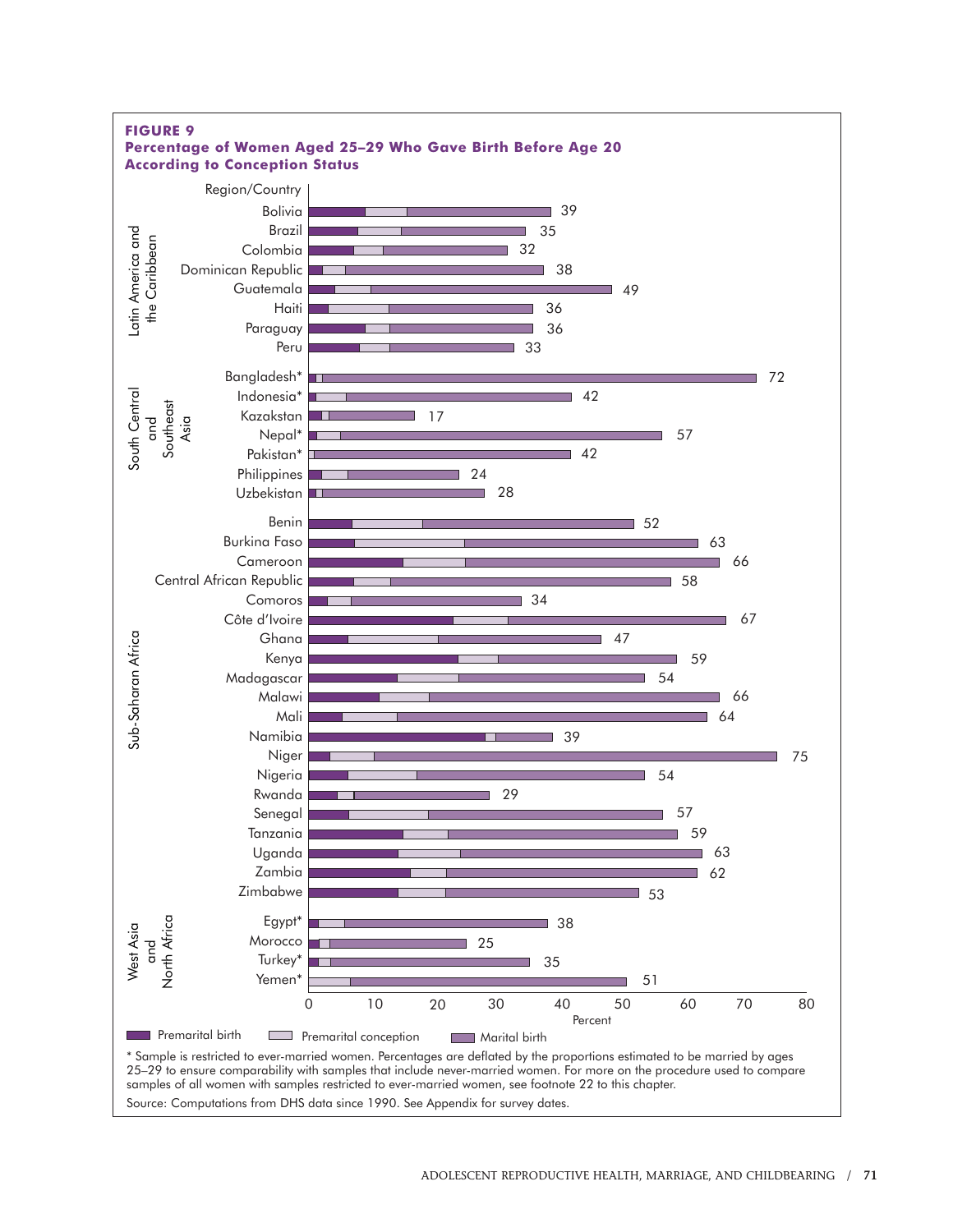#### **T ABLE 9A**

**Percentage of Women Aged 20–39 Who Had a Premarital Birth Before Age 20: Selected Latin American and Caribbean Countries**

|                    | Age at time of survey |           |           |           |  |
|--------------------|-----------------------|-----------|-----------|-----------|--|
| <b>Country</b>     | $20 - 24$             | $25 - 29$ | $30 - 34$ | $35 - 39$ |  |
| <b>Bolivia</b>     |                       | 10        |           |           |  |
| <b>Brazil</b>      |                       |           |           |           |  |
| Colombia           |                       |           |           |           |  |
| Dominican Republic |                       |           |           |           |  |
| Guatemala          |                       |           |           |           |  |
| Paraguay           |                       |           | 10        |           |  |
| Peru               |                       |           |           |           |  |

Note: Premarital birth is defined as having occurred a year or more before the date of first marriage reported in the DHS. Marriage is defined to include formal marriage and cohabitation with a male partner.

Source: Computations from DHS data since 1990. See Appendix for survey dates.

in the percentage of women who have had premarital births as adolescents. Among the 11 African countries for which Bledsoe and Cohen computed the percentage of women who had a premarital birth prior to age 20 (Bledsoe and Cohen 1993: Table 2-10) and the seven Latin American countries for which we computed the analogous percentages, only three in Africa—Botswana, Kenya, and Liberia—show a monotonic increase in premarital adolescent childbearing in more recent birth cohorts (see Table 9A for Latin American countries). Even when we expanded our analysis of the Latin American data to include premarital conceptions in addition to births, the percentages were not consistently greater for younger compared to older cohorts (see Table 9B). For example, in Bolivia, 8 percent of women aged 35–39 had a premarital birth before age 20, compared to 9 percent of those aged 20–24; when premarital conceptions are included, the percentages are 18 and 17, respectively. This same pattern prevails in the other countries included in the two tables.23 What apparently has increased—and will probably increase in the future—is the *percentage* of births to adolescents that are premarital (Bledsoe and Cohen 1993; Singh 1998b).

Early childbearing is believed to have serious consequences for young mothers and their children; however, the literature in this area has been largely confined to health effects.<sup>24</sup> This narrow focus fulfills the

<sup>&</sup>lt;sup>23</sup> The analysis of changes over time in premarital childbearing is based on comparisons of retrospective accounts from different age cohorts and, as such, is subject to the standard reporting problems that plague survey questions about the more distant past. Furthermore, in societies where consensual unions are common and marriage is a process rather than a well-defined event, designating a behavior as one that took place prior to marriage is problematic.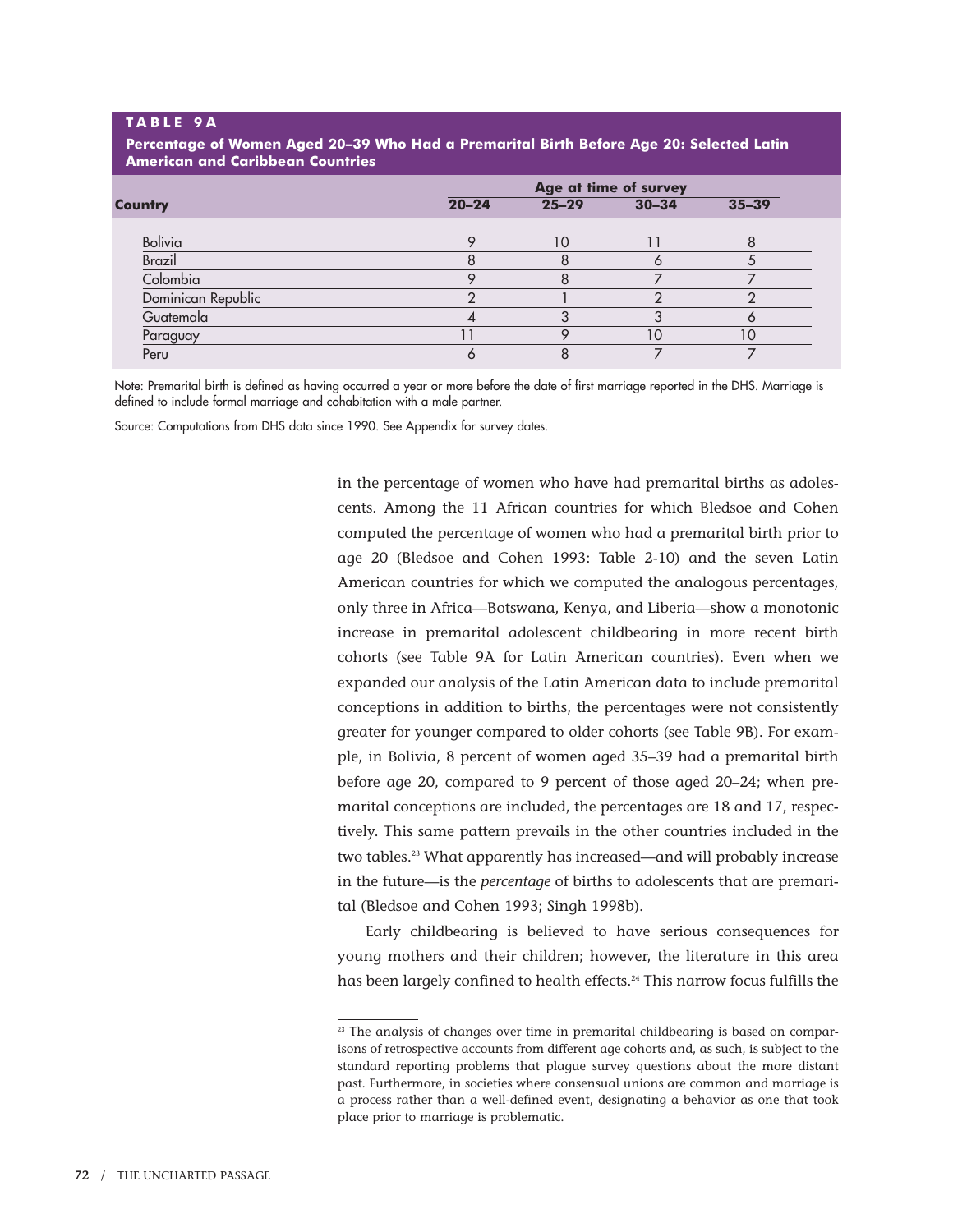#### **T ABLE 9B**

**Percentage of Women Aged 20–39 Who Had a Premarital Conception Before Age 20: Selected Latin American and Caribbean Countries**

| $20 - 24$ | $25 - 29$ | $30 - 34$ | $35 - 39$                   |    |  |
|-----------|-----------|-----------|-----------------------------|----|--|
|           |           |           |                             |    |  |
|           |           |           |                             |    |  |
| 16        | 17        | ۱3        |                             |    |  |
| 15        | 14        | IЗ        | 12                          |    |  |
|           |           |           | 10                          |    |  |
|           |           | 10        | 12                          |    |  |
|           | 15        | 4         | 15                          |    |  |
| $\bigcap$ | 14        | 5         | $\overline{4}$              |    |  |
|           |           | 19        | Age at time of survey<br>19 | 18 |  |

Note: Premarital conception is defined as having occurred when the child was born fewer than 7 months after the date of first marriage reported in the DHS. Marriage is defined to include formal marriage and cohabitation with a male partner.

Source: Computations from DHS data since 1990. See Appendix for survey dates

political need to develop strong health-policy rationales for directing services, including controversial family planning services, to adolescents. Indisputably, the health effects of early childbearing are substantial. Childbirth to girls aged 15–19 is associated with a 20 to 200 percent greater chance of dying in pregnancy, as well as increased risk of premature labor, complications during delivery (especially toxemia and cephalo-pelvic disproportion), low birthweight, and infant mortality (Senderowitz 1995). Debate continues over the role of age itself—as opposed to other social, health-seeking, and economic factors—in explaining the negative outcomes of early childbearing. Some health problems of adolescent mothers are clearly age-related, such as vesicovaginal fistulas, which are caused primarily by immature birth canals and prolonged labor (Buvinic and Kurz 1997; McDevitt et al. 1996; Senderowitz 1995). Most reviews of the complex data in this area present compelling arguments to discourage birth before age 18.

The broader life consequences of early childbearing in developing countries have been largely neglected as both a research and policy subject. While the developing-country literature on the social and economic impact of adolescent childbearing is extremely thin, there is evidence that this impact is often negative. The Alan Guttmacher Institute reports that early childbearing "limit[s] educational attainment, restrict[s] the skills young people bring to the work force . . . and reduce[s] their quality of life" (1996: 1). As overall fertility declines and the proportion of

<sup>&</sup>lt;sup>24</sup> For in-depth reviews of this literature, see Buvinic and Kurz (1997); McDevitt et al. (1996); Senderowitz (1995).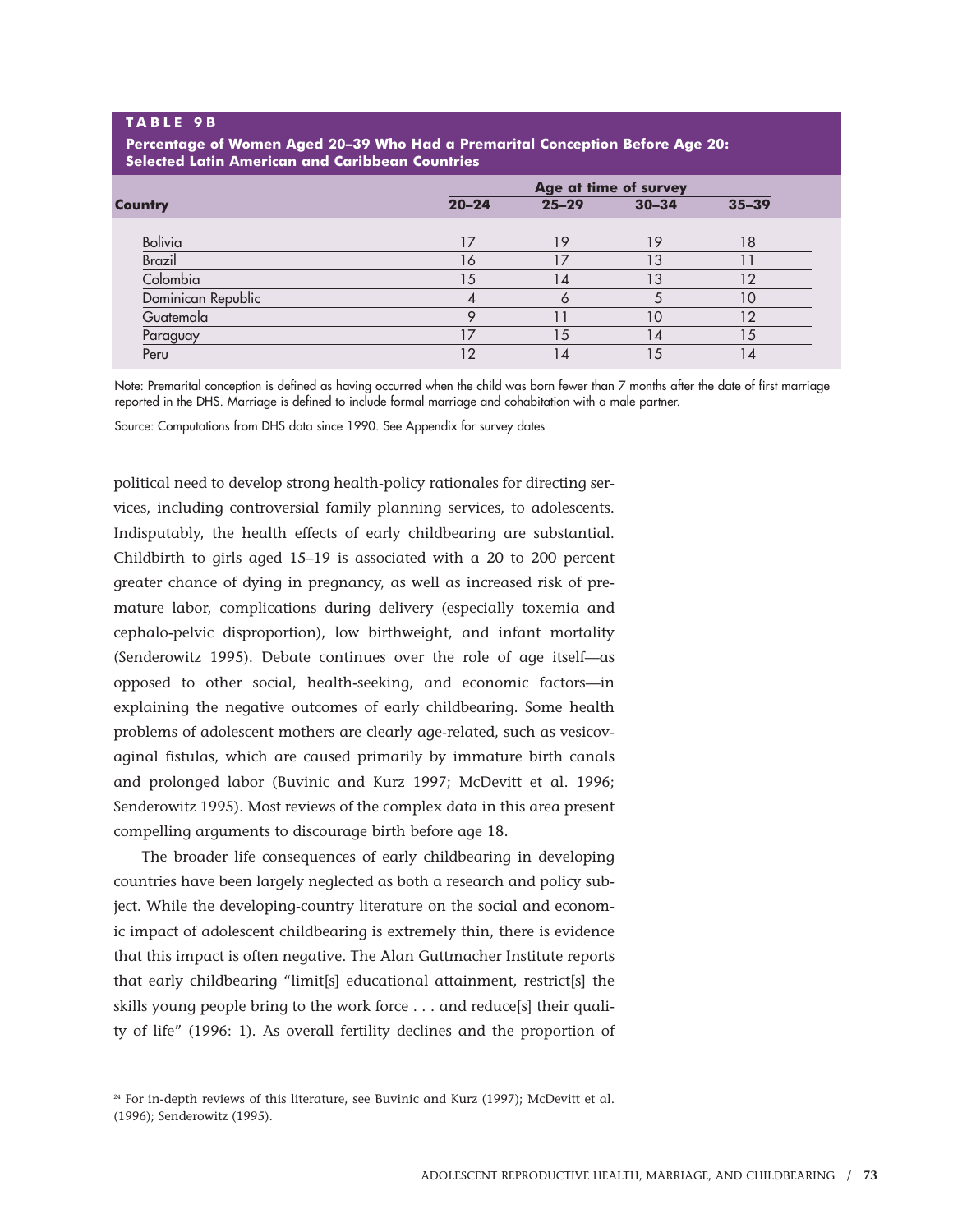**Only a handful of studies on the social and economic consequences of adolescent fertility have been undertaken in the developing world.**

pregnant females who are young rises, interest in the social and economic outcomes of early childbearing may grow.

There is some evidence that negative social and economic effects of early childbearing (both inside and outside of marriage) are increasing, even in places where the proportion of adolescent fertility is not on the rise (Bledsoe and Cohen 1993). When education levels rise along with the demand for skilled labor, those with less schooling and those whose children have less schooling become increasingly marginalized, as has happened in the United States. Early studies in the United States identified adolescent fertility as a precursor to poverty (Furstenberg 1976), although the magnitude and direction of cause and effect are still debated because of the selectivity of teenage mothers—as noted above, they come disproportionately from economically disadvantaged backgrounds—and the inability to adequately control for family characteristics (Furstenberg, Brooks-Gunn, and Morgan 1987; Geronimus and Korenman 1992; Hoffman, Foster, and Furstenberg 1993; Luker 1996).<sup>25</sup>

The absence of data on the key developmental events during adolescence impairs our ability to separate cause from consequence in looking at early childbearing. In sub-Saharan Africa, there is a general belief that, were it not for pregnancy among schoolgirls, educational retention rates for girls would be higher (Ferguson 1988; Meekers and Ahmed 1997; Meekers, Gage, and Zhan 1995). Yet, it is not clear that pregnancy is the principal reason girls drop out of school—indeed, given the large numbers who do drop out, it is implausible that pregnancy is the main cause of this premature departure (Mensch and Lloyd 1998). It may be that school dropout resulting from poor academic performance (or any other reason) makes girls more available for marriage and childbearing, or that parents' and daughters' expectations of early marriage and childbearing reduce girls' commitment to school. The debate surrounding the link between pregnancy and school dropout confirms that we need more than a health and fertility perspective to fully understand girls' experience of adolescence.

Only a handful of studies on the social and economic consequences of adolescent fertility have been undertaken in the developing world. Four of these were supported by a joint Population Council/International

<sup>&</sup>lt;sup>25</sup> While policymakers in the United States have arqued that adolescent fertility is always detrimental, some researchers note that in certain socioeconomically disadvantaged populations, "teenage childbearing may not be deviant or 'off time'; rather, a pattern of early fertility may be responsive to social-structural constraints or opportunities. In such a social context, teenage mothers and their children may be supported through multigenerational shared parenting arrangements . . ." (Geronimus, Korenman, and Hillemeier 1994: 586–587).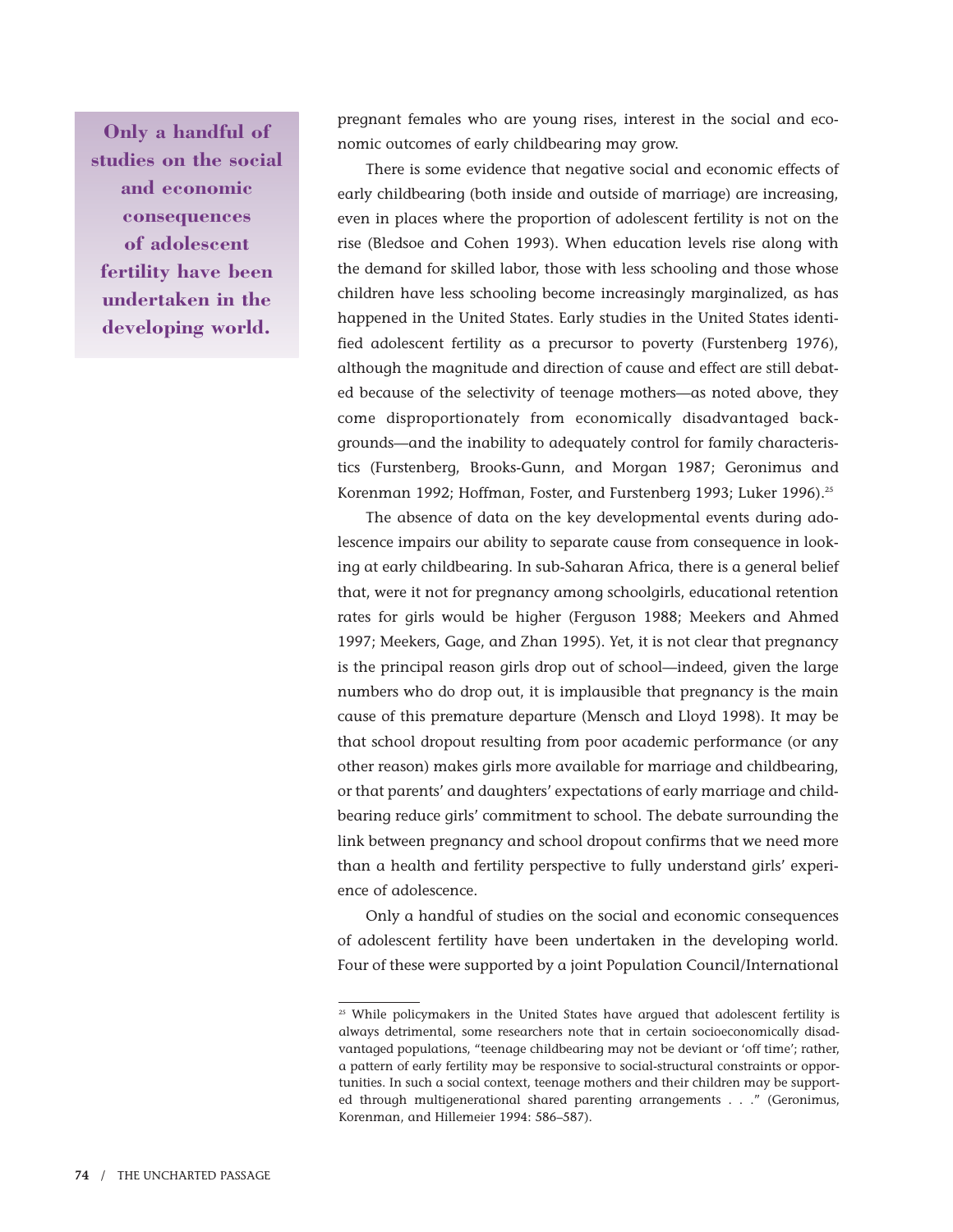Center for Research on Women collaborative program in Barbados (Russell-Brown, Engle, and Townsend 1992), Chile (Buvinic 1998), Guatemala (Engle and Smidt 1996), and Mexico (Alatorre and Atkin 1998).<sup>26</sup> Inspired by research on the broad consequences of adolescent childbearing in the United States, the Population Council/ICRW researchers undertook the Latin American/Caribbean studies to generate data on the long-term life circumstances of young mothers, married and unmarried: their family formation patterns, living arrangements, economic welfare, and the locus of financial and emotional responsibility for their children. These studies are far from definitive, particularly given the methodological concerns raised by comparable studies on the consequences of adolescent childbearing in the United States; nevertheless, their results are tantalizing.

The studies, which are based primarily on retrospective data that compare adolescent mothers to later childbearers, found that girls who give birth during adolescence were more likely to be economically disadvantaged later on than girls who delay childbearing. In Mexico, adolescent mothers were six times more likely to live in poverty than women who became mothers as adults (26 percent versus 4.3 percent). In Chile, where the sample separated poor and nonpoor women, adolescent motherhood was associated with lower earnings among poor women only. In both Guatemala and Mexico, poverty indices—housing quality in Guatemala and socioeconomic status in Mexico—were significantly related to adolescent childbearing after controlling for the mother's schooling and economic status as a child.

A noteworthy finding concerned the relationship between adolescent motherhood and subsequent marital status and household structure. In all four countries, adolescent mothers were not less likely than girls without children to marry or find partners. However, in Chile (the only country where this issue was explored in detail), adolescent mothers were significantly less likely than mothers who gave birth as adults to be living with the fathers of their child by the fifth year after birth (after controlling for mothers' education).

These conditions of adolescent mothers' lives in four countries are suggestive of the conditions such girls may face in other developing countries; however, we must gather much more data before we can construct a clear picture of adolescent mothers' lives. To fully understand the immediate effects of early childbearing on adolescent girls, we will need to know: 1) the timing of entry into and exit from school and work rela-

<sup>26</sup> For a full review of these studies, see Buvinic (1998).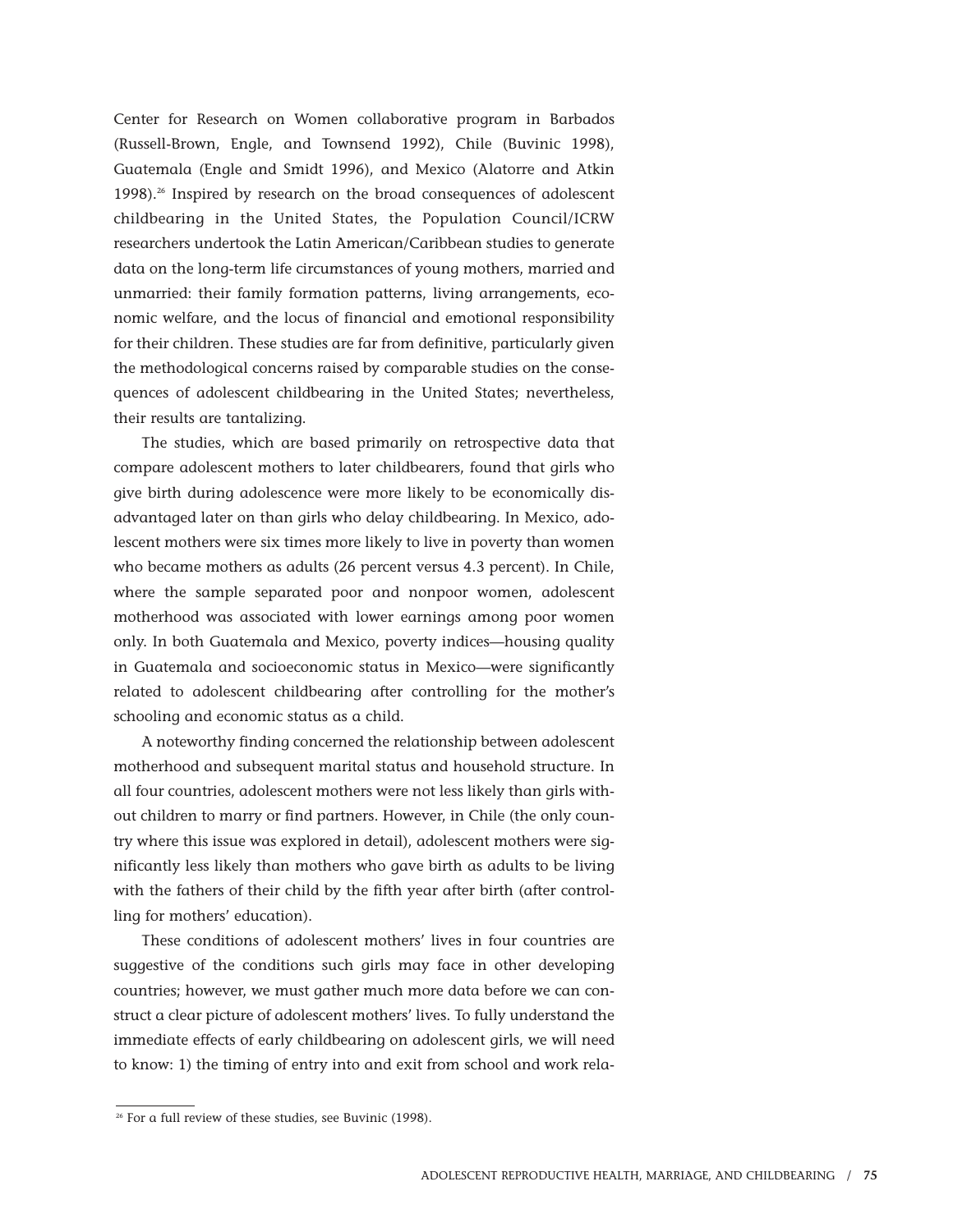tive to childbirth; 2) an adolescent mother's relationship with the father of her child at the time of childbirth and subsequent to it; 3) the extent of the father's, or other family members', assistance with child support and child care; and 4) familial attitudes toward an adolescent mother before and after she gives birth. To understand the longer-term consequences of adolescent motherhood, we need longitudinal data from studies that follow adolescent girls for an extended period of time, as well as study designs that enable us to control better for confounding factors that are both a cause and consequence of early childbearing.<sup>27</sup>

Estimates of adolescent childbearing and information about its health consequences are helpful and necessary contributions to our understanding of this phenomenon. However, the systematic neglect of the social and economic context of adolescent childbearing, and the resulting absence of data in this area, have left us with little knowledge about the meaning of childbearing in the lives of adolescent girls and their offspring in developing countries.

<sup>&</sup>lt;sup>27</sup> Using data from the United States, Geronimus and Korenman (1992) compared sisters with different reproductive histories, and Nock (1998) compared brothers in a study of the consequences of premarital fatherhood. These comparisons allowed the researchers to better control for family background.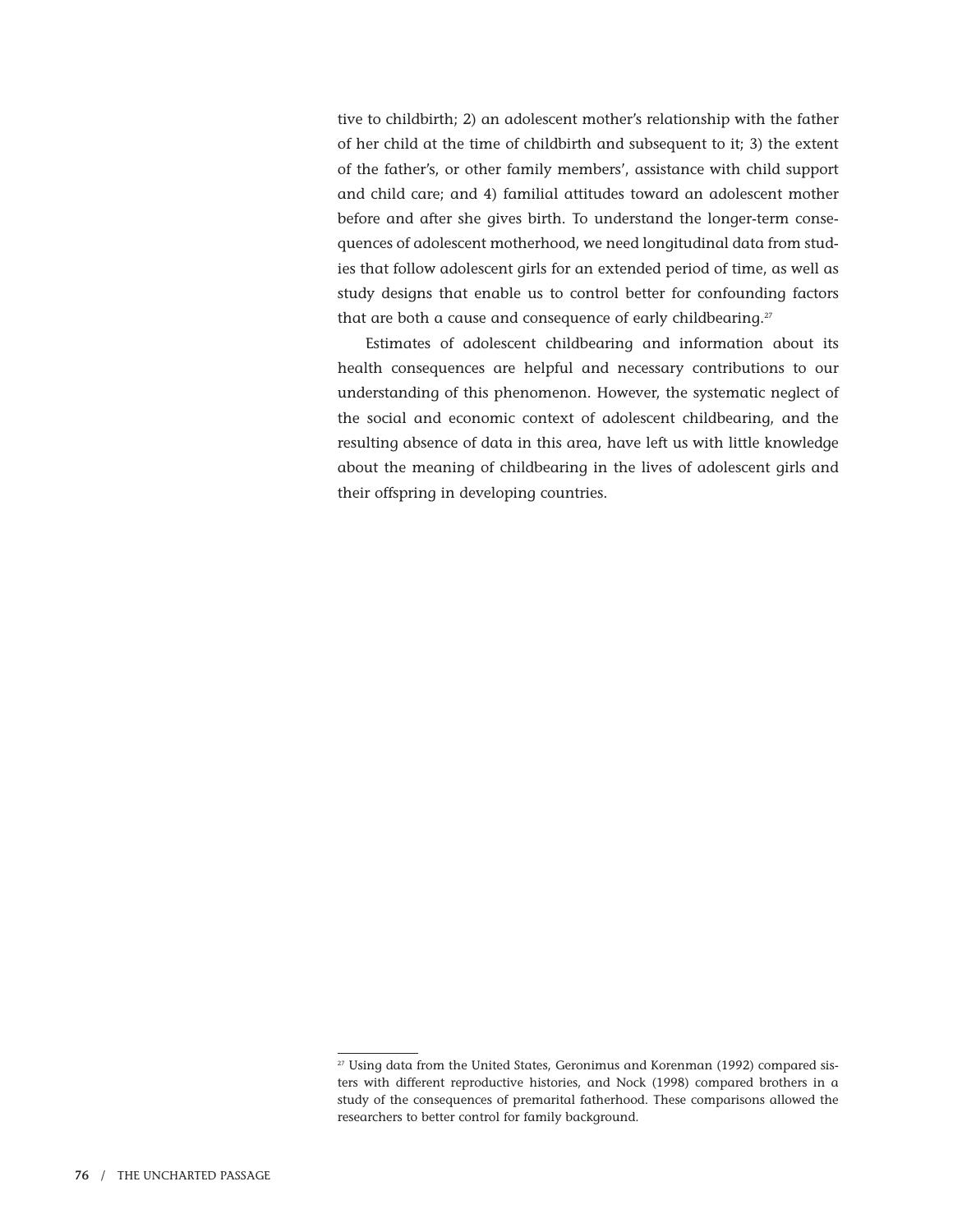## **Chapter 4**

# **Charting a Positive Future for Girls in Developing Countries: An Agenda for Policy, Programs, and Research**

In framing adolescent policy, we face a series of obstacles unique to this domain of policy work. At the most basic level, we lack a cultural consensus that adolescence exists as a distinct and important developmental stage for all 10–19-year-old girls and boys, whether or not they are married or have children of their own. In settings where adolescence is acknowledged, it is often not recognized as a period of critical capability-building<sup>1</sup> and heightened vulnerability for girls. Instead, it is commonly viewed as a brief and inconsequential passage for girls—a time of silence, passivity, and devaluation—that ends abruptly at marriage or childbearing. In contrast, adolescent boys are characterized as threatening agents of societal destabilization. Both sets of imagery distort the reality that adolescents are often responsible, capable, and deserving of societal supports and protection. Convincing decisionmakers of this is difficult, however, in the absence of a natural sympathy for adolescents and a clearer picture of their experience. Furthermore, young people do not constitute an organized and vocal constituency with the social and economic power to lobby on their own behalf. Thus, the lack of governmental commitment to adolescents goes largely unchallenged in the political arena. Adolescents do have a growing number of advocates, but they have often promoted a circumscribed, health-centered agenda. This approach, while valuable, neglects the critical components of adolescent girls' experience discussed in Chapter 2. Even the best existing youth policies have not been well or widely implemented. Thus, there is little conceptual or operational precedent for the scope of policy we are calling for. Adolescent policies sensitive to the different needs of girls and boys must be built virtually from the ground up.

<sup>&</sup>lt;sup>1</sup> This useful term was coined by Amartya Sen (1997).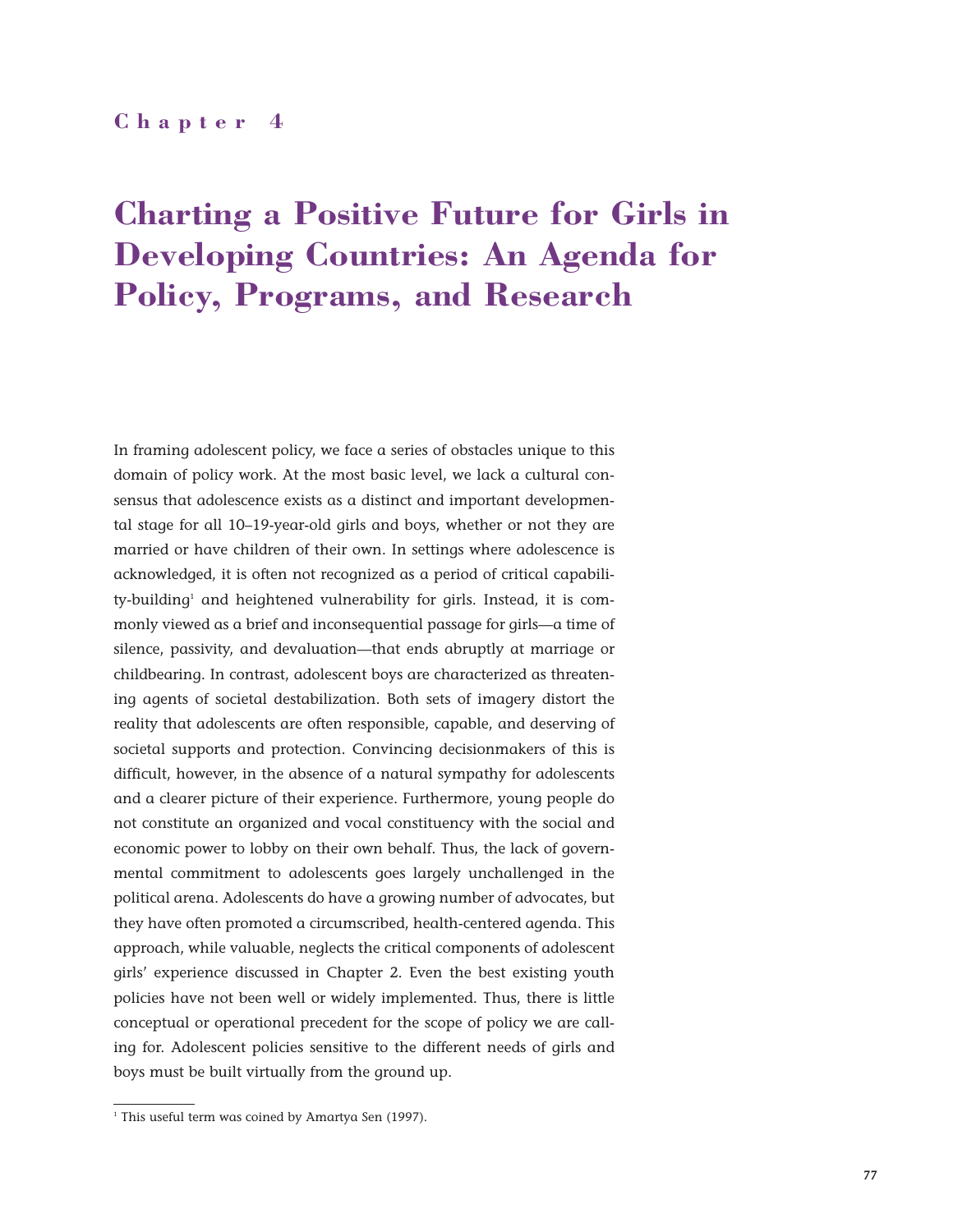**Adolescent girls are virtually invisible in the policy domain.**

Because young people lack the power to advocate for themselves, their needs cannot be communicated through normal channels of constituent politics. Though their participation in the formal sector is increasing, their numbers and age limit their influence on workplace policies. Thus, public policy and dialogue are necessary—indeed, primary—mechanisms to improve adolescent lives. Nongovernmental organization (NGO) and private-sector initiatives can certainly catalyze and supplement governmental activity, but there can be no substitute for a public commitment to adolescent girls and boys.

Public policy must set an agenda for adolescent girls that is organized around the distinctive features of their lives: their risk of exploitative living arrangements; confinement to domestic roles and responsibilities; restricted mobility; inadequate and occasionally threatening school experience; unacknowledged work needs and compromising work situations; pressure to marry and begin childbearing early; and limited control over, and knowledge about, their reproductive health and fertility, even (perhaps especially) in the case of married girls. We see four main policy challenges:

- Create a safe, supported passage for girls from ages 10 to 19, recognizing that the second decade of their lives is a period of critical capability-building and heightened vulnerability, which does not end with marriage and childbearing.
- Acknowledge that adolescent girls' lives are often governed by harmful, culturally sanctioned gender rules imposed by males, parents, and other elders and perpetuated at times by girls themselves.
- Expand girls' social participation, schooling, and economic opportunities, understanding that these are basic entitlements and that they frame girls' reproductive behavior.
- Recognize that a large proportion of adolescent girls are already wives and mothers, who need support and investment at least as much as do their unmarried female peers.

## **Inventing adolescent policy: Making girls visible and valued**

At present, adolescent girls are virtually invisible in the policy domain. Viewed along a timeline, policy interest in girls drops off as they leave early childhood and disappears definitively at puberty. Childhood health programs end their concern with girls and boys around the age of 5. Legally mandated schooling typically provides for 6–8 years of education; thus, girls who enroll at ages 5–6 are done with school at the very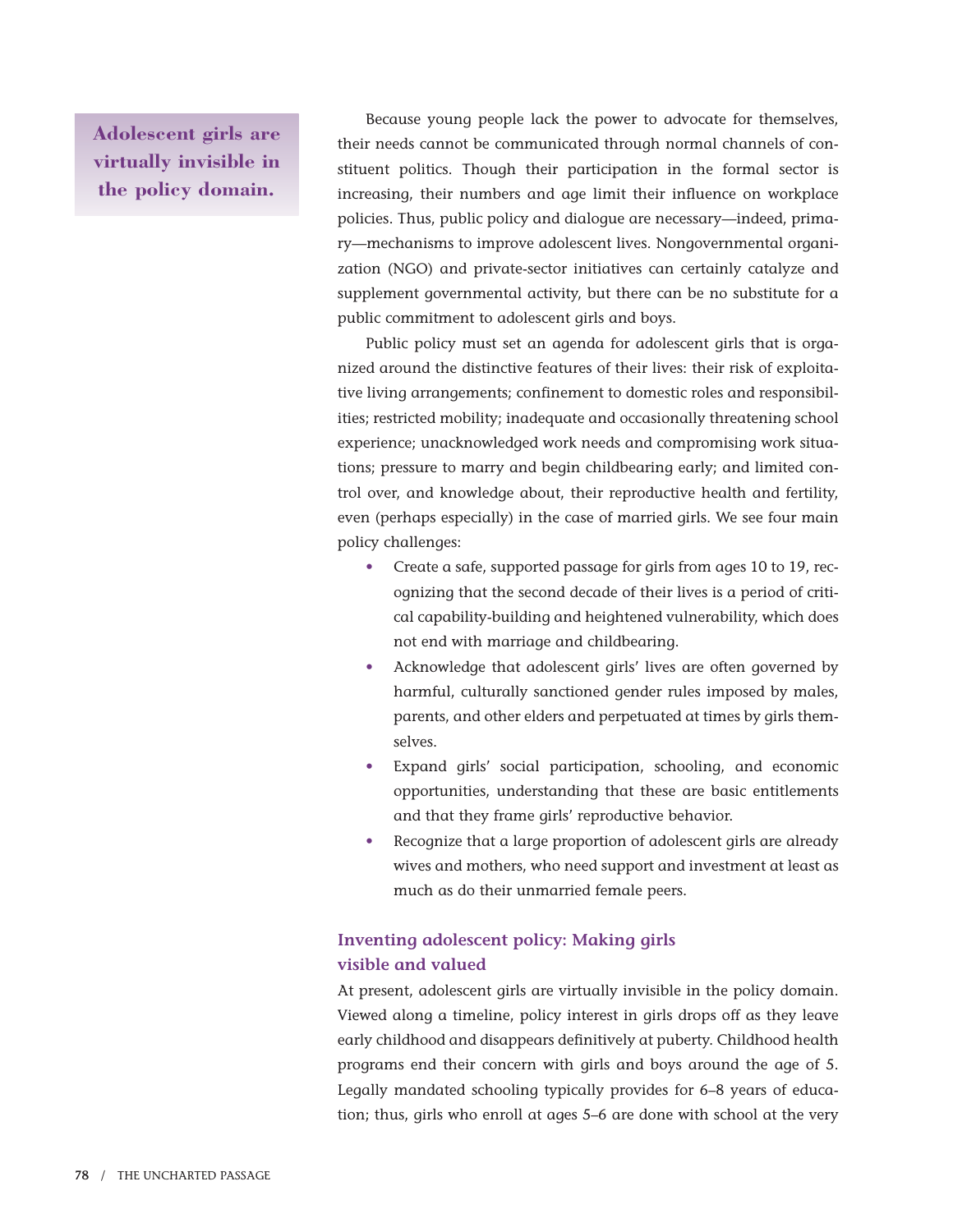latest by ages 12–14, roughly coincident with menarche. Girls appear again on the policy screen—if at all—not as unmarried adolescents, but as wives and mothers. Thus, the policy silence around females may extend from prepuberty to the mid-20s, by which time many young women have borne several children.

Adolescent policy must enter into this vacuum of interest. Unlike early women's development efforts—which were able to capitalize on the value attached to women's role as children's caregivers and providers to promote investments in women as individuals—adolescent policy cannot draw on indigenous concepts of girls' inherent value (apart from their future role as wives and mothers). Instead, it must "invent" a value for girls by counteracting customary perceptions of girls (and the legal frameworks that often support them) and by promoting the "novel" concept of girls' rights and capabilities apart from reproduction. Policy must define adolescence as a distinct developmental phase for boys and girls—including those who are married and/or have children—and must attach positive rites of passage, expectations, and opportunities to girls' adolescence.

## **Recognizing the particularity of girls' adolescence and changing the gender rules**

Youth policy and programs, to the extent that they exist, have been weakened by two implicit assumptions: one is that adolescent girls have considerable authority over their lives; the other is that male and female adolescents form a homogenous group with common needs and interests. These misconceptions arise from a failure to recognize or fully appreciate adolescent girls' unique disadvantages and the contrasting experience of girls and boys. A reality-based policy must address both of these dimensions of girls' adolescence.

Youth program documents often overstate adolescents', especially girls', agency over their lives. They sometimes put great faith in the simple provision of information as a means to "help adolescents make better decisions"; but adolescent girls can hardly act on their decisions when they lack control over key resources—indeed, over their lives altogether. An example from Bangladesh illustrates this point. A recent study revealed a four-year gap between married adolescent girls' ideal and actual age at marriage: the girls identified 19 as the ideal age at which to marry, yet their age at marriage averaged 15. The researchers concluded that Bangladeshi girls need to be informed about reproductive processes, sexual intercourse, and the consequences of unsafe sex, early marriage, and early childbirth (expressing the conventional view that reproductive knowledge is the key to changing girls' reproductive behav-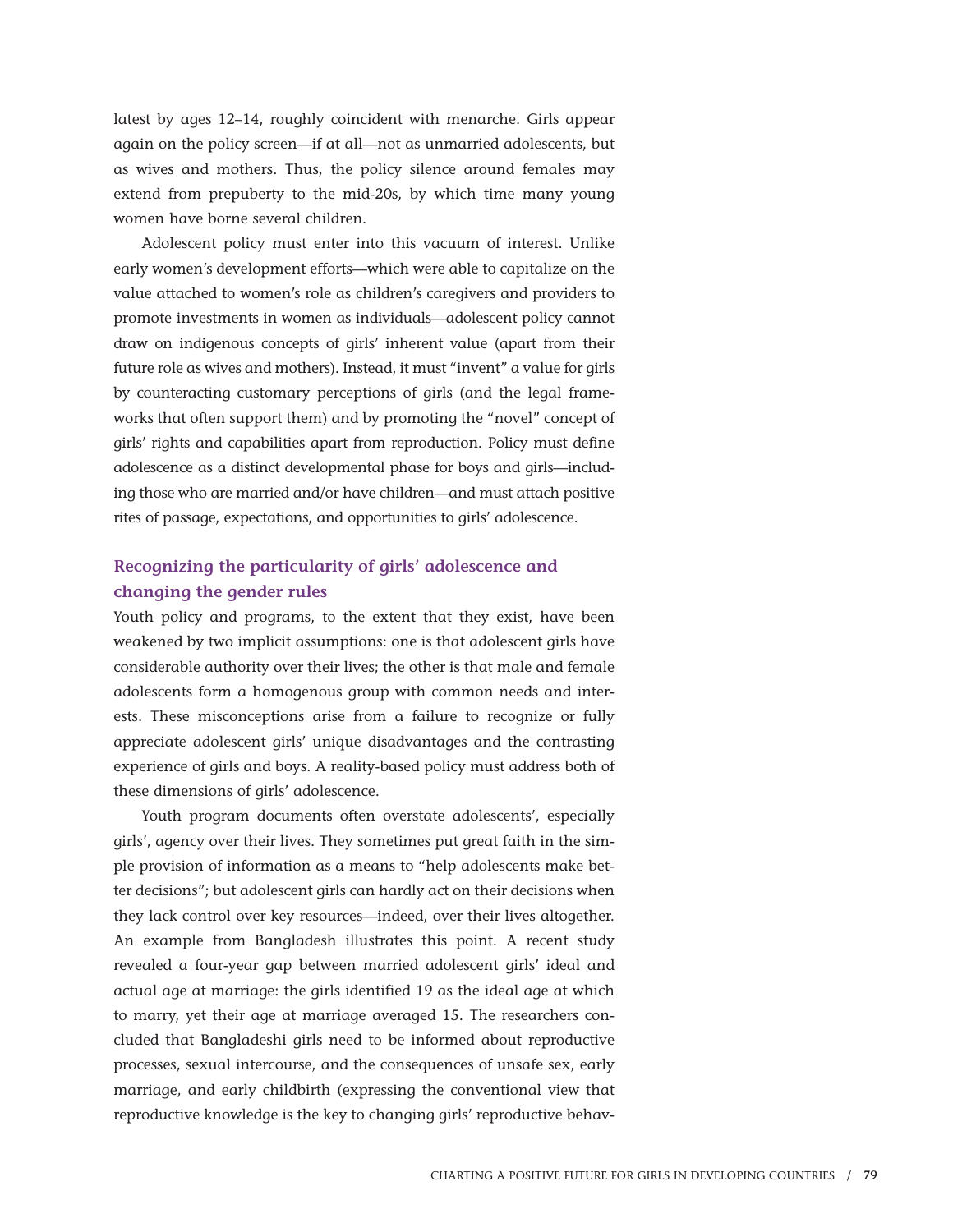**Adolescent policy needs a new set of subjects: those who wield power over girls—notably mothers, fathers, boys, and men.**

ior). However, they also acknowledged that parental and cultural pressures compel girls to marry early in Bangladesh; lamented the lack of public support for girls; and noted the "considerable gap. . .between the policies the government has proclaimed and the reality of women's lives" (Haider et al. 1997). This observation underscores the central challenge of adolescent policy: many girls—even those who married at a very young age—know the advantages of later marriage and childbearing, and would have preferred it. What they lack is the means and opportunities to act on this preference.

Adolescent policy must acknowledge that girls are often not responsible for the undesirable outcomes that have drawn attention to them. Denial of schooling, heavy domestic work burdens, lack of opportunity to earn or retain earnings, forced sexual relations, nonconsensual and underage marriage—these widespread conditions reflect and reinforce the constraints on girls' power and autonomy, limiting their ability to control the circumstances of their lives. By extending the boundary of childhood through age 18, the Convention on the Rights of the Child establishes that girls who marry and/or give birth as adolescents remain girls—that is, children—by definition. This should heighten our vigilance concerning the voluntarism of adolescent marriage and sexual relations. It also highlights the need to protect girls' basic right to control their own bodies. At the very least, policies must be built upon the understanding that much of what happens to girls is not an expression of their free will. This public recognition alone would help to validate and potentially empower girls. Ultimately, policy and programs must peel away the many layers of control over girls, challenge discriminatory familial and community norms, and confront male attitudes and behaviors that are damaging to girls.

Recognizing that girls' lives are often controlled by others, adolescent policy needs a new set of subjects: those who wield power over girls notably mothers, fathers, boys, and men. Programs can, and certainly do, strengthen girls as individuals, but the authority and prestige of programs also can be used to change parents' perspectives and behavior. For example, in parts of rural northern Thailand, where an alarming proportion of girls over age 10 reportedly are engaged in some form of commercial sex, the Daughters' Education Program works with parents to channel girls into school. The program sponsors girls' attendance at local secondary or vocational training schools, covering the costs of enrollment fees, uniforms, equipment, activities, and transportation. Girls deemed at risk of being sent into prostitution are selected for the program through extensive interviews of parents, teachers, and girls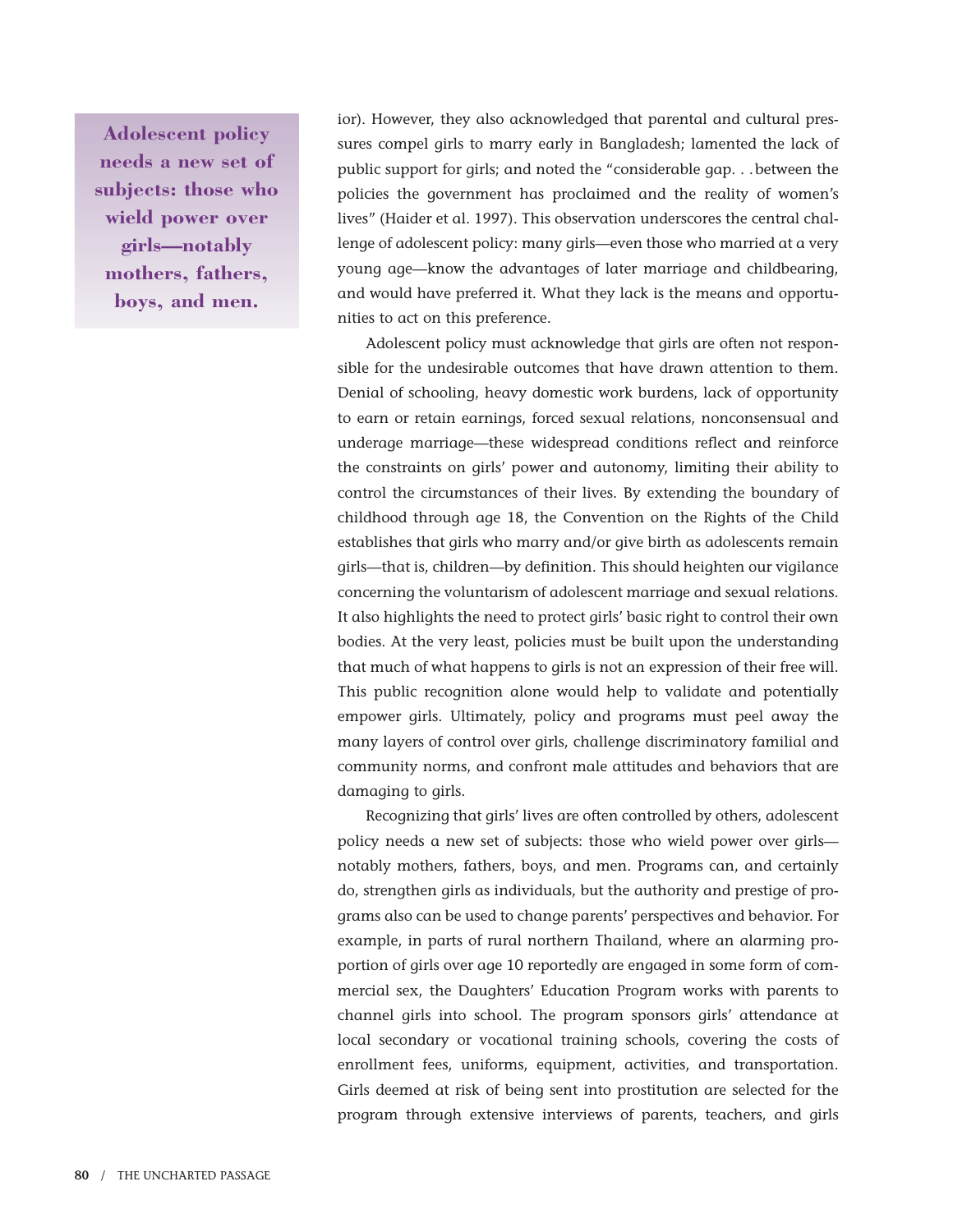themselves. Families of participating girls are eligible for special economic programs (Population and Community Development Association 1995). In Egypt, a project in the Maqattam settlement (a garbage-collecting community on the outskirts of Cairo) offers 500 pounds to girls who delay marriage to age 18. This cash gift gives girls leverage with parents; and project organizers use their strong community base to gather sensitive information about hidden subjects, such as girls' real age at marriage and whether or not their marriage is voluntary.

Adolescent policy must differentiate the particular conditions of adolescent girls' and boys' lives. Only girls get pregnant; a far greater proportion of girls marry as adolescents; and girls appear to be more frequent targets of sexual abuse. As it stands, however, official policy holds girls accountable for outcomes, such as pregnancy, that are equally, if not entirely, the result of boys' or men's actions. When a girl becomes pregnant, she is typically forced to leave school, while the boy or man who impregnated her not only escapes censure but is almost never identified.

Adolescent programs sometimes foster the notion that adolescents constitute a cohesive group, thereby giving more attention to intergenerational tensions than to gender conflicts. In reality, adolescent girls and their male companions often have conflicting interests. The organizers of *Gente Joven*, an innovative reproductive health program in Mexico, learned this through first-hand experience. They developed a short educational film about adolescent pregnancy, in which a romance between an adolescent boy and girl culminates in pregnancy, with the couple deciding to run off together to escape their insensitive families. When this story line was presented to young people, boys and girls alike challenged its portrayal of reality. They asserted that, even when a boy and girl are greatly in love, the boy is likely to abandon the girl, sometimes abruptly, if she becomes pregnant. The program organizers subsequently rewrote the script to include a more realistic ending (Marques 1993).

An example from a soccer league for boys and girls in Kenya further illustrates this issue. Girls' childcare responsibilities had impeded their participation in the league, requiring the provision of tents for childcare along the sidelines of playing fields. The boys wanted to purchase impressive heavy tents, ignoring the fact that the girls wished to carry and erect the tents on their own. In a "gender training" session, the girls were given a public voice and were allowed to reject "collective" decisions made by the boys. In this session, the girls argued successfully for the purchase of lighter tents (Brady 1997).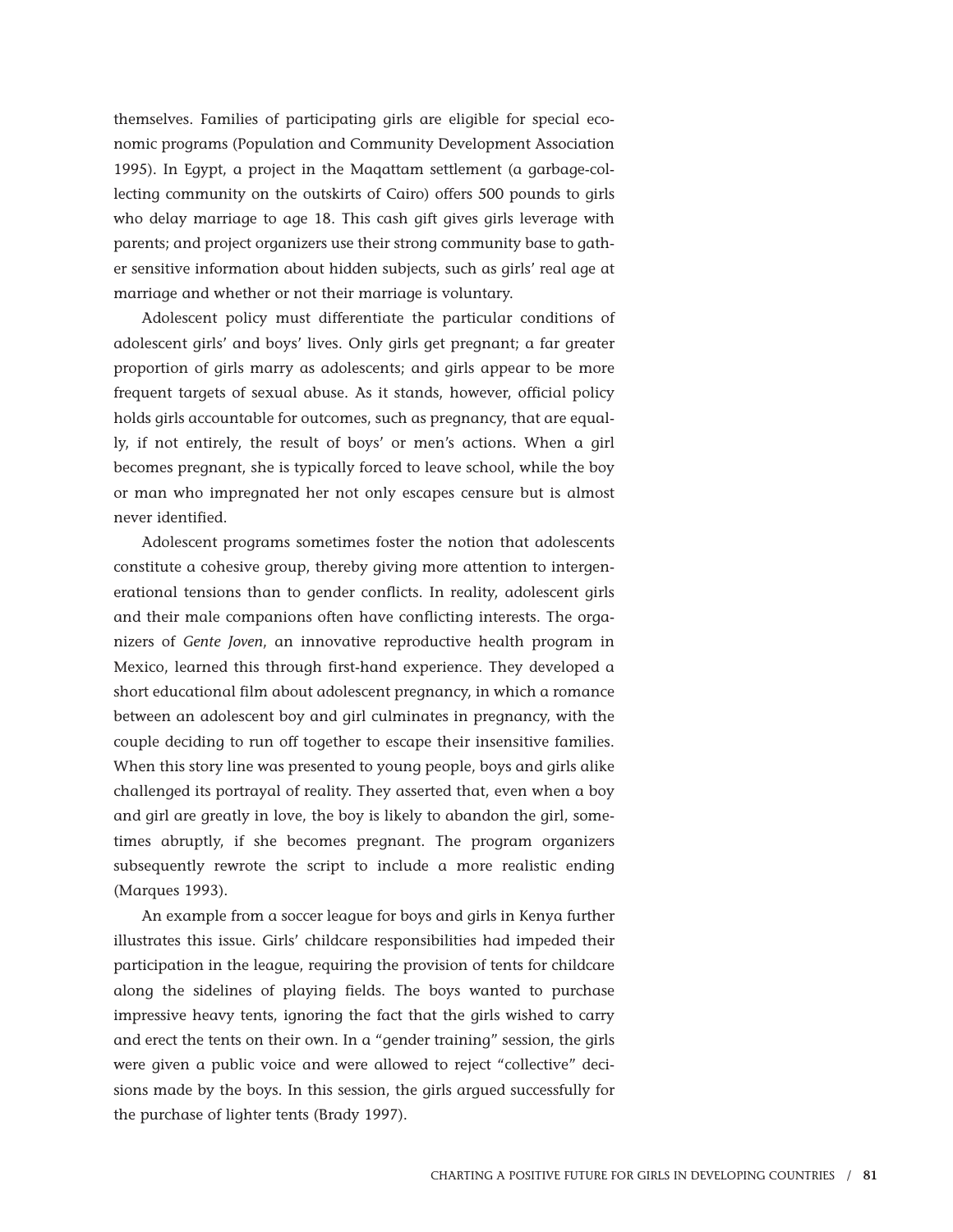**Because the health and family planning communities have generated most of the interest in adolescence, much adolescent policy remains centered in the health sector.**

#### **Moving adolescent policy beyond reproductive health**

Adolescent fertility has been characterized as a reproductive health problem. This view is not entirely inaccurate, but it is incomplete. Negative health outcomes are, indeed, a possible consequence of adolescent fertility (see "Childbearing" in Chapter 3). What has been largely overlooked is that girls in most cultures can achieve social mobility and economic security only (if at all) through the medium of their sexuality and fertility. Very likely, the best means to avert adolescent pregnancy (if this remains a key policy objective) is by offering girls alternative sources of social status and productive activity.

Because the health and family planning communities have generated most of the interest in adolescence, much adolescent policy remains centered in the health sector. Innovative development programs for women have revealed strong links between women's exercise of their reproductive rights and their acquisition of social and economic power. Girls' education is known to promote later marriage, and income-earning work may do so as well—as suggested, for example, by the persuasive study of later marriage among garment-factory workers in Bangladesh (Amin et al. 1998). Thus, we must move beyond the traditional purview of the family planning establishment and institute measures other than health interventions to reduce adolescent fertility. This will require advocacy and budgetary resources for social and economic investments outside the health sector.

At present, however, the spectrum of adolescent programs remains restricted. The International Center for Research on Women queried the leaders of well-regarded, often multipurpose organizations serving youth in Africa, Asia, and Latin America to determine what they consider the most crucial issues for young people today. In Africa, 40 percent of the respondents identified unemployment and access to resources; in Asia, 40 percent cited education. Yet only 4 percent of the programs sponsored by these organizations dealt with unemployment and income generation, and only 10 percent dealt with education (Peplinsky 1994).

It is past time to develop a multisectoral adolescent policy. We need diverse initiatives that improve the conditions of girls' lives, not only in the realm of reproductive health, but also in the areas of work, sports, and schooling. Fortunately, we do not have to begin at ground zero; some remarkable, multipurpose youth projects run by nongovernmental organizations (NGOs) are already underway.<sup>2</sup>

Expanding girls' economic options should be a priority. We ought to investigate whether adolescent girls could be included in some of the innovative development programs for women. The bold experiments of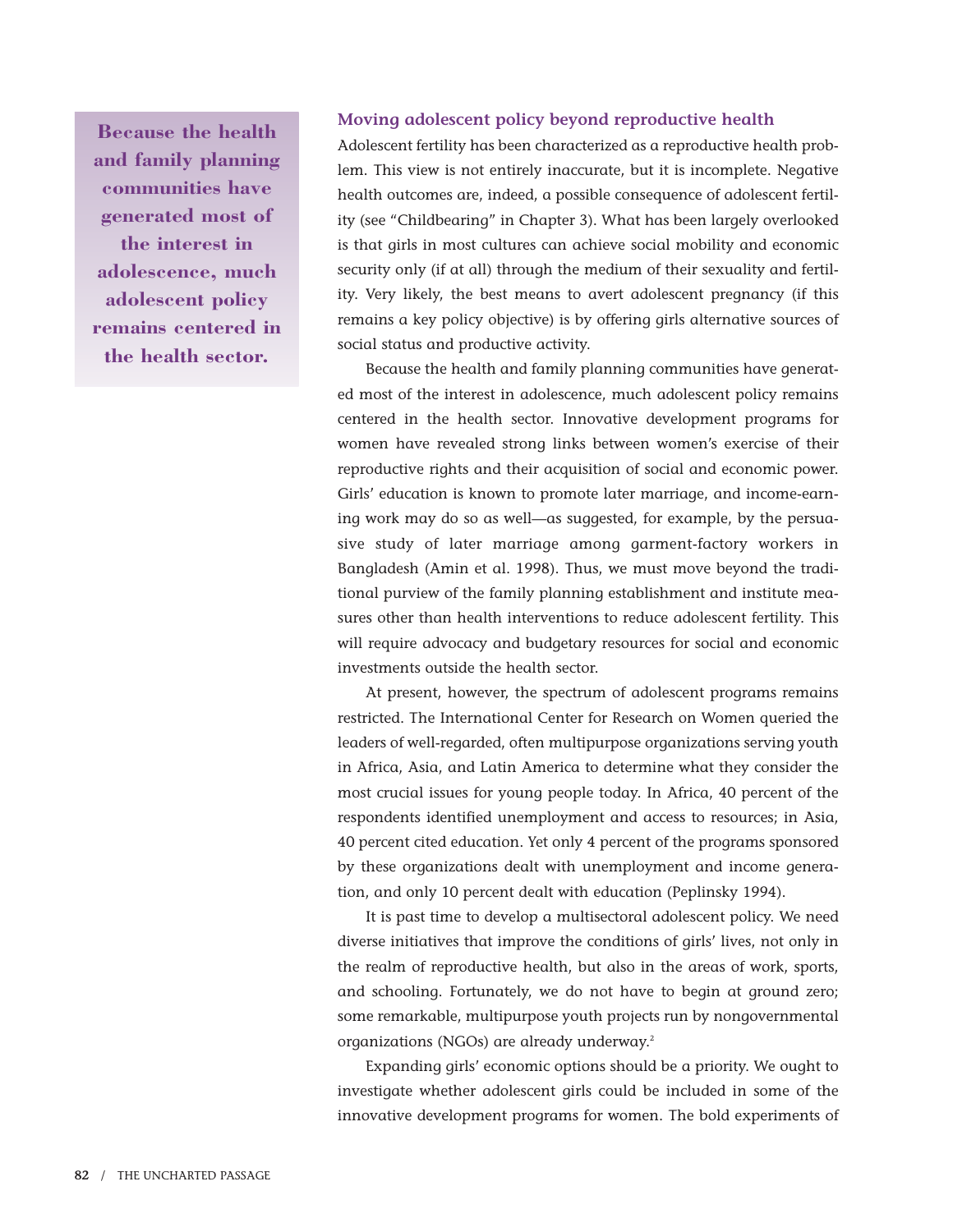the last 20 years that have increased women's economic prospects in nontraditional ways have limited participation to married and socially senior women. Microenterprise, savings, and credit schemes that have begun to reconfigure married women's status still typically exclude unmarried females, even those of the same age as their married peers. This resistance may reflect a belief that unmarried adolescent girls lack skills, collateral, and effective social power, are unreliable, and have little experience in cooperative enterprises. This is reminiscent of the bias that initially excluded women from traditionally male-centered development schemes; yet, experience has demonstrated that women are far better credit risks than men, on average, and poor women are especially good risks (Hussain 1986). Perhaps the same will prove to be the case for adolescent girls.

Girls' current work participation, increased time availability for wage labor, and need for income argue for increasing their participation in appropriately scaled productivity schemes. Not only are girls likely to benefit economically from inclusion in these schemes, they are also bound to benefit from participation in the female solidarity groups that work as teams in the most successful enterprises. Although the examples are few, there is some evidence—for example, from the Maqattam project and from the Centre for Mass Education in Science–Grameen Bank program (see footnote 2)—that girls as young as 12 and 13 may eagerly participate in income-generating programs that allow them time to grow up and acquire more power in their families (Assaad and Bruce 1997; Centre for Mass Education in Science 1993). In the United States, economic components are being added to programs initiated to reduce teen pregnancy, in which conventional life-skills training and health education approaches have yielded insufficient results.<sup>3</sup>

Including younger females in economic programs for women may help to resolve a continuing debate over the role of these programs in fertility decline. Analysts agree that they serve as an excellent base for the provision of modern contraceptive services. However, most of these programs engage women who have, or have nearly, attained their desired

<sup>2</sup> Innovative programs for adolescent girls are profiled in an unpublished Population Council document (1996). These programs include, for example, the Adolescent Girls' Program of the Centre for Mass Education in Science and Grameen Bank in Bangladesh, which offers unmarried girls aged 13–19 access to education, job training, microenterprise and credit opportunities, health education, and physical exercise.

<sup>&</sup>lt;sup>3</sup> The Georgia Initiative on Teen Pregnancy (founded in 1996) includes an economic component. The Entrepreneurial Development Institute Program in Washington, DC (founded in 1991) assists disadvantaged youths aged 17–21 in developing their own small businesses, using loans and other resources.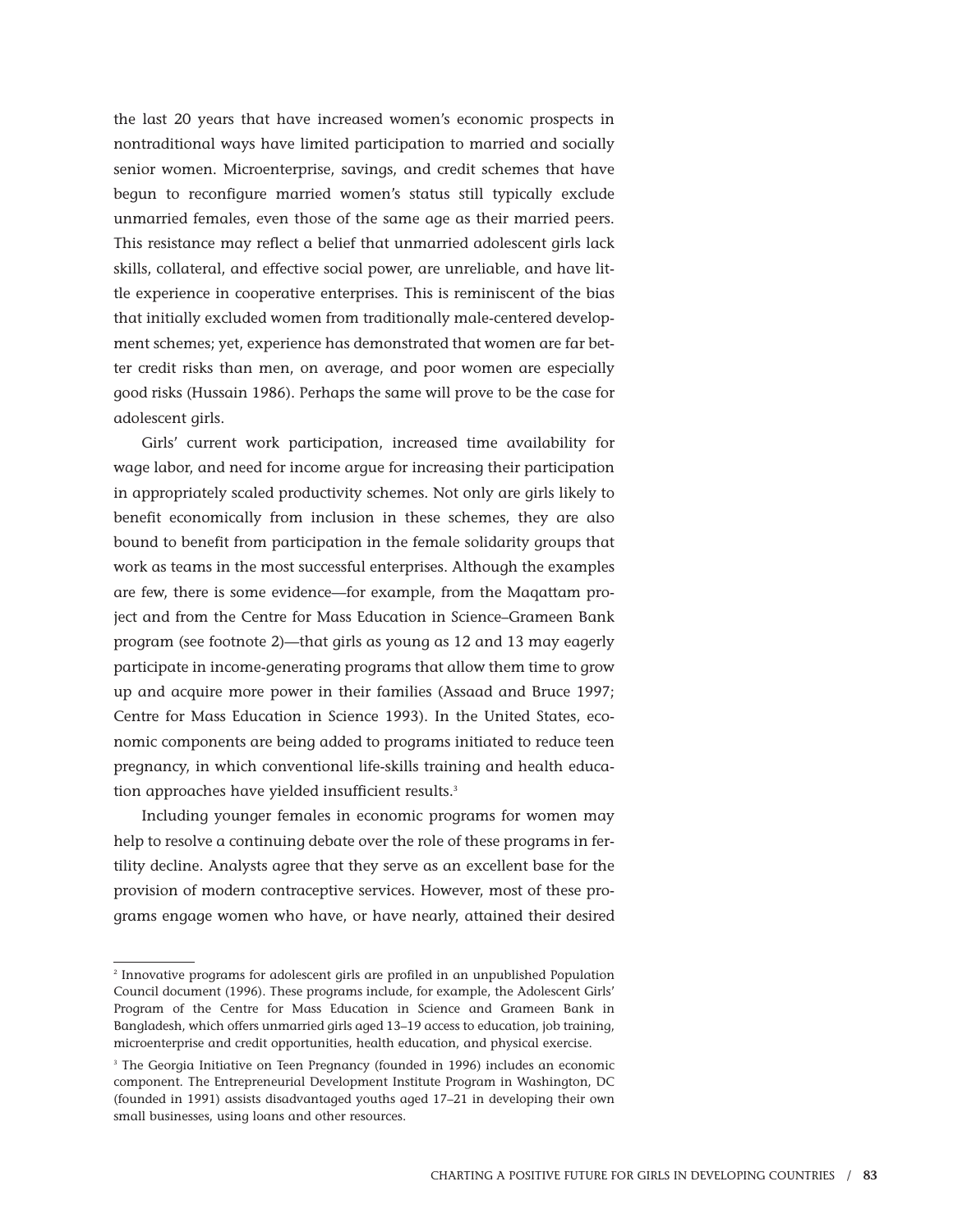**Not only do girls need access to microenterprise, savings, and credit programs, they also need opportunities for wage-earning work outside the home in the formal sector.**

family size; thus, the programs' impact on fertility remains unclear. Opening up economic schemes to unmarried or recently married adolescent girls, and following their progress, could help to clarify the links between women's economic security, desired fertility levels, and attainment of their reproductive goals.<sup>4</sup>

Not only do girls need access to microenterprise, savings, and credit programs, they also need opportunities for wage-earning work outside the home in the formal sector. Dixon-Mueller recognized the potential demographic benefits of such work two decades ago, as demonstrated by her prescient call for efforts to "recruit unmarried girls and young married women in their early childbearing years [for employment outside the home] so that their new status can have a maximum potential impact on delaying marriage, delaying their first birth, and spacing and limiting additional births" (1978: 132). One of the earliest efforts to engage young females in formal-sector work was undertaken in 1974 by the Egyptian Supreme Council of Family Planning. Fueled by the finding that women's agricultural work may in some cases sustain high fertility (Bindary, Baxter, and Hollingsworth 1973), the council launched an innovative and much-publicized project to employ young females (many of them married) in a factory in Tahrir, a desert reclamation site (Bruce 1976). While many observers were intrigued by this effort to employ girls in the formal sector, this strategy has never been promoted on a large scale nor seriously considered as a policy option in any country. Nevertheless, an increasing number of females, many of them young and unmarried, are working in textile factories in parts of Asia, as well as in Costa Rica and Mauritius, as noted in Chapter 2 (Amin et al. 1998; Anker 1998; Wolf 1992). This natural experiment in female employment could be harnessed to improve girls' social position, economic prospects, and reproductive wellbeing. In addition to ensuring that girls are protected by safe and fair labor practices (a matter of much international concern at the moment), programs linked to work sites could provide girls with life-skills training, health information, sports activities, and means to manage their income through savings and credit mechanisms.

Adolescent girls need opportunities to empower themselves physically as well as economically. Programs for younger girls sometimes include dance, play, and other leisure activities; but programs for girls of all ages rarely include physically vigorous outdoor sports (though many countries have ministries of youth and sports). Involving girls in sports can

<sup>4</sup> These linkages were explored in a 1997 seminar, "Measuring the Impact of Microcredit Programs on Fertility," organized by Sajeda Amin at the Population Council.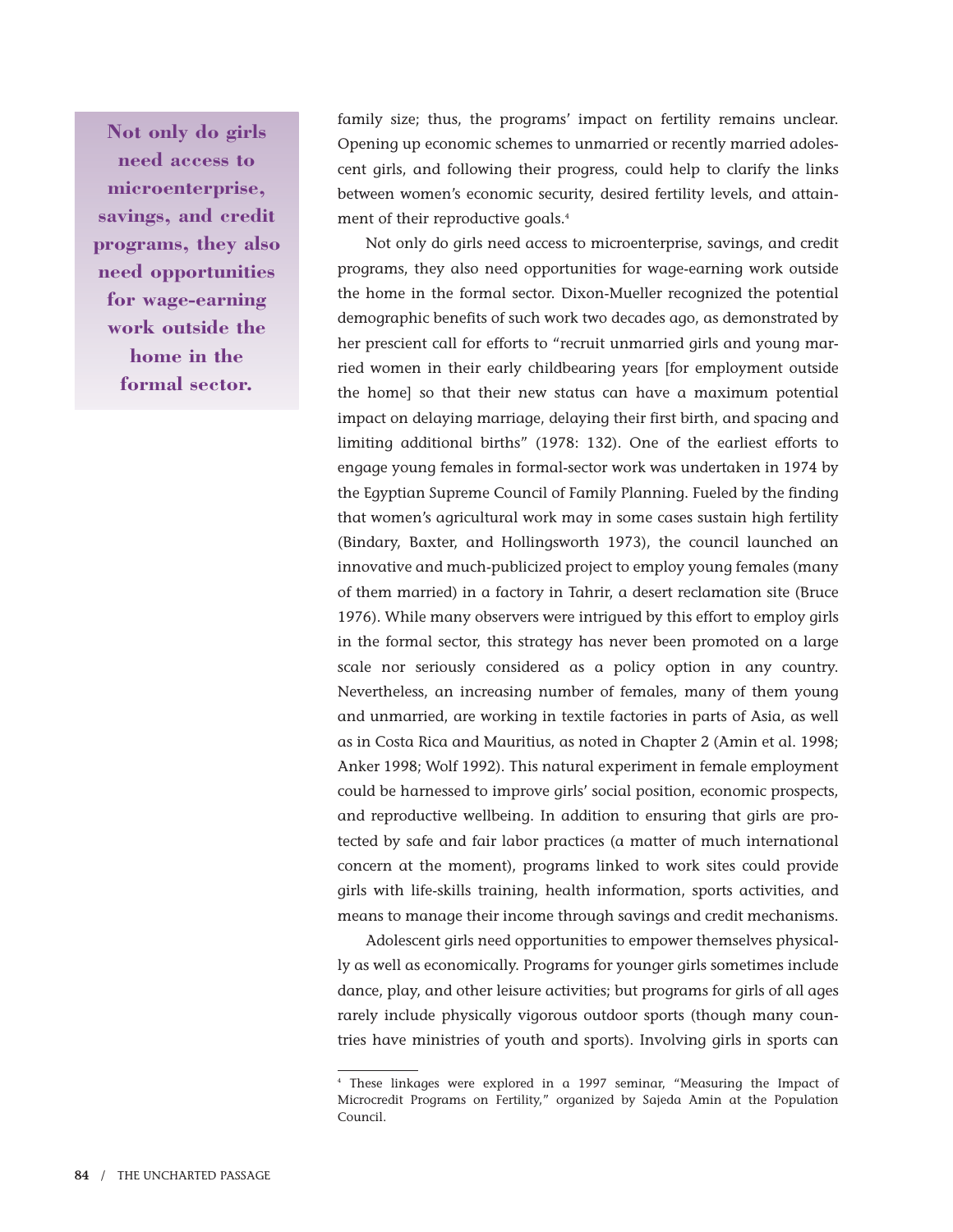foster their self-confidence, self-defense skills, and pride in their bodies' physical powers apart from reproduction, with logical links to reproductive health (Brady 1998). Sports and other group activities offer a power base outside the family, where mentoring and peer support can be provided. Recognizing the benefits of sports for personal growth, the Dutch government has established a mechanism to fund sports initiatives in developing countries (Netherlands Ministry of Foreign Affairs and Netherlands Ministry of Health, Welfare, and Sport 1998).

Creating a distinct "space for girls"—whether the entry point is work, sports, or other social activities—would benefit them on many levels. Such spaces would serve as zones of relative safety for girls and contexts in which they could develop identities outside of their relationships with parents and males. They would also provide venues in which information about reproductive health, life skills, and other vital subjects can be offered through ongoing, interactive dialogue.

Education is the most obvious public lever to change girls' situation. Any adolescent policy that is intelligently embedded in a national development strategy will recognize that girls' education is "the most influential investment" (Summers 1992). Beyond its measurable demographic and economic returns to society, schooling offers girls something that cannot be taken away from them: awareness of their own abilities and an experience of the world outside their homes.

Expanding girls' education is a keystone of a broadly conceived population policy because it has the potential simultaneously to raise the age of childbearing, reduce desired family size, and empower females with the knowledge and social authority to space and limit childbearing and to invest in their children. However, education will not transform girls' futures unless its content is carefully constructed. Girls need academic and vocational training that equips them with skills that are marketable within their country's current economy—and not merely skills needed for the lowest-paying, sex-segregated jobs. Girls are not well served by more years of schooling that fail to increase their livelihood prospects. Certainly more girls need more education—but, above all, they need better-quality and more-relevant education.

Almost all governments have publicly assigned a high value to schooling as a means to achieve democratization, social change, and economic development. Those wishing to improve girls' education can make use of existing education policy, infrastructure, and teacher training programs, however flawed they may be. Pledges to increase government spending in the education sector are welcome, but blanket increases may be less beneficial than wisely targeted investments in the educa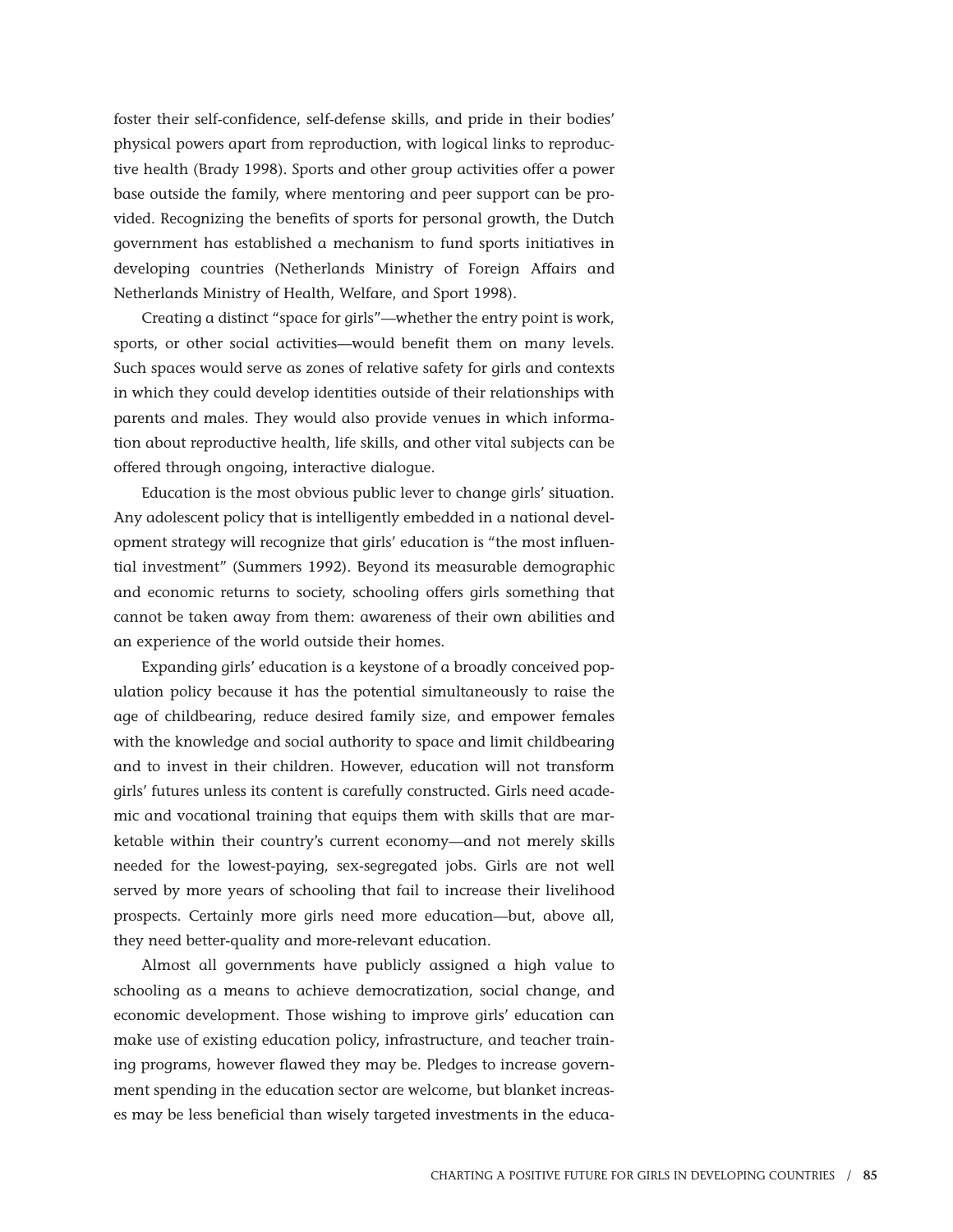tional resources that help girls the most. Decisionmakers will need sound information to identify these resources. Are funds better spent at the primary, secondary, or tertiary level? What kind of vocational training should girls receive? Are they better educated in single-sex or coeducational classrooms? What teaching methods are most effective for them? Where are the critical links between education and formal-sector work? These kinds of questions must be answered in every setting.

Advances in girls' education need not await major changes in formal education systems. Creative initiatives, some of them large-scale, are already underway in some developing countries. These include nonformal educational opportunities that feed into formal school systems, economic incentives for parents to educate their daughters, and programs to involve parents and communities in decisions regarding girls' education, such as one now operating in Pakistan (Sathar 1998). Examples of incentive programs include the Daughters' Education Program in northern Thailand (described earlier) and a secondaryschool scholarship program in Bangladesh, which covers the cost of girls' school fees, books, and uniforms. The Bangladesh program also offers a small monthly stipend valued at US\$1–2, which is deposited into a bank account belonging to the girl (Amin and Sedgh 1998). The Bangladesh Rural Advancement Committee runs a notable program that has created more than 30,000 schools providing nonformal primary education to nearly one million children—70 percent of them girls (by design)—aged 6–14. These schools have maintained exceptionally high attendance rates; most impressively, 90 percent of the graduates have gained admission to class four in the public school system (Ahmed et al. 1993). The CamFed Zimbabwe Project works with groups of girls and their families to help the girls complete secondary school in a poor district with stark gender imbalances in school enrollment (despite strong governmental endorsement of girls' education). In the first five years of the program (1991–96), not one family turned down the offer of support for a daughter's education (Cotton 1997).

Education is often characterized as an intervention that takes generations to bear returns; but some of the initiatives described above have already yielded positive short-term results. For example, girls' school enrollment in Bangladesh and Pakistan rose in response to the scholarship and parent/community involvement programs (Amin and Sedgh 1998; Arends-Kuenning, Sedgh, and Amin 1998; Herz et al. 1991). The scholarship program in Bangladesh had an immediate and significant impact on girls' age at marriage in villages studied by Amin and Sedgh (1998): between 1992 and 1995, the proportion of married 13–15-year-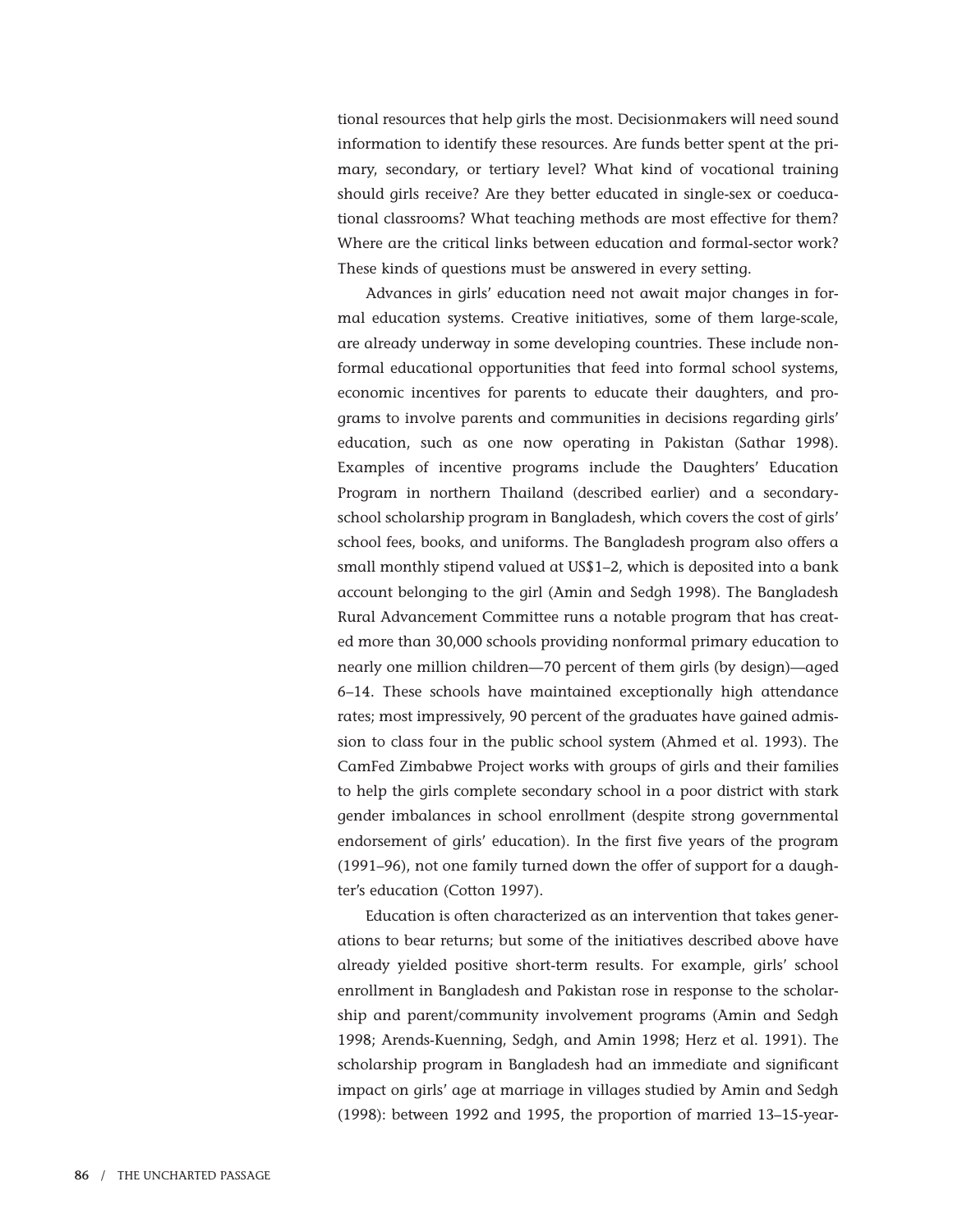olds dropped from 29 to 14 percent, and the proportion of married 16–19-year-olds fell from 72 to 64 percent in these villages. It is notable that efforts to increase girls' school attendance have been well received in diverse settings in which resistance to girls' schooling was thought to be substantial. Parents and communities may be ready to educate girls if the social and economic costs of doing so are even slightly reduced.

There are tactical reasons to move adolescent policy and programs away from their tight association with sexuality and fertility. This link may reinforce the very bias that renders girls vulnerable—namely the tendency to view them as sex and fertility objects. Controversies over family-life education and the offering of contraceptive services to young people may also distort the public perception of adolescence by focusing exclusive (and negative) attention on its sexual dimension. The moral objections of parents and communities to adolescent programs may lessen if these programs were framed as opportunities for work, sports, and education. It is thus more realistic, fairer to girls, and probably politically expedient to frame adolescent policy in a broad development context.

# **Supporting girls through sexual initiation, pregnancy, and marriage**

Girls' promise and vulnerability—indeed, their adolescence—do not end when their sexual, reproductive, and/or married lives begin. Adolescent programs may view girls who have suffered one or more negative outcomes—for example, unplanned pregnancy or involuntary marriage as "failures." The underlying assumption is that a pregnant or married girl's future is unalterably scripted; thus, energy should be turned to "uninitiated" girls. But a large fraction of adolescent girls are sexually active, pregnant, and/or married, and still have much of their lives ahead of them. The policy challenge is to develop a series of supports tailored to specific ages and situations (Hughes and McCauley 1998), so that adolescence can be a period of growth and achievement for all girls, regardless of their sexual, reproductive, or marital status.

Most programs aiming to change adolescents' reproductive behavior dispense information to the unmarried. These programs usually focus narrowly on reproductive physiology and methods to avoid pregnancy and (to a lesser extent) on sexually transmitted infections. Some progressive programs have expanded their range of topics to include sexual pleasure, gender equality, partner communication, and a broader spectrum of reproductive health issues (Barker and Loewenstein 1996; Faiz, Banu, and Sharma 1996).

**Girls' promise and vulnerability do not end when their sexual, reproductive, and/or married lives begin.**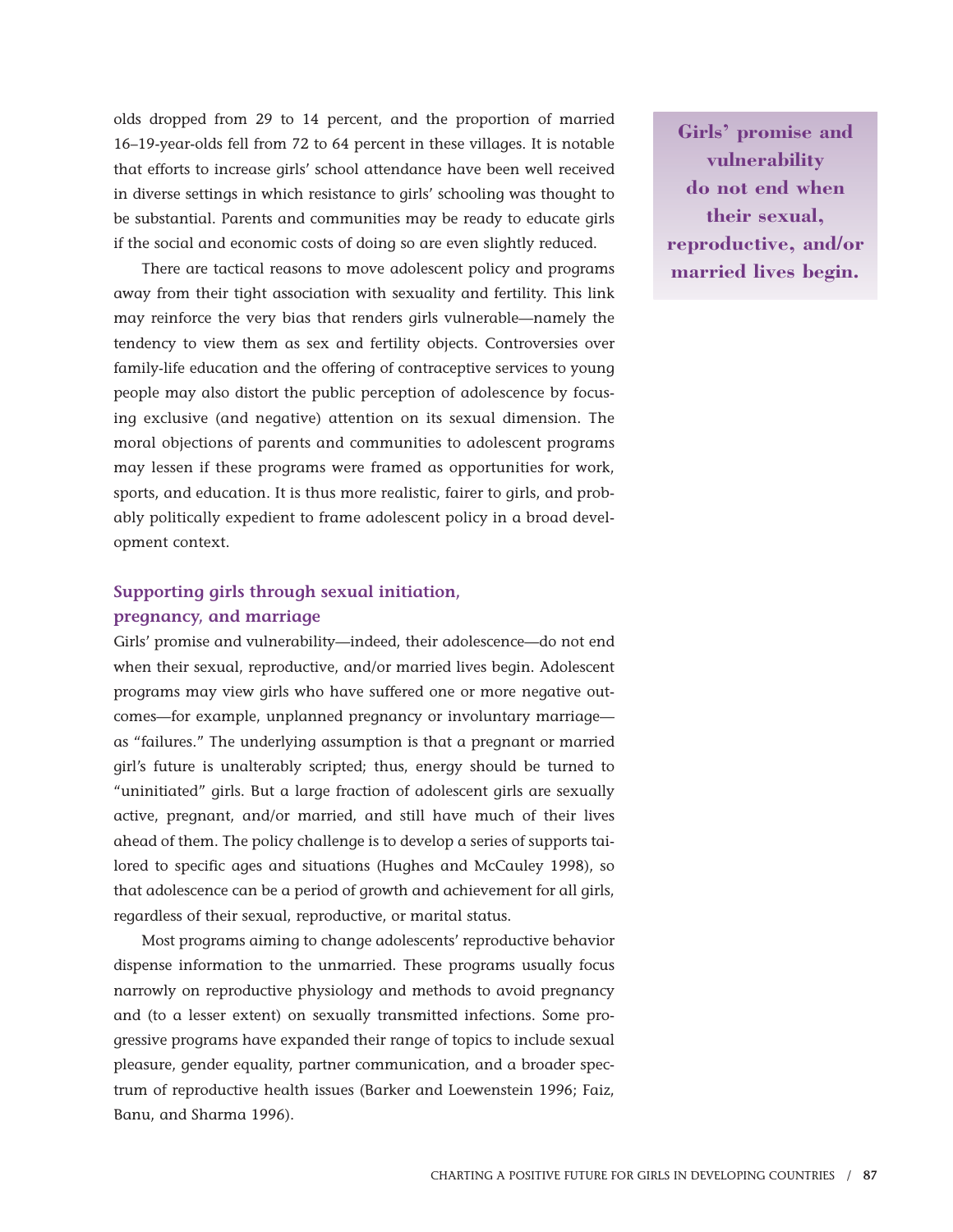Governments and NGOs have taken some measures to encourage girls to marry later, ranging from information dissemination campaigns to more comprehensive strategies. In Indonesia in the 1980s, Pathfinder Fund supported a network of community-based organizations to publicize (through mosques, for example) the increase in the legal age at marriage from 14 to 16 for girls, and from 16 to 19 for boys. In India, a far more ambitious, better-organized, and still unfolding effort is underway to increase the value placed on girls, and thereby indirectly increase their age at marriage. The governments of several large Indian states (Haryana, Karnataka, and Rajasthan) have set aside small sums of money for girls at birth as a means to ensure their survival, encourage gender equality, and balance skewed sex ratios. Between the ages of 18 and 21, girls (married or not) are eligible to collect respectable sums (for example, in Haryana State, girls collect 25,000 rupees at age 18). This economic scheme is supplemented by supports for girls' education in a broad design to delay marriage. It is posited that even—and, perhaps, especially—girls bound in traditional dowry systems (despite its being outlawed in many places) will be motivated to defer marriage until receipt of this money (Greene 1997). These impressive efforts may lead to significant changes in girls' experience and, thus, should be studied closely.

Unmarried girls who are pregnant or have children have been the subject of several small-scale, but often vigorous programs in Latin America and sub-Saharan Africa. Well-documented experiments in Botswana, Jamaica, and Tanzania, for example, offer living quarters for pregnant adolescents and counseling for mothers and the fathers of their children. They also encourage changes in school-leaving and return-toschool policies for these girls (Cooper, Paxman, and Mwateba 1988; International Youth Foundation 1992; McNeil et al. 1983).

The belief in young people's "resilience" (Resnick et al. 1997) underlies efforts to work with girls who are already sexually initiated or pregnant; however, there is little faith in the resilience of married girls.<sup>5</sup> These girls not only comprise a large group of adolescents, they are also very much in need of support. Yet, married and soon-to-be-married girls and their partners have been neglected by most informational programs. Some governments have made passing efforts to inform couples about reproductive health issues when they register to marry or apply for a

<sup>&</sup>lt;sup>5</sup> The concept of "resilience" suggests that youth who have engaged in a "risky" behavior—unsafe sex, drug use, a nonmarital pregnancy—can respond to appropriate support, information, and services and are resilient enough to have productive, safer lives in the future.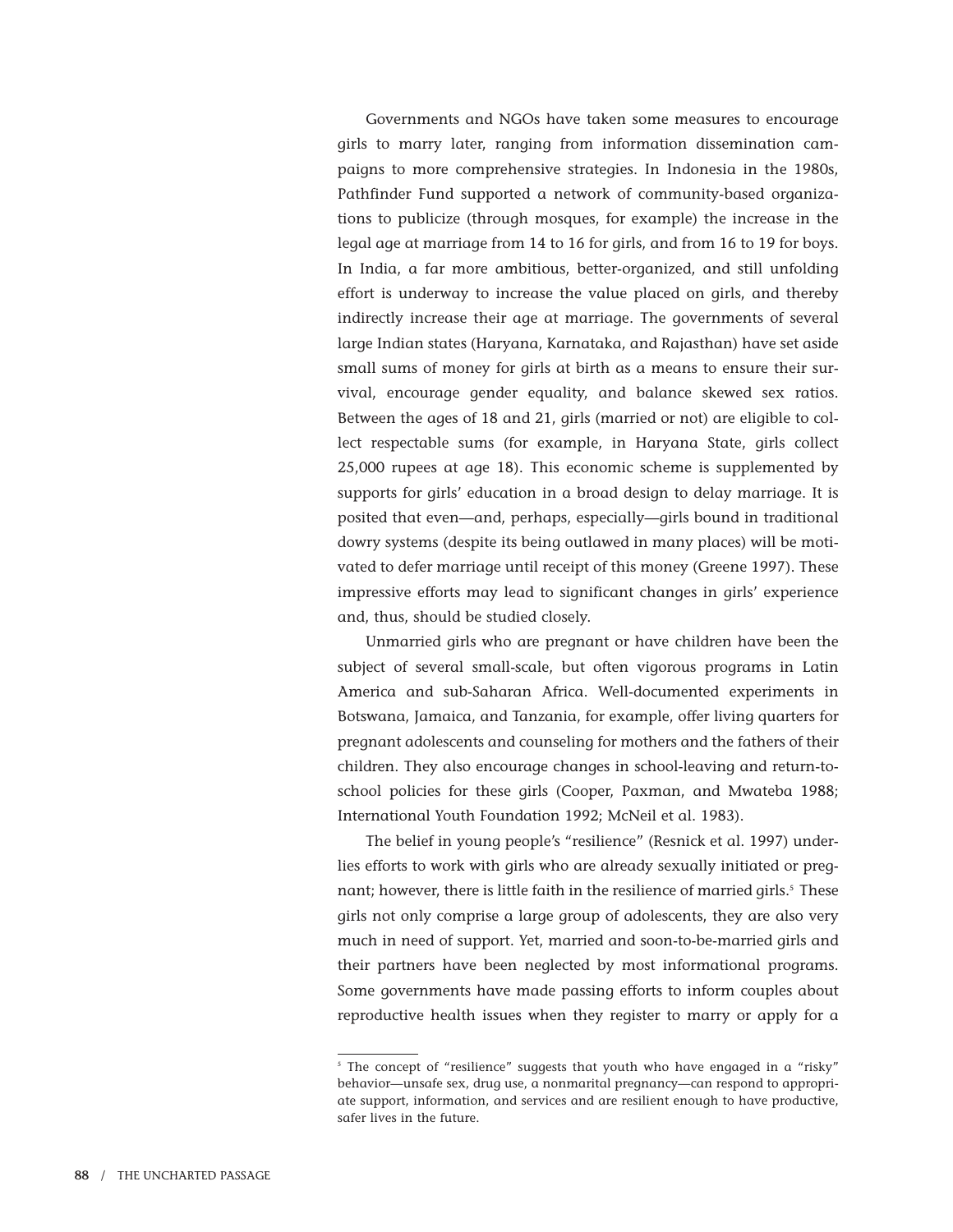marriage license, by offering pamphlets and a lecture at some point in the official process. In an effort to delay first birth after marriage, the government of Bangladesh has, in recent years, used media messages to exhort newly married couples to practice contraception. In general, however, married and soon-to-be-married adolescents lack critical information about, and need more opportunities to discuss, sexuality, male/female relationships, parenting, and other subjects related to their unfolding sexual and reproductive lives—notably, the life-transforming experience of first birth.

Married girls need active support during the rapid, and sometimes traumatic, transitions of early married life. Many of these girls face their first birth triply disadvantaged by their age, gender, and subservient position as young wives in often extended families.<sup>6</sup> Primiparous females have special needs for information and support, which they often fail to receive.<sup>7</sup> The few formal services for young mothers generally overlook their social needs and the significance of a first birth. In reporting on the impact of a first birth in the United States, Presser observes: "Having a first birth means becoming a mother unless the child dies or is given up for adoption. The permanence of motherhood makes it the most critical of all role transitions" (1971: 336).

The role of male partners in supporting young wives during early marriage, pregnancy, and first birth has not been adequately explored. Efforts to engage husbands and fathers in the early stages of family formation are rare and poorly documented. Reproductive health programs have generally excluded men, although male involvement is increasingly encouraged in fertility-regulation services. Maternal/child health, pregnancy-support, delivery, and postpartum services make little provision for male participation, and often explicitly exclude fathers. Studies suggest that including men in these arenas would benefit mothers, fathers, and children alike. A comprehensive postpartum program in Turkey found, for example, that when fathers were included in the program, postpartum use of contraceptives and compliance with maternal and infant health checkups increased (Molzan-Turan 1996). In Nicaragua—where a substantial proportion of births are to unmarried women, and a high percentage of households with children are headed only by mothers—one exploratory program will try to promote fathers'

**Many married girls face their first birth triply disadvantaged by their age, gender, and subservient position as young wives in often extended families.**

<sup>6</sup> For example, Das Gupta remarks upon "the convergence of low autonomy due to youth as well as sex among young women in South Asia" (1996: 213).

<sup>7</sup> Janet Molzan-Turan and associates at the Istanbul University Institute of Child Health are focusing a new research program on how best to support young, married females who are pregnant with their first child (Molzan-Turan 1997).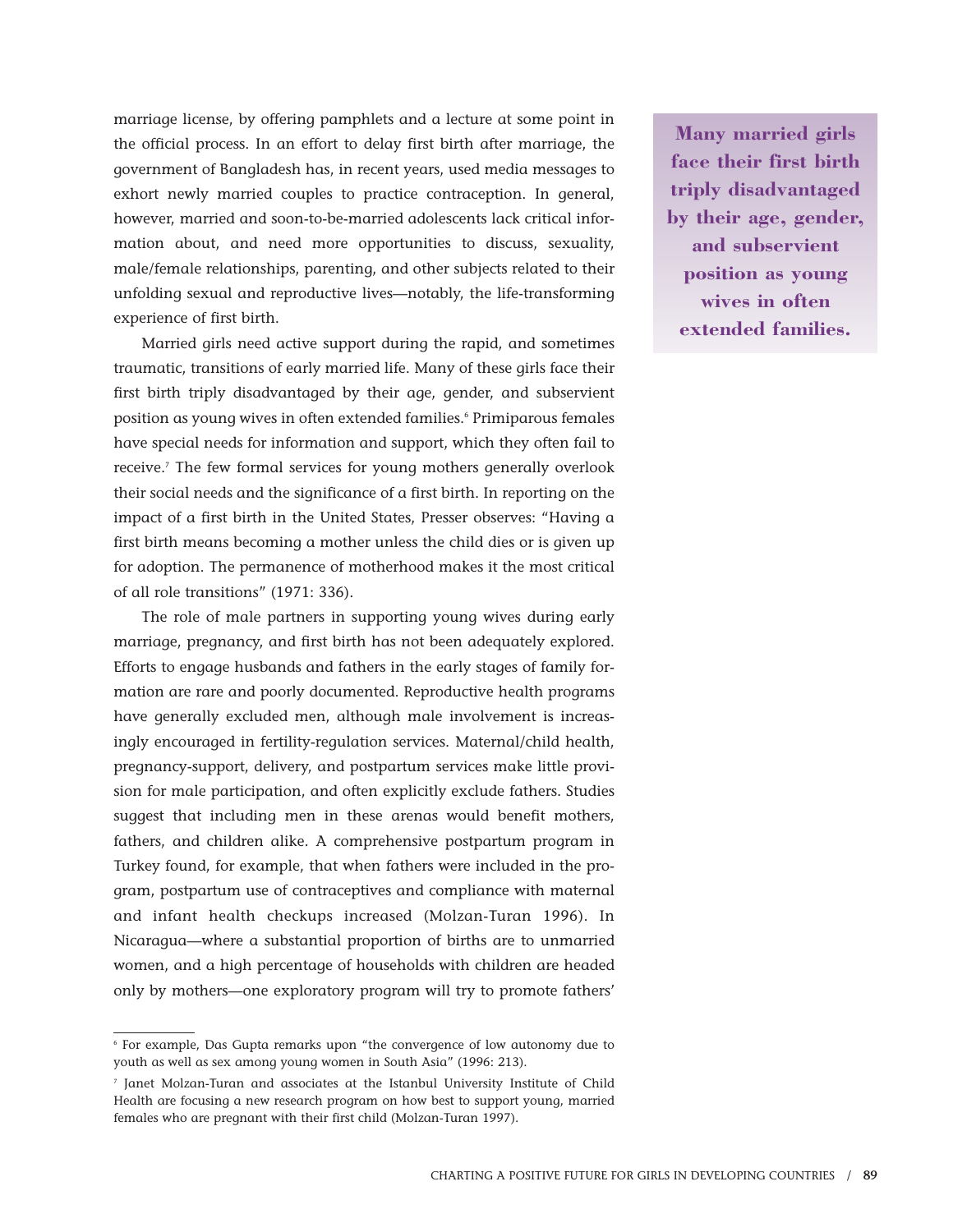practical and emotional support for new mothers and involvement with their children by including them in pregnancy and postpartum care (Engle and Loftin 1997).

In many cultures, newly married couples face inexorable pressure to produce a child as soon as possible. In these settings, programmatic efforts to delay the first birth are likely to meet more resistance than are efforts to support couples during the first pregnancy and first birth. Such programs could yield important, long-term returns. Patterns established during the first pregnancy tend to become habits throughout a reproductive lifetime. Involving young fathers as well as mothers in first-birth programs could lay the foundation for more gender equity and greater male investment in children. Focusing on this critical phase in the lifecycle might empower the youngest mothers and their partners to adopt longer spacing intervals and appropriate infant/child health and reproductive health practices. For poor women, who generally have few points of contact with government and community services, first-pregnancy/first-birth interventions could open up a formal channel of referral to continuing education, livelihoodskills training, leadership opportunities, and so forth.

Policymakers must abandon the traditional view that females' lives as individuals end with marriage and/or motherhood. Adolescent girls should be given every opportunity to postpone marriage and pregnancy, but those who do marry and/or have children should be supported and not deprived of further development.

## **Research priorities: Widening the lens and deepening the analysis**

The gaps and biases in information on developing-country adolescents reflect two factors: the low interest in adolescents on the part of the development community and the agenda of the population and family planning field, which has sponsored much of the research in this area and has defined the field of inquiry. According to critiques of twentieth-century demography, the close alliance between the family planning establishment and those conducting population research has led to the neglect of the role of social setting and individual motivation in reproductive behavior (Demeny 1988; Greenhalgh 1996). As a result, policies to control adolescent fertility sometimes have taken on the coloration of a junior family planning agenda. Fortunately, this is beginning to change.

Our advice is to accelerate radically all efforts to broaden the types of data collected on adolescents and to contextualize their experience. We recommend that researchers resist the temptation to draw conclusions about adolescents' lives from data on 5-year or 10-year cohorts of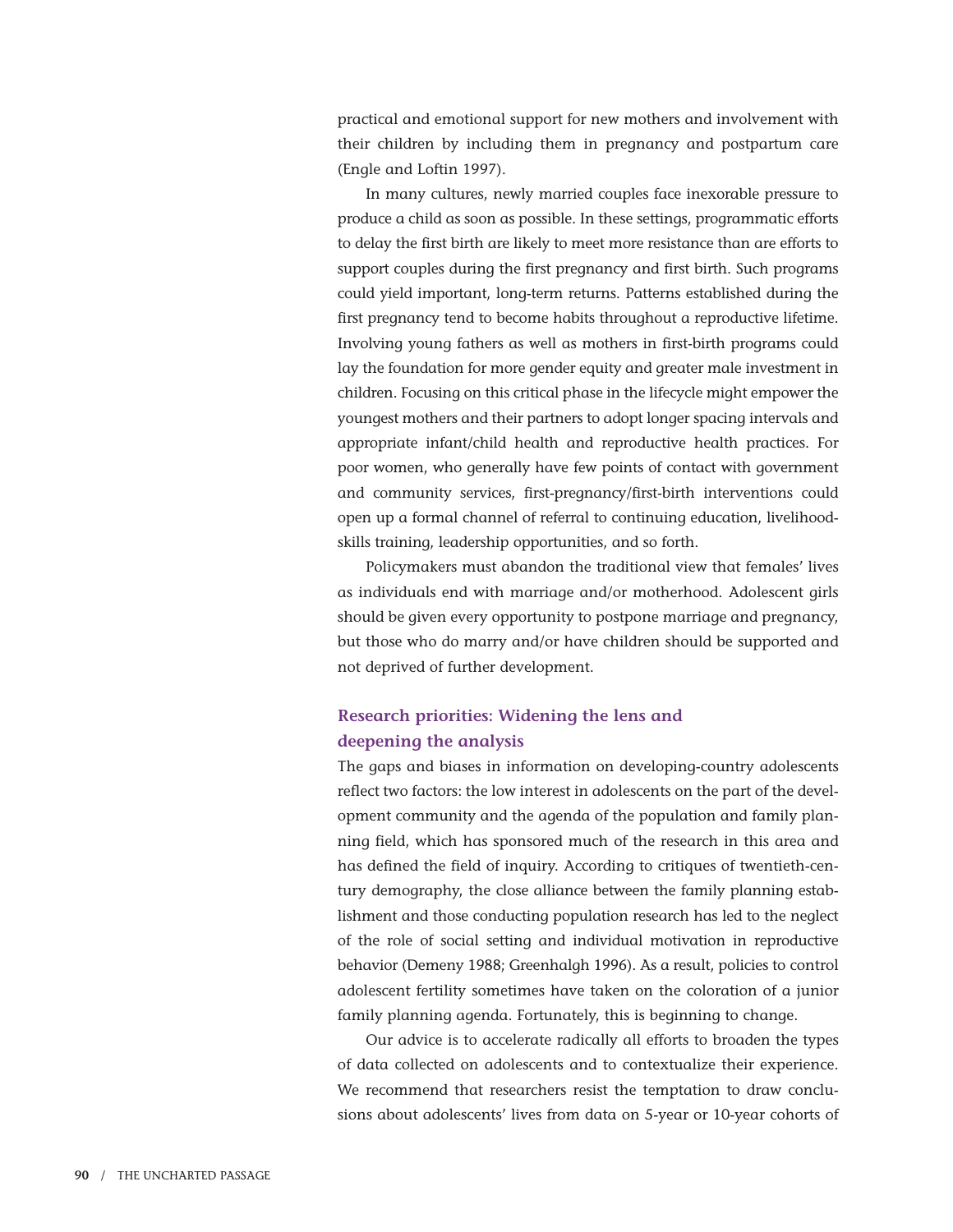young people. While conflating the experience of 25–29-year-olds may be appropriate, the density of transitions during adolescence requires a more refined picture. Thus, we recommend that researchers gather data on smaller—possibly even single-year—cohorts of adolescents in developing countries. We urge them to give more attention to the youngest adolescents and to separate the experiences of girls and boys, as well as the meaning they attach to these experiences. We advocate obtaining more data on adolescents in the following areas:

- their time use
- their living arrangements
- whether and by whom they are offered protection and economic support
- where they spend time, with whom they affiliate, and how they participate in community life
- their public rites of passage
- their school experience—including the regularity of their attendance, the content of their lessons, the age appropriateness of their grade level, the risks they face at school, and the attitudes conveyed by their teachers and teaching materials
- their leisure activities
- their mobility
- their overall health
- their productive work and livelihood prospects

The relative priority of these subjects will vary in different settings. However, all research needs to distinguish the gender- and age-based dimensions of adolescent experience. Encrypted in the ten largely unexplored years of adolescence are the lifetime choices of girls and boys.

The social and economic lives of adolescents have been blacked out and need to be illuminated. Curiously, adolescent fertility research has neglected what one would have thought would be a key subject: married adolescents, the vast majority of whom are female, who may constitute the largest pool of sexually active adolescents. As indicated earlier, we know few details of their passage into marriage; the age and power differentials and communication patterns between married adolescents and their spouses; the feelings and information brought to adolescent marriage; first sexual relations, pregnancy, and birth; and newly married couples' social affiliations, livelihood strategies, and educational needs. We lack a significant body of research in developing countries on the social and economic consequences of early childbearing, inside or outside of marriage. Such data would greatly strengthen the arguments both against early childbearing and in favor of desirable policies outside

**Research needs to distinguish the gender- and age-based dimensions of adolescent experience.**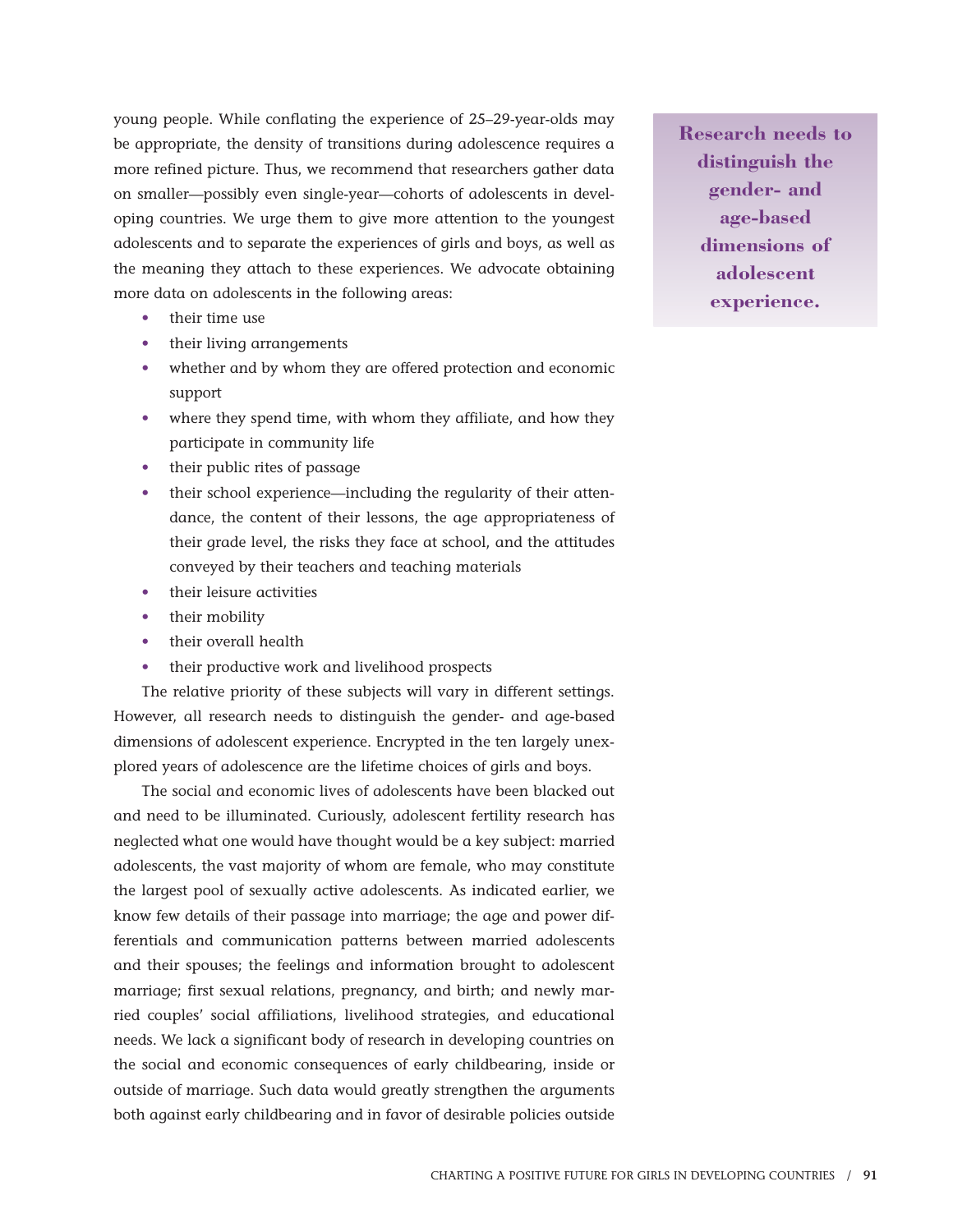**Both high- and low-fertility societies have good reason to intensify investments in adolescents as a means to ensure societal survival.**

the health sector that help to delay childbearing—namely, those promoting education and livelihood opportunities for girls.

#### **Investing in the largest generation of girls ever**

A confluence of factors at the end of this century and the beginning of the next could finally render investments in adolescents a centerpiece of economic development. The sheer number of adolescents in most countries, even where the proportion of youth is falling, is stunning. Both high- and low-fertility societies have good reason to intensify investments in adolescents as a means to ensure societal survival. Where fertility is low and young people comprise a shrinking proportion of the population, there are concerns about the dependency burden of an aging population. Plausibly, the best way to ensure a strong tax base and the survival of social security systems is to invest sufficiently in young people for them to become a productive, long-term workforce capable of generating the revenues to fund the entitlements of the elderly as well as the young. For different reasons, the same argument can be made in countries that are still concerned about high, if declining, fertility. Intergenerational concerns are not absent in these societies; for example, the Malawi Youth Strategy has called for lowering the retirement age to make way for a wave of youth employment (Government of Malawi 1995). Solutions to resource and population problems in high-fertility societies also lie in investments in young people. Such investments, particularly in education, are among the most effective ways to delay childbearing, which by itself—even without declines in family size—will reduce population growth. Social investments in youth also create the conditions for voluntary fertility decline, increased productivity, and higher and more equally distributed incomes (Birdsall 1995). In sum, regardless of where you sit, building the human capability of adolescents appears to be an inescapably good idea.

Thoughtful adolescent policy would be particularly ill-served by a single-sector approach (Commonwealth Secretariat 1990; Ferguson 1996). Yet, it would be naïve to assume that multisectoral adolescent policies will not face many of the barriers that have impeded cross-sectoral cooperation in other areas (Population Council and Overseas Development Council 1998). Cooperation is often thwarted by the guild mentality of bureaucracies that wish to make proprietary claims to a problem and the resources devoted to solving it. There is a risk that ministries of health will serve as the exclusive seat of adolescent policy. Ministries of education, employment, labor, youth, community development, and sports must all contribute to implementing not just a multisectoral health agenda, but rather a broadly cast program.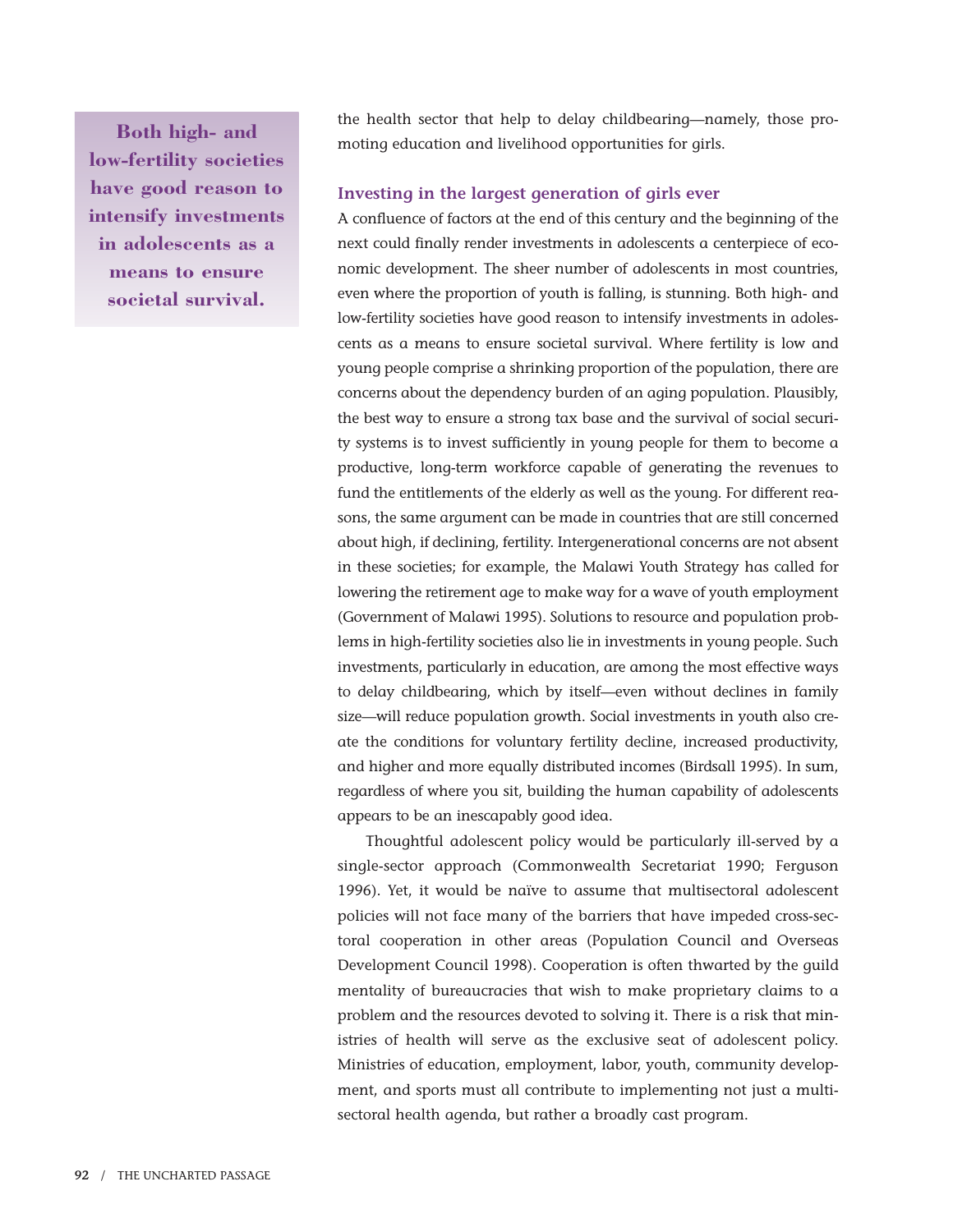Delivering services to adolescents must also rely on greatly expanded engagement by NGOs. Much has been said at international conferences about the value of these organizations, and their numbers are increasing (Mathews 1997). Their advantages over government lie in their multiplicity, maneuverability, and ability to gain the trust and reflect the perspectives of less powerful groups, such as women and youth. Reaching adolescent girls requires working from a community base and responding dynamically to interconnected needs. NGOs are adept at reaching adolescents through diverse entry points and, having entered through one door (say, an economic one), moving laterally to offer related services. Few successful adolescent programs remain singlepurpose operations; the same is true of NGOs.

As donors are encouraged to direct more resources to adolescents, they will have to find avenues apart from standard governmental structures through which to reach them. NGOs are one such avenue, but rarely can an NGO effectively absorb large revenues. One solution is to establish country-level umbrella mechanisms, such as youth foundations and other entities, that can receive large funding blocks from governments and bilateral/multilateral donors, and can then "retail" these funds in the form of much smaller grants to community-based groups.<sup>8</sup>

In a world of increasingly porous boundaries and political complexity, global thinkers are puzzled, looking for points of reference and leverage to understand and shape the future. They classify countries in regional or cultural power blocs; identify power elites and influential individuals; and rank transnational corporations by size. Appearing on none of these power lists is one of the potentially most influential figures in the developing world: the 12-year-old girl. There are now 50 million of these girls and there will continue to be at least that many every year for the next three decades (United Nations 1997). In the next few years, this 12 year-old girl will either abandon or continue her schooling, be pushed into marriage and childbearing or develop a sense of proud ownership of her physical self and make independent decisions about her lifetime partner. She will either struggle in poverty or find a socially productive livelihood, submit to a faceless life or thrive as an individual, making her contribution to the world. As her future is reconfigured, so is ours.

<sup>8</sup> The International Youth Foundation and Synergos Institute have helped to establish such mechanisms for providing financial and technical resources to NGOs, including those serving youth.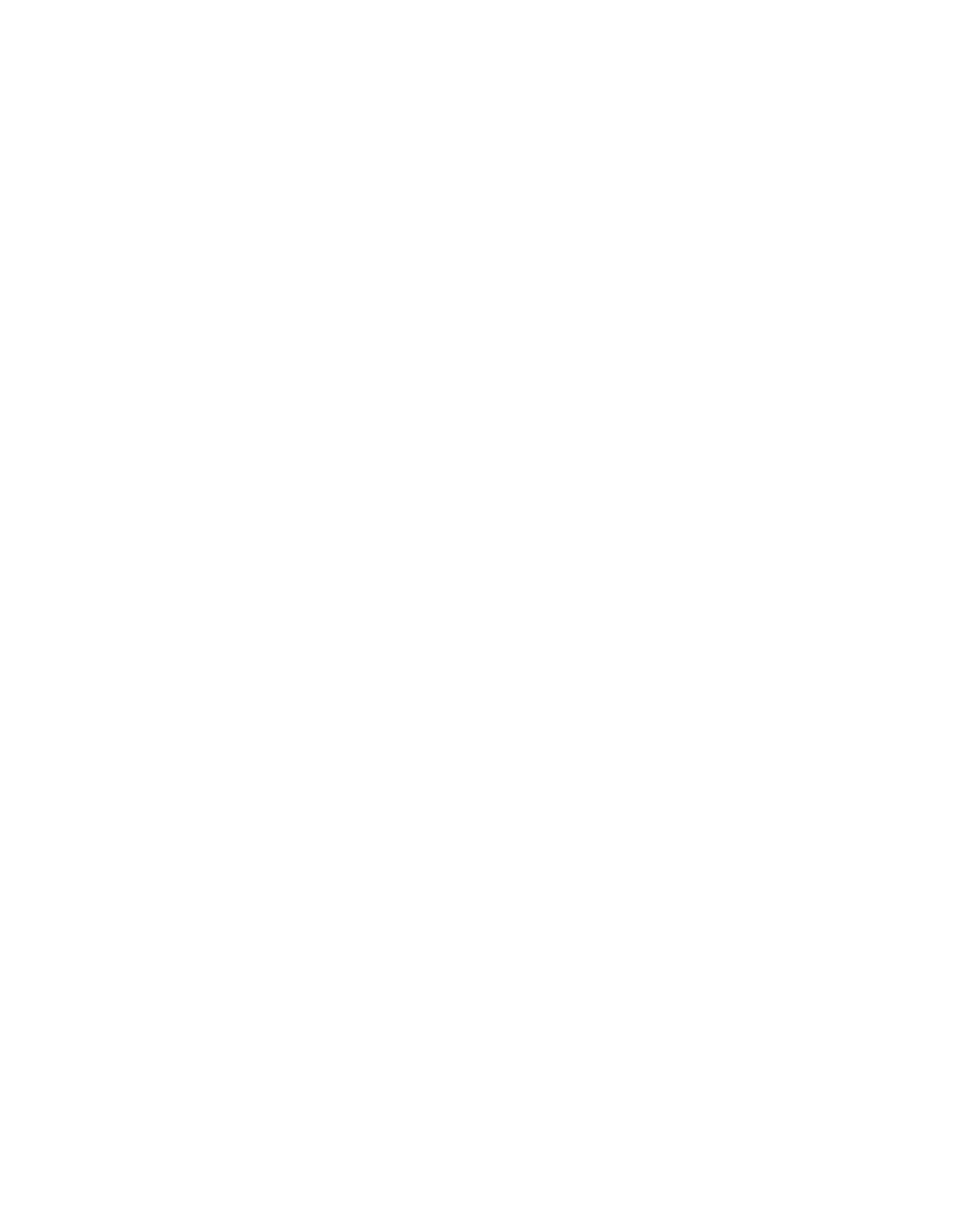# **Appendix**

# **Dates of Demographic and Health Surveys Used in This Study**

| Region/Country                                           | Ye a r       |  |  |  |  |
|----------------------------------------------------------|--------------|--|--|--|--|
| <b>Latin America and the Caribbean</b><br><b>Bolivia</b> | 1993-94      |  |  |  |  |
| <b>Brazil</b>                                            | 1996         |  |  |  |  |
| Colombia                                                 | 1995         |  |  |  |  |
| Dominican Republic                                       | 1991         |  |  |  |  |
| Guatemala                                                | 1995         |  |  |  |  |
| Haiti                                                    | 1994-95      |  |  |  |  |
| Paraguay                                                 | 1990         |  |  |  |  |
| Peru                                                     | 1991         |  |  |  |  |
| <b>South Central and Southeast Asia</b>                  |              |  |  |  |  |
| Bangladesh                                               | 1994         |  |  |  |  |
| Indonesia                                                | 1994         |  |  |  |  |
| Kazakstan                                                | 1995         |  |  |  |  |
| Nepal                                                    | 1996         |  |  |  |  |
| Pakistan                                                 | 1991         |  |  |  |  |
| Philippines                                              | 1993         |  |  |  |  |
| <b>Uzbekistan</b>                                        | 1996         |  |  |  |  |
| <b>Sub-Saharan Africa</b>                                |              |  |  |  |  |
| Benin                                                    | 1996         |  |  |  |  |
| <b>Burking Faso</b>                                      | 1993         |  |  |  |  |
| Cameroon                                                 | 1991         |  |  |  |  |
| Central African Republic                                 | 1994-95      |  |  |  |  |
| Comoros                                                  | 1996         |  |  |  |  |
| Côte d'Ivoire                                            | 1994         |  |  |  |  |
| Ghana                                                    | 1993         |  |  |  |  |
| Kenya                                                    | 1993         |  |  |  |  |
| Madagascar                                               | 1992         |  |  |  |  |
| Malawi                                                   | 1996         |  |  |  |  |
| Mali                                                     | 1995-96      |  |  |  |  |
| Namibia                                                  | 1992         |  |  |  |  |
| Niger                                                    | 1992         |  |  |  |  |
| Nigeria                                                  | 1990         |  |  |  |  |
| Rwanda                                                   | 1992         |  |  |  |  |
| Senegal                                                  | 1992         |  |  |  |  |
| Tanzania                                                 | 1994         |  |  |  |  |
| Uganda                                                   | 1995         |  |  |  |  |
| Zambia<br>Zimbabwe                                       | 1992<br>1994 |  |  |  |  |
|                                                          |              |  |  |  |  |
| <b>West Asia and North Africa</b>                        |              |  |  |  |  |
| Egypt                                                    | 1992         |  |  |  |  |
| Morocco                                                  | 1992         |  |  |  |  |
| Turkey                                                   | 1993         |  |  |  |  |
| Yemen                                                    | 1991-92      |  |  |  |  |

Note: These are the 39 DHS surveys since 1990 for which data were available in mid-1998.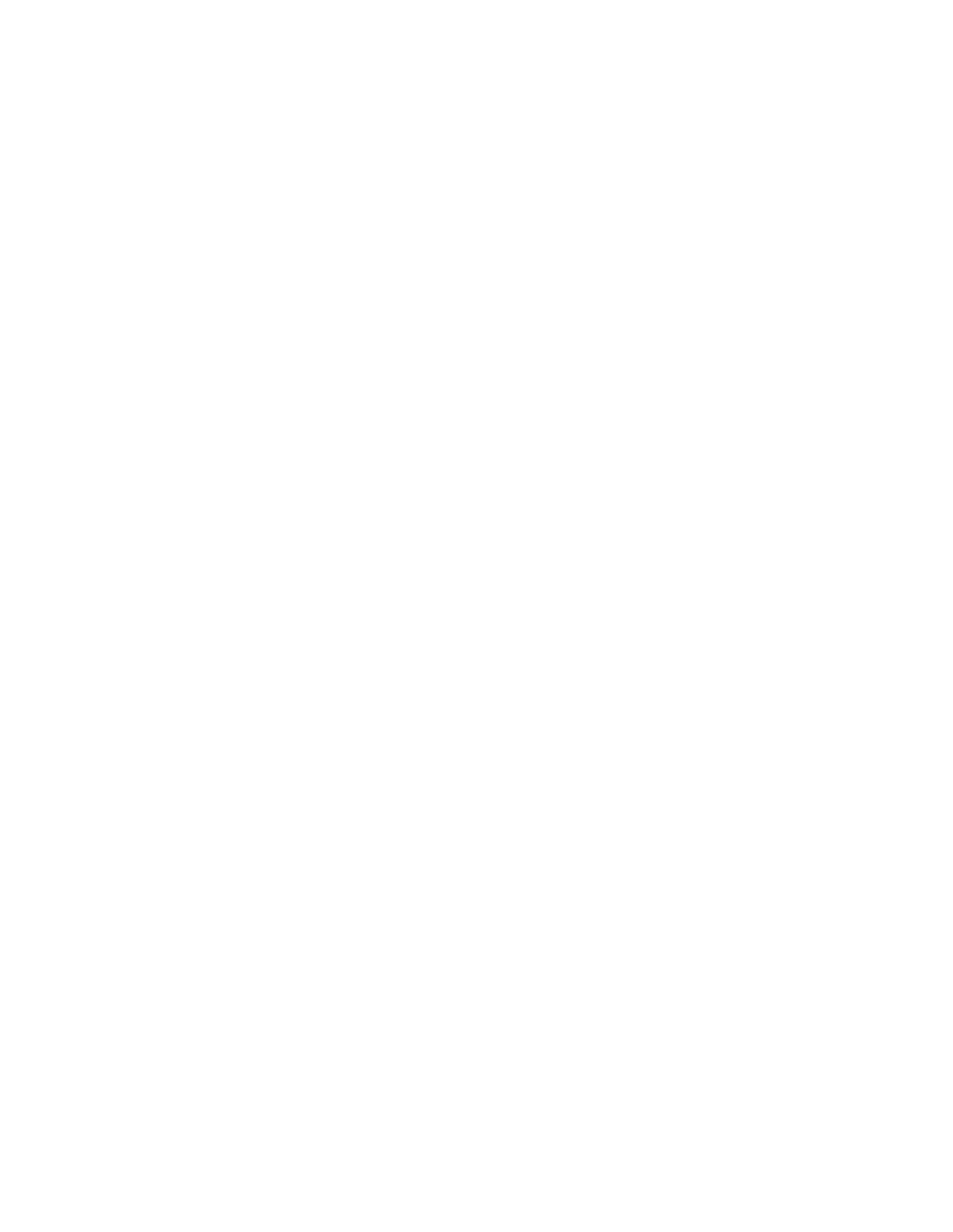# **References**

- Abdalla, Raqiya Haji Dualeh. 1982. *Sisters in Affliction: Circumcision and Infibulation of Women in Africa*. London: Zed Press.
- Ahmed, Manzoor et al. 1993. *Primary Education for All: Learning from the BRAC Experience: A Case Study*. Washington, DC: Project ABEL, The Academy for Educational Research.
- Ainsworth, Martha. 1996. "Economic aspects of child fostering in Côte d'Ivoire," *Research in Population Economics* 8: 25–62.
- Ainsworth, Martha, Kathleen Beegle, and Andrew Nyamete. 1996. "The impact of women's schooling on fertility and contraceptive use: A study of fourteen sub-Saharan African communities," *World Bank Economic Review* 10, no. 1: 85–122.
- Ajayi, Ayo A., Leah T. Marangu, Janice Miller, and John M. Paxman. 1991. "Adolescent sexuality and fertility in Kenya: A survey of knowledge, perceptions, and practices," *Studies in Family Planning* 22, no. 4: 205–216.
- Ajayi, Ayo et al. 1997. *Schooling and the Experience of Adolescents in Kenya*. Nairobi: Population Council and the Government of Kenya Ministry of Education.
- Alan Guttmacher Institute. 1996. *Risks and Realities of Early Childbearing Worldwide*. New York.
- ———. 1998. *Into a New World: Young Women's Sexual and Reproductive Lives*. New York.
- Alatorre Rico, Javier and Lucille C. Atkin. 1998. "De abuela a madre, de madre a hijas: Repetición intergeneracional del embarazo adolescente y la pobreza" (From grandmother to mother, from mother to children: Intergenerational repetition of adolescent pregnancy and poverty), in Beatriz Schmukler (ed.), *Transformaciones de la Familia en América Latina y el Caribe: Una Perspectiva de Género* (*Transformation in Families: Changes in Gender Relations and the Situation of Children in Latin America*). Mexico City: Population Council and Editores Asociados Mexicanos, pp. 419–450.
- Alexander, K. C. 1991. "Pattern of utilization of time in rural households in areas with different levels of economic development," *Man in India* 71, no. 1: 305–329.
- Amazigo, Uche, Nancy Silva, Joan Kaufman, and Daniel S. Obikeze. 1997. "Sexual activity and contraceptive knowledge and use among in-school adolescents in Nigeria," *International Family Planning Perspectives* 23, no. 1: 28–33.
- Amin, Sajeda. 1996. "Female education and fertility in Bangladesh: The influence of marriage and the family," in Roger Jeffery and Alaka M. Basu (eds.), *Girls' Schooling, Women's Autonomy and Fertility Change in South Asia*. New Delhi: Sage Publications, pp. 184–204.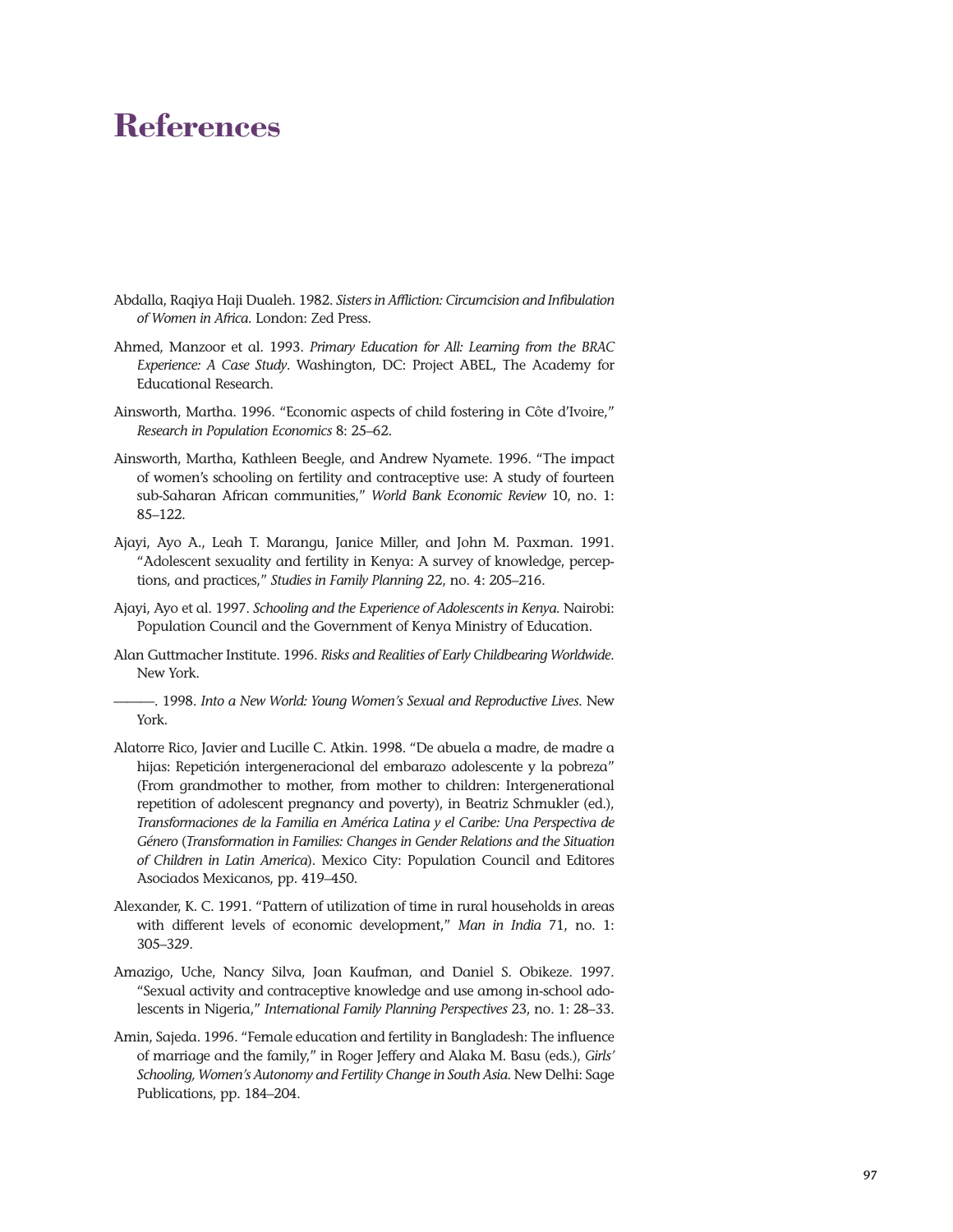-. 1998. Personal communication.

- Amin, Sajeda and Mead Cain. 1997. "The rise of dowry in Bangladesh," in Gavin W. Jones et al. (eds.), *The Continuing Demographic Transition*. Oxford: Clarendon Press, pp. 290–306.
- Amin, Sajeda, Ian Diamond, Ruchira T. Naved, and Margaret Newby. 1998. "Transition to adulthood of female garment-factory workers in Bangladesh," *Studies in Family Planning* 29, no. 2: 185–200.
- Amin, Sajeda and Cynthia B. Lloyd. Forthcoming. "Women's lives and rapid fertility decline: Some lessons from Bangladesh and Egypt," Policy Research Division Working Paper. New York: Population Council.
- Amin, Sajeda and Gilda Sedgh. 1998. "Incentive schemes for school attendance in rural Bangladesh," Policy Research Division Working Paper no. 106. New York: Population Council.
- Anderson-Levitt, Kathryn M., Marianne Bloch, and Aminata M. Soumaré. 1998. "Inside classrooms in Guinea: Girls' experiences," in Marianne Bloch, Josephine A. Beoku-Betts, and B. Robert Tabachnick (eds.), *Women and Education in Sub-Saharan Africa: Powers, Opportunities, and Constraints*. Boulder, CO: Lynne Rienner Publishers, pp. 99–130.
- Anker, Richard. 1998. *Gender and Jobs: Sex Segregation of Occupations in the World*. Geneva: International Labour Office.
- Appfel-Marglin, Frederique. 1996. "Of Pirs and Pandits: Tradition of Hindu-Muslim cultural commonalities in Orissa," *Manushi* no. 91: 17–26.
- Arends-Kuenning, Mary, Gilda Sedgh, and Sajeda Amin. 1998. "Effects of schooling incentive programs on household time allocation," paper presented at the Annual Meeting of the Population Association of America, 2–4 April, Chicago.
- Assaad, Marie and Judith Bruce. 1997. "Empowering the next generation: Girls of the Maqattam garbage settlement," *SEEDS* no. 19. New York: Population Council.
- Aziz, K. M. Ashraful. 1989. "Daughters and sons in rural Bangladesh: Gender creation from birth to adolescence," in Maithreyi Krishnaraj and Karuna Chanana (eds.), *Gender and the Household Domain: Social and Cultural Dimensions*. New Delhi: Sage Publications, pp. 55–73.
- Bagasao, Teresita Marie P. 1992. "Sex, tourism, street children, and HIV in the Philippines: Lessening risks in the poverty trap," *World AIDS* no. 20: 7.
- Balk, Deborah, Grace Cruz, and Tim Brown. 1997. "HIV/AIDS risk in the Philippines: Focus on adolescents and young adults," East-West Center Working Papers in Population no. 93. Honolulu.
- Barker, Gary and Felicia Knaul. 1992. "Three times exploited, three times empowered: The urban adolescent woman in difficult circumstances," final draft of a report to the Urban Section of the United Nations Children's Fund (UNICEF), 28 October.
- Barker, Gary and Irene Loewenstein. 1996. "Where the boys are: Promoting greater male involvement in sexuality education: Conclusions from qualitative research in Rio de Janeiro, Brazil," report prepared for the Centro de Educação Sexual, Rio de Janeiro.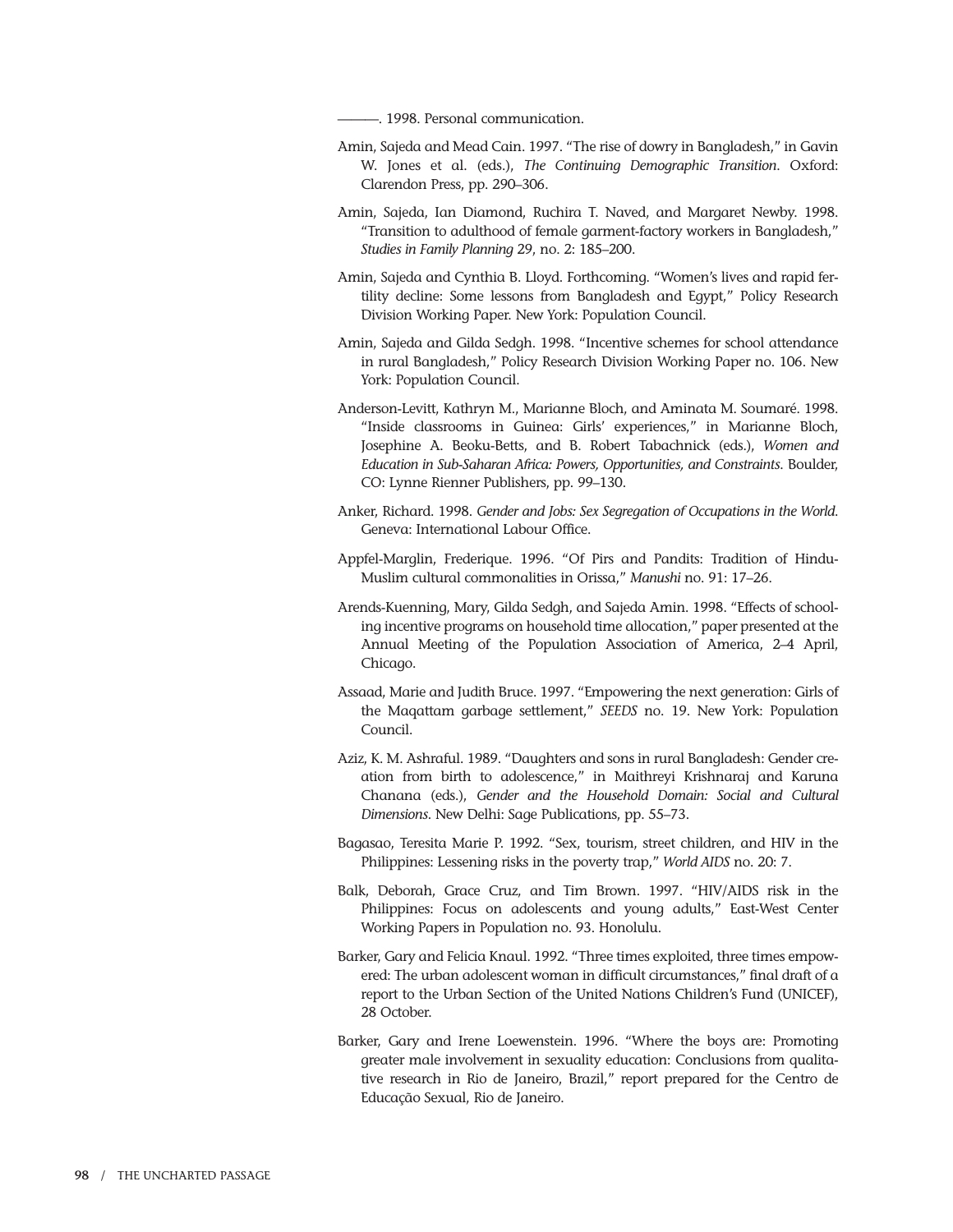- Barnes-Josiah, Debora and Antoine Augustin. 1995. "Secular trend in the age at menarche in Haiti," *American Journal of Human Biology* 7, no. 3: 357–362.
- Bastos, A. V., L. Morris, and S. R. Fernandes. 1989. *Saúde e Educação Sexual do Jovem: Um Estudo en Salvador, Brasil*. Salvador, Brazil: Universidade Federal de Bahia.
- Bindary, Aziz, Collin B. Baxter, and T. H. Hollingsworth. 1973. "Urban-rural differences with the relationship between women's employment and fertility: A preliminary study," *Journal of Biosocial Science* 5, no. 2: 159–167.
- Birdsall, Nancy. 1995. "Inequality and growth reconsidered: Lessons from east Africa," *The World Bank Economic Review* 9, no. 3: 477–508.
- Blanc, Ann K. and Ann A. Way. 1998. "Sexual behavior and contraceptive knowledge and use among adolescents in developing countries," *Studies in Family Planning* 29, no. 2: 106–116.
- Bledsoe, Caroline H. 1990. "School fees and the marriage process for Mende girls in Sierra Leone," in Peggy Reeves Sanday and Ruth Gallagher Goodenough (eds.), *New Directions in the Anthropology of Gender*. Philadelphia: University of Pennsylvania, pp. 283–309.

 $-$ . 1996. Personal communication.

- Bledsoe, Caroline H. and Barney Cohen. 1993*. Social Dynamics of Adolescent Fertility in Sub-Saharan Africa*. Washington, DC: National Academy Press.
- Bledsoe, Caroline H. and Uche Isiugo-Abanihe. 1989. "Strategies of child-fosterage among Mende grannies in Sierra Leone," in Ron J. Lesthaeghe (ed.), *Reproduction and Social Organization in Sub-Saharan Africa*. Berkeley: University of California Press, pp. 442–474.
- Bongaarts, John. 1994. "Population policy options in the developing world," *Science* 263, no. 5148: 771–776.
- -. 1998. Personal communication.
- Bongaarts, John and Barney Cohen. 1998. "Introduction and overview," *Studies in Family Planning* 29, no. 2: 99–105.
- Boohene, Esther et al. 1991. "Fertility and contraceptive use among young adults in Harare, Zimbabwe," *Studies in Family Planning* 22, no. 4: 264–271.
- Borongo, Longin R. et al. 1992. "The epidemiology of HIV-1 infection in urban areas, roadside settlements, and rural villages in Mwanza, Tanzania," *AIDS* 6, no. 12: 1521–1528.
- Bos, Eduard, My T. Vu, Ernest Massiah, and Rodolfo A. Bulatao. 1994. *World Population Projections 1994–95 Edition: Estimates and Projections with Related Demographic Statistics*. Baltimore: Johns Hopkins University Press.

Bouis, Howarth E. 1996. Personal communication.

- Bouis, Howarth E., Marilou Palabrica-Costello, Orville Solon, and Azucena B. Limbo. 1994. "Understanding gender-differentiated constraints to Philippine farm household investments in adolescents: Implications for their nutritional status," Nutrition of Adolescent Girls Research Program Report Series, no. 7. Washington, DC: International Center for Research on Women.
- Bouis, Howarth E. et al. 1997. "Investing in adolescents in rural households: A Philippine case study," unpublished report presented to the International Food Policy Research Institute, Washington, DC.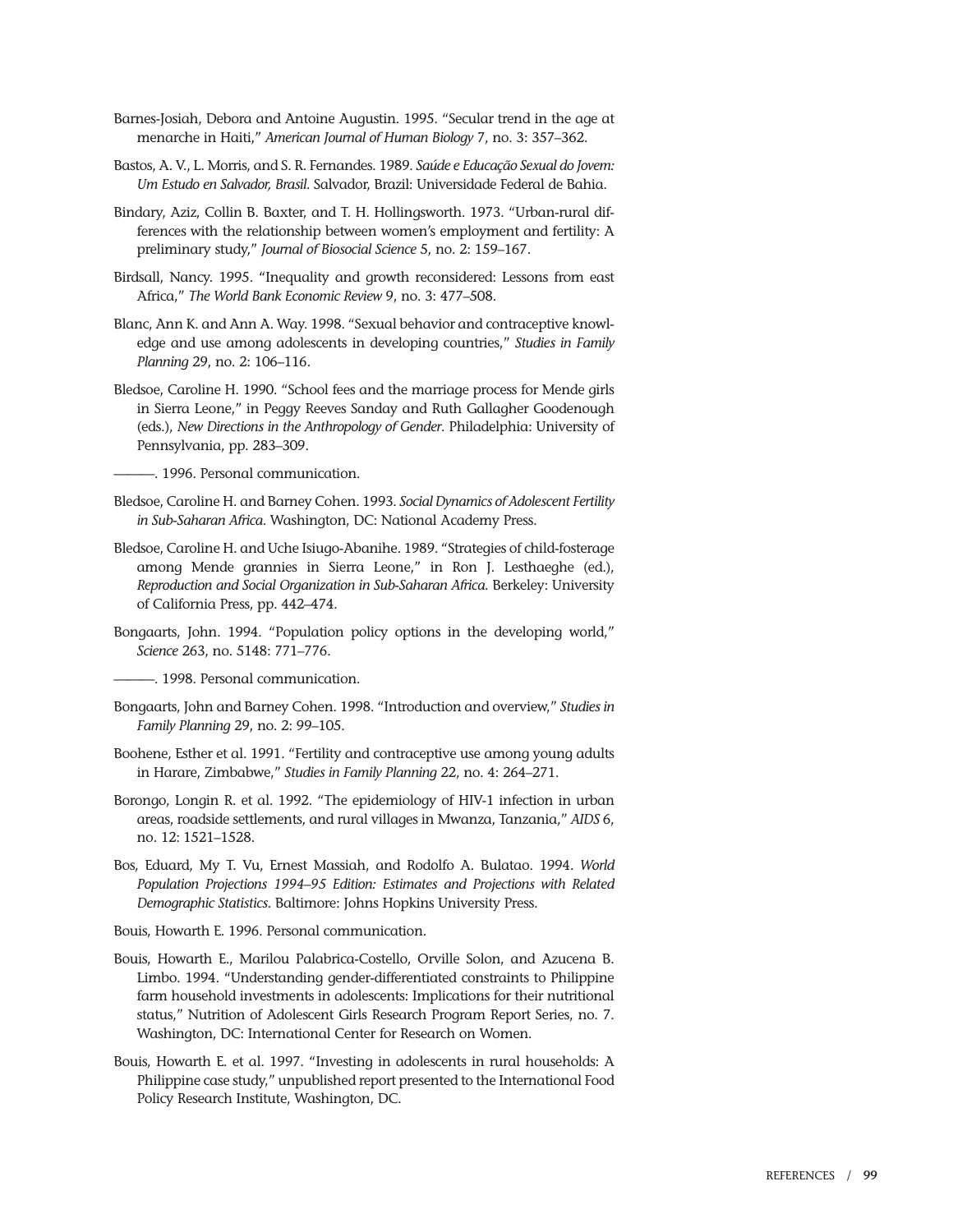- Boyer, Debra and David Fine. 1992. "Sexual abuse as a factor in adolescent pregnancy and child maltreatment," *Family Planning Perspectives* 24, no. 1: 4–11, 19.
- Brady, Martha. 1997. Personal communication.
	- ———. 1998. "Laying the foundation for girls' healthy futures: Can sports play a role?" *Studies in Family Planning* 29, no. 1: 79–82.
- Brody, Eugene B. 1981. *Sex, Contraception, and Motherhood in Jamaica*. Cambridge, MA: Harvard University Press.
- Brown, Lynn R. and Lawrence Haddad. 1995. "Time allocation patterns and time burdens: A gendered analysis of seven countries," unpublished report prepared for the International Food Policy Research Institute, Washington, DC.
- Brown, Sarah S. and Leon Eisenberg (eds.). 1995. *The Best Intentions: Unintended Pregnancy and the Well-Being of Children and Families*. Washington, DC: National Academy Press.
- Bruce, Judith. 1976. "Women's organization: A resource for family planning and development," *Family Planning Perspectives* 8, no. 6: 291–297.
- Bruce, Judith and Cynthia B. Lloyd. 1997. "Finding the ties that bind: Beyond headship and household," in Lawrence Haddad, John Hoddinott, and Harold Alderman (eds.), *Intrahousehold Resource Allocation in Developing Countries: Models, Methods, and Policy*. Baltimore: Johns Hopkins University Press, pp. 213–228.
- Bruce, Judith, Cynthia B. Lloyd, and Ann Leonard. 1995. *Families in Focus: New Perspectives on Mothers, Fathers, and Children*. New York: Population Council.
- Buckley, Thomas and Alma Gottlieb. 1988. "A critical appraisal of theories of menstrual symbolism," in Thomas Buckley and Alma Gottlieb (eds.), *Blood Magic: The Anthropology of Menstruation*. Berkeley: University of California Press, pp. 1–50.
- Burra, Neera. 1997. *Born to Work: Child Labour in India*. Delhi: Oxford India Paperbacks.
- Bustillo, Ines. 1993. "Latin America and the Caribbean," in Elizabeth M. King and M. Anne Hill (eds.), *Women's Education in Developing Countries: Barriers, Benefits, and Policies*. Baltimore: Johns Hopkins University Press, pp. 175–210.
- Buvinic, Mayra. 1998. "The costs of adolescent childbearing: Evidence from Chile, Barbados, Guatemala, and Mexico," *Studies in Family Planning* 29, no. 2: 201–209.
- Buvinic, Mayra and Kathleen Kurz. 1997. "Prospects for young mothers and their children: A review of the evidence on consequences of adolescent childbearing in developing countries," paper presented at the Workshop on Adolescent Sexuality and Reproductive Health in Developing Countries: Trends and Interventions, National Academy of Sciences, 25 March, Washington, DC.
- Cain, Mead T. 1977. "The economic activities of children in a village in Bangladesh," *Population and Development Review* 3, no. 3: 201–227.
	- -. 1984. "Women's status and fertility in developing countries: Son preference and economic security," World Bank Staff Working Paper no. 682. Washington, DC.
- Caldwell, John C., P. H. Reddy, and Pat Caldwell. 1983. "The causes of marriage change in South India," *Population Studies* 37, no. 3: 343–361.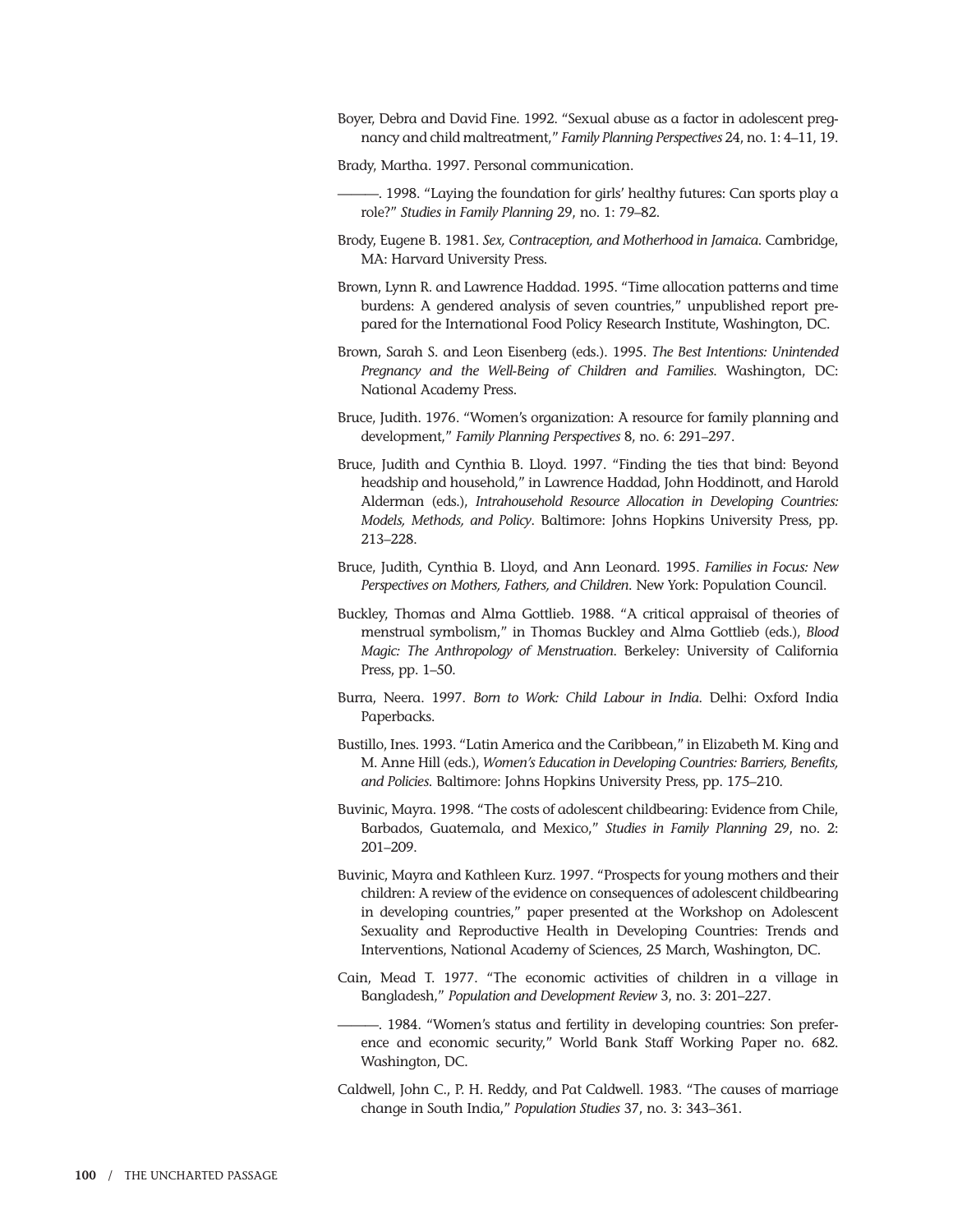———. 1985. "Educational transition in rural South India," *Population and Development Review* 11, no. 1: 29–51.

- Caldwell, John C., Pat Caldwell, Bruce K. Caldwell, and Indrani Pieris. 1998. "The construction of adolescence in a changing world: Implications for sexuality, reproduction, and marriage," *Studies in Family Planning* 29, no. 2: 137–153.
- Calvès, Anne-Emmanuèle, Gretchen T. Cornwell, and Parfait E. Enyegue. 1996. "Adolescent sexual activity in sub-Saharan Africa: Do men have the same strategies and motivations as women?" Population Research Institute Working Paper AD96-04. University Park: Population Research Institute, Pennsylvania State University.
- Cameron, N. and I. Nagdee. 1996. "Menarcheal age in two generations of South African Indians," *Annals of Human Biology* 23, no. 2: 113–119.
- Card, Josefina J. 1993. *Handbook of Adolescent Sexuality and Pregnancy: Research and Evaluation Instruments*. Newbury Park, CA: Sage Publications.
- Casterline, John B., Aurora E. Perez, and Ann E. Biddlecom. 1997. "Factors underlying unmet need for family planning in the Philippines," *Studies in Family Planning* 28, no. 3: 173–191.
- Cates, Willard, Jr. and Melissa McPheeters. 1997. "Adolescents and sexually transmitted diseases: Current risks and future consequences," paper presented at the Workshop on Adolescent Sexuality and Reproductive Health in Developing Countries: Trends and Interventions, National Academy of Sciences, 25 March, Washington, DC.
- Center for Human Resource Research. 1994. *The National Longitudinal Surveys Handbook, 1994*. Columbus: Ohio State University.
- Centers for Disease Control and Prevention (CDC). 1991. "Premarital sexual experience among adolescent women, United States, 1970–1988," *Morbidity and Mortality Weekly Report* 130, nos. 51/52: 929–932.
- Centre for Mass Education in Science. 1993. *"Adolescent Girls' Program": A Program to Empower the Adolescent Girls from Rural Poor Families*. Dhaka.
- Chakravarty, Kanta. 1994. "Age at menarche among the Rajbashi women of North Bengal," *Journal of the Assam Science Society* 36, no. 1: 49–52.
- Chaney, Elsa and Mary Castro. 1989. *Muchachas No More: Household Workers in Latin America and the Caribbean*. Philadelphia: Temple University Press.
- Chantrakar, Sompop. 1994. "Programme for girls in especially difficult circumstances: A case study of Thailand: Daughters' education programme," paper presented at the UNICEF Interregional Consultation on the Girl Child, 10–16 February, Anand, India.
- Coale, Ansley J. and Paul Demeny. 1983. *Regional Model Life Tables and Stable Populations*. Second Edition. New York: Academic Press.
- Commonwealth Secretariat. 1990. "Approaching youth policy: Considerations for national youth development policy," Policy Document no. 1. London.
- Cooper, Diana E., John M. Paxman, and Rahema Mwateba. 1988. *Confronting Schoolgirl Pregnancy in Tanzania: An Interim Evaluation of the Dar-es-Salaam Youth Vocational Centre Adolescent Drop-Out Program.* Boston: The Pathfinder Fund.
- Cotton, Ann. 1996. *Supporting the Education of Girls in Sub-Saharan Africa*. Cambridge, UK: Cambridge Female Education Trust.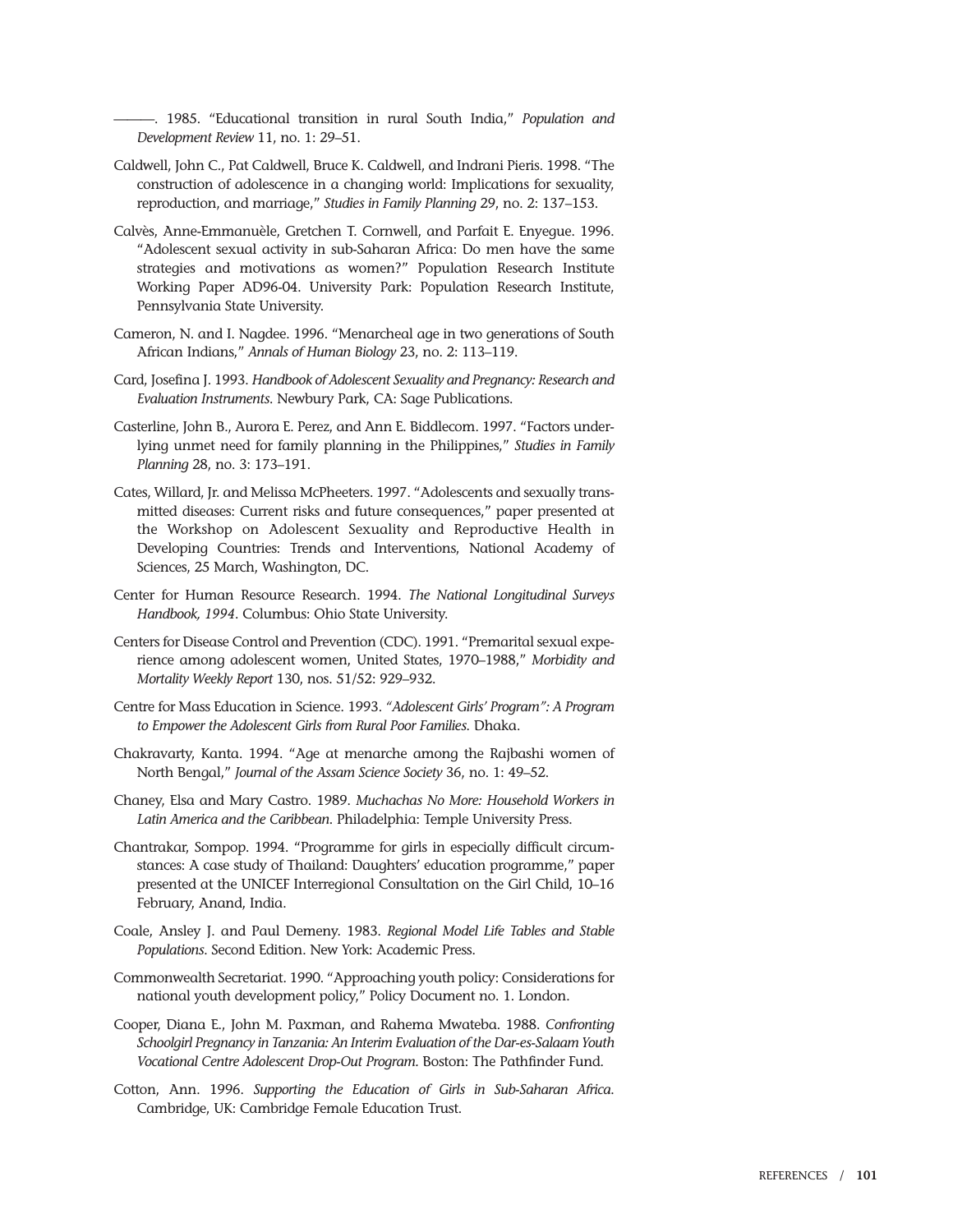———. 1997. *The CamFed Programme: Educating Girls in Sub-Saharan Africa*. Cambridge, UK: Cambridge Female Education Trust.

- D'Amico, R. and N. L. Maxwell. 1992. "The impact of post-school joblessness on male black–white wage differentials," *Industrial Relations* 33, no. 2: 184–205.
- Daley, Suzanne. 1998. "Young, vulnerable, and violated in the new South Africa," *The New York Times Magazine* 12 July: 30–33.
- Das Gupta, Monica. 1996. "Life course perspectives on women's autonomy and health outcomes," *Health Transition Review* 6 (Supp.): 213–231.
- Demeny, Paul. 1988. "Social science and population policy," *Population and Development Review* 14, no. 3: 451–479.
- Devasia, Leelamma and V. V. Devasia. 1991. *Girl Child in India*. New Delhi: Ashish Publishing House.
- Dixon, Ruth B. 1978. *Rural Women at Work: Strategies for Development in South Asia*. Baltimore: Johns Hopkins University Press.
- Dixon-Mueller, Ruth B. 1985. *Women's Work in Third World Agriculture: Concepts and Indicators*. Geneva: International Labour Office.
- Dryfoos, Joy G. 1990. *Adolescents at Risk: Prevalence and Prevention*. New York: Oxford University Press.
- El-Tawila, Sahar et al. 1998. "Adolescence and social change: Health status, educational achievement, economic roles and socialization of adolescents in Egypt," draft report. Cairo: Population Council.
- El-Zanaty, Fatma et al. 1996. *Egypt Demographic and Health Survey, 1995*. Calverton, MD: National Population Council, Egypt and Macro International.
- Engle, Patrice L. and Craig Loftin. 1997. "Improving child growth and development through investments in fathering in urban and rural Nicaragua," proposal submitted to the Population Council's Gender, Family, and Development Program.
- Engle, Patrice L. and Robert K. Smidt. 1996. "Influences of adolescent childbearing and marital status at first birth on rural Guatemalan women and children," Working Paper Series on Family Structure, Female Headship, and Maintenance of Families and Poverty. New York: Population Council and the International Center for Research on Women.
- Erulkar, Annabel S. and Barbara S. Mensch. 1997a. "Gender differences in the dating experiences and sexual behavior of adolescents in Kenya," paper presented at the 23rd General Conference of the International Union for the Scientific Study of Population, Beijing.
	- ———. 1997b. *Evaluation of the Youth Centre Programme of the Family Planning Association of Kenya*. Nairobi: Population Council and the Family Planning Association of Kenya.
- Esty, Daniel C. et al. 1995. *State Failure Task Force Report*. Langley, VA: Central Intelligence Agency.
- Ezeh, Alex C., Michka Seroussi, and Hendrik Raggers. 1996. "Men's fertility, contraceptive use, and reproductive preferences," *DHS Comparative Studies*, no. 18. Calverton, MD: Macro International Inc.
- Faiz, Ladly, Hasina Banu, and Devi Sharma. 1996. *Adolescent Family Life Education: Review of Curriculum*. Dhaka: Population Research and Development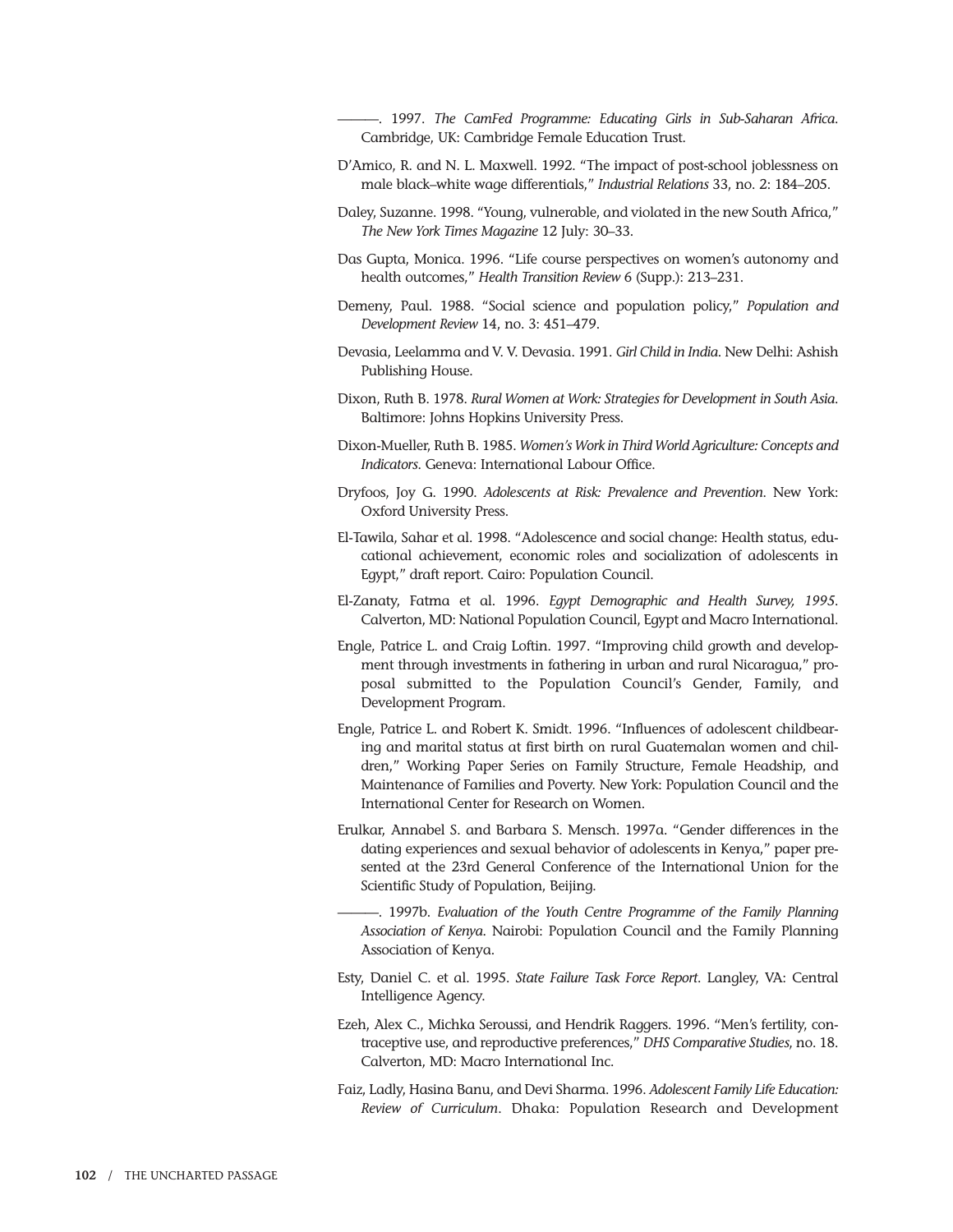Associates and Population Council Asia and Near East Operations Research and Technical Assistance Project.

- Ferguson, Alan. 1988. *Schoolgirl Pregnancy in Kenya: Report of a Study of Discontinuation Rates and Associated Factors*. Nairobi: Division of Family Health, Kenyan Ministry of Health.
- Ferguson, Jane. 1996. "Adolescent health and development, family, and reproductive health: World Health Organization view of policy in adolescent health service and program development," mimeographed, 30 April.
- Feyisetan, Bamikale and Anne R. Pebley. 1989. "Premarital sexuality in urban Nigeria," *Studies in Family Planning* 20, no. 6: 343–354.
- Furstenberg, Frank F., Jr. 1976. "The social consequences of teenage parenthood," *Family Planning Perspectives* 8, no. 4: 148–167.
- -. 1998. "When will teenage childbearing become a problem? The implications of Western experience for developing countries," *Studies in Family Planning* 29, no. 2: 246–253.
- Furstenberg, Frank F., Jr., J. Brooks-Gunn, and S. Philip Morgan. 1987. *Adolescent Mothers in Later Life*. New York: Cambridge University Press.
- Geronimus, Arline T. and Sanders Korenman. 1992. "The socio-economic consequences of teen childbearing reconsidered," *The Quarterly Journal of Economics* 107, no. 4: 1187–1215.
- Geronimus, Arline T., Sanders Korenman, and Marianne M. Hillemeier. 1994. "Does young maternal age adversely affect child development? Evidence from cousin comparisons in the United States," *Population and Development Review* 20, no. 3: 585–609.
- Gill, Andrew M. and Robert J. Michaels. 1992. "Does drug use lower wages?" *Industrial and Labor Relations Review* 45, no. 3: 419–434.
- Görgen, Regina, Mohamed L. Yansané, Michael Marx, and Dominque Millimounou. 1998. "Sexual behavior and attitudes among unmarried urban youths in Guinea," *International Family Planning Perspectives* 24, no. 2: 65–71.
- Government of Malawi. 1995. *Government of Malawi Youth Strategy*. Lilongwe.
- Greene, Margaret E. 1997. "Watering the neighbour's garden: Investing in adolescent girls in India," South and East Asia Regional Working Paper no. 7. New Delhi: Population Council.
- Greenhalgh, Susan. 1996. "The social construction of population science: An intellectual, institutional, and political history of twentieth-century demography," *Comparative Studies of Society and History* 38, no. 1: 26–66.
- Grogger, Jeff. 1992. "Arrests, persistent youth joblessness, and black/white employment differentials," *The Review of Economics and Statistics* 64, no. 1: 100–106.
- Haider, Syed Jahangeer, Shamsun Nehar Saleh, Nahid Kamal, and Alan Gray. 1997. *Study of Adolescents: Dynamics of Perception, Attitude, Knowledge and Use of Reproductive Health Care*. Dhaka: Population Council.
- Harlow, Sioban D. 1995. *What We Do Know and Do Not Know About the Menstrual Cycle; or, Questions Scientists Could Be Asking*. New York: Population Council, Robert H. Ebert Program on Critical Issues in Reproductive Health.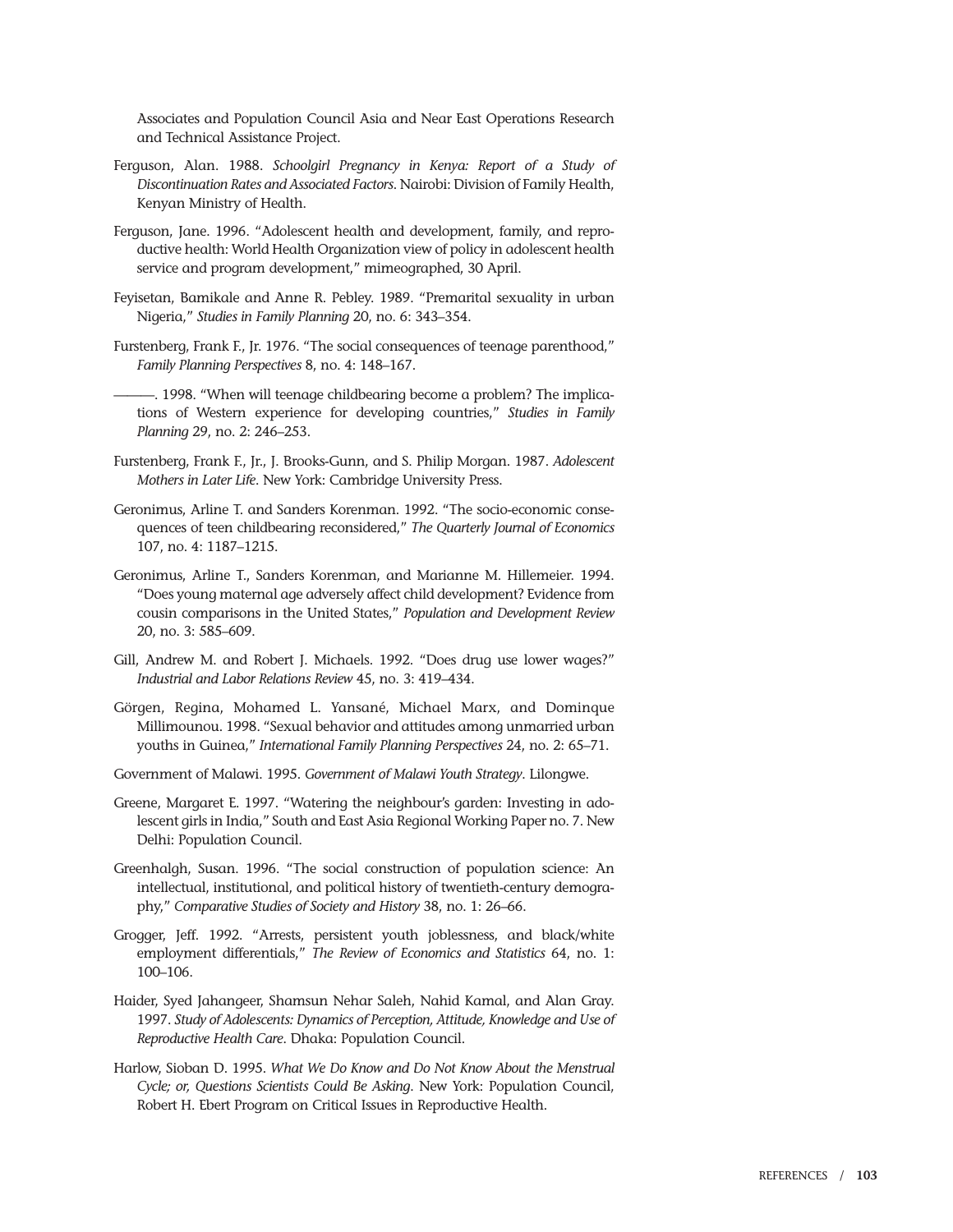- Haurin, R. Jean. 1992. "Patterns of childhood residence and the relationship to young adult outcomes," *Journal of Marriage and the Family* 54, no. 4: 846–860.
- Hayes, Cheryl D. (ed.). 1987. *Risking the Future: Adolescent Sexuality, Pregnancy, and Childbearing*, Vol. 1. Washington, DC: National Academy Press for the National Research Council.
- Herdt, Gilbert H. (ed.). 1982. *Rituals of Manhood: Male Initiation in Papua New Guinea*. Berkeley: University of California Press.
- Herrera, Linda. 1992. "Scenes of schooling: Inside a girls' school in Cairo," Cairo Papers in Social Science, Vol. 15, monograph 1. Cairo: American University in Cairo Press.
- Herz, Barbara K. and Shahidur Khandker. 1991. "Women's work: Education and family welfare in Peru," World Bank Discussion Paper no. 116. Washington, DC.
- Herz, Barbara et al. 1991. "Letting girls learn: Promising approaches in primary and secondary education," World Bank Discussion Paper no. 133. Washington, DC.
- Hill, M. Anne and Elizabeth M. King. 1993. "Women's education in developing countries: An overview," in Elizabeth M. King and M. Anne Hill (eds.), *Women's Education in Developing Countries: Barriers, Benefits, and Policies*. Baltimore: Johns Hopkins University Press, pp. 1–50.
- Hirsch, Jennifer S. and Gary Barker. 1992. *Adolescents and Unsafe Abortion in Developing Countries: A Preventable Tragedy*. Washington, DC: Center for Population Options.
- Hoffman, Saul D., Michael Foster, and Frank F. Furstenberg, Jr. 1993. "Re-evaluating the costs of teenage childbearing," *Demography* 30, no. 1: 1–13.
- Hughes, Jane and Ann P. McCauley. 1998. "Improving the fit: Adolescents' needs and future programs for sexual and reproductive health in developing countries," *Studies in Family Planning* 29, no. 2: 233–245.
- Huntington, Dale, Cheryl Lettenmaier, and Isaac Obeng-Quaidoo. 1990. "User's perspective of counseling training in Ghana: The 'mystery client' trial," *Studies in Family Planning* 21, no. 3: 171–177.
- Hussain, Mahbub. 1986. "Credit for alleviation of rural poverty: The experience of Grameen Bank in Bangladesh," Dhaka: Agriculture and Rural Development Division, Bangladesh Institute of Development Studies. Mimeograph.
- Huygens, Pierre, Ellen Kajura, Janet Seeley, and Tom Barton. 1996. "Rethinking methods for the study of sexual behaviour," *Social Science and Medicine* 42, no. 2: 221–231.
- Ibrahim Barbara, Barbara S. Mensch, and Omaima El Gibaly. 1998. "Transitions to manhood: Socialization to gender roles and marriage among Egyptian adolescent boys," paper presented at the International Union for the Scientific Study of Population Seminar on Men, Family Formation, and Reproduction, 13–15 May, Buenos Aires.
- Ibrahim, Saad Eddin. 1995. "State, women, and civil society: An evaluation of Egypt's population policy," in Carla Makhlouf Obermeyer (ed.), *Family, Gender, and Population in the Middle East: Policies in Context*. Cairo: American University in Cairo Press, pp. 57–79.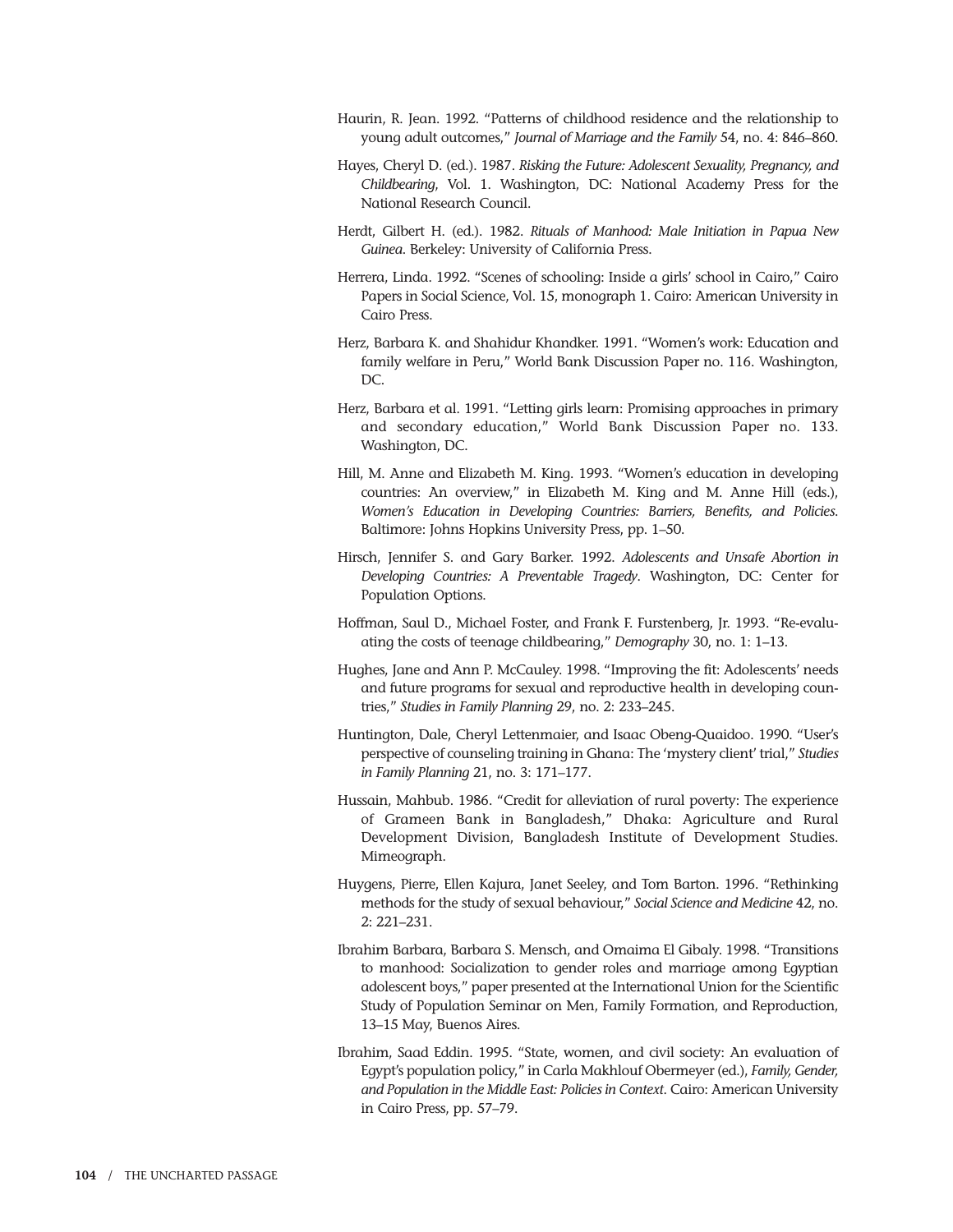International Center for Research on Women (ICRW). 1997. "Researching women: A research program on unmet need for family planning," *ICRW Information Bulletin*, January. Washington, DC.

International Labour Office (ILO). 1996. *Yearbook of Labour Statistics*. Geneva.

- International Youth Foundation. 1992. *A Global Exchange of Effective Programs Serving Children and Youth, Volume 1: Educational Centre for Adolescent Women/Peer Counselling by Teens.* Gaborone, Botswana.
- Jabbar, Fahad and Simin S. Wong. 1988. "Age at menarche and reproductive pattern among Saudi women," *Journal of the Royal Society of Health* 108, no. 3: 94–96.
- Jain, Shobhita. 1988. *Sexual Equality: Workers in an Asian Plantation System*. New Delhi: Sterling Publishers.
- Jaruratanasirikul, S. and L. Lebel. 1995. "Ages at thelarche and menarche: Study in southern Thai schoolgirls," *Journal of the Medical Association of Thailand* 78, no. 10: 517–520.
- Jeffery, Patricia and Roger Jeffery. 1996. "What's the benefit of being educated? Girls' schooling, women's autonomy, and fertility outcomes in Bijnor," in Roger Jeffery and Alaka M. Basu (eds.), *Girls' Schooling, Women's Autonomy and Fertility Change in South Asia*. New Delhi: Sage Publications, pp. 150–183.
- Jejeebhoy, Shireen J. 1995. *Women's Education, Autonomy, and Reproductive Behaviour: Experience from Developing Countries*. Oxford: Clarendon Press.
- -. 1996. "Adolescent sexual and reproductive behavior: A review of the evidence from India," ICRW Working Paper no. 3. Washington, DC.
- Jiggins, Janice. 1997. Personal communication.
- Johnston, Heidi Bart and Kenneth H. Hill. 1996. "Induced abortion in the developing world: Indirect estimates," *International Family Planning Perspectives* 22, no. 3: 108–134, 137.
- Jones, Elise F. et al. 1989. *Teenage Pregnancy in Industrialized Countries*. New Haven: Yale University Press.
- Kaestner, Robert. 1991. "The effect of illicit drug use on the wages of young adults," *Journal of Labor Economics* 9, no. 4: 381–412.
- Kakar, Sudhir. 1981. *The Inner World: A Psychoanalytic Study of Childhood and Society in India*. New Delhi: Oxford University Press.
- Kanhere, Usha S. 1989. "Different socialization of boys and girls: A study of lower socioeconomic households among Gujarati caste/communities in Ahmedabad," in Maithreyi Krishnaraj and Karuna Chanana (eds.), *Gender and the Household Domain: Social and Cultural Dimensions.* New Delhi: Sage Publications, pp. 31–54.
- Kennedy, Paul M. 1993. *Preparing for the Twenty-First Century*. New York: Vintage Books.
- Kett, Joseph F. 1971. "Adolescence and youth in nineteenth-century America," in Theodore K. Rabb and Robert I. Rotberg (eds.), *The Family in History: Interdisciplinary Essays*. New York: Harper & Row.
- Khan, Shahrukh R. 1993. "South Asia," in Elizabeth M. King and M. Anne Hill (eds.), *Women's Education in Developing Countries: Barriers, Benefits, and Policies*. Baltimore: Johns Hopkins University Press, pp. 211–246.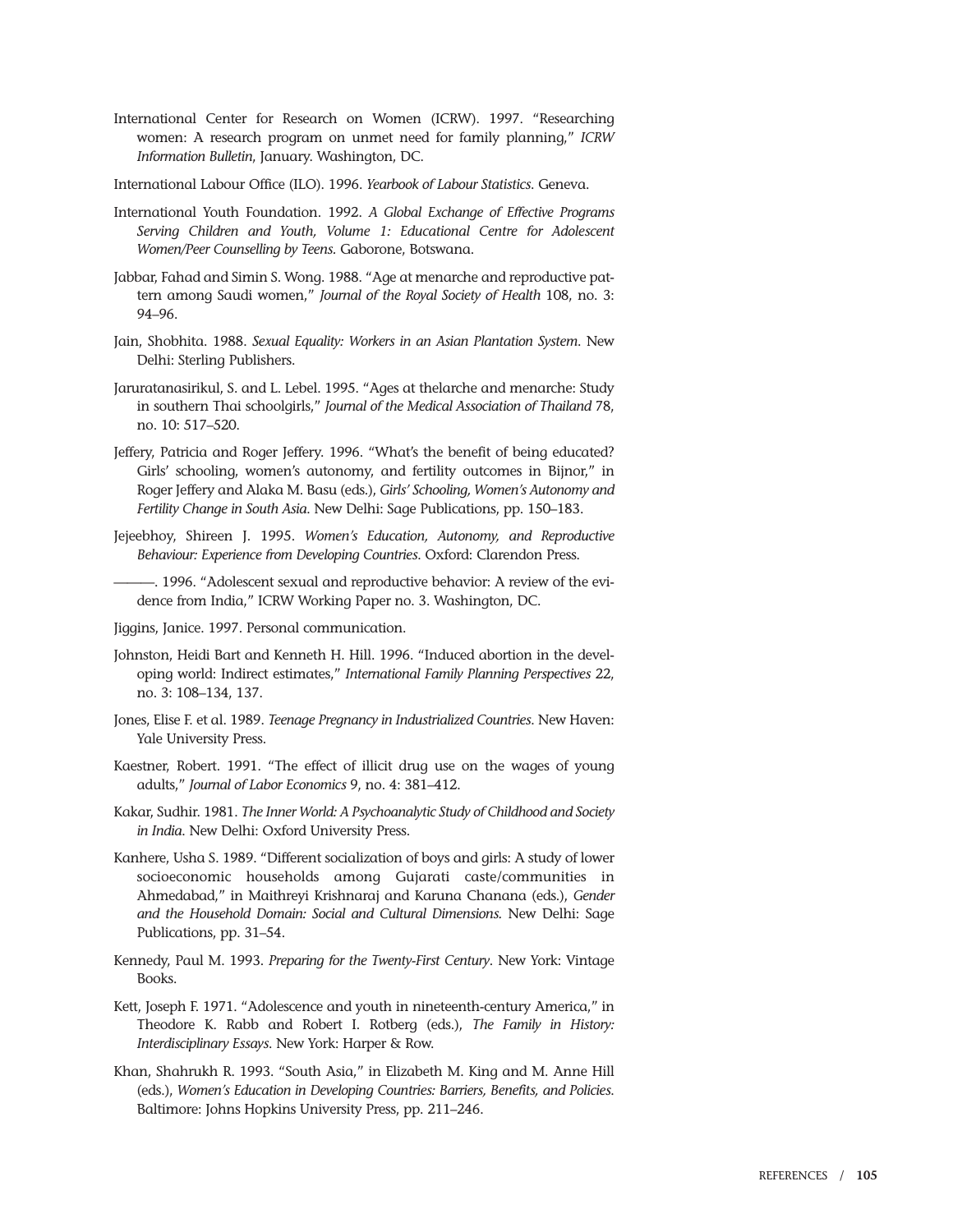- Khattab, Hind. 1996. "Women's perceptions of sexuality in rural Giza," Monograph in Reproductive Health No. 1. Cairo: Population Council Reproductive Health Working Group.
- Kiem, Christian G. 1993. *Growing Up in Indonesia: Youth and Social Change in a Moluccan Town*. Saarbrücken, Germany; Fort Lauderdale, FL: Breitenbach.
- Kiragu, Karungari and Laurie S. Zabin. 1993. "The correlates of premarital sexual activity among school-age adolescents in Kenya," *International Family Planning Perspectives* 19, no. 3: 92–97, 109.
- Klerman, Jacob A. and Lynn Karoly. 1994. "Young men and the transition to stable employment," *Monthly Labor Review* 117, no. 8: 31–48.
- Knodel, John and Gavin W. Jones. 1996. "Post-Cairo population policy: Does promoting girls' schooling miss the mark?" *Population and Development Review* 22, no. 4: 683–702.
- Kuper, Adam. 1982. *Wives for Cattle: Bridewealth and Marriage in Southern Africa*. London: Routledge and Kegan Paul.
- Kurz, Kathleen M. and Charlotte Johnson-Welch. 1994. *The Nutrition and Lives of Adolescents in Developing Countries: Findings from the Nutrition of Adolescent Girls Research Program*. Washington, DC: ICRW.
- Laumann, Edward O. 1996. *Early Sexual Experiences: How Voluntary? How Violent?* Sexuality and American Social Policy Seminar Series. Menlo Park, CA: Henry J. Kaiser Family Foundation.
- LeVine, Robert A. 1982. "Influences of women's schooling on maternal behavior in the third world," in Gail P. Kelly and Carolyn M. Elliott (eds.), *Women's Education in the Third World: Comparative Perspectives*. Albany, NY: State University of New York Press, pp. 283–310.
- LeVine, Robert A. et al. 1994. *Childcare and Culture: Lessons from Africa*. New York: Cambridge University Press.
- Levine, Sarah E. 1993. *Dolor y Alegría: Women and Social Change in Urban Mexico*. Madison: University of Wisconsin Press.
- Levison, Deborah and Karin S. Moe. 1997. "Household work as a deterrent to schooling: An analysis of adolescent girls in Peru," paper presented at the Annual Meeting of the Population Association of America, 27–29 March, Washington, DC.
- Lloyd, Cynthia B. 1991. "The contribution of the World Fertility Surveys to an understanding of the relationship between women's work and fertility," *Studies in Family Planning* 22, no. 3: 144–161.
- Lloyd, Cynthia B. and Ann K. Blanc. 1996. "Children's schooling in sub-Saharan Africa: The role of fathers, mothers, and others," *Population and Development Review* 22, no. 2: 265–298.
- Lloyd, Cynthia B. and Sonalde Desai. 1992. "Children's living arrangements in developing countries," *Population Research and Policy Review* 11, no. 3: 193–216.
- Lloyd, Cynthia B. and Anastasia J. Gage. 1995. "High fertility and the intergenerational transmission of gender inequality: Children's transition to adulthood in Ghana," in Paulina Makinwa and An-Magritt Jensen (eds.), *Women's Position and Demographic Change in Sub-Saharan Africa*. Liège, Belgium: International Union for the Scientific Study of Population, pp. 127–146.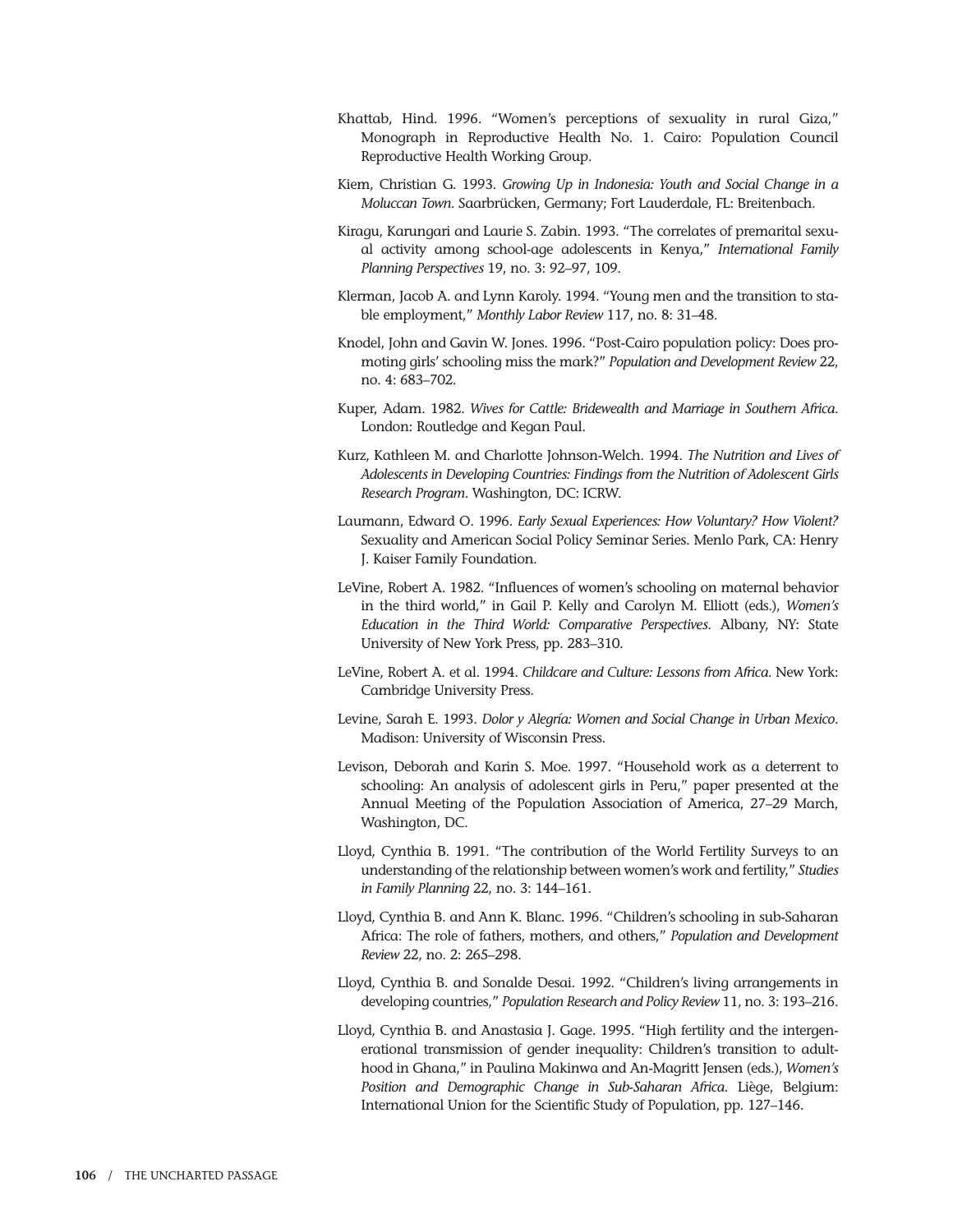- Lloyd, Cynthia B., Carol Kaufman, and Paul Hewett. 1998. "Education transitions in sub-Saharan Africa: Implications for fertility change," paper presented at the International Union for the Scientific Study of Population Seminar on Reproductive Change in Sub-Saharan Africa, 2–4 November, Nairobi.
- Lloyd, Cynthia B., Barbara S. Mensch, and Wesley Clark. 1998. "The effects of primary school quality on the educational participation and attainment of Kenyan girls and boys," paper presented at the Annual Meeting of the Population Association of America, 2-4 April, Chicago.
- Loffredo, Sasha et al. 1994. *World Youth 1994: Special Focus on Reproductive Health Wall Chart*. Washington, DC: Population Reference Bureau and Center for Population Options.
- Luker, Kristin. 1996. *Dubious Conceptions: The Politics of Teenage Pregnancy.* Cambridge, MA: Harvard University Press.
- Macro International. 1997. *DHS Newsletter* 9, no. 1.
- Maher, Vanessa. 1974. *Women and Property in Morocco: Their Changing Relation to the Process of Social Stratification in the Middle Atlas*. New York: Cambridge University Press.
- Males, Mike and Kenneth S. Y. Chew. 1996. "The ages of fathers in California adolescent births, 1993," *American Journal of Public Health* 86, no. 4: 565–567.
- Mandelbaum, David G. 1988. *Women's Seclusion and Men's Honor: Sex Roles in North India, Bangladesh, and Pakistan*. Tucson: University of Arizona Press.
- Manning, Wendy D. and Pamela Smock. 1995. "Why marry? Race and the transition to marriage among cohabitors," *Demography* 32, no. 4: 509–520.
- Marques, Magaly. 1993. "Gente Joven/Young People: A dialogue on sexuality with adolescents in Mexico," *Quality/Calidad/Qualité*, no. 5. New York: Population Council.
- Mathare Youth Sports Association (MYSA). 1996. Brochure. Nairobi, Kenya.
- Mathews, Jessica T. 1997. "Power shift," *Foreign Affairs* 76, no. 1: 50–66.
- McCauley, Ann P. and Cynthia Salter. 1995. "Meeting the Needs of Young Adults," *Population Reports,* series J, no. 41: 1–43.
- McDevitt, Thomas M. et al. 1996. *Trends in Adolescent Fertility and Contraceptive Use in the Developing World*. Washington, DC: U.S. Bureau of the Census.
- McNeil, Pamela, Freya Olafson, Dorian L. Powell, and Jean Jackson. 1983. "The Women's Centre in Jamaica: An innovative project for adolescent mothers," *Studies in Family Planning* 14, no. 5: 143–149.
- Meekers, Dominique. 1992. "The process of marriage in African societies: A multiple indicator approach," *Population and Development Review* 18, no. 1: 61–78.
- Meekers, Dominique and Ghyasuddin Ahmed. 1997. "Pregnancy-related school dropouts in Botswana," PSI Research Division Working Paper no. 1. Washington, DC: Population Services International.
- Meekers, Dominique, Anastasia Gage, and Li Zhan. 1995. "Preparing adolescents for adulthood: Family life education and pregnancy-related school expulsion in Kenya," *Population Research and Policy Review* 14: 91–110.
- Mensch, Barbara S. and Denise B. Kandel. 1988. "Dropping out of high school and drug involvement," *Sociology of Education* 61: 95–113.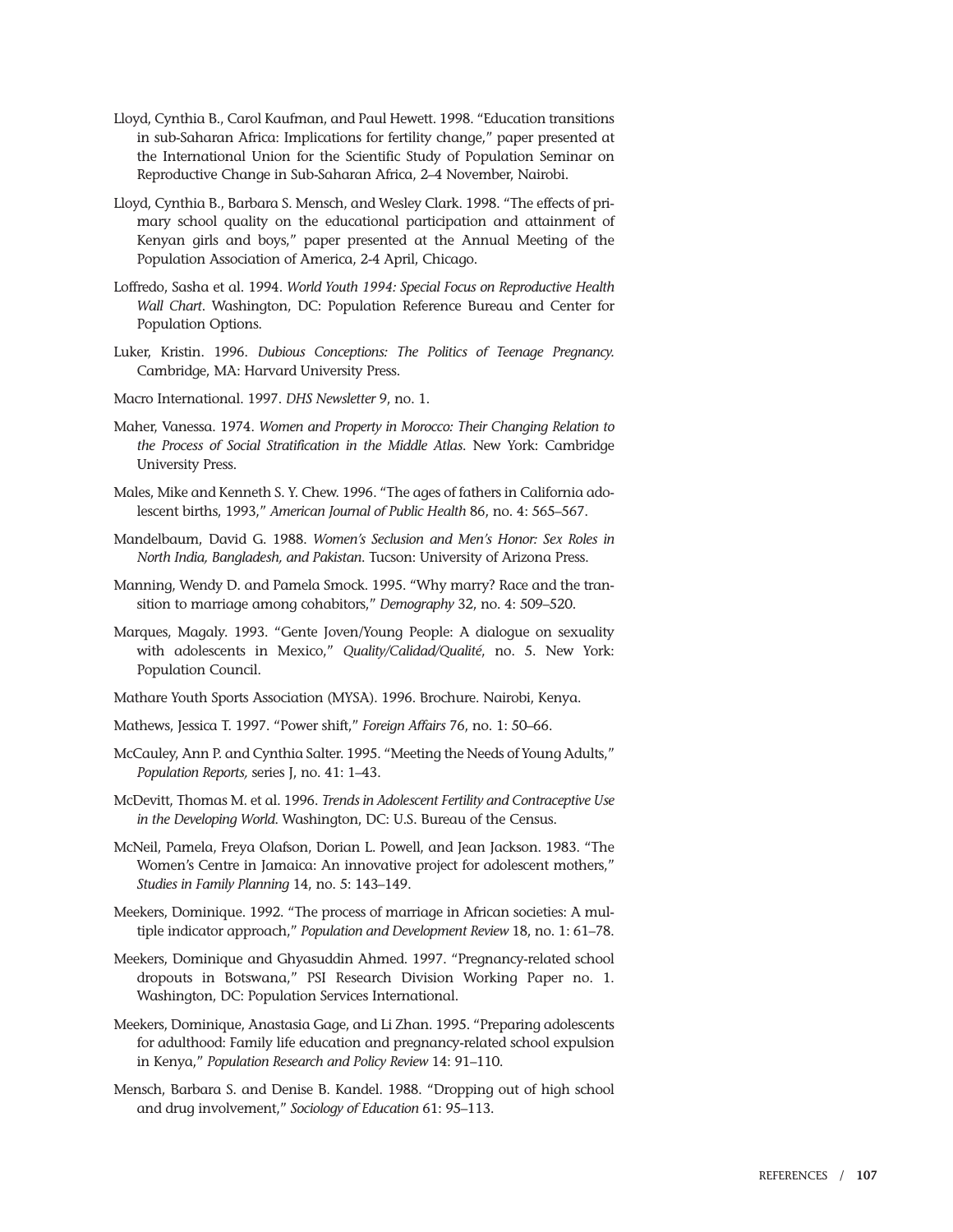- Mensch, Barbara S. and Cynthia B. Lloyd. 1998. "Gender differences in the schooling experiences of adolescents in low-income countries: The case of Kenya," *Studies in Family Planning* 29, no. 2: 167–184.
- Michael, R. T. and N. B. Tuma. 1984. "Youth employment: Does life begin at 16?" *Journal of Labor Economics* 2, no. 4: 464–476.
- Miller, Barbara D. 1981. *The Endangered Sex: Neglect of Female Children in Rural North India.* Ithaca: Cornell University Press.
- Minge-Klevana, Wanda. 1980. "Does labor time decrease with industrialization? A survey of time-allocation studies," *Current Anthropology* 21, no. 3: 279–298.
- Misra, Arunditi. 1995. "Menstruation: Crisis in adolescence," in Sunil Mehra (ed.), *Adolescent Girl: An Indian Perspective*. New Delhi: MAMTA, pp. 75–78.
- Molzan-Turan, Janet. 1996. *Postpartum Family Planning and Health in Istanbul: Bringing Fathers into the Picture*. Istanbul: Istanbul University, Institute of Child Health.

———. 1997. Personal communication.

- Moore, Kristin A. et al. 1987. "Statistical appendix: Trends in adolescent sexual and fertility behavior," in Sandra L. Hofferth and Cheryl D. Hayes (eds.), *Risking the Future: Adolescent Sexuality, Pregnancy, and Childbearing,* Vol. II. Washington, DC: National Academy Press, pp. 353–520.
- Morris, Leo. 1992. "Sexual experience and use of contraception among young adults in Latin America," in Centers for Disease Control, Special Focus II: Public Health Surveillance and International Health, *CDC Surveillance Summaries* 41, no. SS-4: 27–40.
	- ———. 1994. "Sexual behavior of young adults in Latin America," *Advances in Population* 2: 231–252.
- ———. 1996. Personal communication.
- Morris, Leo, Charles W. Warren, and Sevgi O. Aral. 1993. "Measuring adolescent sexual behaviors and related health outcomes," *Public Health Reports* 108, Supplement 1: 31–36.
- Mortimer, Jeylan T., Michael D. Finch, Timothy J. Owens, and Michael Shanahan. 1990. "Gender and work in adolescence," *Youth and Society* 22, no. 2: 201–224.
- Mosher, William D. 1998. "Design and operation of the 1995 National Survey of Family Growth," *Family Planning Perspectives* 30, no. 1: 43–46.
- Naré, Christine, Karen Katz, and Elizabeth Tolley. 1996. *Measuring Access to Family Planning Education and Services for Young Adults in Dakar, Senegal*. Research Triangle Park, NC: Family Health International.
- Nathanson, Constance A. 1991. *Dangerous Passage: The Social Control of Sexuality in Women's Adolescence*. Philadelphia: Temple University Press.
- National Center for Health Statistics, U.S. Department of Health and Human Services. 1995. *Report to Congress on Out-of-Wedlock Childbearing*, DHHS Pub. no. (PHS) 95-1257. Hyattsville, MD: National Center for Health Statistics.
- National Statistics Office of Eritrea and Macro International. 1997. *Eritrea Demographic and Health Survey, 1995*. Calverton, MD.
- Nawar, Laila, Cynthia B. Lloyd, and Barbara Ibrahim. 1995. "Women's autonomy and gender roles in Egyptian families," in Carla Makhlouf Obermeyer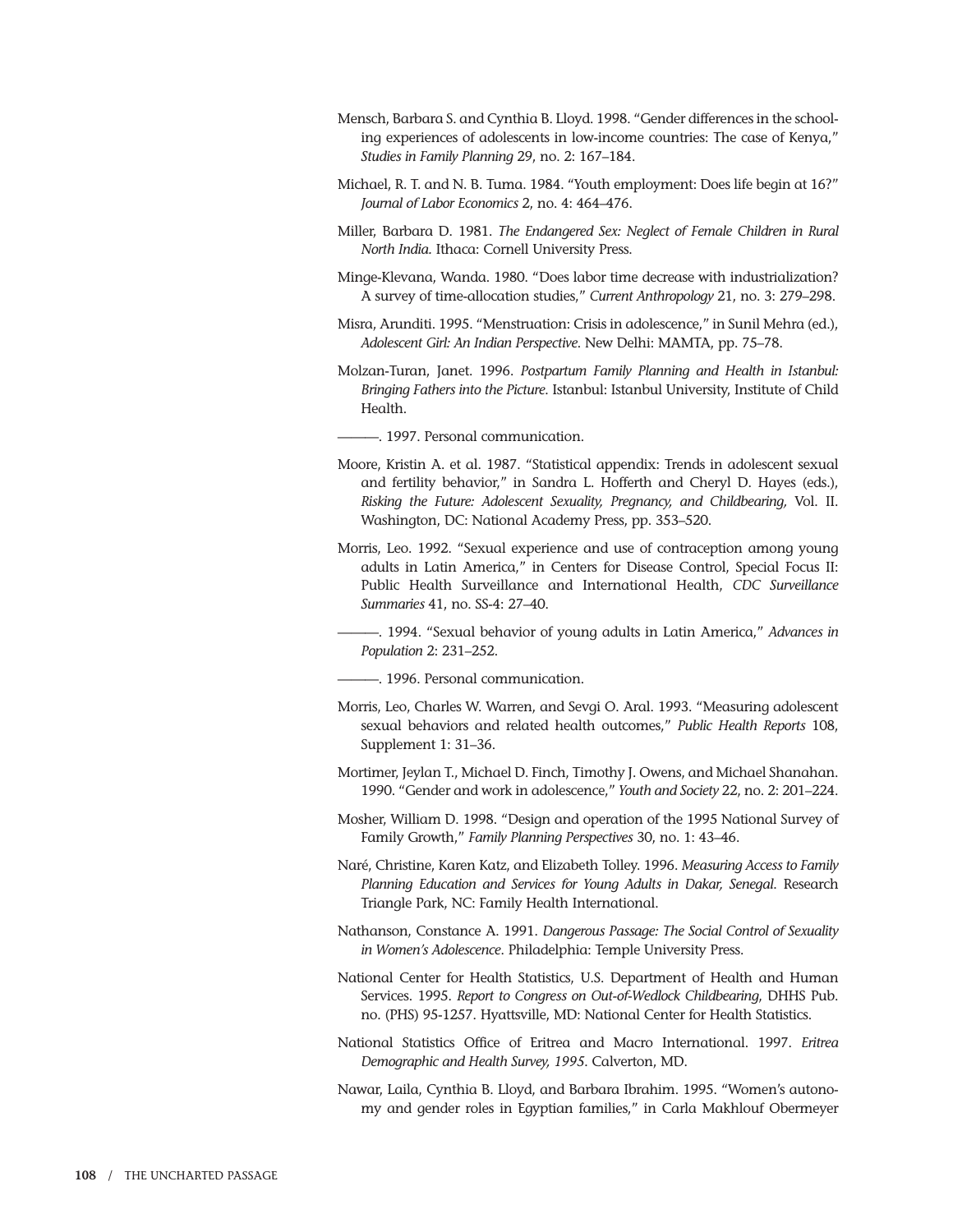(ed.), *Family, Gender, and Population in the Middle East: Policies in Context*. Cairo: American University in Cairo Press, pp. 147–178.

- Netherlands Ministry of Foreign Affairs and Netherlands Ministry of Health, Welfare, and Sport. 1998. "Sport in development: Teamwork scores!" Policy memorandum on sport in the context of development cooperation. The Hague.
- Nichols, Douglas, O. A. Ladipo, John M. Paxman, and E. O. Otolorin. 1986. "Sexual behavior, contraceptive practice, and reproductive health among Nigerian adolescents," *Studies in Family Planning* 17, no. 2: 100–106.
- Nichols, Douglas, Emile T. Woods, Deborah S. Gates, and Joyce Sherman. 1987. "Sexual behavior, contraceptive practice, and reproductive health among Liberian adolescents," *Studies in Family Planning* 18, no. 3: 169–176.
- Noble, Jeanne, Jane Cover, and Machuko Yanagishita. 1996. "The world's youth, 1996," Population Reference Bureau datasheet. Washington, DC: Population Reference Bureau.
- Nock, Steven L. 1998. "The consequences of premarital fatherhood," *American Sociological Review* 63, no. 2: 250–263.
- Nunn, Andrew J. et al. 1994. "Risk factors of HIV-1 infection in adults in a rural Ugandan community: A population study," *AIDS* 8, no. 1: 81–86.
- Odaga, Adhiambo and Ward Heneveld. 1995. "Girls and schools in sub-Saharan Africa: From analysis to action," World Bank Technical Paper no. 298. Washington, DC.
- Oppong, Christine. 1995. *A High Price to Pay: For Education, Subsistence, or a Place in the Job Market*. Canberra: Australian National University, National Centre for Epidemiology and Population Health.
- Ortiz, V. and R. Santana Cooney. 1984. "Sex-role attitudes and labor force participation among young Hispanic females and non-Hispanic white females," *Social Science Quarterly* 65, no. 2: 392–400.
- Orubuloye, Israel Olantuji, John C. Caldwell, Pat Caldwell, and Gigi Santow. 1994. "Sexual Networking and AIDS in Sub-Saharan Africa," *Health Transition Series* no. 4*.* Canberra: Australian National University Health Transition Centre.
- Osom, John. 1989. *Moral Implication of High Bride-Price in Nigeria: Annany [i.e. Annang] Case Survey*. Rome: Pontificia Universitas Lateranensis, Institutum Superius Theologiae Moralis.
- Oucho, John O. and William T. S. Gould. 1993. "Internal migration, urbanization, and population distribution," in Karen A. Foote, Kenneth H. Hill, and Linda G. Martin (eds.), *Demographic Change in Sub-Saharan Africa*. Washington, DC: National Academy Press, pp. 256–296.
- Pantelides, Edith Alejandra, Rosa N. Geldstein, and Graciela Infesta Dominguez. 1995. *Imágenes de Género y Conducta Reproductiva en la Adolescencia*. Buenos Aires: Centro de Estudios de Población (CENEP).
- Papanek, Hanna. 1982. "Purdah: Separate worlds and symbolic shelter," in Hanna Papanek and G. Minault (eds.), *Separate Worlds*. Delhi: Chanakya Publications, pp. 3–53.
- Peplinsky, Nancy. 1994. *Addressing Needs and Opportunities: A Survey of Programs for Adolescents*. Washington, DC: International Center for Research on Women.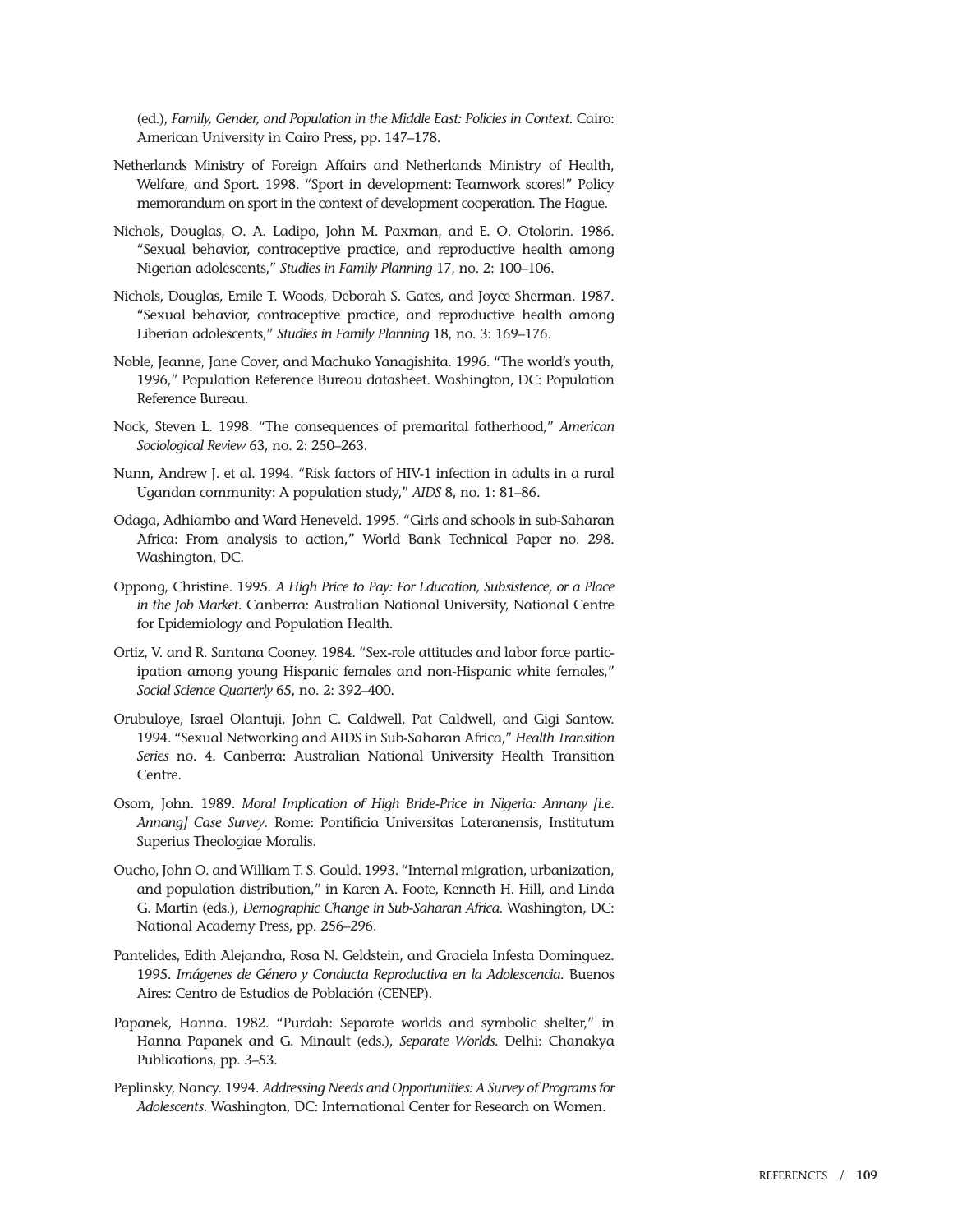- Phillips, A. S. 1973. *Adolescence in Jamaica*. London: Jamaica Publishing House, Macmillan.
- Phiri, Alford and Annabel S. Erulkar. 1997. *A Situation Analysis of the Zimbabwe National Family Planning Council's Youth Centres: Baseline Assessment*. Nairobi: Zimbabwe National Family Planning Council and Population Council.
- Population and Community Development Association. 1995. "AIDS education and alternatives to prostitution in northern Thailand," unpublished project document. Bangkok.
- Population Council. 1996. "Innovative programmatic approaches toward working with adolescent girls," unpublished report compiled for the "Take Back Young Lives" seminar at The World Bank, 30 April, Washington, DC.
- Population Council and Overseas Development Council. 1998*. What Can Be Done to Foster Multisectoral Population Policies? Summary Report of a Seminar*. New York: Population Council and Overseas Development Council.
- Population Reference Bureau. 1997. "1997 World Population Data Sheet," Washington, DC.
- Powers, Daniel A. 1994. "Transitions into idleness among white, black, and Hispanic youth: Some determinants and policy implications of weak labor force attachment," *Sociological Perspectives* 37, no. 2: 183–201.
- Presser, Harriet. 1971. "The timing at first birth: Female roles and black fertility," *Milbank Memorial Fund Quarterly* 49: 329–391.
- Pyne, H. H. 1992. *AIDS and Prostitution in Thailand: Case Study of Burmese Prostitutes in Ranong*. Boston: Massachusetts Institute of Technology.
- Rajaretnam, T. and R. V. Deshpande. 1994. "Factors inhibiting the use of reversible contraceptive methods in rural south India," *Studies in Family Planning* 25, no. 2: 111–121.
- Resnick, Michael D. et al. 1997. "Protecting adolescents from harm: Findings from the National Longitudinal Study on Adolescent Health," *Journal of the American Medical Association* 278, no. 10: 823–832.
- Romero, Patricia W. (ed.). 1988. *Life Histories of African Women*. Atlantic Highlands, NJ: Ashfield Press.
- Russell-Brown, Pauline, Patrice L. Engle, and John W. Townsend. 1992. "The effects of early childbearing on women's status in Barbados," Working Paper Series on Family Structure, Female Headship, and Maintenance of Families and Poverty. New York: Population Council and the International Center for Research on Women.
- Rutstein, Shea O. and George T. Bicego. 1990. "Assessment of the quality of data used to ascertain eligibility and age in the Demographic and Health Surveys," in Institute for Resource Development, *An Assessment of DHS-1 Data Quality*. DHS Methodological Reports no. 1. Columbia, MD: Institute for Resource Development/Macro Systems.
- Sanday, Peggy R. 1974. "Female status in the public domain," in Michelle Rosaldo and Louise Lamphere (eds.), *Women, Culture, and Society*. Stanford, CA: Stanford University Press, pp. 189–206.
- Sandefur, Gary D., Sara S. McLanahan, and Roger A. Wojtkiewicz. 1992. "The effects of parental marital status during adolescence on high school graduation," *Social Forces* 71, no. 1: 103–121.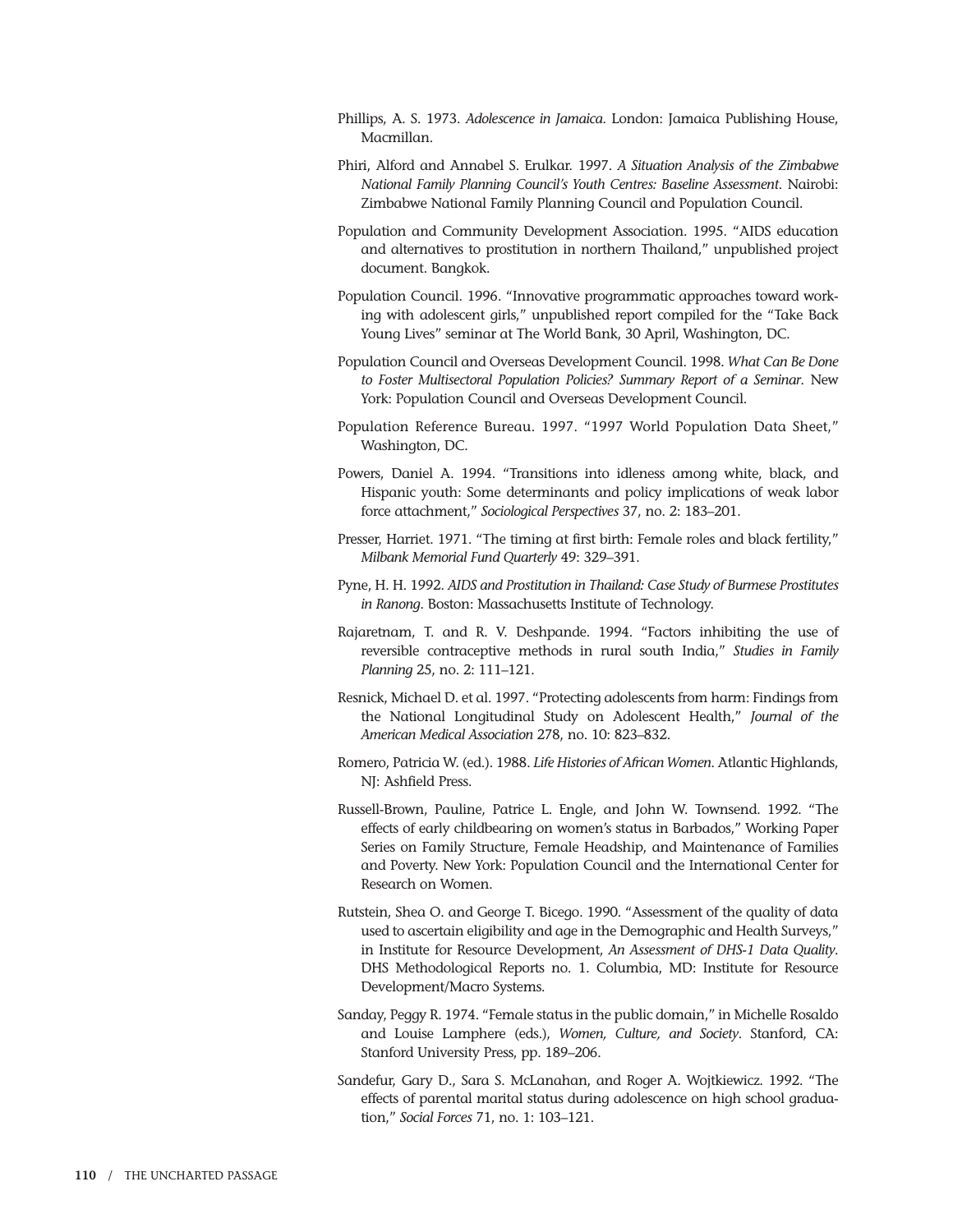Sathar, Zeba A. 1998. Personal communication.

- Sathar, Zeba A. and Cynthia B. Lloyd. 1994. "Who gets primary schooling in Pakistan: Inequalities among and within families," *Pakistan Development Review* 33, no. 2: 103–134.
- Schlegel, Alice. 1995. "A cross-cultural approach to adolescence," *Ethos* 23, no. 1: 15–32.
- Schultz, T. Paul. 1993. "Returns to women's education," in Elizabeth M. King and M. Anne Hill (eds.), *Women's Education in Developing Countries: Barriers, Benefits, and Policies*. Baltimore: Johns Hopkins University Press, pp. 51–99.
- Sebstad, Jennefer. 1991. "Gender and employment in Kenya: Analysis of the 1988 rural and 1986 urban labour force surveys," unpublished report presented to the Government of Kenya's Ministry of Planning and National Development, Long Range Planning Project.
- Sen, Amartya. 1997. "Editorial: Human capital and human capability," *World Development* 25, no. 12: 1959–1961.
- Senderowitz, Judith. 1995. "Adolescent health: Reassessing the passage to adulthood," World Bank Discussion Paper no. 272. Washington, DC.
- Sharma, Neelam and A. B. Hiramani. 1985. "Estimation of reproductive span of Brahmin and Chaudhary females of Kangra (Himachal Pradesh)," *Journal of Family Welfare* 32, no. 1: 25–29.
- Shweder, Richard A. 1995. Personal communication.

Singh, Susheela. 1998a. Personal communication.

———. 1998b. "Adolescent childbearing in developing countries: A global review," *Studies in Family Planning* 29, no. 2: 117–136.

- Singh, Susheela and Stanley Henshaw. 1996. "The incidence of abortion: A worldwide overview focusing on methodology and on Latin America," paper presented at the IUSSP Seminar on Socio-Cultural and Political Aspects of Abortion from an Anthropological Perspective, 25–28 March, Trivandrum, India.
- Singh, Susheela and Renee Samara. 1996. "Early marriage among women in developing countries," *International Family Planning Perspectives* 22, no. 4: 148–157, 175.
- Singh, Susheela and Deirdre Wulf. 1990. *Today's Adolescents, Tomorrow's Parents: A Portrait of the Americas*. New York: Alan Guttmacher Institute.

———. 1993. "The likelihood of induced abortion among women hospitalized for abortion complications in four Latin American countries," *International Family Planning Perspectives* 19, no. 4: 134–141.

———. 1994. "Estimated levels of induced abortion in six Latin American countries," *International Family Planning Perspectives* 20, no. 1: 4–13.

- Sohoni, Neera Kuckreja. 1995. *The Burden of Girlhood*. Oakland, CA: Third Party Publishing Company.
- Standing, Guy. 1989. "Global feminization through flexible labor," *World Development* 17, no. 7: 1077–1095.
- Stewart, Lindsay et al. 1996. "Consequences of sexual abuse of adolescents," *Reproductive Health Matters* no. 7: 129–134.
- Subbarao, K. and Laura Raney. 1993. "Social gains from female education: A cross-national study," World Bank Discussion Paper no. 194. Washington, DC.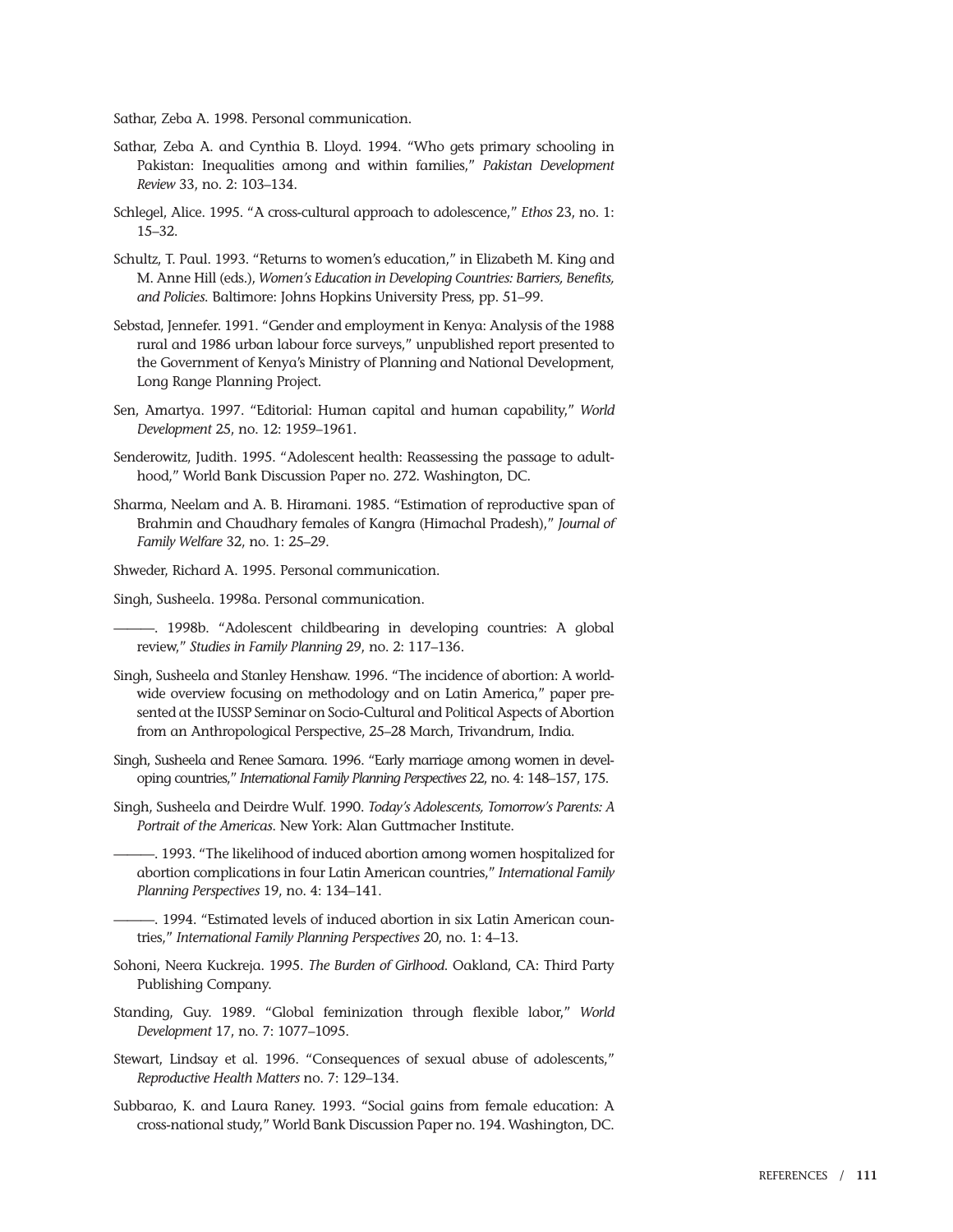- Summers, Lawrence H. 1992. "Essay: The most influential investment," *Scientific American* 267, no. 2: 132.
- Sweet, James A. and Larry L. Bumpass. 1990. "Young adults' views of marriage, cohabitation, and family," NSFH Working Paper no. 33. Madison: Center for Demography and Ecology, University of Wisconsin.
- Tenorio Ambrosi, Rodrigo, María Soledad Farrín, and Paul Bonilla. 1995. *La Cultura Sexual de los Adolescentes*. Quito: Ediciones Abya-Yala.
- Twa-Twa, Jeremiahs M. 1997. "The role of the environment in the sexual activity of school students in Tororo and Pallisa districts of Uganda," *Health Transition Review* 7 (Supp.): 67–81.
- Ullrich, Helen E. 1977. "Caste differences between Brahmin and non-Brahmin women in a south Indian village," in Alice Schlegel (ed.), *Sexual Stratification: A Cross-Cultural View*. New York: Columbia University Press, pp. 94–108.
- United Nations. 1995. *The World's Women: Trends and Statistics*. New York.
- ———. 1997. *The Sex and Age Distribution of the World Populations: The 1996 Revisions*. New York.
- UNICEF. 1997. *The State of the World's Children 1997*. New York: Oxford University Press.
- UNICEF Division of Communication. 1997. "Status of the Convention on the Rights of the Child," unpublished list, UNICEF, New York.
- United Nations Educational, Scientific, and Cultural Organization (UNESCO). 1997. *Statistical Yearbook, 1996*. Paris and Lanham, MD: UNESCO Publishing and Bernan Press.
- Veum, Jonathan R. and Andrea B. Weiss. 1993. "Education and the work histories of young adults," *Monthly Labor Review* 116, no. 4: 11–20.
- Warren, Charles W. et al. 1998. "Sexual behavior among U.S. high school students, 1990–1995," *Family Planning Perspectives* 30, no. 4: 170–176.
- Wasserheit, Judith et al. 1989. "Reprodutive tract infections in a family planning population in rural Bangladesh," *Studies in Family Planning* 20, no. 2: 69–80.
- Wasserheit, Judith N. and King K. Holmes. 1992. "Reproductive tract infections: Challenges for international health policy, programs, and research," in Adrienne Germain, King K. Holmes, Peter Piot, and Judith N. Wasserheit (eds.), *Reproductive Tract Infections: Global Impact and Priorities for Women's Reproductive Health*. New York: Plenum Press.
- Westoff, Charles F. and Akinrinola Bankole. 1995. "Unmet need: 1990–1994," *DHS Comparative Studies* no. 16. Calverton, MD: Macro International.
- Westoff, Charles F., Ann K. Blanc, and Laura Nyblade. 1994. "Marriage and entry into parenthood," *DHS Comparative Studies* no. 10. Calverton, MD: Macro International.
- Whiting Beatrice B. and John W. M. Whiting. 1990. "Preindustrial world, adolescence in," in Richard M. Lerner, Jeanne Brooks-Gunn, and Anne C. Petersen (eds.), *Encyclopedia of Adolescence*, Vol. II. New York: Garland, pp. 814–828.
- Whiting, John W. M., Victoria Burbank, and Mitchell S. Ratner. 1986. "The duration of maidenhood across cultures," in Jane B. Lancaster and Beatrix A.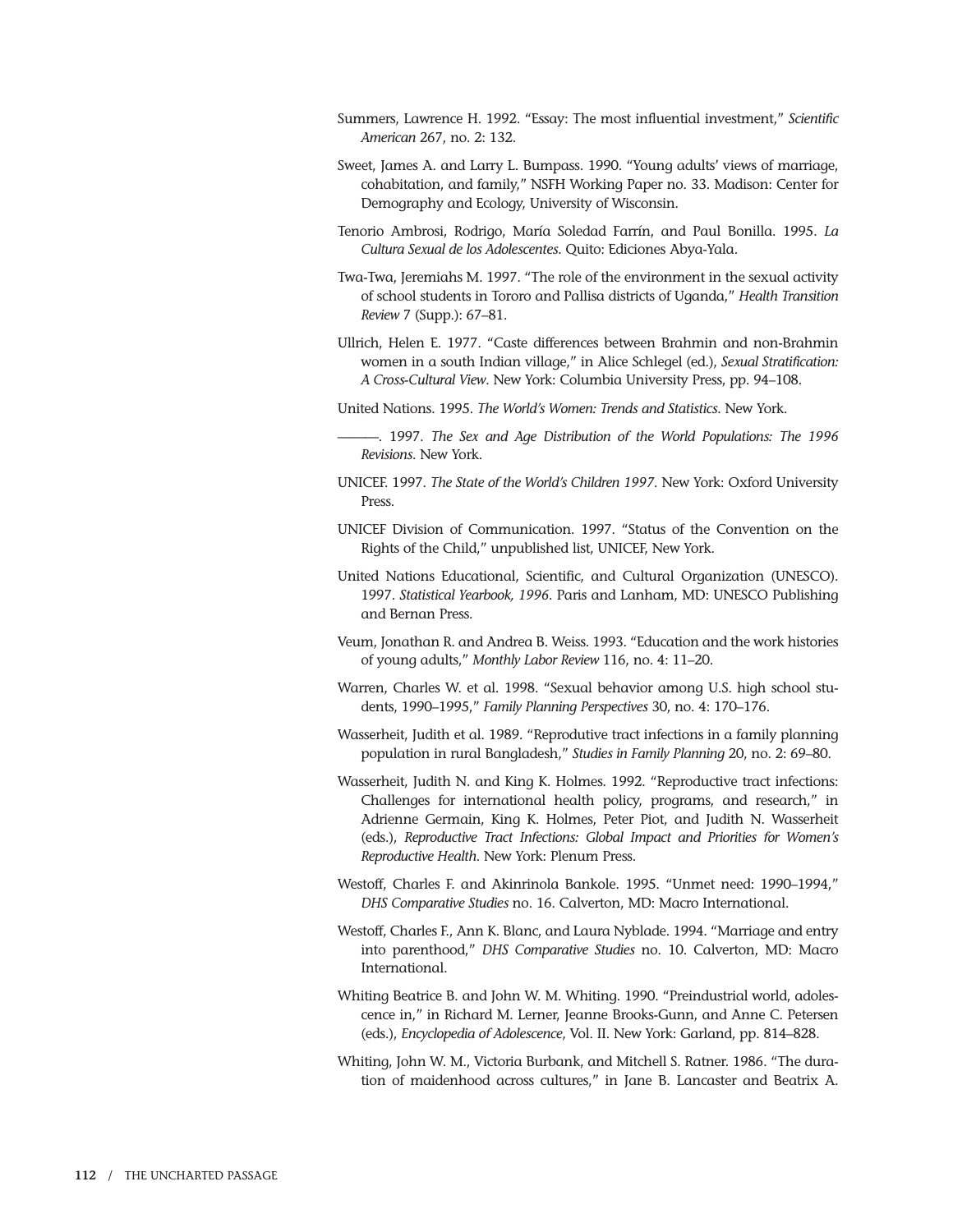Hamburg (eds.), *School-Age Pregnancy and Parenthood: Biosocial Dimensions*. New York: Aldine de Gruyter, pp. 273–302.

- Wilkinson, Marilyn I., Wamucii Njogu, and Noureddine Abderrahim. 1993. "The availability of family planning and maternal and child health services," *DHS Comparative Studies* no. 7. Columbia, MD: Macro International.
- Williams, Judith R. 1968. *The Youth of Haouch et Harimi, A Lebanese Village*. Cambridge, MA: Harvard University Press.
- Wolf, Diane L. 1992. *Factory Daughters: Gender, Household Dynamics, and Rural Industrialization in Java*. Berkeley: University of California Press.
- Wolpin, Kenneth I. 1992. "The determinants of black–white differences in early employment careers: Search, layoffs, quits and endogenous wage growth," *Journal of Political Economy* 100, no. 3: 535–560.
- Wojtkiewicz, Roger A. 1993. "Simplicity and complexity in the effects of parental structure on high school graduation," *Demography* 30, no. 4: 701–717.
- World Health Organization (WHO). 1993. *The Health of Young People: A Challenge and a Promise*. Geneva.
- WHO and UNICEF. 1995. *A Picture of Health? A Review and Annotated Bibliography of the Health of Young People in Developing Countries*. Geneva: WHO.
- Xenos, Peter. 1997. "Survey sheds new light on marriage and sexuality in the Philippines," *Asia-Pacific Population and Policy* no. 42. Honolulu: East-West Center Program on Population.
- Youri, Pat (ed.). 1994. *Female Adolescent Health and Sexuality in Kenyan Secondary Schools: A Survey Report*. Nairobi: African Medical and Research Foundation.
- Zelnik, Melvin, John F. Kantner, and Kathleen Ford. 1981. *Sex and Pregnancy in Adolescence*. Beverly Hills, CA: Sage Publications.